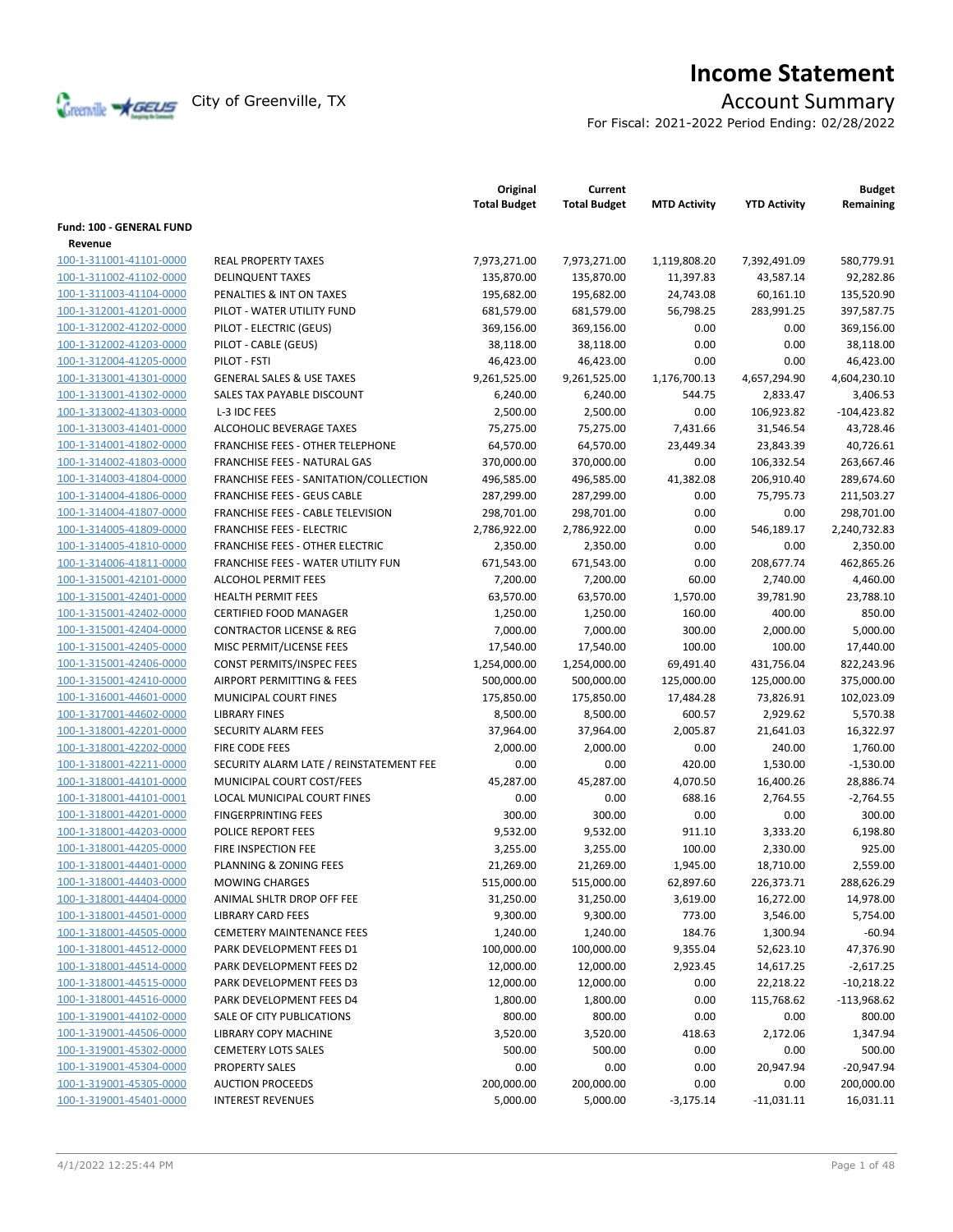| 100-1-319001-45501-0000 | LIBRARY MTG ROOM             |
|-------------------------|------------------------------|
| 100-1-319001-45503-0000 | <b>PAVILION RENTALS</b>      |
| 100-1-319001-45601-0000 | <b>MISCELLANEOUS REV</b>     |
| 100-1-319001-45602-0000 | PRIOR YEAR REIMBUI           |
| 100-1-319001-45604-0000 | OTHER REVENUE / O'           |
| 100-1-322001-43002-0000 | <b>ANIMAL SHELTER CO</b>     |
| 100-1-322001-43003-0000 | <b>HUNT CO CONTRIB-I</b>     |
| 100-1-322001-43004-0000 | <b>HUNT CO MEM HOSE</b>      |
| 100-1-323001-46008-0000 | <b>XFR - TOURISM FUND</b>    |
| 100-1-324001-46506-0000 | <b>CA - RECREATION FUI</b>   |
| 100-1-324001-46509-0000 | CA - VENUE MGMT FI           |
| 100-1-324001-46537-0000 | <b>CA - MAIL MACHINE I</b>   |
| 100-1-324001-46614-0000 | <b>CA - SANITATION FUN</b>   |
| 100-1-324001-46650-0000 | CA - UTILITY FUND TO         |
| 100-1-324001-46651-0000 | CA - UTILITY FUND TO         |
| 100-1-324001-46801-0000 | <b>CA - SPENCE FUND</b>      |
| 100-1-324009-46901-0000 | CA - ELECTRIC UTILITY        |
| 100-1-324009-46906-0000 | <b>CA - CABLE UTILITY</b>    |
| 100-1-443200-52004-0000 | <b>MICROCHIP</b>             |
|                         |                              |
| <b>Expense</b>          |                              |
| 100-1-411000-52001-0000 | <b>OFFICE SUPPLIES</b>       |
| 100-1-411000-52005-0000 | PRINTED MATERIALS            |
| 100-1-411000-52103-0000 | <b>MEETING SUPPLIES</b>      |
| 100-1-411000-54001-0000 | <b>TELEPHONE CHARGE:</b>     |
| 100-1-411000-54101-0000 | PROFESSIONAL SERVI           |
| 100-1-411000-54201-0000 | <b>MEMBERSHIPS &amp; SUE</b> |
| 100-1-411000-54204-0000 | PUBLIC RELATIONS             |
| 100-1-411000-54213-0000 | PLAQUES AND AWAR             |
|                         |                              |

|                                                    |                                            | Original<br><b>Total Budget</b> | Current<br><b>Total Budget</b> | <b>MTD Activity</b> | <b>YTD Activity</b> | <b>Budget</b><br>Remaining |
|----------------------------------------------------|--------------------------------------------|---------------------------------|--------------------------------|---------------------|---------------------|----------------------------|
| 100-1-319001-45501-0000                            | LIBRARY MTG ROOM RENTAL                    | 750.00                          | 750.00                         | 20.00               | 150.00              | 600.00                     |
| 100-1-319001-45503-0000                            | <b>PAVILION RENTALS</b>                    | 9,900.00                        | 9,900.00                       | 367.06              | 2,138.89            | 7,761.11                   |
| 100-1-319001-45601-0000                            | MISCELLANEOUS REVENUES                     | 67,000.00                       | 67,000.00                      | 1,039.86            | 23,370.41           | 43,629.59                  |
| 100-1-319001-45602-0000                            | PRIOR YEAR REIMBURSEMENTS                  | 0.00                            | 0.00                           | 0.00                | 8,046.84            | $-8,046.84$                |
| 100-1-319001-45604-0000                            | OTHER REVENUE / OVER/SHORT                 | 0.00                            | 0.00                           | $-2,307.78$         | 426,309.11          | $-426,309.11$              |
| 100-1-322001-43002-0000                            | ANIMAL SHELTER CONTRIB                     | 100,000.00                      | 100,000.00                     | 0.00                | 25,000.00           | 75,000.00                  |
| 100-1-322001-43003-0000                            | HUNT CO CONTRIB - FIRE                     | 28,800.00                       | 28,800.00                      | 4,800.00            | 24,000.00           | 4,800.00                   |
| 100-1-322001-43004-0000                            | HUNT CO MEM HOSP REIM                      | 22,400.00                       | 22,400.00                      | 0.00                | 12,660.00           | 9,740.00                   |
| 100-1-323001-46008-0000                            | <b>XFR - TOURISM FUND</b>                  | 98,000.00                       | 98,000.00                      | 8,166.67            | 40,833.35           | 57,166.65                  |
| 100-1-324001-46506-0000                            | <b>CA - RECREATION FUND</b>                | 342.00                          | 342.00                         | 28.50               | 142.50              | 199.50                     |
| 100-1-324001-46509-0000                            | CA - VENUE MGMT FUND                       | 5,259.00                        | 5,259.00                       | 438.25              | 2,191.25            | 3,067.75                   |
| 100-1-324001-46537-0000                            | CA - MAIL MACHINE LEASE                    | 0.00                            | 0.00                           | 269.28              | 1,346.40            | $-1,346.40$                |
| 100-1-324001-46614-0000                            | CA - SANITATION FUND COLLECTION            | 49,054.00                       | 49,054.00                      | 4,087.83            | 20,439.15           | 28,614.85                  |
| 100-1-324001-46650-0000                            | CA - UTILITY FUND TO GENERAL GOVERNME      | 294,215.00                      | 294,215.00                     | 24,517.92           | 122,589.60          | 171,625.40                 |
| 100-1-324001-46651-0000                            | CA - UTILITY FUND TO PUBLIC WORKS          | 170,599.00                      | 170,599.00                     | 14,216.58           | 71,082.90           | 99,516.10                  |
| 100-1-324001-46801-0000                            | CA - SPENCE FUND                           | 600.00                          | 600.00                         | 50.00               | 250.00              | 350.00                     |
| 100-1-324009-46901-0000                            | CA - ELECTRIC UTILITY                      | 279,377.00                      | 279,377.00                     | 23,281.41           | 116,407.05          | 162,969.95                 |
| 100-1-324009-46906-0000                            | CA - CABLE UTILITY                         | 39,242.00                       | 39,242.00                      | 3,270.17            | 16,350.85           | 22,891.15                  |
| 100-1-443200-52004-0000                            | <b>MICROCHIP</b>                           | 0.00                            | 0.00                           | 540.00              | 3,190.00            | $-3,190.00$                |
|                                                    | <b>Revenue Total:</b>                      | 27,976,074.00                   | 27,976,074.00                  | 2,846,944.29        | 15,873,368.82       | 12,102,705.18              |
| <b>Expense</b>                                     |                                            |                                 |                                |                     |                     |                            |
| 100-1-411000-52001-0000                            | <b>OFFICE SUPPLIES</b>                     | 150.00                          | 150.00                         | 0.00                | 0.00                | 150.00                     |
| 100-1-411000-52005-0000                            | PRINTED MATERIALS                          | 96.00                           | 96.00                          | 0.00                | 0.00                | 96.00                      |
| 100-1-411000-52103-0000                            | <b>MEETING SUPPLIES</b>                    | 3,331.10                        | 3,331.10                       | 227.04              | 860.11              | 2,470.99                   |
| 100-1-411000-54001-0000                            | <b>TELEPHONE CHARGES</b>                   | 3,648.00                        | 3,648.00                       | 227.94              | 911.76              | 2,736.24                   |
| 100-1-411000-54101-0000                            | PROFESSIONAL SERVICES                      | 22,000.00                       | 22,000.00                      | 0.00                | 6,000.00            | 16,000.00                  |
| 100-1-411000-54201-0000                            | MEMBERSHIPS & SUBSCRIPTIONS                | 7,125.00                        | 7,125.00                       | 0.00                | 0.00                | 7,125.00                   |
| 100-1-411000-54204-0000                            | PUBLIC RELATIONS                           | 2,500.00                        | 2,500.00                       | 0.00                | 0.00                | 2,500.00                   |
| 100-1-411000-54213-0000                            | PLAQUES AND AWARDS                         | 1,200.00                        | 1,200.00                       | 0.00                | 10.00               | 1,190.00                   |
| 100-1-411000-54214-0000                            | <b>TRAVEL &amp; TRAINING</b>               | 17,650.00                       | 17,650.00                      | 0.00                | 9,183.86            | 8,466.14                   |
| 100-1-411000-54300-0000                            | TRAVEL TO CAPITAL                          | 2,500.00                        | 2,500.00                       | 0.00                | 0.00                | 2,500.00                   |
| 100-1-411400-51001-0000                            | <b>REGULAR SALARIES</b>                    | 160,873.00                      | 160,873.00                     | 12,036.17           | 60,055.06           | 100,817.94                 |
| 100-1-411400-51021-0000                            | LONGEVITY                                  | 1,860.00                        | 1,860.00                       | 0.00                | 1,980.00            | $-120.00$                  |
| 100-1-411400-51116-0000                            | CAR ALLOWANCE                              | 4,200.00                        | 4,200.00<br>2,130.00           | 323.08              | 1,615.40            | 2,584.60                   |
| 100-1-411400-51117-0000<br>100-1-411400-51201-0000 | <b>CELL PHONE ALLOWANCE</b><br><b>FICA</b> | 2,130.00<br>10,711.00           | 10,711.00                      | 163.84<br>736.48    | 819.20              | 1,310.80<br>6,917.13       |
| 100-1-411400-51202-0000                            | MEDICARE                                   | 2,505.00                        | 2,505.00                       | 172.24              | 3,793.87<br>887.26  | 1,617.74                   |
| 100-1-411400-51203-0000                            | HEALTH INSURANCE                           | 24,859.42                       | 24,859.42                      | 2,071.62            | 10,358.10           | 14,501.32                  |
| 100-1-411400-51204-0000                            | <b>WORKERS COMPENSATION</b>                | 342.00                          | 342.00                         | 28.40               | 142.00              | 200.00                     |
| 100-1-411400-51205-0000                            | STATE UNEMPLOYMENT                         | 383.00                          | 383.00                         | 153.35              | 503.99              | $-120.99$                  |
| 100-1-411400-51301-0000                            | <b>TMRS</b>                                | 20,299.00                       | 20,299.00                      | 1,477.72            | 7,528.57            | 12,770.43                  |
| 100-1-411400-52001-0000                            | <b>OFFICE SUPPLIES</b>                     | 325.00                          | 325.00                         | $-32.01$            | 7.73                | 317.27                     |
| 100-1-411400-52002-0000                            | POSTAGE / FREIGHT                          | 100.00                          | 100.00                         | 1.82                | 18.98               | 81.02                      |
| 100-1-411400-52005-0000                            | PRINTED MATERIALS                          | 2,090.00                        | 2,090.00                       | 129.00              | 1,493.00            | 597.00                     |
| 100-1-411400-54001-0000                            | <b>TELEPHONE CHARGES</b>                   | 1,104.24                        | 1,104.24                       | 91.02               | 404.36              | 699.88                     |
| 100-1-411400-54101-0000                            | PROFESSIONAL SERVICES                      | 1,195.00                        | 1,195.00                       | 0.00                | 395.00              | 800.00                     |
| 100-1-411400-54201-0000                            | MEMBERSHIPS & SUBSCRIPTIONS                | 250.00                          | 250.00                         | 0.00                | 250.00              | 0.00                       |
| 100-1-411400-54206-0000                            | <b>ELECTION EXPENSE</b>                    | 104,000.00                      | 104,000.00                     | 125.00              | 248.33              | 103,751.67                 |
| 100-1-411400-54214-0000                            | TRAVEL & TRAINING                          | 4,430.00                        | 4,430.00                       | 553.92              | 1,998.99            | 2,431.01                   |
| 100-1-412100-51001-0000                            | <b>REGULAR SALARIES</b>                    | 191,306.00                      | 191,306.00                     | 11,772.80           | 58,840.46           | 132,465.54                 |
| 100-1-412100-51020-0000                            | <b>OVERTIME</b>                            | 7,210.00                        | 7,210.00                       | 79.32               | 490.93              | 6,719.07                   |
| 100-1-412100-51021-0000                            | LONGEVITY                                  | 6,172.00                        | 6,172.00                       | 0.00                | 2,044.00            | 4,128.00                   |
| 100-1-412100-51101-0000                            | <b>CERTIFICATION PAY</b>                   | 3,600.00                        | 3,600.00                       | 184.62              | 876.94              | 2,723.06                   |
| 100-1-412100-51201-0000                            | <b>FICA</b>                                | 12,914.00                       | 12,914.00                      | 692.14              | 3,546.66            | 9,367.34                   |
| 100-1-412100-51202-0000                            | MEDICARE                                   | 3,020.00                        | 3,020.00                       | 161.87              | 829.46              | 2,190.54                   |
| 100-1-412100-51203-0000                            | HEALTH INSURANCE                           | 49,718.00                       | 49,718.00                      | 4,143.17            | 20,715.85           | 29,002.15                  |
| 100-1-412100-51204-0000                            | <b>WORKERS COMPENSATION</b>                | 412.00                          | 412.00                         | 34.00               | 170.00              | 242.00                     |
| 100-1-412100-51205-0000                            | STATE UNEMPLOYMENT                         | 1,149.00                        | 1,149.00                       | 337.02              | 675.05              | 473.95                     |
| 100-1-412100-51301-0000                            | <b>TMRS</b>                                | 23,015.00                       | 23,015.00                      | 1,420.33            | 7,269.48            | 15,745.52                  |
|                                                    |                                            |                                 |                                |                     |                     |                            |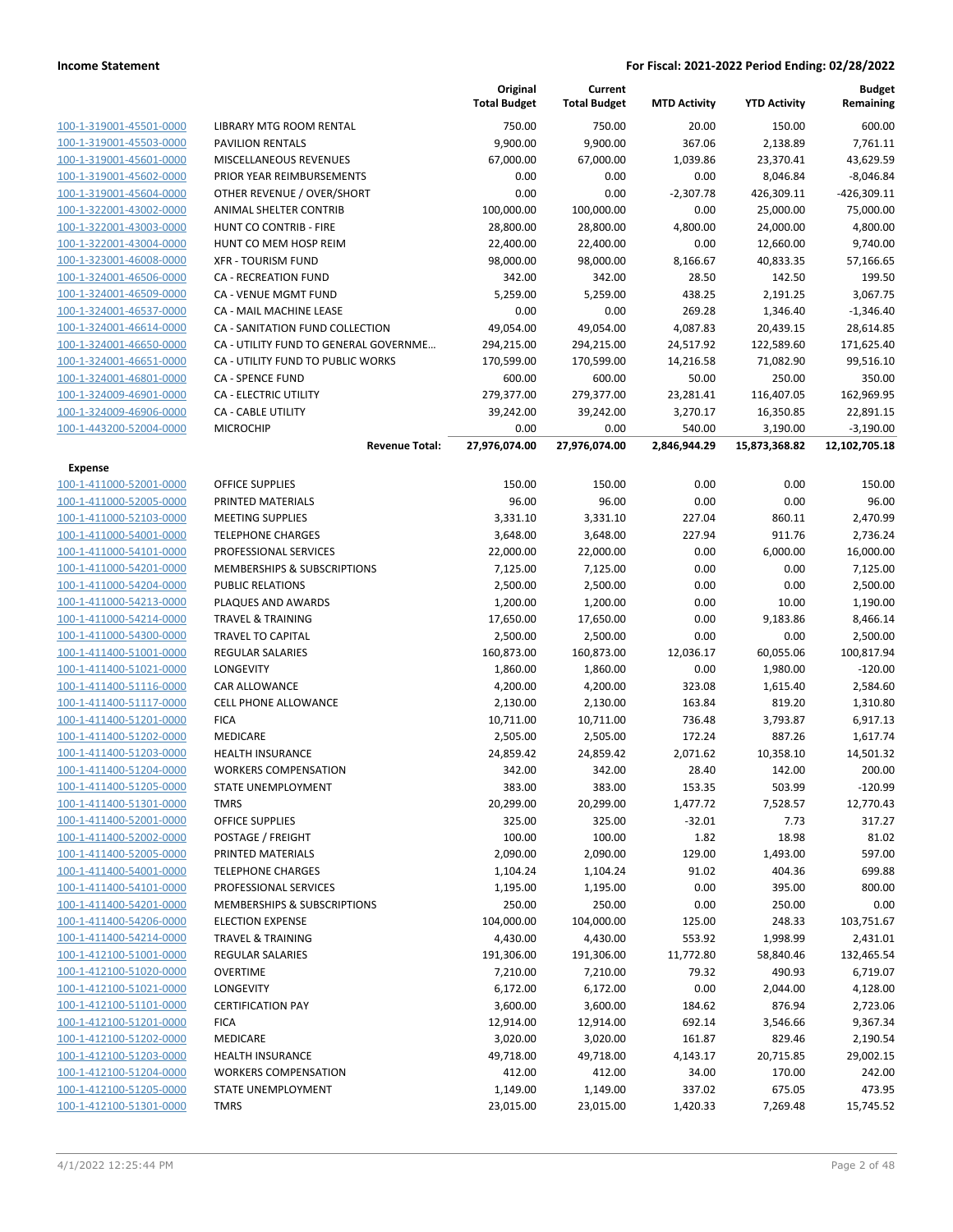| 100-1-412100-52001-0000        |
|--------------------------------|
| 100-1-412100-52002-0000        |
| 100-1-412100-52005-0000        |
| 100-1-412100-52102-0000        |
| 100-1-412100-52110-0000        |
| 100-1-412100-53201-0000        |
| 100-1-412100-54001-0000        |
| 100-1-412100-54101-0000        |
| 100-1-412100-54201-0000        |
| 100-1-412100-54207-0000        |
| 100-1-412100-54214-0000        |
| 100-1-413200-51001-0000        |
| 100-1-413200-51020-0000        |
| 100-1-413200-51021-0000        |
| <u>100-1-413200-51116-0000</u> |
| 100-1-413200-51117-0000        |
| 100-1-413200-51201-0000        |
| 100-1-413200-51202-0000        |
| 100-1-413200-51203-0000        |
| 100-1-413200-51204-0000        |
| 100-1-413200-51205-0000        |
| 100-1-413200-51301-0000        |
| 100-1-413200-51303-0000        |
| 100-1-413200-52001-0000        |
| <u>100-1-413200-52002-0000</u> |
| 100-1-413200-52103-0000        |
| 100-1-413200-54001-0000        |
| 100-1-413200-54201-0000        |
| 100-1-413200-54205-0000        |
| 100-1-413200-54212-0000        |
| 100-1-413200-54214-0000        |
| 100-1-413200-54300-0000        |
| 100-1-415100-51001-0000        |
| 100-1-415100-51020-0000        |
| <u>100-1-415100-51021-0000</u> |
| 100-1-415100-51116-0000        |
| 100-1-415100-51117-0000        |
| 100-1-415100-51201-0000        |
| 100-1-415100-51202-0000        |
| 100-1-415100-51203-0000        |
| 100-1-415100-51204-0000        |
| <u>100-1-415100-51205-0000</u> |
| <u>100-1-415100-51301-0000</u> |
| <u>100-1-415100-51401-0000</u> |
| <u>100-1-415100-52001-0000</u> |
| 100-1-415100-52002-0000        |
| 100-1-415100-52005-0000        |
| <u>100-1-415100-54001-0000</u> |
| 100-1-415100-54110-0000        |
| 100-1-415100-54201-0000        |
| <u>100-1-415100-54211-0000</u> |
| 100-1-415100-54214-0000        |
| <u>100-1-415150-54401-0000</u> |
| <u>100-1-415150-54402-0000</u> |
| <u>100-1-415300-54106-0000</u> |
| <u>100-1-415500-51001-0000</u> |
| <u>100-1-415500-51020-0000</u> |
| <u>100-1-415500-51021-0000</u> |
| <u>100-1-415500-51116-0000</u> |

|                                                           |                                                        | Original<br><b>Total Budget</b> | Current<br><b>Total Budget</b> | <b>MTD Activity</b> | <b>YTD Activity</b> | <b>Budget</b><br>Remaining |
|-----------------------------------------------------------|--------------------------------------------------------|---------------------------------|--------------------------------|---------------------|---------------------|----------------------------|
| 100-1-412100-52001-0000                                   | <b>OFFICE SUPPLIES</b>                                 | 1,100.00                        | 1,100.00                       | 60.99               | 365.33              | 734.67                     |
| 100-1-412100-52002-0000                                   | POSTAGE / FREIGHT                                      | 2,750.00                        | 2,750.00                       | 285.27              | 870.25              | 1,879.75                   |
| 100-1-412100-52005-0000                                   | PRINTED MATERIALS                                      | 1,500.00                        | 1,500.00                       | 0.00                | 774.50              | 725.50                     |
| 100-1-412100-52102-0000                                   | <b>BOOKS / REF SUPPLIES</b>                            | 250.00                          | 250.00                         | 87.68               | 87.68               | 162.32                     |
| 100-1-412100-52110-0000                                   | TICKET WRITER SUPPLIES                                 | 9,500.00                        | 9,500.00                       | 0.00                | 0.00                | 9,500.00                   |
| 100-1-412100-53201-0000                                   | FURNITURE & OFFICE EQUIPMENT                           | 1,715.00                        | 1,715.00                       | 319.99              | 2,093.85            | $-378.85$                  |
| 100-1-412100-54001-0000                                   | <b>TELEPHONE CHARGES</b>                               | 4,959.00                        | 4,959.00                       | 430.16              | 1,809.18            | 3,149.82                   |
| 100-1-412100-54101-0000                                   | PROFESSIONAL SERVICES                                  | 29,000.00                       | 5,043.41                       | 75.00               | 375.00              | 4,668.41                   |
| 100-1-412100-54201-0000                                   | <b>MEMBERSHIPS &amp; SUBSCRIPTIONS</b>                 | 635.00                          | 635.00                         | 0.00                | 381.12              | 253.88                     |
| 100-1-412100-54207-0000                                   | COURT COSTS, JURY, WIT FEES                            | 360.00                          | 360.00                         | 0.00                | 0.00                | 360.00                     |
| 100-1-412100-54214-0000                                   | <b>TRAVEL &amp; TRAINING</b>                           | 7,280.00                        | 7,280.00                       | 100.00              | 1,698.32            | 5,581.68                   |
| 100-1-413200-51001-0000                                   | <b>REGULAR SALARIES</b>                                | 265,815.00                      | 265,815.00                     | 19,241.24           | 94,706.44           | 171,108.56                 |
| 100-1-413200-51020-0000                                   | <b>OVERTIME</b>                                        | 146.00                          | 146.00                         | 0.00                | 0.00                | 146.00                     |
| 100-1-413200-51021-0000                                   | LONGEVITY                                              | 1,050.00                        | 1,050.00                       | 0.00                | 1,113.00            | $-63.00$                   |
| 100-1-413200-51116-0000                                   | CAR ALLOWANCE                                          | 7,200.00                        | 7,200.00                       | 553.84              | 2,769.20            | 4,430.80                   |
| 100-1-413200-51117-0000                                   | <b>CELL PHONE ALLOWANCE</b>                            | 1,170.00                        | 1,170.00                       | 90.00               | 450.00              | 720.00                     |
| 100-1-413200-51201-0000                                   | <b>FICA</b>                                            | 22,650.00                       | 22,650.00                      | 1,178.92            | 3,210.38            | 19,439.62                  |
| 100-1-413200-51202-0000                                   | <b>MEDICARE</b>                                        | 3,993.00                        | 3,993.00                       | 275.72              | 1,406.07            | 2,586.93                   |
| 100-1-413200-51203-0000                                   | <b>HEALTH INSURANCE</b>                                | 31,074.00                       | 31,074.00                      | 2,589.50            | 12,947.50           | 18,126.50                  |
| 100-1-413200-51204-0000                                   | <b>WORKERS COMPENSATION</b>                            | 545.00                          | 545.00                         | 45.00               | 225.00              | 320.00                     |
| 100-1-413200-51205-0000                                   | STATE UNEMPLOYMENT                                     | 479.00                          | 479.00                         | 115.54              | 445.43              | 33.57                      |
| 100-1-413200-51301-0000                                   | <b>TMRS</b>                                            | 32,357.00                       | 32,357.00                      | 2,346.44            | 11,978.19           | 20,378.81                  |
| 100-1-413200-51303-0000                                   | SUP 457 COMP PLAN                                      | 22,230.00                       | 22,230.00                      | 2,542.86            | 9,323.82            | 12,906.18                  |
| 100-1-413200-52001-0000                                   | <b>OFFICE SUPPLIES</b>                                 | 575.00                          | 575.00                         | 0.00                | 271.04              | 303.96                     |
| 100-1-413200-52002-0000                                   | POSTAGE / FREIGHT                                      | 40.00                           | 40.00                          | 0.00                | 1.34                | 38.66                      |
| 100-1-413200-52103-0000                                   | <b>MEETING SUPPLIES</b>                                | 4,700.00                        | 4,700.00                       | 32.17               | 277.47              | 4,422.53                   |
| 100-1-413200-54001-0000                                   | <b>TELEPHONE CHARGES</b>                               | 4,300.00                        | 4,300.00                       | 493.80              | 2,055.73            | 2,244.27                   |
| 100-1-413200-54201-0000                                   | MEMBERSHIPS & SUBSCRIPTIONS                            | 3,400.00                        | 3,400.00                       | 0.00                | 3,284.51            | 115.49                     |
| 100-1-413200-54205-0000                                   | <b>BUSINESS MEALS</b>                                  | 600.00                          | 600.00                         | 0.00                | 110.25              | 489.75                     |
| 100-1-413200-54212-0000                                   | PRINTING                                               | 100.00                          | 100.00                         | 28.89               | 28.89               | 71.11                      |
| 100-1-413200-54214-0000                                   | <b>TRAVEL &amp; TRAINING</b>                           | 5,000.00                        | 5,000.00                       | 0.00                | 419.90              | 4,580.10                   |
| 100-1-413200-54300-0000                                   | <b>TRAVEL TO CAPITAL</b>                               | 2,500.00                        | 2,500.00                       | 0.00                | 0.00                | 2,500.00                   |
| 100-1-415100-51001-0000                                   | <b>REGULAR SALARIES</b>                                | 309,857.00                      | 309,857.00                     | 23,020.49           | 117,768.72          | 192,088.28                 |
| 100-1-415100-51020-0000                                   | <b>OVERTIME</b>                                        | 3,404.00                        | 3,404.00                       | 0.00                | 96.67               | 3,307.33                   |
| 100-1-415100-51021-0000                                   | LONGEVITY                                              | 4,282.00                        | 4,282.00                       | 0.00                | 3,712.00            | 570.00                     |
| 100-1-415100-51116-0000                                   | <b>CAR ALLOWANCE</b>                                   | 4,200.00                        | 4,200.00                       | 323.08              | 1,776.94            | 2,423.06                   |
| 100-1-415100-51117-0000<br>100-1-415100-51201-0000        | CELL PHONE ALLOWANCE                                   | 2,130.00                        | 2,130.00                       | 217.84              | 1,127.04            | 1,002.96                   |
| 100-1-415100-51202-0000                                   | <b>FICA</b>                                            | 20,080.00                       | 20,080.00                      | 1,394.25            | 7,495.46            | 12,584.54                  |
|                                                           | <b>MEDICARE</b>                                        | 4,696.00                        | 4,696.00                       | 326.07              | 1,752.96            | 2,943.04                   |
| <u>100-1-415100-51203-0000</u><br>100-1-415100-51204-0000 | <b>HEALTH INSURANCE</b><br><b>WORKERS COMPENSATION</b> | 68,363.00<br>641.00             | 68,363.00<br>641.00            | 5,696.92<br>52.92   | 28,484.60<br>264.60 | 39,878.40<br>376.40        |
| 100-1-415100-51205-0000                                   | STATE UNEMPLOYMENT                                     | 1,054.00                        | 1,054.00                       | 500.89              | 1,455.78            | $-401.78$                  |
| 100-1-415100-51301-0000                                   | <b>TMRS</b>                                            | 38,055.00                       | 38,055.00                      | 2,780.24            | 14,863.20           | 23,191.80                  |
| 100-1-415100-51401-0000                                   | <b>CONTRA - SALARIES</b>                               | 0.00                            | 0.00                           | 60.99               | 60.99               | $-60.99$                   |
| 100-1-415100-52001-0000                                   | <b>OFFICE SUPPLIES</b>                                 | 1,700.00                        | 1,700.00                       | 895.74              | 1,178.91            | 521.09                     |
| 100-1-415100-52002-0000                                   | POSTAGE / FREIGHT                                      | 4,000.00                        | 4,000.00                       | 239.57              | 1,964.49            | 2,035.51                   |
| 100-1-415100-52005-0000                                   | PRINTED MATERIALS                                      | 150.00                          | 150.00                         | 307.45              | 307.45              | $-157.45$                  |
| 100-1-415100-54001-0000                                   | <b>TELEPHONE CHARGES</b>                               | 3,326.00                        | 3,326.00                       | 282.19              | 1,297.15            | 2,028.85                   |
| 100-1-415100-54110-0000                                   | <b>AUDIT</b>                                           | 80,000.00                       | 80,000.00                      | 40,000.00           | 40,000.00           | 40,000.00                  |
| 100-1-415100-54201-0000                                   | MEMBERSHIPS & SUBSCRIPTIONS                            | 1,940.00                        | 1,940.00                       | 57.99               | 2,298.02            | -358.02                    |
| 100-1-415100-54211-0000                                   | ADVERTISING                                            | 35,000.00                       | 35,000.00                      | 1,203.20            | 5,014.05            | 29,985.95                  |
| 100-1-415100-54214-0000                                   | <b>TRAVEL &amp; TRAINING</b>                           | 1,625.00                        | 1,625.00                       | 0.00                | 1,970.28            | -345.28                    |
| 100-1-415150-54401-0000                                   | APPRAISER                                              | 313,963.18                      | 313,963.18                     | 0.00                | 78,490.79           | 235,472.39                 |
| 100-1-415150-54402-0000                                   | <b>COLLECTOR</b>                                       | 16,100.00                       | 16,100.00                      | 16,320.30           | 16,320.30           | $-220.30$                  |
| 100-1-415300-54106-0000                                   | <b>ATTORNEY FEES</b>                                   | 200,000.00                      | 366,200.00                     | 185,882.10          | 278,513.92          | 87,686.08                  |
| 100-1-415500-51001-0000                                   | <b>REGULAR SALARIES</b>                                | 194,747.00                      | 194,747.00                     | 14,980.80           | 74,566.91           | 120,180.09                 |
| 100-1-415500-51020-0000                                   | <b>OVERTIME</b>                                        | 0.00                            | 0.00                           | 185.31              | 1,657.86            | $-1,657.86$                |
| 100-1-415500-51021-0000                                   | LONGEVITY                                              | 4,422.00                        | 4,422.00                       | 0.00                | 4,422.00            | 0.00                       |
| 100-1-415500-51116-0000                                   | CAR ALLOWANCE                                          | 4,200.00                        | 4,200.00                       | 323.08              | 1,615.40            | 2,584.60                   |
|                                                           |                                                        |                                 |                                |                     |                     |                            |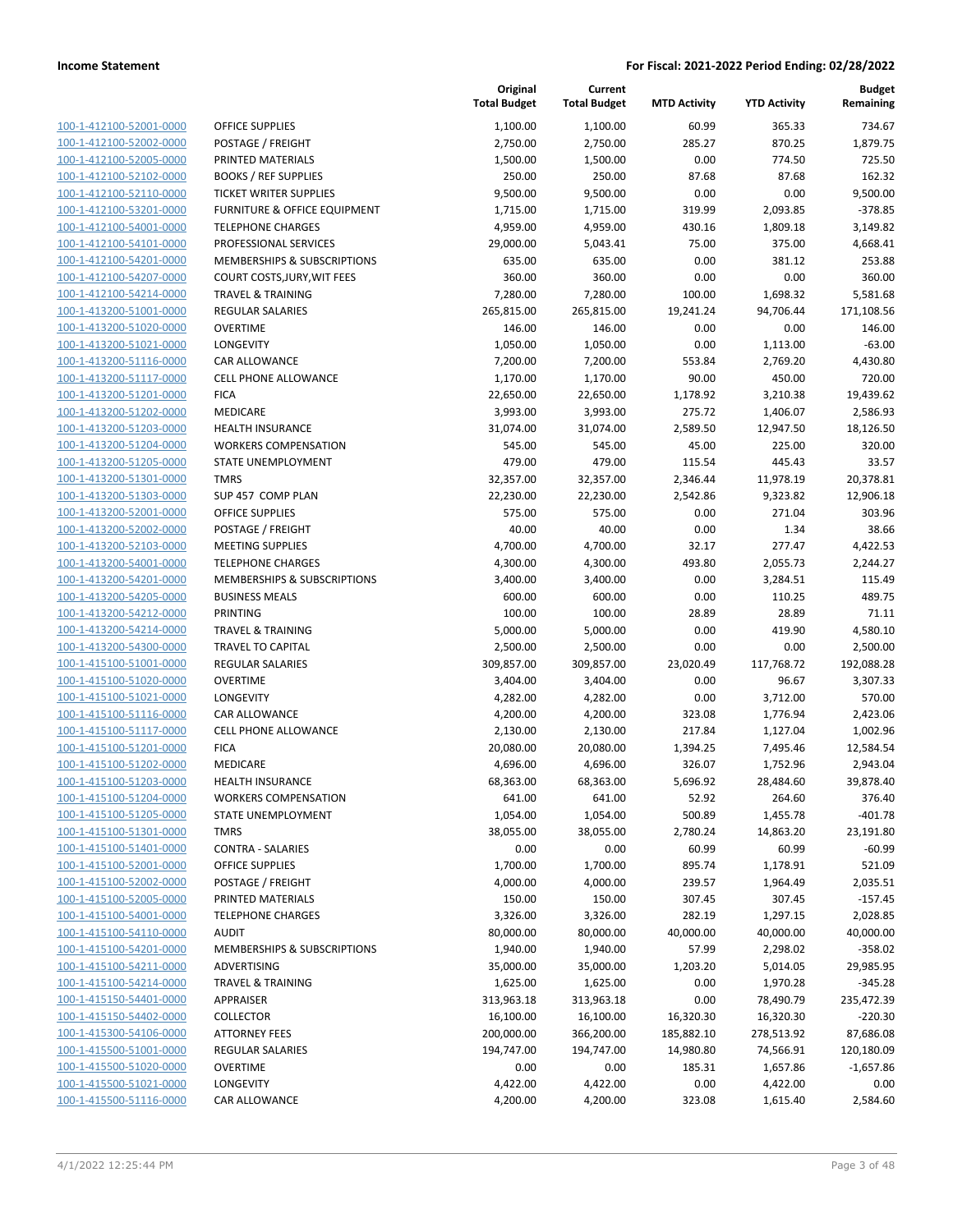| 100-1-415500-51117-0000        |
|--------------------------------|
| 100-1-415500-51201-0000        |
| 100-1-415500-51202-0000        |
| <u>100-1-415500-51203-0000</u> |
| 100-1-415500-51204-0000        |
| 100-1-415500-51205-0000        |
| 100-1-415500-51301-0000        |
| 100-1-415500-52001-0000        |
| <u>100-1-415500-52002-0000</u> |
| 100-1-415500-52303-0000        |
| 100-1-415500-54001-0000        |
| 100-1-415500-54102-0000        |
| 100-1-415500-54103-0000        |
|                                |
| <u>100-1-415500-54107-0000</u> |
| 100-1-415500-54118-0000        |
| 100-1-415500-54119-0000        |
| 100-1-415500-54201-0000        |
| 100-1-415500-54213-0000        |
| 100-1-415500-54214-0000        |
| 100-1-421100-51001-0000        |
| 100-1-421100-51020-0000        |
| 100-1-421100-51021-0000        |
| 100-1-421100-51101-0000        |
| <u>100-1-421100-51115-0000</u> |
| 100-1-421100-51117-0000        |
| 100-1-421100-51201-0000        |
| 100-1-421100-51202-0000        |
| 100-1-421100-51203-0000        |
| 100-1-421100-51204-0000        |
| 100-1-421100-51205-0000        |
| 100-1-421100-51301-0000        |
| 100-1-421100-52001-0000        |
| 100-1-421100-52002-0000        |
|                                |
| <u>100-1-421100-52004-0000</u> |
| 100-1-421100-52005-0000        |
| 100-1-421100-52102-0000        |
| 100-1-421100-52103-0000        |
| 100-1-421100-52104-0000        |
| 100-1-421100-52201-0000        |
| 100-1-421100-52203-0000        |
| 100-1-421100-52302-0000        |
| 100-1-421100-52305-0000        |
| 100-1-421100-53202-0000        |
| 100-1-421100-53205-0000        |
| 100-1-421100-54001-0000        |
| 100-1-421100-54002-0000        |
| 100-1-421100-54201-0000        |
| <u>100-1-421100-54205-0000</u> |
| <u>100-1-421100-54212-0000</u> |
| <u>100-1-421100-54213-0000</u> |
| 100-1-421100-54214-0000        |
| 100-1-421210-51001-0000        |
| <u>100-1-421210-51020-0000</u> |
| 100-1-421210-51021-0000        |
| <u>100-1-421210-51101-0000</u> |
| 100-1-421210-51115-0000        |
|                                |
| 100-1-421210-51117-0000        |
| <u>100-1-421210-51201-0000</u> |
| <u>100-1-421210-51202-0000</u> |

|                         |                              | Original<br><b>Total Budget</b> | Current<br><b>Total Budget</b> | <b>MTD Activity</b> | <b>YTD Activity</b> | Budget<br>Remaining |
|-------------------------|------------------------------|---------------------------------|--------------------------------|---------------------|---------------------|---------------------|
| 100-1-415500-51117-0000 | <b>CELL PHONE ALLOWANCE</b>  | 1,170.00                        | 1,170.00                       | 90.00               | 450.00              | 720.00              |
| 100-1-415500-51201-0000 | <b>FICA</b>                  | 12,681.00                       | 12,681.00                      | 875.41              | 4,674.15            | 8,006.85            |
| 100-1-415500-51202-0000 | MEDICARE                     | 2,966.00                        | 2,966.00                       | 204.73              | 1,093.15            | 1,872.85            |
| 100-1-415500-51203-0000 | <b>HEALTH INSURANCE</b>      | 37,289.00                       | 37,289.00                      | 3,107.42            | 15,537.10           | 21,751.90           |
| 100-1-415500-51204-0000 | <b>WORKERS COMPENSATION</b>  | 405.00                          | 405.00                         | 33.42               | 167.10              | 237.90              |
| 100-1-415500-51205-0000 | STATE UNEMPLOYMENT           | 575.00                          | 575.00                         | 262.65              | 694.25              | $-119.25$           |
| 100-1-415500-51301-0000 | <b>TMRS</b>                  | 24,033.00                       | 24,033.00                      | 1,838.35            | 9,656.61            | 14,376.39           |
| 100-1-415500-52001-0000 | <b>OFFICE SUPPLIES</b>       | 5,000.00                        | 5,000.00                       | 42.00               | 3,535.10            | 1,464.90            |
| 100-1-415500-52002-0000 | POSTAGE / FREIGHT            | 1,500.00                        | 1,500.00                       | 49.65               | 339.22              | 1,160.78            |
| 100-1-415500-52303-0000 | <b>TRAINING SUPPLIES</b>     | 750.00                          | 750.00                         | 0.00                | 0.00                | 750.00              |
| 100-1-415500-54001-0000 | <b>TELEPHONE CHARGES</b>     | 2,675.00                        | 2,675.00                       | 226.60              | 1,055.83            | 1,619.17            |
| 100-1-415500-54102-0000 | <b>MVR CHECKS</b>            | 500.00                          | 500.00                         | 70.37               | 122.06              | 377.94              |
| 100-1-415500-54103-0000 | POLICE EXAM MATERIALS        | 25,312.00                       | 25,312.00                      | 0.00                | 0.00                | 25,312.00           |
| 100-1-415500-54107-0000 | <b>MEDICAL</b>               | 8,000.00                        | 8,000.00                       | 832.00              | 4,806.00            | 3,194.00            |
| 100-1-415500-54118-0000 | <b>MEDICAL - POLICE</b>      | 2,500.00                        | 2,500.00                       | 124.00              | 1,053.00            | 1,447.00            |
| 100-1-415500-54119-0000 | <b>MEDICAL - FIRE</b>        | 2,500.00                        | 2,500.00                       | 222.00              | 393.00              | 2,107.00            |
| 100-1-415500-54201-0000 | MEMBERSHIPS & SUBSCRIPTIONS  | 4,000.00                        | 4,000.00                       | 314.60              | 1,287.87            | 2,712.13            |
| 100-1-415500-54213-0000 | PLAQUES AND AWARDS           | 128,000.00                      | 128,000.00                     | 287.67              | 21,490.89           | 106,509.11          |
| 100-1-415500-54214-0000 | <b>TRAVEL &amp; TRAINING</b> | 3,000.00                        | 3,000.00                       | 0.00                | 0.00                | 3,000.00            |
| 100-1-421100-51001-0000 | <b>REGULAR SALARIES</b>      | 443,625.00                      | 443,625.00                     | 27,467.04           | 158,019.05          | 285,605.95          |
| 100-1-421100-51020-0000 | <b>OVERTIME</b>              | 17,853.00                       | 17,853.00                      | 1,762.89            | 14,844.72           | 3,008.28            |
| 100-1-421100-51021-0000 | LONGEVITY                    | 9,898.00                        | 9,898.00                       | 585.13              | 8,066.97            | 1,831.03            |
| 100-1-421100-51101-0000 | <b>CERTIFICATION PAY</b>     | 5,400.00                        | 5,400.00                       | 415.38              | 2,076.90            | 3,323.10            |
| 100-1-421100-51115-0000 | <b>CLOTHING ALLOWANCE</b>    | 841.00                          | 841.00                         | 27.72               | 1,038.60            | $-197.60$           |
| 100-1-421100-51117-0000 | <b>CELL PHONE ALLOWANCE</b>  | 2,130.00                        | 2,130.00                       | 223.84              | 1,119.20            | 1,010.80            |
| 100-1-421100-51201-0000 | <b>FICA</b>                  | 29,796.00                       | 29,796.00                      | 8,119.04            | 17,654.66           | 12,141.34           |
| 100-1-421100-51202-0000 | MEDICARE                     | 6,969.00                        | 6,969.00                       | 1,898.80            | 4,137.56            | 2,831.44            |
| 100-1-421100-51203-0000 | <b>HEALTH INSURANCE</b>      | 62,149.00                       | 62,149.00                      | 5,179.08            | 25,895.40           | 36,253.60           |
| 100-1-421100-51204-0000 | <b>WORKERS COMPENSATION</b>  | 7,798.00                        | 7,798.00                       | 644.17              | 3,220.85            | 4,577.15            |
| 100-1-421100-51205-0000 | STATE UNEMPLOYMENT           | 958.00                          | 958.00                         | 96.04               | 948.08              | 9.92                |
| 100-1-421100-51301-0000 | <b>TMRS</b>                  | 56,469.00                       | 56,469.00                      | 15,495.70           | 33,655.46           | 22,813.54           |
| 100-1-421100-52001-0000 | <b>OFFICE SUPPLIES</b>       | 1,000.00                        | 1,000.00                       | 40.51               | 198.42              | 801.58              |
| 100-1-421100-52002-0000 | POSTAGE / FREIGHT            | 300.00                          | 300.00                         | 21.13               | 39.80               | 260.20              |
| 100-1-421100-52004-0000 | <b>COMPUTER SUPPLIES</b>     | 600.00                          | 600.00                         | 0.00                | 0.00                | 600.00              |
| 100-1-421100-52005-0000 | PRINTED MATERIALS            | 300.00                          | 300.00                         | 0.00                | 51.95               | 248.05              |
| 100-1-421100-52102-0000 | <b>BOOKS / REF SUPPLIES</b>  | 450.00                          | 450.00                         | 0.00                | 109.95              | 340.05              |
| 100-1-421100-52103-0000 | <b>MEETING SUPPLIES</b>      | 2,300.00                        | 2,300.00                       | 96.20               | 848.25              | 1,451.75            |
| 100-1-421100-52104-0000 | <b>WEARING APPAREL</b>       | 470.00                          | 470.00                         | 0.00                | 0.00                | 470.00              |
| 100-1-421100-52201-0000 | MINOR TOOLS & EQUIPMENT      | 4,503.00                        | 4,503.00                       | 0.00                | 3,614.96            | 888.04              |
| 100-1-421100-52203-0000 | <b>MOTOR VEHICLE FUEL</b>    | 2,703.00                        | 2,703.00                       | 318.33              | 1,742.66            | 960.34              |
| 100-1-421100-52302-0000 | <b>MEDICAL SUPPLIES</b>      | 300.00                          | 300.00                         | 0.00                | 0.00                | 300.00              |
| 100-1-421100-52305-0000 | PUBLIC EDUCATION             | 17,400.00                       | 17,400.00                      | 294.25              | 2,910.26            | 14,489.74           |
| 100-1-421100-53202-0000 | MACHINE, TOOLS & IMPLMNTS    | 150.00                          | 150.00                         | 0.00                | 0.00                | 150.00              |
| 100-1-421100-53205-0000 | <b>MOTOR VEHICLES</b>        | 1,750.00                        | 1,750.00                       | 0.00                | 116.74              | 1,633.26            |
| 100-1-421100-54001-0000 | <b>TELEPHONE CHARGES</b>     | 4,000.00                        | 4,000.00                       | 366.87              | 1,663.94            | 2,336.06            |
| 100-1-421100-54002-0000 | UTILITY CHARGES              | 65,248.00                       | 65,248.00                      | 7,257.51            | 26,200.25           | 39,047.75           |
| 100-1-421100-54201-0000 | MEMBERSHIPS & SUBSCRIPTIONS  | 4,979.00                        | 4,979.00                       | 0.00                | 250.00              | 4,729.00            |
| 100-1-421100-54205-0000 | <b>BUSINESS MEALS</b>        | 150.00                          | 150.00                         | 0.00                | 0.00                | 150.00              |
| 100-1-421100-54212-0000 | <b>PRINTING</b>              | 172.00                          | 172.00                         | 0.00                | 0.00                | 172.00              |
| 100-1-421100-54213-0000 | PLAQUES AND AWARDS           | 1,700.00                        | 1,700.00                       | 27.95               | 27.95               | 1,672.05            |
| 100-1-421100-54214-0000 | <b>TRAVEL &amp; TRAINING</b> | 11,690.00                       | 11,690.00                      | 635.00              | 1,377.15            | 10,312.85           |
| 100-1-421210-51001-0000 | REGULAR SALARIES             | 910,641.00                      | 910,641.00                     | 56,699.37           | 270,891.45          | 639,749.55          |
| 100-1-421210-51020-0000 | <b>OVERTIME</b>              | 49,998.00                       | 49,998.00                      | 1,851.61            | 14,687.04           | 35,310.96           |
| 100-1-421210-51021-0000 | LONGEVITY                    | 16,128.00                       | 16,128.00                      | 184.62              | 12,110.14           | 4,017.86            |
| 100-1-421210-51101-0000 | <b>CERTIFICATION PAY</b>     | 17,040.00                       | 17,040.00                      | 1,107.67            | 5,353.75            | 11,686.25           |
| 100-1-421210-51115-0000 | <b>CLOTHING ALLOWANCE</b>    | 8,646.00                        | 8,646.00                       | 78.54               | 2,774.22            | 5,871.78            |
| 100-1-421210-51117-0000 | <b>CELL PHONE ALLOWANCE</b>  | 6,600.00                        | 6,600.00                       | 387.68              | 1,938.40            | 4,661.60            |
| 100-1-421210-51201-0000 | <b>FICA</b>                  | 62,561.00                       | 62,561.00                      | 3,557.97            | 18,198.37           | 44,362.63           |
| 100-1-421210-51202-0000 | MEDICARE                     | 14,631.00                       | 14,631.00                      | 832.11              | 4,256.08            | 10,374.92           |
|                         |                              |                                 |                                |                     |                     |                     |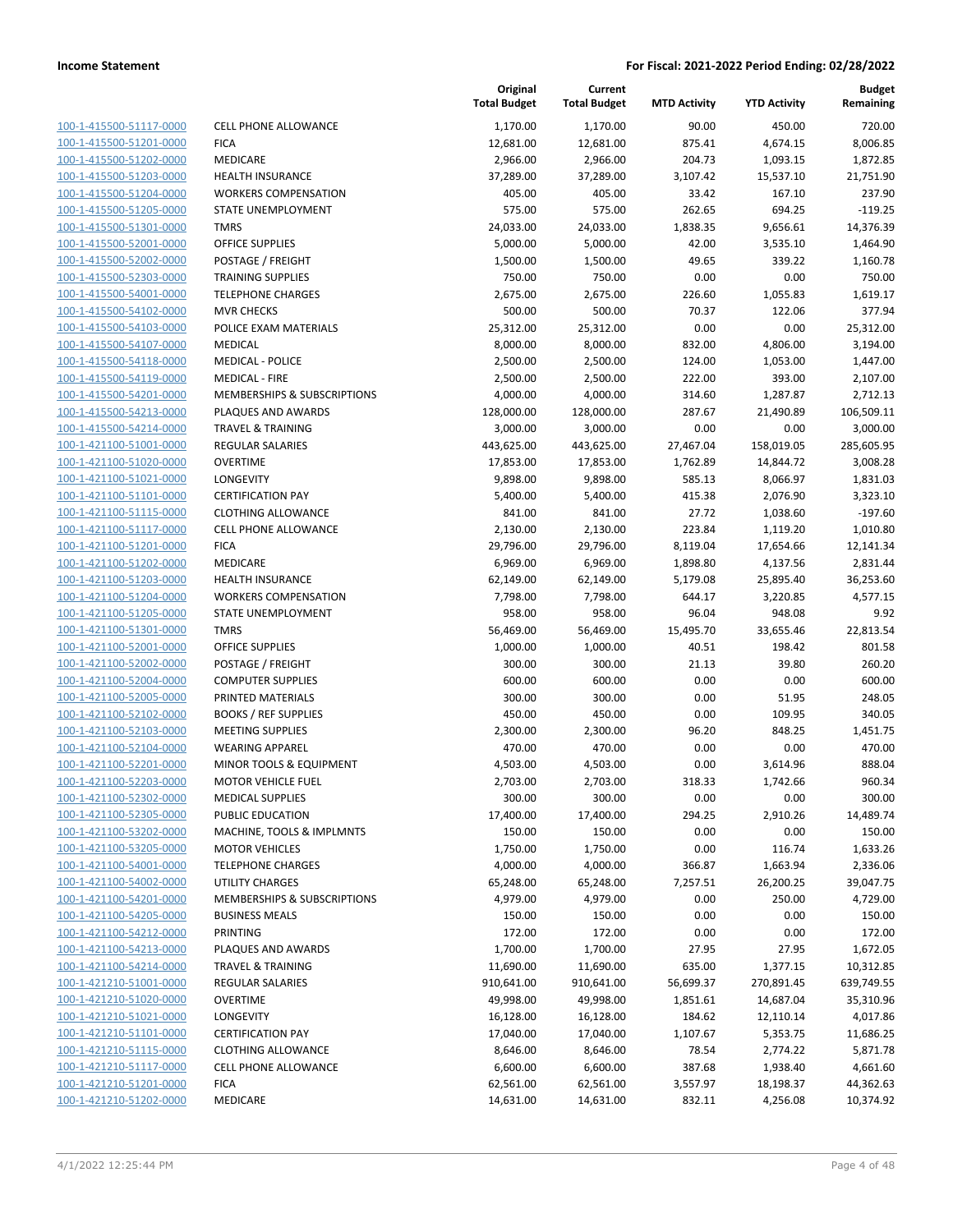| 100-1-421210-51203-0000        | HEAL             |
|--------------------------------|------------------|
| 100-1-421210-51204-0000        | <b>WOR</b>       |
| 100-1-421210-51205-0000        | <b>STAT</b>      |
| 100-1-421210-51301-0000        | TMR:             |
| 100-1-421210-52001-0000        | OFFI             |
|                                | <b>POST</b>      |
| 100-1-421210-52002-0000        |                  |
| 100-1-421210-52004-0000        | COM<br>PRIN      |
| 100-1-421210-52005-0000        |                  |
| 100-1-421210-52102-0000        | <b>BOO</b>       |
| 100-1-421210-52201-0000        | <b>MIN</b>       |
| 100-1-421210-52203-0000        | мот              |
| 100-1-421210-53203-0000        | <b>INSTI</b>     |
| 100-1-421210-53205-0000        | MOT              |
| 100-1-421210-54001-0000        | TELE             |
| 100-1-421210-54201-0000        | MEN              |
| 100-1-421210-54208-0000        | LABC             |
| 100-1-421210-54214-0000        | <b>TRAV</b>      |
| 100-1-421230-51001-0000        | REGL             |
| 100-1-421230-51020-0000        | <b>OVER</b>      |
| 100-1-421230-51021-0000        | LON              |
| 100-1-421230-51101-0000        | <b>CERT</b>      |
| 100-1-421230-51102-0000        | <b>BILIN</b>     |
| 100-1-421230-51115-0000        | <b>CLOT</b>      |
| 100-1-421230-51117-0000        | CELL             |
| 100-1-421230-51201-0000        | <b>FICA</b>      |
| 100-1-421230-51202-0000        | MED              |
| 100-1-421230-51203-0000        | <b>HEAL</b>      |
| 100-1-421230-51204-0000        | <b>WOR</b>       |
| 100-1-421230-51205-0000        | <b>STAT</b>      |
| 100-1-421230-51301-0000        | TMR:             |
| 100-1-421230-51401-0000        | CON <sup>-</sup> |
| 100-1-421230-52001-0000        | OFFI             |
| 100-1-421230-52002-0000        | <b>POST</b>      |
| 100-1-421230-52004-0000        | COM              |
| 100-1-421230-52005-0000        | PRIN             |
| 100-1-421230-52006-0000        | OFFI             |
| 100-1-421230-52007-0000        | <b>POST</b>      |
| 100-1-421230-52008-0000        | COM              |
| 100-1-421230-52009-0000        | PRIN             |
| 100-1-421230-52102-0000        | <b>BOO</b>       |
| 100-1-421230-52104-0000        | <b>WEA</b>       |
| 100-1-421230-52105-0000        | WEA              |
| 100-1-421230-52108-0000        | MEN              |
| <u>100-1-421230-52108-0001</u> | MEN              |
| 100-1-421230-52109-0000        | <b>SUPP</b>      |
| 100-1-421230-52111-0000        | AMN              |
| 100-1-421230-52201-0000        | MIN              |
| 100-1-421230-52202-0000        | MIN              |
| 100-1-421230-52203-0000        | мот              |
| 100-1-421230-52303-0000        | TRAI             |
|                                |                  |
| 100-1-421230-52309-0000        | BOD'             |
| 100-1-421230-53202-0000        | MAC              |
| 100-1-421230-53205-0000        | MOT              |
| <u>100-1-421230-54001-0000</u> | <b>TELE</b>      |
| <u>100-1-421230-54108-0000</u> | VETE             |
| 100-1-421230-54108-0001        | VETE             |
| 100-1-421230-54201-0000        | MEN              |
| 100-1-421230-54202-0000        | MEN              |
| 100-1-421230-54214-0000        | TRA∖             |

|                                                    |                                                                          | Original<br><b>Total Budget</b> | Current<br><b>Total Budget</b> | <b>MTD Activity</b> | <b>YTD Activity</b> | <b>Budget</b><br>Remaining |
|----------------------------------------------------|--------------------------------------------------------------------------|---------------------------------|--------------------------------|---------------------|---------------------|----------------------------|
| 100-1-421210-51203-0000                            | HEALTH INSURANCE                                                         | 149,157.00                      | 149,157.00                     | 12,429.75           | 62,148.75           | 87,008.25                  |
| 100-1-421210-51204-0000                            | <b>WORKERS COMPENSATION</b>                                              | 18,953.00                       | 18,953.00                      | 1,565.75            | 7,828.75            | 11,124.25                  |
| 100-1-421210-51205-0000                            | STATE UNEMPLOYMENT                                                       | 2,299.00                        | 2,299.00                       | 567.64              | 2,158.46            | 140.54                     |
| 100-1-421210-51301-0000                            | <b>TMRS</b>                                                              | 122,699.00                      | 122,699.00                     | 7,116.50            | 35,933.84           | 86,765.16                  |
| 100-1-421210-52001-0000                            | <b>OFFICE SUPPLIES</b>                                                   | 1,060.00                        | 1,060.00                       | 160.08              | 234.73              | 825.27                     |
| 100-1-421210-52002-0000                            | POSTAGE / FREIGHT                                                        | 150.00                          | 150.00                         | 0.00                | 22.48               | 127.52                     |
| 100-1-421210-52004-0000                            | <b>COMPUTER SUPPLIES</b>                                                 | 1,350.00                        | 1,350.00                       | 260.88              | 533.53              | 816.47                     |
| 100-1-421210-52005-0000                            | PRINTED MATERIALS                                                        | 50.00                           | 50.00                          | 0.00                | 0.00                | 50.00                      |
| 100-1-421210-52102-0000                            | <b>BOOKS / REF SUPPLIES</b>                                              | 120.00                          | 120.00                         | 0.00                | 0.00                | 120.00                     |
| 100-1-421210-52201-0000                            | MINOR TOOLS & EQUIPMENT                                                  | 840.00                          | 840.00                         | 75.42               | 299.49              | 540.51                     |
| 100-1-421210-52203-0000                            | MOTOR VEHICLE FUEL                                                       | 6,936.00                        | 6,936.00                       | 2,396.49            | 8,432.93            | $-1,496.93$                |
| 100-1-421210-53203-0000                            | <b>INSTRUMENTS &amp; APPARATUS</b>                                       | 300.00                          | 300.00                         | 0.00                | 0.00                | 300.00                     |
| 100-1-421210-53205-0000                            | <b>MOTOR VEHICLES</b>                                                    | 1,750.00                        | 1,750.00                       | 588.32              | 997.13              | 752.87                     |
| 100-1-421210-54001-0000                            | <b>TELEPHONE CHARGES</b>                                                 | 7,500.00                        | 7,500.00                       | 819.37              | 3,453.55            | 4,046.45                   |
| 100-1-421210-54201-0000                            | MEMBERSHIPS & SUBSCRIPTIONS                                              | 10,198.00                       | 10,198.00                      | 0.00                | 4,300.00            | 5,898.00                   |
| 100-1-421210-54208-0000                            | LABORATORY WORK                                                          | 9,900.00                        | 9,900.00                       | 425.00              | 425.00              | 9,475.00                   |
| 100-1-421210-54214-0000                            | <b>TRAVEL &amp; TRAINING</b>                                             | 11,100.00                       | 11,100.00                      | 265.00              | 314.00              | 10,786.00                  |
| 100-1-421230-51001-0000                            | <b>REGULAR SALARIES</b>                                                  | 3,277,104.00                    | 3,306,904.00                   | 232,811.21          | 1,163,037.83        | 2,143,866.17               |
| 100-1-421230-51020-0000                            | <b>OVERTIME</b>                                                          | 220,593.00                      | 220,593.00                     | 40,901.23           | 270,163.63          | $-49,570.63$               |
| 100-1-421230-51021-0000                            | LONGEVITY                                                                | 29,688.00                       | 29,688.00                      | 70.16               | 28,556.80           | 1,131.20                   |
| 100-1-421230-51101-0000                            | <b>CERTIFICATION PAY</b>                                                 | 71,280.00                       | 71,280.00                      | 3,692.25            | 18,207.40           | 53,072.60                  |
| 100-1-421230-51102-0000                            | <b>BILINGUAL PAY</b>                                                     | 1,800.00                        | 1,800.00                       | 138.48              | 692.40              | 1,107.60                   |
| 100-1-421230-51115-0000                            | <b>CLOTHING ALLOWANCE</b>                                                | 5,291.00                        | 5,291.00                       | 355.74              | 2,087.94            | 3,203.06                   |
| 100-1-421230-51117-0000                            | CELL PHONE ALLOWANCE                                                     | 2,520.00                        | 2,520.00                       | 627.68              | 2,988.40            | $-468.40$                  |
| 100-1-421230-51201-0000                            | <b>FICA</b>                                                              | 223,713.00                      | 223,713.00                     | 16,485.93           | 88,205.28           | 135,507.72                 |
| 100-1-421230-51202-0000                            | MEDICARE                                                                 | 52,320.00                       | 52,320.00                      | 3,855.58            | 20,628.66           | 31,691.34                  |
| 100-1-421230-51203-0000                            | HEALTH INSURANCE                                                         | 559,337.00                      | 559,337.00                     | 46,611.43           | 233,057.15          | 326,279.85                 |
| 100-1-421230-51204-0000                            | <b>WORKERS COMPENSATION</b>                                              | 70,491.00                       | 70,491.00                      | 5,826.08            | 29,130.40           | 41,360.60                  |
| 100-1-421230-51205-0000                            | STATE UNEMPLOYMENT                                                       | 8,527.00                        | 8,527.00                       | 1,708.49            | 10,336.79           | $-1,809.79$                |
| 100-1-421230-51301-0000                            | <b>TMRS</b>                                                              | 423,972.00                      | 423,972.00                     | 32,874.35           | 173,690.70          | 250,281.30                 |
| 100-1-421230-51401-0000                            | <b>CONTRA - SALARIES</b>                                                 | $-150,000.00$                   | $-150,000.00$                  | $-612.78$           | $-4,829.96$         | $-145, 170.04$             |
| 100-1-421230-52001-0000                            | OFFICE SUPPLIES (PATROL)                                                 | 600.00                          | 600.00                         | 0.00                | 234.77              | 365.23                     |
| 100-1-421230-52002-0000                            | POSTAGE / FREIGHT (PATROL)                                               | 390.00                          | 390.00                         | 0.00                | 335.29              | 54.71                      |
| 100-1-421230-52004-0000                            | <b>COMPUTER SUPPLIES (PATROL)</b>                                        | 400.00                          | 400.00                         | 0.00                | 0.00                | 400.00                     |
| 100-1-421230-52005-0000                            | PRINTED MATERIALS (PATROL)                                               | 524.00                          | 524.00                         | 0.00                | 279.05              | 244.95                     |
| 100-1-421230-52006-0000                            | OFFICE SUPPLIES (OPERATIONS)                                             | 1,110.00                        | 1,110.00                       | 0.00                | 84.88               | 1,025.12                   |
| 100-1-421230-52007-0000                            | POSTAGE/FRIEGHT (OPERATIONS)                                             | 50.00                           | 50.00                          | 0.00                | 0.00                | 50.00                      |
| 100-1-421230-52008-0000                            | <b>COMPUTER SUPPLIES (OPERATIONS)</b>                                    | 1,420.00                        | 1,420.00                       | 0.00                | 559.96              | 860.04                     |
| 100-1-421230-52009-0000                            | PRINTED MATERIALS (OPERATIONS)                                           | 2,245.00                        | 2,245.00                       | 0.00                | 0.00                | 2,245.00                   |
| 100-1-421230-52102-0000                            | <b>BOOKS / REF SUPPLIES</b>                                              | 80.00                           | 80.00                          | 0.00                | 67.64               | 12.36                      |
| 100-1-421230-52104-0000                            | <b>WEARING APPAREL (PATROL)</b>                                          | 57,232.00                       | 57,232.00                      | 940.26              | 6,899.69            | 50,332.31                  |
| 100-1-421230-52105-0000                            | <b>WEARING APPAREL (OPERATIONS)</b>                                      | 6,400.00                        | 6,400.00                       | 0.00                | 2,133.26            | 4,266.74                   |
| 100-1-421230-52108-0000<br>100-1-421230-52108-0001 | <b>MENAGERIE SUPPLIES (OPERATIONS)</b>                                   | 1,495.00                        | 1,495.00                       | 46.53               | 478.77              | 1,016.23                   |
| 100-1-421230-52109-0000                            | <b>MENAGERIE SUPPLIES (PATROL)</b><br>SUPPORT OF PRISONERS               | 1,275.00                        | 1,275.00                       | 46.53<br>135.42     | 46.53<br>436.42     | 1,228.47<br>2,198.58       |
| 100-1-421230-52111-0000                            |                                                                          | 2,635.00                        | 2,635.00<br>18,450.00          | 0.00                |                     |                            |
|                                                    | AMMUNITION                                                               | 18,450.00                       |                                |                     | 1,978.20            | 16,471.80                  |
| 100-1-421230-52201-0000<br>100-1-421230-52202-0000 | MINOR TOOLS & EQUIPMENT (PATROL)<br>MINOR TOOLS AND EQUIPMENT (OPERATION | 10,410.00<br>8,785.00           | 13,471.75<br>10,885.00         | 3,494.91<br>15.95   | 9,926.52<br>953.44  | 3,545.23<br>9,931.56       |
| 100-1-421230-52203-0000                            | <b>MOTOR VEHICLE FUEL</b>                                                | 78,291.00                       | 78,291.00                      | 9,818.89            | 43,265.34           | 35,025.66                  |
| 100-1-421230-52303-0000                            | <b>TRAINING SUPPLIES</b>                                                 | 520.00                          | 520.00                         | 0.00                | 161.29              | 358.71                     |
| 100-1-421230-52309-0000                            | <b>BODY ARMOR</b>                                                        | 20,400.00                       | 20,400.00                      | 0.00                | 3,500.00            | 16,900.00                  |
| 100-1-421230-53202-0000                            | MACHINE, TOOLS & IMPLMNTS                                                | 1,500.00                        | 1,500.00                       | 220.00              | 424.00              | 1,076.00                   |
| 100-1-421230-53205-0000                            | <b>MOTOR VEHICLES</b>                                                    | 20,000.00                       | 23,000.00                      | 2,685.45            | 21,026.87           | 1,973.13                   |
| 100-1-421230-54001-0000                            | <b>TELEPHONE CHARGES</b>                                                 | 20,000.00                       | 20,000.00                      | 2,366.76            | 9,899.66            | 10,100.34                  |
| 100-1-421230-54108-0000                            | <b>VETERINARY SERVICES</b>                                               | 700.00                          | 700.00                         | 0.00                | 0.00                | 700.00                     |
| 100-1-421230-54108-0001                            | <b>VETERINARY SERVICES</b>                                               | 1,000.00                        | 1,000.00                       | 0.00                | 0.00                | 1,000.00                   |
| 100-1-421230-54201-0000                            | MEMBERSHIPS & SUBSCRIPTIONS (PATROL)                                     | 535.00                          | 535.00                         | 50.00               | 140.00              | 395.00                     |
| 100-1-421230-54202-0000                            | MEMBERSHIPS & SUBSCRIPTIONS (OPERATIO                                    | 4,112.00                        | 4,112.00                       | 0.00                | 140.00              | 3,972.00                   |
| 100-1-421230-54214-0000                            | <b>TRAVEL &amp; TRAINING</b>                                             | 12,900.00                       | 12,900.00                      | 2,185.01            | 4,543.01            | 8,356.99                   |
|                                                    |                                                                          |                                 |                                |                     |                     |                            |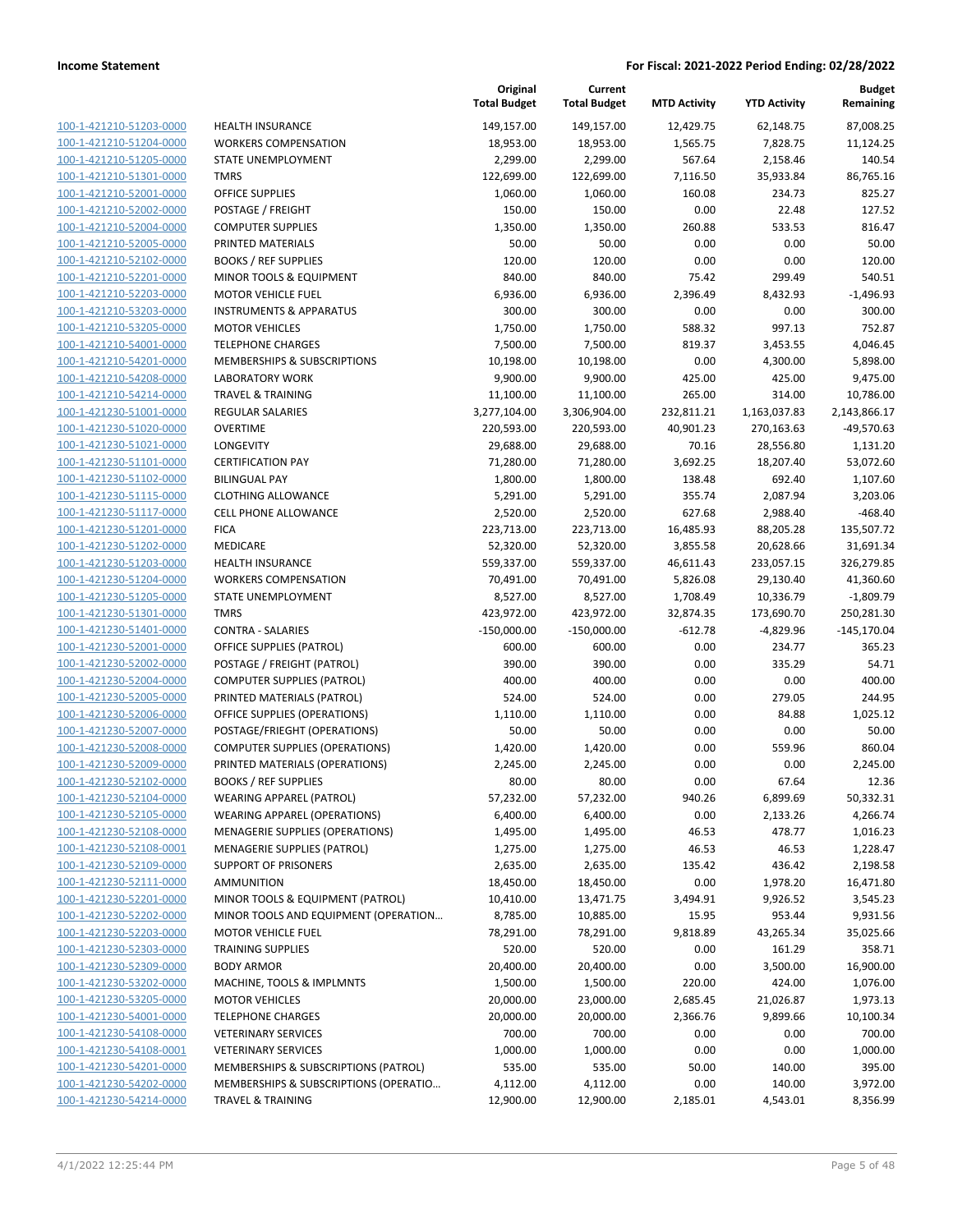| 100-1-421230-54215-0000                            | TRAVEL & TRAINING (OPERATIONS                                       |
|----------------------------------------------------|---------------------------------------------------------------------|
| 100-1-421230-55202-0000                            | <b>VEHICLES</b>                                                     |
| 100-1-421240-51001-0000                            | <b>REGULAR SALARIES</b>                                             |
| 100-1-421240-51020-0000                            | <b>OVERTIME</b>                                                     |
| 100-1-421240-51021-0000                            | LONGEVITY                                                           |
| 100-1-421240-51101-0000                            | <b>CERTIFICATION PAY</b>                                            |
| <u>100-1-421240-51102-0000</u>                     | <b>BILINGUAL PAY</b>                                                |
| 100-1-421240-51115-0000                            | <b>CLOTHING ALLOWANCE</b>                                           |
| 100-1-421240-51117-0000                            | <b>CELL PHONE ALLOWANCE</b><br><b>FICA</b>                          |
| 100-1-421240-51201-0000                            | <b>MEDICARE</b>                                                     |
| 100-1-421240-51202-0000                            | <b>HEALTH INSURANCE</b>                                             |
| 100-1-421240-51203-0000<br>100-1-421240-51204-0000 | <b>WORKERS COMPENSATION</b>                                         |
| 100-1-421240-51205-0000                            | STATE UNEMPLOYMENT                                                  |
| 100-1-421240-51301-0000                            | <b>TMRS</b>                                                         |
| 100-1-421240-51302-0000                            | <b>FR&amp;R RETIREMENT</b>                                          |
| <u>100-1-421240-52001-0000</u>                     | <b>OFFICE SUPPLIES</b>                                              |
| 100-1-421240-52002-0000                            | <b>POSTAGE / FREIGHT</b>                                            |
| 100-1-421240-52004-0000                            | <b>COMPUTER SUPPLIES</b>                                            |
| 100-1-421240-52005-0000                            | PRINTED MATERIALS                                                   |
| 100-1-421240-52102-0000                            | <b>REFERENCE SUPPLIES</b>                                           |
| 100-1-421240-52104-0000                            | <b>WEARING APPAREL</b>                                              |
| 100-1-421240-52201-0000                            | MINOR TOOLS & EQUIPMENT                                             |
| 100-1-421240-52203-0000                            | <b>MOTOR VEHICLE FUEL</b>                                           |
| 100-1-421240-52303-0000                            | <b>TRAINING SUPPLIES</b>                                            |
| 100-1-421240-53202-0000                            | MACHINE, TOOLS & IMPLMNTS                                           |
| <u>100-1-421240-53205-0000</u>                     | <b>MOTOR VEHICLES</b>                                               |
| 100-1-421240-53207-0000                            | RADIO/COMMUNICATIONS                                                |
| 100-1-421240-54001-0000                            | <b>TELEPHONE CHARGES</b>                                            |
| 100-1-421240-54101-0000                            | PROFESSIONAL SERVICES                                               |
| 100-1-421240-54201-0000                            | MEMBERSHIPS & SUBSCRIPTIONS                                         |
| <u>100-1-421240-54212-0000</u>                     | PRINTING                                                            |
| 100-1-421240-54214-0000                            | <b>TRAVEL &amp; TRAINING</b>                                        |
| 100-1-421240-55231-0000                            | <b>LESS LETHAL PROGRAM</b>                                          |
| 100-1-421240-55232-0000                            | <b>FIREARMS PROGRAM</b>                                             |
| 100-1-421600-52104-0000                            | <b>WEARING APPAREL</b>                                              |
| <u>100-1-421600-52111-0000</u>                     | <b>AMMUNITION</b>                                                   |
| 100-1-421600-52201-0000                            | MINOR TOOLS & EQUIPMENT                                             |
| 100-1-421600-52206-0000                            | SPECIAL OPS EQUIPMENT                                               |
| 100-1-421600-52304-0000                            | <b>DRONE PROGRAM</b>                                                |
| 100-1-421600-53202-0000                            | MACHINE, TOOLS & IMPLMNTS<br><b>MEMBERSHIPS &amp; SUBSCRIPTIONS</b> |
| 100-1-421600-54201-0000<br>100-1-421600-54214-0000 | <b>TRAVEL &amp; TRAINING</b>                                        |
| 100-1-422100-51001-0000                            | <b>REGULAR SALARIES</b>                                             |
| 100-1-422100-51020-0000                            | OVERTIME                                                            |
| 100-1-422100-51021-0000                            | <b>LONGEVITY</b>                                                    |
| 100-1-422100-51101-0000                            | <b>CERTIFICATION PAY</b>                                            |
| 100-1-422100-51116-0000                            | CAR ALLOWANCE                                                       |
| 100-1-422100-51117-0000                            | <b>CELL PHONE ALLOWANCE</b>                                         |
| 100-1-422100-51201-0000                            | <b>FICA</b>                                                         |
| 100-1-422100-51202-0000                            | MEDICARE                                                            |
| 100-1-422100-51203-0000                            | <b>HEALTH INSURANCE</b>                                             |
| 100-1-422100-51204-0000                            | <b>WORKERS COMPENSATION</b>                                         |
| 100-1-422100-51205-0000                            | <b>STATE UNEMPLOYMENT</b>                                           |
| 100-1-422100-51301-0000                            | <b>TMRS</b>                                                         |
| 100-1-422100-51302-0000                            | <b>FR&amp;R RETIREMENT</b>                                          |
| 100-1-422100-52001-0000                            | <b>OFFICE SUPPLIES</b>                                              |
| 100-1-422100-52002-0000                            | POSTAGE / FREIGHT                                                   |
| 100-1-422100-52005-0000                            | PRINTED MATERIALS                                                   |
|                                                    |                                                                     |

|                                                    |                                                             | Original<br><b>Total Budget</b> | Current<br><b>Total Budget</b> | <b>MTD Activity</b> | <b>YTD Activity</b>  | Budget<br>Remaining  |
|----------------------------------------------------|-------------------------------------------------------------|---------------------------------|--------------------------------|---------------------|----------------------|----------------------|
| 100-1-421230-54215-0000                            | <b>TRAVEL &amp; TRAINING (OPERATIONS)</b>                   | 16,000.00                       | 10,900.00                      | 0.00                | 0.00                 | 10,900.00            |
| 100-1-421230-55202-0000                            | <b>VEHICLES</b>                                             | 0.00                            | 0.00                           | 0.00                | 482.70               | $-482.70$            |
| 100-1-421240-51001-0000                            | REGULAR SALARIES                                            | 878,596.00                      | 878,596.00                     | 57,224.67           | 296,717.85           | 581,878.15           |
| 100-1-421240-51020-0000                            | <b>OVERTIME</b>                                             | 51,349.00                       | 51,349.00                      | 12,854.28           | 50,056.85            | 1,292.15             |
| 100-1-421240-51021-0000                            | LONGEVITY                                                   | 12,621.00                       | 12,621.00                      | 212.30              | 10,121.50            | 2,499.50             |
| 100-1-421240-51101-0000                            | <b>CERTIFICATION PAY</b>                                    | 15,600.00                       | 15,600.00                      | 1,061.54            | 5,630.79             | 9,969.21             |
| 100-1-421240-51102-0000                            | <b>BILINGUAL PAY</b>                                        | 1,500.00                        | 1,500.00                       | 46.16               | 230.80               | 1,269.20             |
| 100-1-421240-51115-0000                            | <b>CLOTHING ALLOWANCE</b>                                   | 120.00                          | 120.00                         | 9.24                | 46.20                | 73.80                |
| 100-1-421240-51117-0000                            | <b>CELL PHONE ALLOWANCE</b>                                 | 960.00                          | 960.00                         | 73.84               | 369.20               | 590.80               |
| 100-1-421240-51201-0000                            | <b>FICA</b>                                                 | 24,233.00                       | 24,233.00                      | 2,644.39            | 13,106.50            | 11,126.50            |
| 100-1-421240-51202-0000                            | MEDICARE                                                    | 13,938.00                       | 13,938.00                      | 975.72              | 5,026.78             | 8,911.22             |
| 100-1-421240-51203-0000                            | <b>HEALTH INSURANCE</b>                                     | 229,950.00                      | 229,950.00                     | 19,162.50           | 95,812.50            | 134,137.50           |
| 100-1-421240-51204-0000                            | <b>WORKERS COMPENSATION</b>                                 | 4,420.00                        | 4,420.00                       | 365.17              | 1,825.85             | 2,594.15             |
| 100-1-421240-51205-0000                            | STATE UNEMPLOYMENT                                          | 3,641.00                        | 3,641.00                       | 1,482.77            | 3,940.35             | $-299.35$            |
| 100-1-421240-51301-0000                            | <b>TMRS</b>                                                 | 39,122.00                       | 39,122.00                      | 5,299.52            | 25,956.49            | 13,165.51            |
| 100-1-421240-51302-0000                            | <b>FR&amp;R RETIREMENT</b>                                  | 126,736.00                      | 126,736.00                     | 5,388.25            | 29,656.39            | 97,079.61            |
| 100-1-421240-52001-0000                            | <b>OFFICE SUPPLIES</b>                                      | 2,247.00                        | 2,247.00                       | 76.66               | 748.67               | 1,498.33             |
| 100-1-421240-52002-0000                            | POSTAGE / FREIGHT                                           | 2,200.00                        | 2,200.00                       | 2.95                | 578.29               | 1,621.71             |
| 100-1-421240-52004-0000                            | <b>COMPUTER SUPPLIES</b>                                    | 500.00                          | 500.00                         | 0.00                | 18.94                | 481.06               |
| 100-1-421240-52005-0000                            | PRINTED MATERIALS                                           | 750.00                          | 750.00                         | 0.00                | 0.00                 | 750.00               |
| 100-1-421240-52102-0000                            | <b>REFERENCE SUPPLIES</b>                                   | 600.00                          | 600.00                         | 0.00                | 0.00                 | 600.00               |
| 100-1-421240-52104-0000                            | <b>WEARING APPAREL</b>                                      | 1,800.00                        | 1,800.00                       | 0.00                | 0.00                 | 1,800.00             |
| 100-1-421240-52201-0000                            | <b>MINOR TOOLS &amp; EQUIPMENT</b>                          | 2,200.00                        | 2,200.00                       | 0.00                | 0.00                 | 2,200.00             |
| 100-1-421240-52203-0000                            | <b>MOTOR VEHICLE FUEL</b>                                   | 864.00                          | 864.00                         | 339.48              | 1,188.85             | $-324.85$            |
| 100-1-421240-52303-0000                            | <b>TRAINING SUPPLIES</b>                                    | 970.00                          | 970.00                         | 52.40               | 354.25               | 615.75               |
| 100-1-421240-53202-0000                            | MACHINE, TOOLS & IMPLMNTS                                   | 194.00                          | 194.00                         | 0.00                | 0.00                 | 194.00               |
| 100-1-421240-53205-0000                            | <b>MOTOR VEHICLES</b>                                       | 840.00                          | 840.00                         | 6.00                | 30.00                | 810.00               |
| 100-1-421240-53207-0000                            | RADIO/COMMUNICATIONS                                        | 3,892.00                        | 3,892.00                       | 0.00                | 3,892.00             | 0.00                 |
| 100-1-421240-54001-0000                            | <b>TELEPHONE CHARGES</b>                                    | 12,000.00                       | 12,000.00                      | 963.76              | 4,617.04             | 7,382.96             |
| 100-1-421240-54101-0000                            | PROFESSIONAL SERVICES                                       | 3,400.00                        | 3,400.00                       | 400.00              | 2,600.00             | 800.00               |
| 100-1-421240-54201-0000                            | MEMBERSHIPS & SUBSCRIPTIONS                                 | 3,192.00                        | 3,192.00                       | 0.00                | 1,705.00             | 1,487.00             |
| 100-1-421240-54212-0000                            | <b>PRINTING</b>                                             | 485.00                          | 485.00                         | 0.00                | 0.00                 | 485.00               |
| 100-1-421240-54214-0000                            | <b>TRAVEL &amp; TRAINING</b>                                | 27,060.00                       | 27,060.00                      | 4,300.00            | 5,603.46             | 21,456.54            |
| 100-1-421240-55231-0000                            | LESS LETHAL PROGRAM                                         | 21,740.18                       | 21,740.18                      | 0.00                | 20,216.77            | 1,523.41             |
| 100-1-421240-55232-0000                            | <b>FIREARMS PROGRAM</b>                                     | 24,875.00                       | 24,875.00                      | 23,704.64           | 52,847.09            | $-27,972.09$         |
| 100-1-421600-52104-0000                            | <b>WEARING APPAREL</b>                                      | 3,800.00                        | 3,800.00                       | 207.92              | 2,843.50             | 956.50               |
| 100-1-421600-52111-0000                            | <b>AMMUNITION</b>                                           | 8,500.00                        | 8,500.00                       | 0.00                | 7,479.19             | 1,020.81             |
| 100-1-421600-52201-0000                            | <b>MINOR TOOLS &amp; EQUIPMENT</b>                          | 6,450.00                        | 6,450.00                       | 4,680.44            | 4,728.44             | 1,721.56             |
| 100-1-421600-52206-0000                            | SPECIAL OPS EQUIPMENT                                       | 6,560.00                        | 6,560.00                       | 0.00                | 2,345.99             | 4,214.01             |
| 100-1-421600-52304-0000                            | <b>DRONE PROGRAM</b>                                        | 3,052.00                        | 3,052.00                       | 0.00                | 629.72               | 2,422.28             |
| 100-1-421600-53202-0000                            | MACHINE, TOOLS & IMPLMNTS                                   | 200.00                          | 200.00                         | 0.00                | 0.00                 | 200.00               |
| 100-1-421600-54201-0000                            | MEMBERSHIPS & SUBSCRIPTIONS<br><b>TRAVEL &amp; TRAINING</b> | 440.00                          | 440.00                         | 0.00                | 0.00                 | 440.00               |
| 100-1-421600-54214-0000                            |                                                             | 12,700.00                       | 12,700.00                      | 819.00              | 1,786.28             | 10,913.72            |
| 100-1-422100-51001-0000<br>100-1-422100-51020-0000 | REGULAR SALARIES<br><b>OVERTIME</b>                         | 312,705.00<br>5,576.00          | 312,705.00<br>5,576.00         | 24,099.92           | 120,427.12           | 192,277.88           |
| 100-1-422100-51021-0000                            | LONGEVITY                                                   | 4,792.00                        |                                | 134.89<br>0.00      | 1,250.18             | 4,325.82             |
| 100-1-422100-51101-0000                            | <b>CERTIFICATION PAY</b>                                    | 5,400.00                        | 4,792.00                       | 369.24              | 3,545.84             | 1,246.16<br>3,553.80 |
| 100-1-422100-51116-0000                            | CAR ALLOWANCE                                               | 7,800.00                        | 5,400.00<br>7,800.00           | 600.00              | 1,846.20<br>3,000.00 | 4,800.00             |
| 100-1-422100-51117-0000                            | CELL PHONE ALLOWANCE                                        | 1,950.00                        | 1,950.00                       | 205.38              | 916.14               | 1,033.86             |
| 100-1-422100-51201-0000                            | <b>FICA</b>                                                 |                                 |                                | 225.86              |                      |                      |
| 100-1-422100-51202-0000                            | MEDICARE                                                    | 8,468.00<br>4,904.00            | 8,468.00<br>4,904.00           | 357.98              | 1,258.32<br>1,851.06 | 7,209.68<br>3,052.94 |
| 100-1-422100-51203-0000                            | HEALTH INSURANCE                                            | 37,289.00                       | 37,289.00                      | 3,107.42            | 15,537.10            | 21,751.90            |
| 100-1-422100-51204-0000                            | <b>WORKERS COMPENSATION</b>                                 | 6,361.00                        | 6,361.00                       | 525.50              | 2,627.50             | 3,733.50             |
| 100-1-422100-51205-0000                            | STATE UNEMPLOYMENT                                          | 575.00                          | 575.00                         | 119.01              | 740.94               | $-165.94$            |
| 100-1-422100-51301-0000                            | <b>TMRS</b>                                                 | 6,626.00                        | 6,626.00                       | 501.53              | 2,690.90             | 3,935.10             |
| 100-1-422100-51302-0000                            | <b>FR&amp;R RETIREMENT</b>                                  | 60,029.00                       | 60,029.00                      | 4,506.90            | 22,989.96            | 37,039.04            |
| 100-1-422100-52001-0000                            | OFFICE SUPPLIES                                             | 1,948.00                        | 1,948.00                       | 451.53              | 529.71               | 1,418.29             |
| 100-1-422100-52002-0000                            | POSTAGE / FREIGHT                                           | 300.00                          | 300.00                         | 0.00                | 0.00                 | 300.00               |
| 100-1-422100-52005-0000                            | PRINTED MATERIALS                                           | 500.00                          | 500.00                         | 0.00                | 0.00                 | 500.00               |
|                                                    |                                                             |                                 |                                |                     |                      |                      |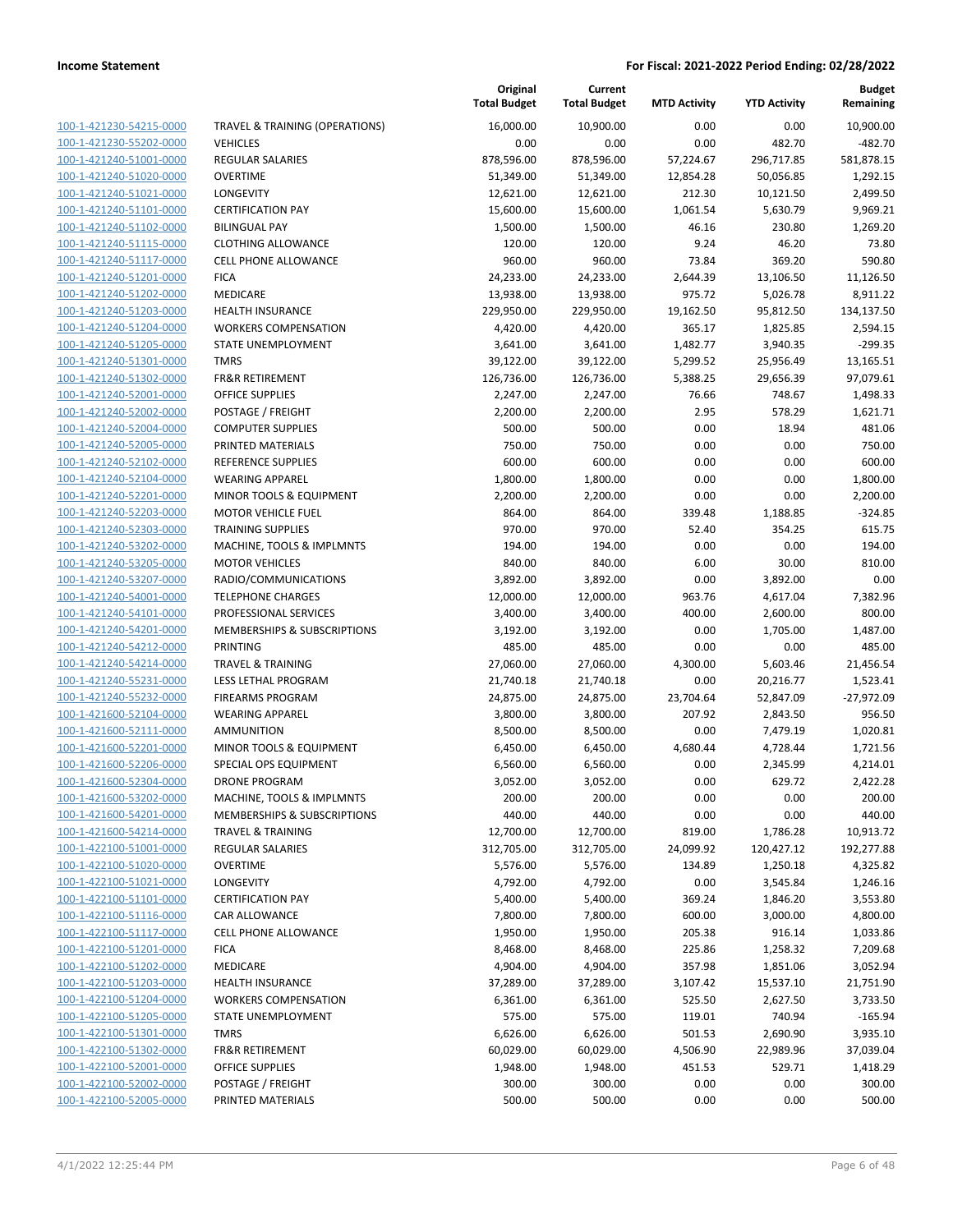| 100-1-422100-52101-0000        |
|--------------------------------|
| 100-1-422100-52102-0000        |
| 100-1-422100-52103-0000        |
| 100-1-422100-52104-0000        |
| 100-1-422100-53207-0000        |
|                                |
| 100-1-422100-54001-0000        |
| 100-1-422100-54002-0000        |
| 100-1-422100-54101-0000        |
| 100-1-422100-54201-0000        |
| 100-1-422100-54214-0000        |
| 100-1-422100-54217-0000        |
| 100-1-422200-51001-0000        |
| 100-1-422200-51020-0000        |
| 100-1-422200-51021-0000        |
|                                |
| 100-1-422200-51101-0000        |
| 100-1-422200-51102-0000        |
| 100-1-422200-51117-0000        |
| 100-1-422200-51202-0000        |
| 100-1-422200-51203-0000        |
| 100-1-422200-51204-0000        |
| 100-1-422200-51205-0000        |
| 100-1-422200-51302-0000        |
|                                |
| 100-1-422200-51401-0000        |
| 100-1-422200-52001-0000        |
| 100-1-422200-52101-0000        |
| 100-1-422200-52102-0000        |
| 100-1-422200-52103-0000        |
| 100-1-422200-52104-0000        |
| 100-1-422200-52107-0000        |
| 100-1-422200-52201-0000        |
| 100-1-422200-52203-0000        |
| 100-1-422200-52205-0000        |
| 100-1-422200-52207-0000        |
| 100-1-422200-52208-0000        |
|                                |
| 100-1-422200-52304-0001        |
| 100-1-422200-52306-0000        |
| 100-1-422200-53202-0000        |
| 100-1-422200-53205-0000        |
| 100-1-422200-53208-0000        |
| 100-1-422200-53213-0000        |
| 100-1-422200-53402-0000        |
| 100-1-422200-54001-0000        |
| <u>100-1-422200-54002-0000</u> |
|                                |
| <u>100-1-422200-54109-0000</u> |
| 100-1-422200-54214-0000        |
| 100-1-422200-55201-0000        |
| <u>100-1-422200-55203-0000</u> |
| <u>100-1-422200-55207-0000</u> |
| <u>100-1-422300-51001-0000</u> |
| 100-1-422300-51020-0000        |
| 100-1-422300-51021-0000        |
| <u>100-1-422300-51101-0000</u> |
|                                |
| <u>100-1-422300-51117-0000</u> |
| <u>100-1-422300-51202-0000</u> |
| 100-1-422300-51203-0000        |
| 100-1-422300-51204-0000        |
| <u>100-1-422300-51205-0000</u> |
| 100-1-422300-51302-0000        |
| <u>100-1-422300-52002-0000</u> |
|                                |

| JANITORIAL SUPPLIES         |
|-----------------------------|
| REFERENCE SUPPLIES          |
| MEETING SUPPLIES            |
| WEARING APPAREL             |
| RADIO/COMMUNICATIONS        |
| TELEPHONE CHARGES           |
| UTILITY CHARGES             |
| PROFESSIONAL SERVICES       |
| MEMBERSHIPS & SUBSCRIPTIONS |
| TRAVEL & TRAINING           |
| AWARDS PROGRAM              |
| REGULAR SALARIES            |
| OVERTIME                    |
| LONGEVITY                   |
| CERTIFICATION PAY           |
| BILINGUAL PAY               |
| CELL PHONE ALLOWANCE        |
| MEDICARE                    |
| HEALTH INSURANCE            |
| WORKERS COMPENSATION        |
| STATE UNEMPLOYMENT          |
| FR&R RETIREMENT             |
| CONTRA - SALARIES           |
| OFFICE SUPPLIES             |
| JANITORIAL SUPPLIES         |
| REFERENCE SUPPLIES          |
| MEETING SUPPLIES            |
| WEARING APPAREL             |
| BOTANICAL SUPPLIES          |
| MINOR TOOLS & EQUIPMENT     |
| MOTOR VEHICLE FUEL          |
| FIRST RESPONDER SUPPLIES    |
| BUNKER GEAR                 |
| RESCUE EQUIPMENT            |
| DRONE MAINTENANCE           |
| HAZMAT SUPPLIES             |
| MACHINE, TOOLS & IMPLMNTS   |
| MOTOR VEHICLES              |
| FIRE HOSE/NOZZLES           |
| SCBA MAINTENANCE            |
| <b>BUILDING MAINTENANCE</b> |
| <b>TELEPHONE CHARGES</b>    |
| UTILITY CHARGES             |
| INSPECTIONS/TESTING         |
| TRAVEL & TRAINING           |
| EQUIPMENT PURCHASES         |
| FURNITURE/OFFICE EQUIP      |
| RADIO COMMUNICATION EQUIP   |
| REGULAR SALARIES            |
| OVERTIME                    |
| LONGEVITY                   |
| <b>CERTIFICATION PAY</b>    |
| CELL PHONE ALLOWANCE        |
| MEDICARE                    |
| HEALTH INSURANCE            |
| WORKERS COMPENSATION        |
| STATE UNEMPLOYMENT          |
| FR&R RETIREMENT             |

|                         |                               | Original<br><b>Total Budget</b> | Current<br><b>Total Budget</b> | <b>MTD Activity</b> | <b>YTD Activity</b> | <b>Budget</b><br>Remaining |
|-------------------------|-------------------------------|---------------------------------|--------------------------------|---------------------|---------------------|----------------------------|
| 100-1-422100-52101-0000 | <b>JANITORIAL SUPPLIES</b>    | 1,450.00                        | 1,450.00                       | 0.00                | 0.00                | 1,450.00                   |
| 100-1-422100-52102-0000 | <b>REFERENCE SUPPLIES</b>     | 3,000.00                        | 3,000.00                       | 2,016.31            | 2,211.03            | 788.97                     |
| 100-1-422100-52103-0000 | <b>MEETING SUPPLIES</b>       | 2,100.00                        | 2,100.00                       | 0.00                | 763.48              | 1,336.52                   |
| 100-1-422100-52104-0000 | <b>WEARING APPAREL</b>        | 1,445.00                        | 1,445.00                       | 0.00                | 0.00                | 1,445.00                   |
| 100-1-422100-53207-0000 | RADIO/COMMUNICATIONS          | 9,500.00                        | 9,500.00                       | 6,000.00            | 6,602.65            | 2,897.35                   |
| 100-1-422100-54001-0000 | <b>TELEPHONE CHARGES</b>      | 3,300.00                        | 3,300.00                       | 307.19              | 1,411.18            | 1,888.82                   |
| 100-1-422100-54002-0000 | <b>UTILITY CHARGES</b>        | 4,121.00                        | 4,121.00                       | 237.00              | 1,206.00            | 2,915.00                   |
| 100-1-422100-54101-0000 | PROFESSIONAL SERVICES         | 7,500.00                        | 7,500.00                       | 3,250.00            | 3,445.00            | 4,055.00                   |
| 100-1-422100-54201-0000 | MEMBERSHIPS & SUBSCRIPTIONS   | 6,071.70                        | 6,071.70                       | 0.00                | 3,978.63            | 2,093.07                   |
| 100-1-422100-54214-0000 | <b>TRAVEL &amp; TRAINING</b>  | 4,700.00                        | 4,700.00                       | 915.50              | 5,126.56            | $-426.56$                  |
| 100-1-422100-54217-0000 | AWARDS PROGRAM                | 1,500.00                        | 1,500.00                       | 0.00                | 0.00                | 1,500.00                   |
| 100-1-422200-51001-0000 | <b>REGULAR SALARIES</b>       | 3,559,065.00                    | 3,559,065.00                   | 286,392.74          | 1,424,600.12        | 2,134,464.88               |
| 100-1-422200-51020-0000 | <b>OVERTIME</b>               | 432,141.00                      | 432,141.00                     | 115,309.66          | 531,845.92          | -99,704.92                 |
| 100-1-422200-51021-0000 | LONGEVITY                     | 49,252.00                       | 49,252.00                      | 77.54               | 49,517.70           | $-265.70$                  |
| 100-1-422200-51101-0000 | <b>CERTIFICATION PAY</b>      | 113,160.00                      | 113,160.00                     | 5,095.50            | 26,142.15           | 87,017.85                  |
| 100-1-422200-51102-0000 | <b>BILINGUAL PAY</b>          | 1,200.00                        | 1,200.00                       | 92.32               | 461.60              | 738.40                     |
| 100-1-422200-51117-0000 | CELL PHONE ALLOWANCE          | 1,560.00                        | 1,560.00                       | 230.76              | 932.28              | 627.72                     |
| 100-1-422200-51202-0000 | MEDICARE                      | 60,267.00                       | 60,267.00                      | 5,648.63            | 28,960.31           | 31,306.69                  |
| 100-1-422200-51203-0000 | HEALTH INSURANCE              | 596,626.00                      | 596,626.00                     | 49,718.84           | 248,594.20          | 348,031.80                 |
| 100-1-422200-51204-0000 | <b>WORKERS COMPENSATION</b>   | 91,806.00                       | 91,806.00                      | 7,588.09            | 37,940.45           | 53,865.55                  |
| 100-1-422200-51205-0000 | STATE UNEMPLOYMENT            | 9,197.00                        | 9,197.00                       | 1,669.52            | 11,879.72           | $-2,682.72$                |
| 100-1-422200-51302-0000 | <b>FR&amp;R RETIREMENT</b>    | 885,309.00                      | 885,309.00                     | 77,279.82           | 390,484.37          | 494,824.63                 |
| 100-1-422200-51401-0000 | <b>CONTRA - SALARIES</b>      | 0.00                            | 0.00                           | $-4,232.00$         | $-17,343.25$        | 17,343.25                  |
| 100-1-422200-52001-0000 | <b>OFFICE SUPPLIES</b>        | 1,714.00                        | 1,714.00                       | 195.12              | 692.07              | 1,021.93                   |
| 100-1-422200-52101-0000 | <b>JANITORIAL SUPPLIES</b>    | 6,000.00                        | 6,000.00                       | 37.50               | 1,545.09            | 4,454.91                   |
| 100-1-422200-52102-0000 | REFERENCE SUPPLIES            | 500.00                          | 500.00                         | 0.00                | 0.00                | 500.00                     |
| 100-1-422200-52103-0000 | <b>MEETING SUPPLIES</b>       | 750.00                          | 750.00                         | 0.00                | 19.98               | 730.02                     |
| 100-1-422200-52104-0000 | <b>WEARING APPAREL</b>        | 22,425.00                       | 22,425.00                      | 593.55              | 2,909.10            | 19,515.90                  |
| 100-1-422200-52107-0000 | <b>BOTANICAL SUPPLIES</b>     | 1,000.00                        | 1,000.00                       | 0.00                | 199.00              | 801.00                     |
| 100-1-422200-52201-0000 | MINOR TOOLS & EQUIPMENT       | 13,200.00                       | 13,200.00                      | 564.90              | 5,831.35            | 7,368.65                   |
| 100-1-422200-52203-0000 | <b>MOTOR VEHICLE FUEL</b>     | 28,650.00                       | 28,650.00                      | 4,765.07            | 20,856.50           | 7,793.50                   |
| 100-1-422200-52205-0000 | FIRST RESPONDER SUPPLIES      | 23,640.00                       | 23,640.00                      | 252.00              | 3,459.79            | 20,180.21                  |
| 100-1-422200-52207-0000 | <b>BUNKER GEAR</b>            | 47,150.00                       | 47,150.00                      | 3,848.85            | 7,372.24            | 39,777.76                  |
| 100-1-422200-52208-0000 | <b>RESCUE EQUIPMENT</b>       | 5,300.00                        | 5,300.00                       | 0.00                | 0.00                | 5,300.00                   |
| 100-1-422200-52304-0001 | DRONE MAINTENANCE             | 2,724.00                        | 2,724.00                       | 0.00                | 0.00                | 2,724.00                   |
| 100-1-422200-52306-0000 | <b>HAZMAT SUPPLIES</b>        | 11,650.00                       | 11,650.00                      | 0.00                | 129.80              | 11,520.20                  |
| 100-1-422200-53202-0000 | MACHINE, TOOLS & IMPLMNTS     | 1,900.00                        | 1,900.00                       | 193.73              | 193.73              | 1,706.27                   |
| 100-1-422200-53205-0000 | <b>MOTOR VEHICLES</b>         | 42,000.00                       | 42,000.00                      | 11,794.12           | 21,671.89           | 20,328.11                  |
| 100-1-422200-53208-0000 | FIRE HOSE/NOZZLES             | 13,900.00                       | 13,900.00                      | 0.00                | 0.00                | 13,900.00                  |
| 100-1-422200-53213-0000 | <b>SCBA MAINTENANCE</b>       | 2,000.00                        | 2,000.00                       | 0.00                | 116.94              | 1,883.06                   |
| 100-1-422200-53402-0000 | <b>BUILDING MAINTENANCE</b>   | 0.00                            | 0.00                           | 0.00                | 348.37              | $-348.37$                  |
| 100-1-422200-54001-0000 | <b>TELEPHONE CHARGES</b>      | 9,954.00                        | 9,954.00                       | 924.65              | 4,336.78            | 5,617.22                   |
| 100-1-422200-54002-0000 | <b>UTILITY CHARGES</b>        | 54,150.00                       | 54,150.00                      | 6,378.09            | 22,953.00           | 31,197.00                  |
| 100-1-422200-54109-0000 | INSPECTIONS/TESTING           | 10,690.00                       | 10,690.00                      | 0.00                | 1,391.25            | 9,298.75                   |
| 100-1-422200-54214-0000 | <b>TRAVEL &amp; TRAINING</b>  | 20,600.00                       | 20,600.00                      | 4,144.27            | 32,920.01           | $-12,320.01$               |
| 100-1-422200-55201-0000 | <b>EQUIPMENT PURCHASES</b>    | 2,000.00                        | 2,000.00                       | 0.00                | 0.00                | 2,000.00                   |
| 100-1-422200-55203-0000 | <b>FURNITURE/OFFICE EQUIP</b> | 3,000.00                        | 3,000.00                       | 0.00                | 0.00                | 3,000.00                   |
| 100-1-422200-55207-0000 | RADIO COMMUNICATION EQUIP     | 4,000.00                        | 4,000.00                       | 0.00                | 0.00                | 4,000.00                   |
| 100-1-422300-51001-0000 | <b>REGULAR SALARIES</b>       | 218,211.00                      | 218,211.00                     | 8,759.60            | 43,863.11           | 174,347.89                 |
| 100-1-422300-51020-0000 | <b>OVERTIME</b>               | 29,215.00                       | 29,215.00                      | 0.00                | 22,697.97           | 6,517.03                   |
| 100-1-422300-51021-0000 | LONGEVITY                     | 2,018.00                        | 2,018.00                       | 0.00                | 2,000.00            | 18.00                      |
| 100-1-422300-51101-0000 | <b>CERTIFICATION PAY</b>      | 5,040.00                        | 5,040.00                       | 147.70              | 738.50              | 4,301.50                   |
| 100-1-422300-51117-0000 | <b>CELL PHONE ALLOWANCE</b>   | 1,560.00                        | 1,560.00                       | 60.00               | 300.00              | 1,260.00                   |
| 100-1-422300-51202-0000 | MEDICARE                      | 3,713.00                        | 3,713.00                       | 128.60              | 1,002.22            | 2,710.78                   |
| 100-1-422300-51203-0000 | HEALTH INSURANCE              | 24,859.00                       | 24,859.00                      | 2,071.58            | 10,357.90           | 14,501.10                  |
| 100-1-422300-51204-0000 | <b>WORKERS COMPENSATION</b>   | 5,655.00                        | 5,655.00                       | 469.08              | 2,345.40            | 3,309.60                   |
| 100-1-422300-51205-0000 | STATE UNEMPLOYMENT            | 383.00                          | 383.00                         | 0.92                | 252.00              | 131.00                     |
| 100-1-422300-51302-0000 | <b>FR&amp;R RETIREMENT</b>    | 54,537.00                       | 54,537.00                      | 1,910.04            | 9,990.06            | 44,546.94                  |
| 100-1-422300-52002-0000 | POSTAGE / FREIGHT             | 300.00                          | 300.00                         | 0.00                | 0.00                | 300.00                     |
|                         |                               |                                 |                                |                     |                     |                            |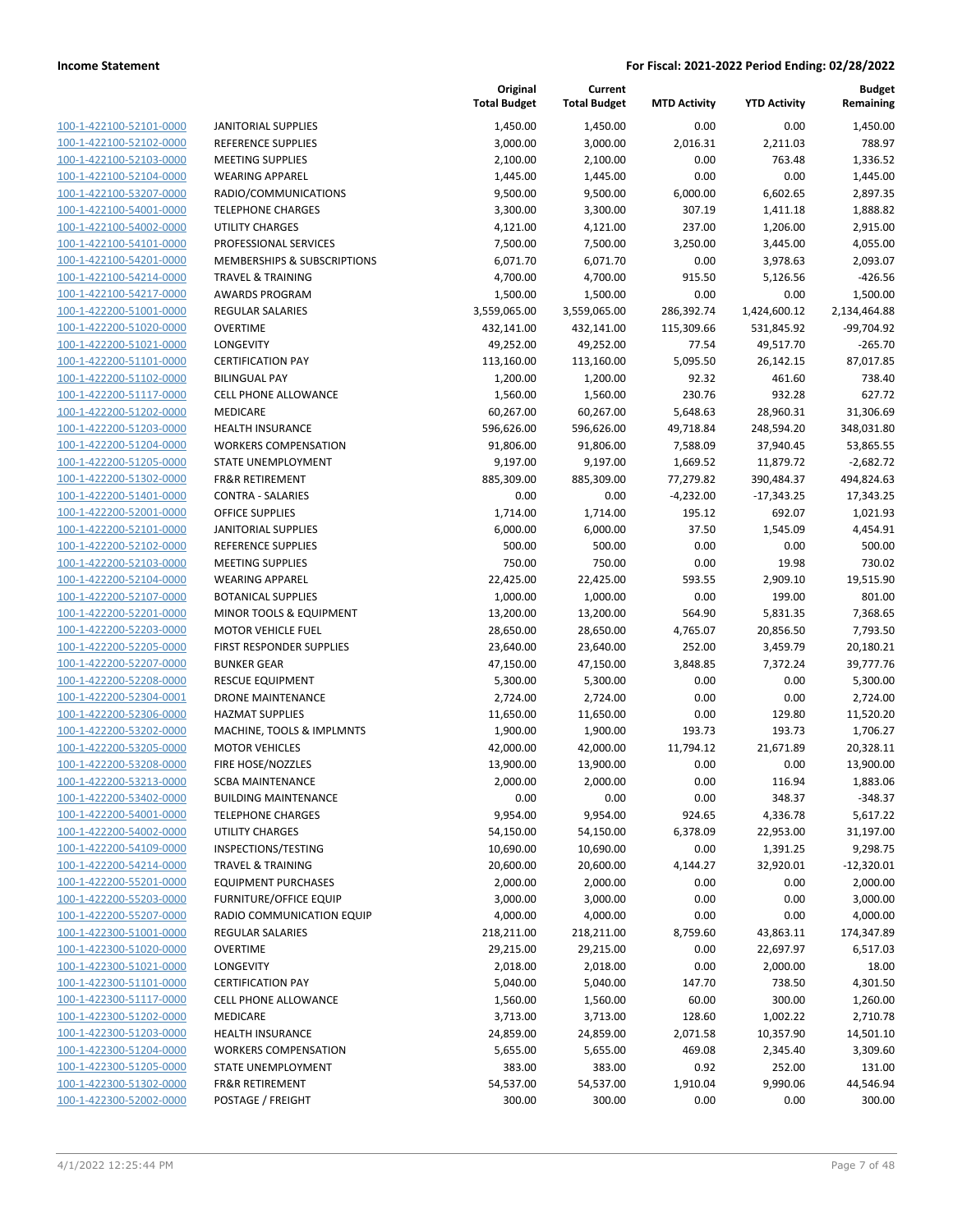| 100-1-422300-52005-0000                            |
|----------------------------------------------------|
| 100-1-422300-52104-0000                            |
| 100-1-422300-52201-0000                            |
| 100-1-422300-52203-0000                            |
| 100-1-422300-52304-0000                            |
| 100-1-422300-53205-0000                            |
| 100-1-422300-54001-0000                            |
| 100-1-422300-54201-0000                            |
| 100-1-422300-54208-0000                            |
| 100-1-422300-54210-0000                            |
| 100-1-422300-54214-0000                            |
| 100-1-422300-54217-0000                            |
|                                                    |
| <u>100-1-422400-53204-0000</u>                     |
| 100-1-422400-53209-0000                            |
| 100-1-422400-54001-0000                            |
| 100-1-422400-54201-0000                            |
| 100-1-422400-54214-0000                            |
| <u>100-1-431100-51001-0000</u>                     |
| 100-1-431100-51020-0000                            |
| 100-1-431100-51021-0000                            |
| 100-1-431100-51116-0000                            |
| 100-1-431100-51117-0000                            |
| <u>100-1-431100-51201-0000</u>                     |
| 100-1-431100-51202-0000                            |
| 100-1-431100-51203-0000                            |
| 100-1-431100-51204-0000                            |
| 100-1-431100-51205-0000                            |
| 100-1-431100-51301-0000                            |
| 100-1-431100-52001-0000                            |
| 100-1-431100-52002-0000                            |
| 100-1-431100-52103-0000                            |
| 100-1-431100-52203-0000                            |
| <u>100-1-431100-53201-0000</u>                     |
| 100-1-431100-53205-0000                            |
| 100-1-431100-53207-0000                            |
| 100-1-431100-54001-0000                            |
| 100-1-431100-54002-0000                            |
| 100-1-431100-54101-0000                            |
|                                                    |
| 100-1-431100-54201-0000                            |
| 100-1-431100-54214-0000                            |
| 100-1-431200-51001-0000                            |
| 100-1-431200-51020-0000                            |
| 100-1-431200-51021-0000                            |
| 100-1-431200-51101-0000                            |
| 100-1-431200-51117-0000                            |
| 100-1-431200-51201-0000                            |
| 100-1-431200-51202-0000                            |
| <u>100-1-431200-51203-0000</u>                     |
| <u>100-1-431200-51204-0000</u>                     |
| 100-1-431200-51205-0000                            |
| 100-1-431200-51301-0000                            |
| 100-1-431200-51401-0000                            |
| <u>100-1-431200-52001-0000</u>                     |
|                                                    |
| 100-1-431200-52002-0000                            |
| 100-1-431200-52103-0000                            |
| 100-1-431200-52104-0000                            |
|                                                    |
| <u>100-1-431200-52106-0000</u>                     |
| 100-1-431200-52107-0000<br>100-1-431200-52201-0000 |

|                         |                                        | Original<br><b>Total Budget</b> | Current<br><b>Total Budget</b> | <b>MTD Activity</b> | <b>YTD Activity</b> | <b>Budget</b><br>Remaining |
|-------------------------|----------------------------------------|---------------------------------|--------------------------------|---------------------|---------------------|----------------------------|
| 100-1-422300-52005-0000 | PRINTED MATERIALS                      | 480.00                          | 480.00                         | 47.09               | 47.09               | 432.91                     |
| 100-1-422300-52104-0000 | <b>WEARING APPAREL</b>                 | 1,604.00                        | 1,604.00                       | 0.00                | 0.00                | 1,604.00                   |
| 100-1-422300-52201-0000 | <b>MINOR TOOLS &amp; EQUIPMENT</b>     | 2,960.00                        | 2,960.00                       | 17.98               | 106.88              | 2,853.12                   |
| 100-1-422300-52203-0000 | <b>MOTOR VEHICLE FUEL</b>              | 1,000.00                        | 1,000.00                       | 241.93              | 1,120.05            | $-120.05$                  |
| 100-1-422300-52304-0000 | FIRE PREVENTION SUPPLIES               | 9,160.00                        | 9,160.00                       | 3,475.00            | 4,234.25            | 4,925.75                   |
| 100-1-422300-53205-0000 | <b>MOTOR VEHICLES</b>                  | 200.00                          | 200.00                         | 0.00                | 0.00                | 200.00                     |
| 100-1-422300-54001-0000 | <b>TELEPHONE CHARGES</b>               | 450.00                          | 450.00                         | 36.24               | 181.25              | 268.75                     |
| 100-1-422300-54201-0000 | <b>MEMBERSHIPS &amp; SUBSCRIPTIONS</b> | 1,902.00                        | 1,902.00                       | 0.00                | 324.00              | 1,578.00                   |
| 100-1-422300-54208-0000 | <b>LABORATORY WORK</b>                 | 750.00                          | 750.00                         | 0.00                | 34.00               | 716.00                     |
| 100-1-422300-54210-0000 | PHOTO PROCESSING                       | 50.00                           | 50.00                          | 0.00                | 0.00                | 50.00                      |
| 100-1-422300-54214-0000 | <b>TRAVEL &amp; TRAINING</b>           | 9,800.00                        | 9,800.00                       | 375.00              | 1,341.76            | 8,458.24                   |
| 100-1-422300-54217-0000 | <b>AWARDS PROGRAM</b>                  | 500.00                          | 500.00                         | 0.00                | 0.00                | 500.00                     |
| 100-1-422400-53204-0000 | <b>SIREN MAINTENANCE</b>               | 1,000.00                        | 1,000.00                       | 0.00                | 0.00                | 1,000.00                   |
| 100-1-422400-53209-0000 | HARDWARE/SOFTWARE                      | 12,500.00                       | 12,500.00                      | 0.00                | 11,182.50           | 1,317.50                   |
| 100-1-422400-54001-0000 | <b>TELEPHONE CHARGES</b>               | 1,500.00                        | 1,500.00                       | 329.82              | 1,492.00            | 8.00                       |
| 100-1-422400-54201-0000 | MEMBERSHIPS & SUBSCRIPTIONS            | 3,150.00                        | 3,150.00                       | 0.00                | 3,000.00            | 150.00                     |
| 100-1-422400-54214-0000 | <b>TRAVEL &amp; TRAINING</b>           | 1,500.00                        | 1,500.00                       | 0.00                | 0.00                | 1,500.00                   |
| 100-1-431100-51001-0000 | <b>REGULAR SALARIES</b>                | 145,476.00                      | 145,476.00                     | 11,134.40           | 55,478.23           | 89,997.77                  |
| 100-1-431100-51020-0000 | <b>OVERTIME</b>                        | 0.00                            | 0.00                           | 0.00                | 107.10              | $-107.10$                  |
| 100-1-431100-51021-0000 | LONGEVITY                              | 528.00                          | 528.00                         | 0.00                | 528.00              | 0.00                       |
| 100-1-431100-51116-0000 | CAR ALLOWANCE                          | 4,200.00                        | 4,200.00                       | 323.08              | 1,615.40            | 2,584.60                   |
| 100-1-431100-51117-0000 | CELL PHONE ALLOWANCE                   | 1,170.00                        | 1,170.00                       | 90.00               | 450.00              | 720.00                     |
| 100-1-431100-51201-0000 | <b>FICA</b>                            | 13,637.00                       | 13,637.00                      | 686.42              | 3,459.59            | 10,177.41                  |
| 100-1-431100-51202-0000 | MEDICARE                               | 2,195.00                        | 2,195.00                       | 160.54              | 809.09              | 1,385.91                   |
| 100-1-431100-51203-0000 | <b>HEALTH INSURANCE</b>                | 24,859.00                       | 24,859.00                      | 2,071.58            | 10,357.90           | 14,501.10                  |
| 100-1-431100-51204-0000 | <b>WORKERS COMPENSATION</b>            | 300.00                          | 300.00                         | 24.75               | 123.75              | 176.25                     |
| 100-1-431100-51205-0000 | STATE UNEMPLOYMENT                     | 383.00                          | 383.00                         | 88.60               | 413.17              | $-30.17$                   |
| 100-1-431100-51301-0000 | <b>TMRS</b>                            | 17,786.00                       | 17,786.00                      | 1,362.60            | 6,795.04            | 10,990.96                  |
| 100-1-431100-52001-0000 | <b>OFFICE SUPPLIES</b>                 | 600.00                          | 600.00                         | 0.00                | 80.97               | 519.03                     |
| 100-1-431100-52002-0000 | POSTAGE / FREIGHT                      | 100.00                          | 100.00                         | 0.91                | 56.88               | 43.12                      |
| 100-1-431100-52103-0000 | <b>MEETING SUPPLIES</b>                | 720.00                          | 720.00                         | 130.00              | 212.53              | 507.47                     |
| 100-1-431100-52203-0000 | <b>MOTOR VEHICLE FUEL</b>              | 200.00                          | 200.00                         | 0.00                | 0.00                | 200.00                     |
| 100-1-431100-53201-0000 | FURNITURE & OFFICE EQUIPMENT           | 950.00                          | 950.00                         | 0.00                | 0.00                | 950.00                     |
| 100-1-431100-53205-0000 | <b>MOTOR VEHICLES</b>                  | 300.00                          | 300.00                         | 0.00                | 0.00                | 300.00                     |
| 100-1-431100-53207-0000 | RADIO/COMMUNICATIONS                   | 3,000.00                        | 3,000.00                       | 0.00                | 0.00                | 3,000.00                   |
| 100-1-431100-54001-0000 | <b>TELEPHONE CHARGES</b>               | 3,300.00                        | 3,300.00                       | 450.32              | 1,886.52            | 1,413.48                   |
| 100-1-431100-54002-0000 | UTILITY CHARGES                        | 850.00                          | 850.00                         | 213.95              | 504.61              | 345.39                     |
| 100-1-431100-54101-0000 | PROFESSIONAL SERVICES                  | 800.00                          | 800.00                         | 3,100.00            | 15,505.00           | $-14,705.00$               |
| 100-1-431100-54201-0000 | <b>MEMBERSHIPS &amp; SUBSCRIPTIONS</b> | 1,300.00                        | 1,300.00                       | 0.00                | 216.12              | 1,083.88                   |
| 100-1-431100-54214-0000 | TRAVEL & TRAINING                      | 4,500.00                        | 4,500.00                       | 0.00                | 125.00              | 4,375.00                   |
| 100-1-431200-51001-0000 | REGULAR SALARIES                       | 412,929.00                      | 412,929.00                     | 24,635.30           | 148,351.09          | 264,577.91                 |
| 100-1-431200-51020-0000 | <b>OVERTIME</b>                        | 16,046.00                       | 16,046.00                      | 10,898.00           | 20,403.13           | $-4,357.13$                |
| 100-1-431200-51021-0000 | LONGEVITY                              | 4,572.00                        | 4,572.00                       | 0.00                | 6,182.00            | $-1,610.00$                |
| 100-1-431200-51101-0000 | <b>CERTIFICATION PAY</b>               | 0.00                            | 0.00                           | 0.00                | 23.08               | $-23.08$                   |
| 100-1-431200-51117-0000 | <b>CELL PHONE ALLOWANCE</b>            | 1,560.00                        | 1,560.00                       | 120.00              | 630.00              | 930.00                     |
| 100-1-431200-51201-0000 | <b>FICA</b>                            | 26,977.00                       | 26,977.00                      | 2,027.42            | 10,198.16           | 16,778.84                  |
| 100-1-431200-51202-0000 | MEDICARE                               | 6,309.00                        | 6,309.00                       | 474.16              | 2,385.05            | 3,923.95                   |
| 100-1-431200-51203-0000 | HEALTH INSURANCE                       | 136,727.00                      | 136,727.00                     | 11,393.92           | 56,969.60           | 79,757.40                  |
| 100-1-431200-51204-0000 | <b>WORKERS COMPENSATION</b>            | 17,154.00                       | 17,154.00                      | 1,416.58            | 7,082.90            | 10,071.10                  |
| 100-1-431200-51205-0000 | STATE UNEMPLOYMENT                     | 2,108.00                        | 2,108.00                       | 983.69              | 2,556.23            | $-448.23$                  |
| 100-1-431200-51301-0000 | <b>TMRS</b>                            | 51,125.00                       | 51,125.00                      | 4,206.64            | 20,877.20           | 30,247.80                  |
| 100-1-431200-51401-0000 | <b>CONTRA - SALARIES</b>               | 0.00                            | 0.00                           | 0.00                | $-2,317.23$         | 2,317.23                   |
| 100-1-431200-52001-0000 | OFFICE SUPPLIES                        | 600.00                          | 600.00                         | 0.00                | 162.97              | 437.03                     |
| 100-1-431200-52002-0000 | POSTAGE / FREIGHT                      | 20.00                           | 20.00                          | 0.00                | 0.00                | 20.00                      |
| 100-1-431200-52103-0000 | <b>MEETING SUPPLIES</b>                | 914.63                          | 914.63                         | 0.00                | 0.00                | 914.63                     |
| 100-1-431200-52104-0000 | <b>WEARING APPAREL</b>                 | 9,166.50                        | 10,061.34                      | 4,421.41            | 9,572.66            | 488.68                     |
| 100-1-431200-52106-0000 | <b>CHEMICAL SUPPLIES</b>               | 4,499.98                        | 4,499.98                       | 101.96              | 101.96              | 4,398.02                   |
| 100-1-431200-52107-0000 | <b>BOTANICAL SUPPLIES</b>              | 1,347.00                        | 1,347.00                       | 0.00                | 0.00                | 1,347.00                   |
| 100-1-431200-52201-0000 | MINOR TOOLS & EQUIPMENT                | 10,000.00                       | 10,000.00                      | 8.68                | 635.55              | 9,364.45                   |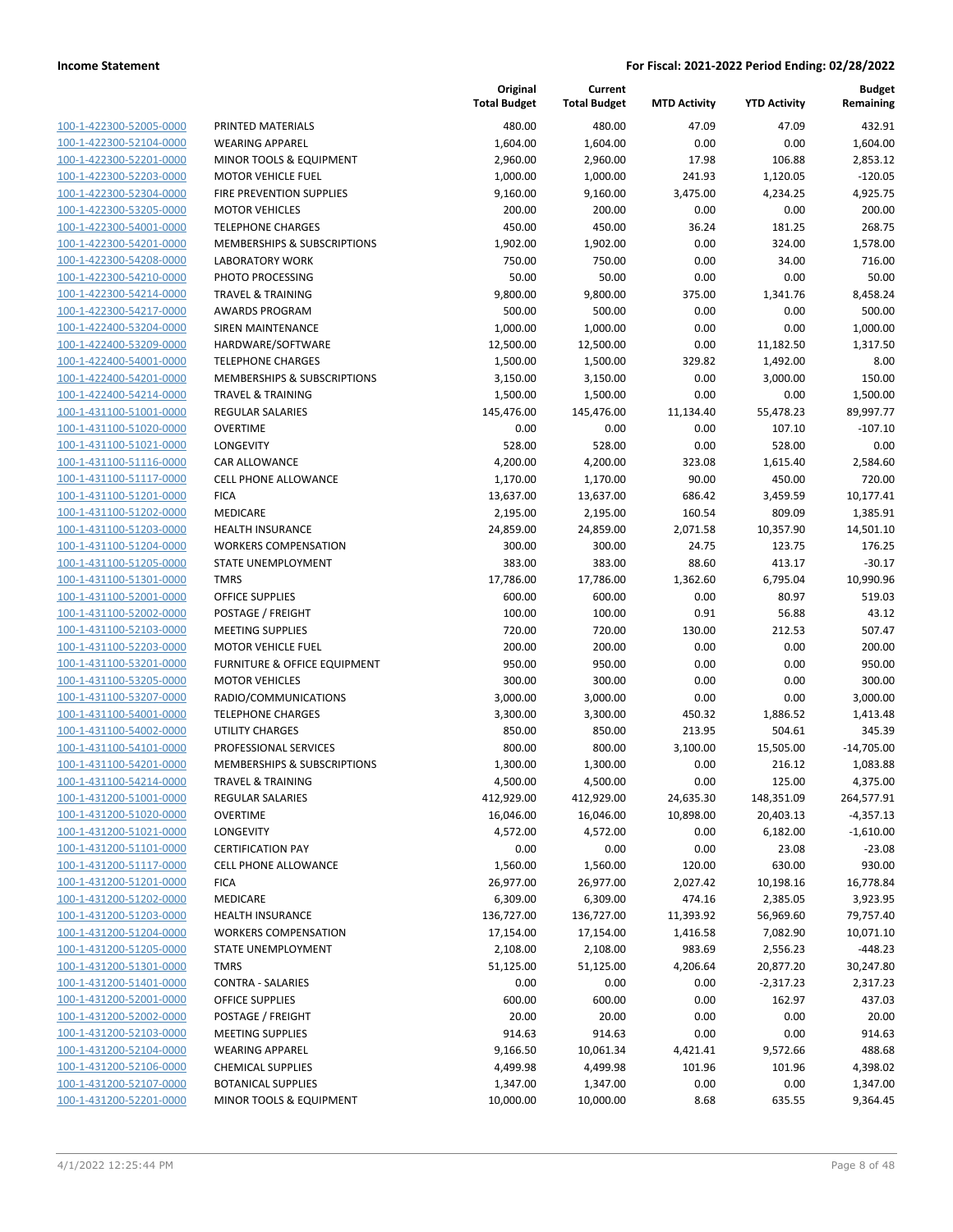|                                                    |                                                 | Original<br><b>Total Budget</b> | Current<br><b>Total Budget</b> | <b>MTD Activity</b> | <b>YTD Activity</b>  | <b>Budget</b><br>Remaining |
|----------------------------------------------------|-------------------------------------------------|---------------------------------|--------------------------------|---------------------|----------------------|----------------------------|
| 100-1-431200-52203-0000                            | <b>MOTOR VEHICLE FUEL</b>                       | 33,964.00                       | 33,964.00                      | 5,165.63            | 21,511.92            | 12,452.08                  |
| 100-1-431200-52302-0000                            | <b>MEDICAL SUPPLIES</b>                         | 150.00                          | 150.00                         | 0.00                | 0.00                 | 150.00                     |
| 100-1-431200-52303-0000                            | <b>TRAINING SUPPLIES</b>                        | 460.96                          | 460.96                         | 0.00                | 253.30               | 207.66                     |
| 100-1-431200-53201-0000                            | <b>FURNITURE &amp; OFFICE EQUIPMENT</b>         | 1,025.00                        | 1,025.00                       | 0.00                | 0.00                 | 1,025.00                   |
| 100-1-431200-53202-0000                            | MACHINE, TOOLS & IMPLMNTS                       | 4,713.27                        | 4,713.27                       | 317.42              | 1,772.18             | 2,941.09                   |
| 100-1-431200-53205-0000                            | <b>MOTOR VEHICLES</b>                           | 25,000.00                       | 25,000.00                      | 2,299.21            | 55,204.32            | $-30,204.32$               |
| 100-1-431200-53207-0000                            | RADIO/COMMUNICATIONS                            | 3,210.00                        | 3,210.00                       | 0.00                | 0.00                 | 3,210.00                   |
| 100-1-431200-53301-0000                            | SIDEWALKS, CURBS, & GUTTERS                     | 20,014.80                       | 20,014.80                      | 0.00                | 2,792.53             | 17,222.27                  |
| 100-1-431200-53303-0000                            | MAINT - STREET /ALLEY/APRN/RNWY                 | 500,000.00                      | 500,000.00                     | 1,616.86            | 13,551.07            | 486,448.93                 |
| 100-1-431200-53305-0000                            | <b>BRIDGES &amp; CULVERTS</b>                   | 8,000.00                        | 8,000.00                       | 0.00                | 0.00                 | 8,000.00                   |
| 100-1-431200-53308-0000                            | <b>STORM SEWERS</b>                             | 12,510.00                       | 12,510.00                      | 0.00                | 0.00                 | 12,510.00                  |
| 100-1-431200-54001-0000                            | <b>TELEPHONE CHARGES</b>                        | 1,500.00                        | 1,500.00                       | 96.24               | 481.33               | 1,018.67                   |
| 100-1-431200-54002-0000                            | <b>UTILITY CHARGES</b>                          | 6,576.00                        | 6,576.00                       | 564.00              | 2,463.66             | 4,112.34                   |
| 100-1-431200-54201-0000                            | MEMBERSHIPS & SUBSCRIPTIONS                     | 2,503.00                        | 2,503.00                       | 0.00                | 0.00                 | 2,503.00                   |
| 100-1-431200-54214-0000                            | <b>TRAVEL &amp; TRAINING</b>                    | 1,450.00                        | 1,450.00                       | 0.00                | 155.75               | 1,294.25                   |
| 100-1-431200-55201-0000                            | <b>EQUIPMENT PURCHASES</b>                      | 0.00                            | 0.00                           | 0.00                | $-66,350.00$         | 66,350.00                  |
| 100-1-431200-55207-0000                            | RADIO COMMUNICATION EQUIP                       | 2,637.50                        | 2,637.50                       | 0.00                | 0.00                 | 2,637.50                   |
| 100-1-431600-51001-0000                            | REGULAR SALARIES                                | 79,364.00                       | 79,364.00                      | 6,044.04            | 31,195.77            | 48,168.23                  |
| 100-1-431600-51020-0000                            | <b>OVERTIME</b>                                 | 8,721.00                        | 8,721.00                       | 3,445.54            | 7,499.43             | 1,221.57                   |
| 100-1-431600-51021-0000                            | LONGEVITY                                       | 2,706.00                        | 2,706.00                       | 0.00                | 2,610.00             | 96.00                      |
| 100-1-431600-51101-0000                            | <b>CERTIFICATION PAY</b>                        | 600.00                          | 600.00                         | 92.32               | 392.36               | 207.64                     |
| 100-1-431600-51117-0000                            | <b>CELL PHONE ALLOWANCE</b>                     | 0.00                            | 0.00                           | 60.00               | 210.00               | $-210.00$                  |
| 100-1-431600-51201-0000                            | <b>FICA</b>                                     | 5,666.00                        | 5,666.00                       | 552.76              | 2,416.84             | 3,249.16                   |
| 100-1-431600-51202-0000                            | <b>MEDICARE</b>                                 | 1,325.00                        | 1,325.00                       | 129.27              | 565.23               | 759.77                     |
| 100-1-431600-51203-0000                            | <b>HEALTH INSURANCE</b>                         | 24,859.00                       | 24,859.00                      | 2,071.58            | 10,357.90            | 14,501.10                  |
| 100-1-431600-51204-0000                            | <b>WORKERS COMPENSATION</b>                     | 3,603.00                        | 3,603.00                       | 297.75              | 1,488.75             | 2,114.25                   |
| 100-1-431600-51205-0000                            | STATE UNEMPLOYMENT                              | 383.00                          | 383.00                         | 230.19              | 504.00               | $-121.00$                  |
| 100-1-431600-51301-0000                            | <b>TMRS</b>                                     | 10,739.00                       | 10,739.00                      | 1,137.75            | 4,900.11             | 5,838.89                   |
| 100-1-431600-52001-0000                            | <b>OFFICE SUPPLIES</b>                          | 600.00                          | 600.00                         | 128.03              | 128.03               | 471.97                     |
| 100-1-431600-52002-0000                            | POSTAGE / FREIGHT                               | 40.00                           | 40.00                          | 0.00                | 0.00                 | 40.00                      |
| 100-1-431600-52104-0000                            | <b>WEARING APPAREL</b>                          | 3,900.40                        | 3,900.40                       | 360.00              | 1,548.85             | 2,351.55                   |
| 100-1-431600-52106-0000                            | <b>CHEMICAL SUPPLIES</b>                        | 1,073.41                        | 1,073.41                       | 0.00                | 0.00                 | 1,073.41                   |
| 100-1-431600-52201-0000                            | MINOR TOOLS & EQUIPMENT                         | 7,495.82                        | 7,495.82                       | 2,246.62            | 2,986.02             | 4,509.80                   |
| 100-1-431600-52203-0000                            | <b>MOTOR VEHICLE FUEL</b>                       | 3,450.00                        | 3,450.00                       | 378.67              | 1,198.25             | 2,251.75                   |
| 100-1-431600-53202-0000                            | MACHINE, TOOLS & IMPLMNTS                       | 5,561.31                        | 5,561.31                       | 46.12               | 136.99               | 5,424.32                   |
| 100-1-431600-53205-0000                            | <b>MOTOR VEHICLES</b>                           | 2,000.00                        | 2,000.00                       | 261.63              | 602.15               | 1,397.85                   |
| 100-1-431600-53207-0000                            | RADIO/COMMUNICATIONS                            | 1,245.00                        | 1,245.00                       | 0.00                | 0.00                 | 1,245.00                   |
| 100-1-431600-53303-0000                            | MAINT - STREET /ALLEY/APRN/RNWY                 | 35,000.00                       | 35,000.00                      | 1,066.14            | 15,107.45            | 19,892.55                  |
| 100-1-431600-54001-0000<br>100-1-431600-54002-0000 | <b>TELEPHONE CHARGES</b>                        | 1,300.00                        | 1,300.00                       | 122.35              | 437.48               | 862.52                     |
| 100-1-431600-54214-0000                            | UTILITY CHARGES<br><b>TRAVEL &amp; TRAINING</b> | 308,750.00<br>787.00            | 303,750.00<br>787.00           | 25,126.16<br>95.00  | 124,138.65<br>220.00 | 179,611.35<br>567.00       |
| 100-1-431700-51001-0000                            | <b>REGULAR SALARIES</b>                         | 177,401.00                      | 177,401.00                     | 9,137.76            | 45,471.21            | 131,929.79                 |
| 100-1-431700-51020-0000                            | <b>OVERTIME</b>                                 | 702.00                          | 702.00                         | 0.00                | 0.00                 | 702.00                     |
| 100-1-431700-51021-0000                            | LONGEVITY                                       | 2,340.00                        | 2,340.00                       | 0.00                | 2,363.70             | $-23.70$                   |
| 100-1-431700-51117-0000                            | <b>CELL PHONE ALLOWANCE</b>                     | 780.00                          | 780.00                         | 51.00               | 255.00               | 525.00                     |
| 100-1-431700-51201-0000                            | <b>FICA</b>                                     | 11,236.00                       | 11,236.00                      | 539.28              | 2,829.71             | 8,406.29                   |
| 100-1-431700-51202-0000                            | MEDICARE                                        | 2,628.00                        | 2,628.00                       | 126.12              | 661.77               | 1,966.23                   |
| 100-1-431700-51203-0000                            | <b>HEALTH INSURANCE</b>                         | 37,289.00                       | 37,289.00                      | 3,107.42            | 15,537.10            | 21,751.90                  |
| 100-1-431700-51204-0000                            | <b>WORKERS COMPENSATION</b>                     | 813.00                          | 813.00                         | 67.33               | 336.65               | 476.35                     |
| 100-1-431700-51205-0000                            | <b>STATE UNEMPLOYMENT</b>                       | 575.00                          | 575.00                         | 185.63              | 442.91               | 132.09                     |
| 100-1-431700-51301-0000                            | <b>TMRS</b>                                     | 21,294.00                       | 21,294.00                      | 1,084.26            | 5,615.12             | 15,678.88                  |
| 100-1-431700-52001-0000                            | <b>OFFICE SUPPLIES</b>                          | 2,263.00                        | 2,263.00                       | 1,182.57            | 1,772.52             | 490.48                     |
| 100-1-431700-52002-0000                            | POSTAGE / FREIGHT                               | 300.00                          | 300.00                         | 0.00                | 0.00                 | 300.00                     |
| 100-1-431700-52104-0000                            | <b>WEARING APPAREL</b>                          | 1,868.00                        | 1,868.00                       | 0.00                | 1,016.93             | 851.07                     |
| 100-1-431700-52201-0000                            | MINOR TOOLS & EQUIPMENT                         | 1,633.15                        | 1,633.15                       | 0.00                | 372.36               | 1,260.79                   |
| 100-1-431700-52203-0000                            | <b>MOTOR VEHICLE FUEL</b>                       | 3,450.00                        | 3,450.00                       | 744.07              | 2,635.02             | 814.98                     |
| 100-1-431700-52303-0000                            | <b>TRAINING SUPPLIES</b>                        | 536.95                          | 536.95                         | 0.00                | 0.00                 | 536.95                     |
| 100-1-431700-53201-0000                            | <b>FURNITURE &amp; OFFICE EQUIPMENT</b>         | 4,680.00                        | 4,680.00                       | 0.00                | 63.97                | 4,616.03                   |
| 100-1-431700-53205-0000                            | <b>MOTOR VEHICLES</b>                           | 1,000.00                        | 1,000.00                       | 0.00                | 7,944.99             | $-6,944.99$                |
|                                                    |                                                 |                                 |                                |                     |                      |                            |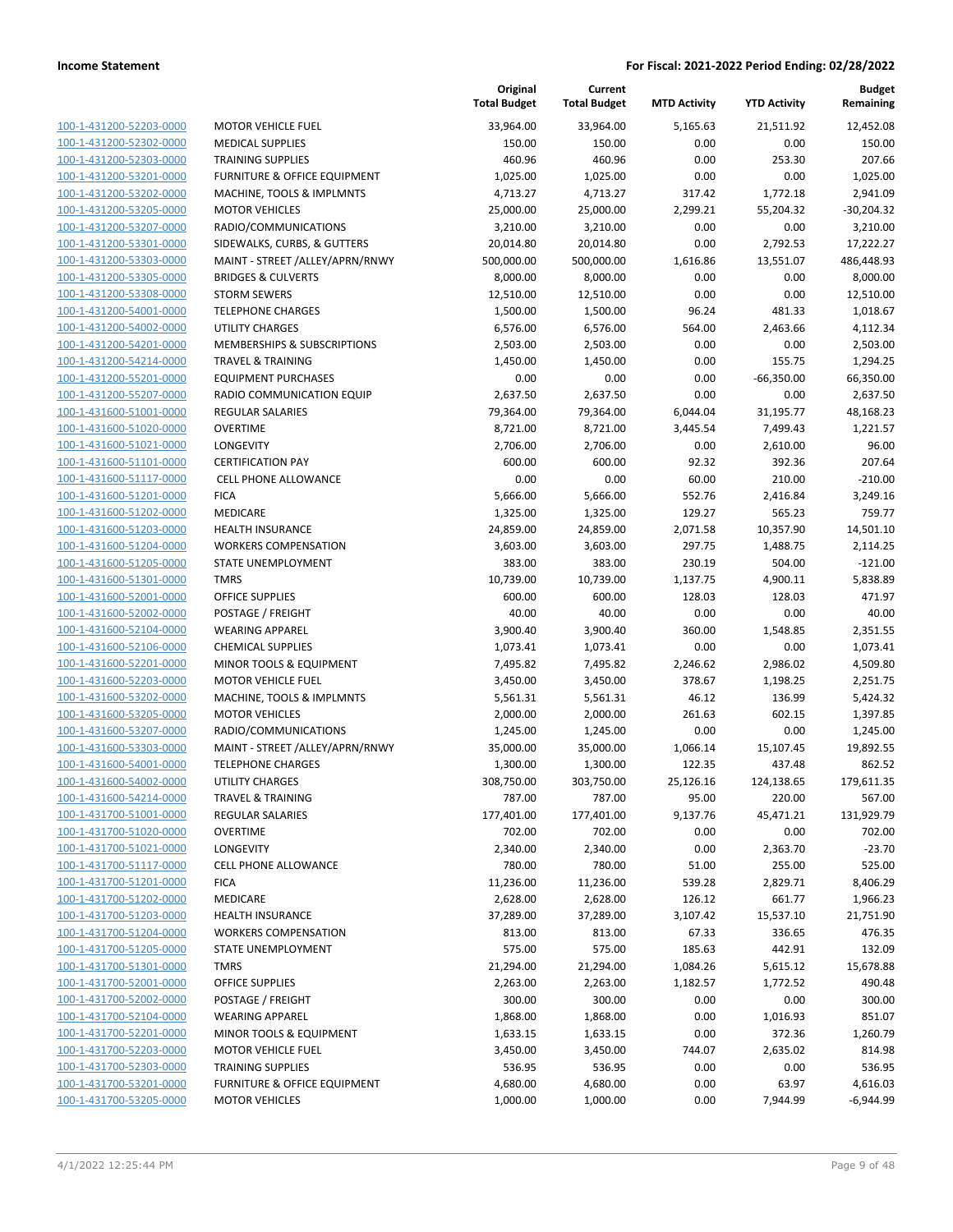| 100-1-431700-53207-0000         |
|---------------------------------|
| 100-1-431700-54001-0000         |
| 100-1-431700-54002-0000         |
| <u>100-1-431700-54201-0000</u>  |
| 100-1-431700-54212-0000         |
| 100-1-431700-54214-0000         |
| 100-1-431700-54410-0000         |
| 100-1-441100-51001-0000         |
| 100-1-441100-51020-0000         |
| 100-1-441100-51021-0000         |
| 100-1-441100-51102-0000         |
| 100-1-441100-51117-0000         |
| 100-1-441100-51201-0000         |
| <u>100-1-441100-51202-0000</u>  |
| 100-1-441100-51203-0000         |
| -441100-51204-0000<br>$100 - 1$ |
| 100-1-441100-51205-0000         |
| 100-1-441100-51301-0000         |
| 100-1-441100-52001-0000         |
| 100-1-441100-52002-0000         |
| 100-1-441100-52005-0000         |
| 100-1-441100-54001-0000         |
| 100-1-441100-54002-0000         |
| <u>100-1-441100-54101-0000</u>  |
| 100-1-441100-54214-0000         |
| -441200-51001-0000<br>$100 - 1$ |
| 100-1-441200-51021-0000         |
| 100-1-441200-51101-0000         |
| 100-1-441200-51117-0000         |
| 100-1-441200-51201-0000         |
| 100-1-441200-51202-0000         |
| 100-1-441200-51203-0000         |
|                                 |
| 100-1-441200-51204-0000         |
| <u>100-1-441200-51205-0000</u>  |
| 100-1-441200-51301-0000         |
| 100-1-441200-52104-0000         |
| 100-1-441200-54201-0000         |
| 100-1-441200-54214-0000         |
| 100-1-441300-51001-0000         |
| 100-1-441300-51021-0000         |
| 100-1-441300-51101-0000         |
| 100-1-441300-51116-0000         |
| 100-1-441300-51117-0000         |
| 100-1-441300-51201-0000         |
| <u>100-1-441300-51202-0000</u>  |
| 100-1-441300-51203-0000         |
| 100-1-441300-51204-0000         |
| 100-1-441300-51205-0000         |
| 100-1-441300-51301-0000         |
| <u>100-1-441300-52002-0000</u>  |
| 100-1-441300-52005-0000         |
| 100-1-441300-52104-0000         |
| <u>100-1-441300-52201-0000</u>  |
| 100-1-441300-52203-0000         |
| <u>100-1-441300-53205-0000</u>  |
| 100-1-441300-54001-0000         |
| <u>100-1-441300-54002-0000</u>  |
| <u>100-1-441300-54120-0000</u>  |
| <u>100-1-441300-54201-0000</u>  |

|                         |                              | Original<br><b>Total Budget</b> | Current<br><b>Total Budget</b> | <b>MTD Activity</b> | <b>YTD Activity</b> | <b>Budget</b><br>Remaining |
|-------------------------|------------------------------|---------------------------------|--------------------------------|---------------------|---------------------|----------------------------|
| 100-1-431700-53207-0000 | RADIO/COMMUNICATIONS         | 380.00                          | 380.00                         | 0.00                | 0.00                | 380.00                     |
| 100-1-431700-54001-0000 | <b>TELEPHONE CHARGES</b>     | 4,200.00                        | 4,200.00                       | 238.74              | 718.21              | 3,481.79                   |
| 100-1-431700-54002-0000 | <b>UTILITY CHARGES</b>       | 900.00                          | 900.00                         | 213.95              | 504.61              | 395.39                     |
| 100-1-431700-54201-0000 | MEMBERSHIPS & SUBSCRIPTIONS  | 810.00                          | 810.00                         | 0.00                | 745.00              | 65.00                      |
| 100-1-431700-54212-0000 | PRINTING                     | 425.00                          | 425.00                         | 0.00                | 0.00                | 425.00                     |
| 100-1-431700-54214-0000 | <b>TRAVEL &amp; TRAINING</b> | 2,550.00                        | 2,550.00                       | 0.00                | 0.00                | 2,550.00                   |
| 100-1-431700-54410-0000 | PERMITS/FEES                 | 400.00                          | 400.00                         | 0.00                | 0.00                | 400.00                     |
| 100-1-441100-51001-0000 | <b>REGULAR SALARIES</b>      | 170,847.00                      | 170,847.00                     | 12,401.50           | 61,365.90           | 109,481.10                 |
| 100-1-441100-51020-0000 | <b>OVERTIME</b>              | 1,565.00                        | 1,565.00                       | 70.85               | 165.99              | 1.399.01                   |
| 100-1-441100-51021-0000 | LONGEVITY                    | 1,416.00                        | 1,416.00                       | 0.00                | 1,092.00            | 324.00                     |
| 100-1-441100-51102-0000 | <b>BILINGUAL PAY</b>         | 600.00                          | 600.00                         | 46.16               | 230.80              | 369.20                     |
| 100-1-441100-51117-0000 | CELL PHONE ALLOWANCE         | 960.00                          | 960.00                         | 73.84               | 369.20              | 590.80                     |
| 100-1-441100-51201-0000 | <b>FICA</b>                  | 10,874.00                       | 10,874.00                      | 1,147.32            | 4,161.69            | 6,712.31                   |
| 100-1-441100-51202-0000 | MEDICARE                     | 2,543.00                        | 2,543.00                       | 268.33              | 973.31              | 1,569.69                   |
| 100-1-441100-51203-0000 | <b>HEALTH INSURANCE</b>      | 49,719.00                       | 49,719.00                      | 4,143.25            | 20,716.25           | 29,002.75                  |
| 100-1-441100-51204-0000 | <b>WORKERS COMPENSATION</b>  | 609.00                          | 609.00                         | 50.33               | 251.65              | 357.35                     |
| 100-1-441100-51205-0000 | STATE UNEMPLOYMENT           | 766.00                          | 766.00                         | 352.44              | 810.66              | $-44.66$                   |
| 100-1-441100-51301-0000 | <b>TMRS</b>                  | 20,608.00                       | 20,608.00                      | 2,246.85            | 8,146.11            | 12,461.89                  |
| 100-1-441100-52001-0000 | <b>OFFICE SUPPLIES</b>       | 5,163.84                        | 5,163.84                       | 214.22              | 710.34              | 4,453.50                   |
| 100-1-441100-52002-0000 | POSTAGE / FREIGHT            | 1,000.00                        | 1,000.00                       | 76.82               | 165.92              | 834.08                     |
| 100-1-441100-52005-0000 | PRINTED MATERIALS            | 810.44                          | 810.44                         | 0.00                | 0.00                | 810.44                     |
| 100-1-441100-54001-0000 | <b>TELEPHONE CHARGES</b>     | 2,872.00                        | 2,872.00                       | 256.19              | 1,109.06            | 1,762.94                   |
| 100-1-441100-54002-0000 | <b>UTILITY CHARGES</b>       | 1,000.00                        | 1,000.00                       | 213.95              | 504.61              | 495.39                     |
| 100-1-441100-54101-0000 | PROFESSIONAL SERVICES        | 135,000.00                      | 135,000.00                     | 4,000.00            | 10,000.00           | 125,000.00                 |
| 100-1-441100-54214-0000 | <b>TRAVEL &amp; TRAINING</b> | 1,000.00                        | 1,000.00                       | 0.00                | 0.00                | 1,000.00                   |
| 100-1-441200-51001-0000 | <b>REGULAR SALARIES</b>      | 58,400.00                       | 58,400.00                      | 4,492.80            | 22,356.80           | 36,043.20                  |
| 100-1-441200-51021-0000 | LONGEVITY                    | 510.00                          | 510.00                         | 0.00                | 510.00              | 0.00                       |
| 100-1-441200-51101-0000 | <b>CERTIFICATION PAY</b>     | 1,200.00                        | 1,200.00                       | 0.00                | 0.00                | 1,200.00                   |
| 100-1-441200-51117-0000 | <b>CELL PHONE ALLOWANCE</b>  | 432.00                          | 432.00                         | 0.00                | 0.00                | 432.00                     |
| 100-1-441200-51201-0000 | <b>FICA</b>                  | 3,754.00                        | 3,754.00                       | 254.50              | 1,297.40            | 2,456.60                   |
| 100-1-441200-51202-0000 | MEDICARE                     | 878.00                          | 878.00                         | 59.52               | 303.43              | 574.57                     |
| 100-1-441200-51203-0000 | <b>HEALTH INSURANCE</b>      | 12,430.00                       | 12,430.00                      | 1,035.83            | 5,179.15            | 7,250.85                   |
| 100-1-441200-51204-0000 | <b>WORKERS COMPENSATION</b>  | 272.00                          | 272.00                         | 22.42               | 112.10              | 159.90                     |
| 100-1-441200-51205-0000 | STATE UNEMPLOYMENT           | 192.00                          | 192.00                         | 125.80              | 251.60              | $-59.60$                   |
| 100-1-441200-51301-0000 | <b>TMRS</b>                  | 7,114.00                        | 7,114.00                       | 530.16              | 2,670.53            | 4,443.47                   |
| 100-1-441200-52104-0000 | <b>WEARING APPAREL</b>       | 500.04                          | 500.04                         | 0.00                | 0.00                | 500.04                     |
| 100-1-441200-54201-0000 | MEMBERSHIPS & SUBSCRIPTIONS  | 250.00                          | 250.00                         | 55.00               | 55.00               | 195.00                     |
| 100-1-441200-54214-0000 | <b>TRAVEL &amp; TRAINING</b> | 1,000.00                        | 1,000.00                       | 0.00                | 129.05              | 870.95                     |
| 100-1-441300-51001-0000 | <b>REGULAR SALARIES</b>      | 339,437.00                      | 339,437.00                     | 27,246.34           | 136,169.30          | 203,267.70                 |
| 100-1-441300-51021-0000 | LONGEVITY                    | 3,480.00                        | 3,480.00                       | 0.00                | 3,462.00            | 18.00                      |
| 100-1-441300-51101-0000 | <b>CERTIFICATION PAY</b>     | 2,400.00                        | 2,400.00                       | 184.62              | 923.10              | 1,476.90                   |
| 100-1-441300-51116-0000 | CAR ALLOWANCE                | 4,200.00                        | 4,200.00                       | 323.08              | 1,615.40            | 2,584.60                   |
| 100-1-441300-51117-0000 | CELL PHONE ALLOWANCE         | 3,132.00                        | 3,132.00                       | 253.84              | 1,269.20            | 1,862.80                   |
| 100-1-441300-51201-0000 | <b>FICA</b>                  | 21,864.00                       | 21,864.00                      | 1,657.27            | 8,540.21            | 13,323.79                  |
| 100-1-441300-51202-0000 | MEDICARE                     | 5,113.00                        | 5,113.00                       | 387.59              | 1,997.32            | 3,115.68                   |
| 100-1-441300-51203-0000 | HEALTH INSURANCE             | 74,578.00                       | 74,578.00                      | 6,214.83            | 31,074.15           | 43,503.85                  |
| 100-1-441300-51204-0000 | <b>WORKERS COMPENSATION</b>  | 1,624.00                        | 1,624.00                       | 134.08              | 670.40              | 953.60                     |
| 100-1-441300-51205-0000 | STATE UNEMPLOYMENT           | 1,150.00                        | 1,150.00                       | 571.89              | 1,540.40            | $-390.40$                  |
| 100-1-441300-51301-0000 | <b>TMRS</b>                  | 41,436.00                       | 41,436.00                      | 3,304.52            | 16,750.61           | 24,685.39                  |
| 100-1-441300-52002-0000 | POSTAGE / FREIGHT            | 5,000.00                        | 5,000.00                       | 362.40              | 1,772.39            | 3,227.61                   |
| 100-1-441300-52005-0000 | PRINTED MATERIALS            | 1,490.40                        | 1,490.40                       | 0.00                | 216.95              | 1,273.45                   |
| 100-1-441300-52104-0000 | <b>WEARING APPAREL</b>       | 2,400.00                        | 2,400.00                       | 0.00                | 639.26              | 1,760.74                   |
| 100-1-441300-52201-0000 | MINOR TOOLS & EQUIPMENT      | 500.00                          | 500.00                         | 213.06              | 263.01              | 236.99                     |
| 100-1-441300-52203-0000 | <b>MOTOR VEHICLE FUEL</b>    | 4,239.00                        | 4,239.00                       | 456.60              | 2,660.63            | 1,578.37                   |
| 100-1-441300-53205-0000 | <b>MOTOR VEHICLES</b>        | 1,500.00                        | 1,500.00                       | 0.00                | 1,017.87            | 482.13                     |
| 100-1-441300-54001-0000 | <b>TELEPHONE CHARGES</b>     | 5,800.00                        | 5,800.00                       | 497.69              | 2,456.74            | 3,343.26                   |
| 100-1-441300-54002-0000 | UTILITY CHARGES              | 925.00                          | 925.00                         | 213.95              | 504.61              | 420.39                     |
| 100-1-441300-54120-0000 | <b>TITLE SEARCHES</b>        | 5,000.00                        | 5,000.00                       | 600.00              | 2,400.00            | 2,600.00                   |
| 100-1-441300-54201-0000 | MEMBERSHIPS & SUBSCRIPTIONS  | 750.00                          | 750.00                         | 55.00               | 55.00               | 695.00                     |
|                         |                              |                                 |                                |                     |                     |                            |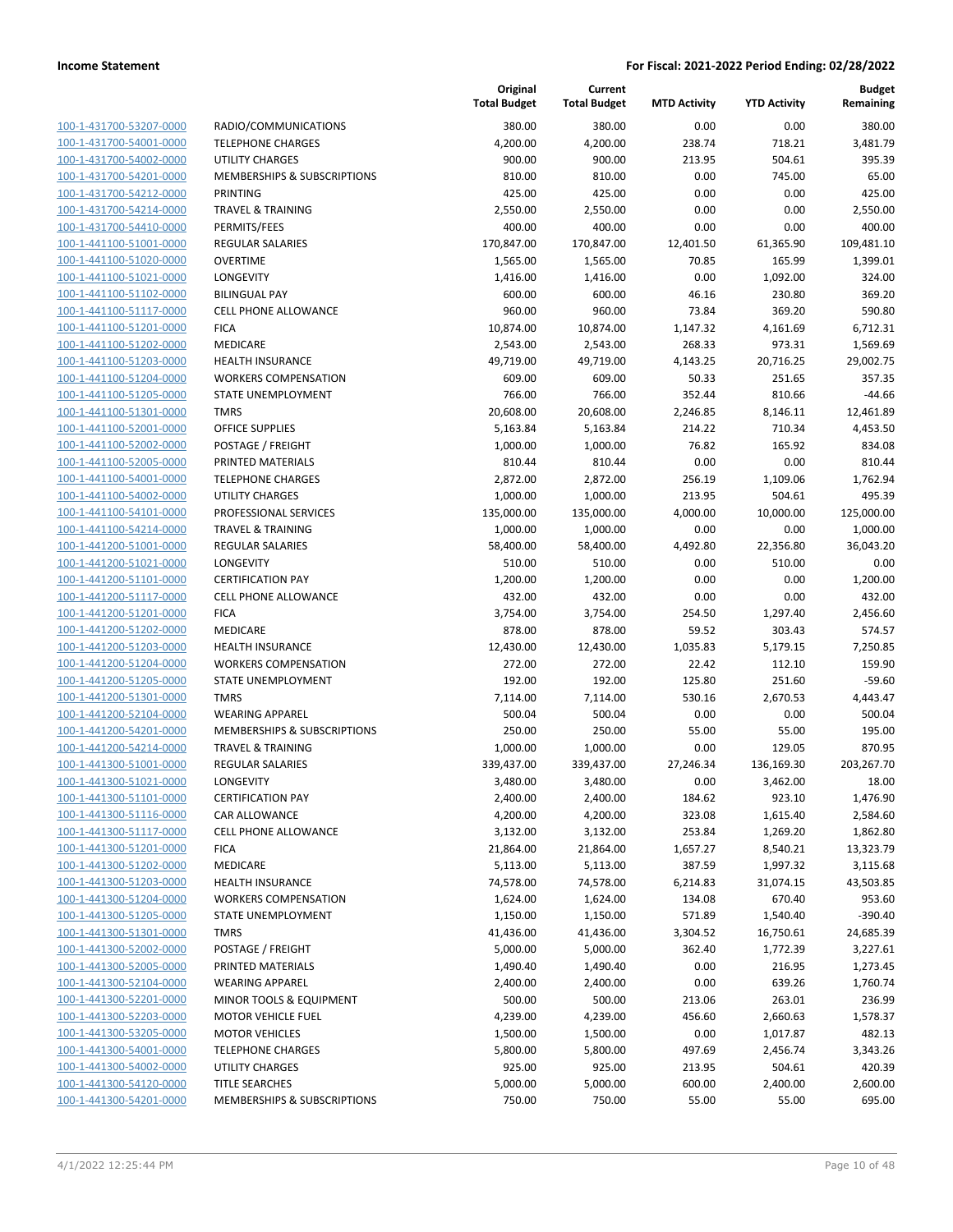| 100-1-441300-54214-0000        | Ī                        |
|--------------------------------|--------------------------|
| 100-1-441300-54410-0000        | f                        |
| 100-1-442200-53205-0000        | I                        |
| 100-1-443200-51001-0000        | f                        |
| 100-1-443200-51020-0000        | $\overline{\phantom{a}}$ |
| 100-1-443200-51021-0000        | l                        |
| 100-1-443200-51102-0000        | ŀ                        |
| 100-1-443200-51117-0000        | (                        |
| 100-1-443200-51201-0000        | f                        |
| 100-1-443200-51202-0000        | I                        |
| 100-1-443200-51203-0000        | ł                        |
| 100-1-443200-51204-0000        | ١                        |
| 100-1-443200-51205-0000        | í                        |
| 100-1-443200-51301-0000        |                          |
| 100-1-443200-52001-0000        | $\overline{\phantom{a}}$ |
| 100-1-443200-52002-0000        | f                        |
| 100-1-443200-52003-0000        | ľ                        |
| 100-1-443200-52101-0000        | J                        |
| 100-1-443200-52104-0000        | ١                        |
| 100-1-443200-52106-0000        | (                        |
| 100-1-443200-52108-0000        | ľ                        |
| 100-1-443200-52201-0000        | ı                        |
| 100-1-443200-52203-0000        | ı                        |
| 100-1-443200-53202-0000        | I                        |
| 100-1-443200-53205-0000        | I                        |
| 100-1-443200-54001-0000        | Ī                        |
| 100-1-443200-54002-0000        | l                        |
| 100-1-443200-54107-0000        | I                        |
| 100-1-443200-54108-0000        | ١                        |
| 100-1-443200-54214-0000        | Ī                        |
| 100-1-451100-45310-0000        | f                        |
| 100-1-451100-51001-0000        | f                        |
| 100-1-451100-51020-0000        | (                        |
| 100-1-451100-51021-0000        | l                        |
| 100-1-451100-51101-0000        | (                        |
| 100-1-451100-51102-0000        | ŀ                        |
| 100-1-451100-51116-0000        | (                        |
| 100-1-451100-51117-0000        | (                        |
| 100-1-451100-51201-0000        | f                        |
| 100-1-451100-51202-0000        | I                        |
| 100-1-451100-51203-0000        | ł                        |
| 100-1-451100-51204-0000        |                          |
| <u>100-1-451100-51205-0000</u> | í                        |
|                                |                          |
| <u>100-1-451100-51301-0000</u> | (                        |
| <u>100-1-451100-52001-0000</u> | I                        |
| 100-1-451100-52002-0000        |                          |
| 100-1-451100-52101-0000        | J                        |
| 100-1-451100-52104-0000        |                          |
| 100-1-451100-52106-0000        |                          |
| <u>100-1-451100-52107-0000</u> | l                        |
| 100-1-451100-52201-0000        | I                        |
| 100-1-451100-52203-0000        | I                        |
| 100-1-451100-52401-0000        | :                        |
| <u>100-1-451100-53202-0000</u> | ı                        |
| <u>100-1-451100-53205-0000</u> | I                        |
| 100-1-451100-53402-0000        | I                        |
| 100-1-451100-53707-0000        | I                        |
| <u>100-1-451100-53708-0000</u> |                          |
| 100-1-451100-53710-0000        | ŀ                        |
|                                |                          |

|                         |                                 | Original<br><b>Total Budget</b> | Current<br><b>Total Budget</b> | <b>MTD Activity</b> | <b>YTD Activity</b> | <b>Budget</b><br>Remaining |
|-------------------------|---------------------------------|---------------------------------|--------------------------------|---------------------|---------------------|----------------------------|
| 100-1-441300-54214-0000 | <b>TRAVEL &amp; TRAINING</b>    | 4,000.00                        | 4,000.00                       | 60.00               | 291.00              | 3,709.00                   |
| 100-1-441300-54410-0000 | PERMITS/FEES                    | 35,000.00                       | 35,000.00                      | 2,849.43            | 21,866.09           | 13,133.91                  |
| 100-1-442200-53205-0000 | <b>MOTOR VEHICLES</b>           | 3,000.00                        | 3,000.00                       | 0.00                | 278.40              | 2,721.60                   |
| 100-1-443200-51001-0000 | <b>REGULAR SALARIES</b>         | 218,138.00                      | 218,138.00                     | 18,377.40           | 90,641.45           | 127,496.55                 |
| 100-1-443200-51020-0000 | <b>OVERTIME</b>                 | 8,019.00                        | 8,019.00                       | 944.52              | 5,648.89            | 2,370.11                   |
| 100-1-443200-51021-0000 | LONGEVITY                       | 6,556.00                        | 6,556.00                       | 0.00                | 6,502.00            | 54.00                      |
| 100-1-443200-51102-0000 | <b>BILINGUAL PAY</b>            | 600.00                          | 600.00                         | 46.16               | 230.80              | 369.20                     |
| 100-1-443200-51117-0000 | CELL PHONE ALLOWANCE            | 1,170.00                        | 1,170.00                       | 90.00               | 450.00              | 720.00                     |
| 100-1-443200-51201-0000 | <b>FICA</b>                     | 14,538.00                       | 14,538.00                      | 1,090.01            | 5,814.13            | 8,723.87                   |
| 100-1-443200-51202-0000 | MEDICARE                        | 3,400.00                        | 3,400.00                       | 254.92              | 1,359.76            | 2,040.24                   |
| 100-1-443200-51203-0000 | HEALTH INSURANCE                | 74,578.00                       | 74,578.00                      | 6,214.83            | 31,074.15           | 43,503.85                  |
| 100-1-443200-51204-0000 | <b>WORKERS COMPENSATION</b>     | 6,582.00                        | 6,582.00                       | 543.67              | 2,718.35            | 3,863.65                   |
| 100-1-443200-51205-0000 | STATE UNEMPLOYMENT              | 1,150.00                        | 1,150.00                       | 499.79              | 1,058.88            | 91.12                      |
| 100-1-443200-51301-0000 | <b>TMRS</b>                     | 27,552.00                       | 27,552.00                      | 2,296.06            | 12,081.72           | 15,470.28                  |
| 100-1-443200-52001-0000 | <b>OFFICE SUPPLIES</b>          | 3,578.00                        | 3,578.00                       | 144.00              | 1,144.34            | 2,433.66                   |
| 100-1-443200-52002-0000 | POSTAGE / FREIGHT               | 50.00                           | 50.00                          | 0.00                | 0.00                | 50.00                      |
| 100-1-443200-52003-0000 | MICROCHIP EXPENSE               | 0.00                            | 5,000.00                       | 750.00              | 1,125.00            | 3,875.00                   |
| 100-1-443200-52101-0000 | <b>JANITORIAL SUPPLIES</b>      | 2,400.00                        | 2,400.00                       | 0.00                | 192.44              | 2,207.56                   |
| 100-1-443200-52104-0000 | <b>WEARING APPAREL</b>          | 1,800.00                        | 1,800.00                       | 306.95              | 876.13              | 923.87                     |
| 100-1-443200-52106-0000 | <b>CHEMICAL SUPPLIES</b>        | 12,000.00                       | 12,000.00                      | 1,216.87            | 3,509.36            | 8,490.64                   |
| 100-1-443200-52108-0000 | <b>MENAGERIE SUPPLIES</b>       | 7,500.00                        | 7,500.00                       | 1,333.29            | 4,030.10            | 3,469.90                   |
| 100-1-443200-52201-0000 | MINOR TOOLS & EQUIPMENT         | 1,400.00                        | 1,400.00                       | 376.17              | 951.16              | 448.84                     |
| 100-1-443200-52203-0000 | <b>MOTOR VEHICLE FUEL</b>       | 4,200.00                        | 4,200.00                       | 523.04              | 2,204.10            | 1,995.90                   |
| 100-1-443200-53202-0000 | MACHINE, TOOLS & IMPLMNTS       | 3,500.00                        | 3,500.00                       | 0.00                | 0.00                | 3,500.00                   |
| 100-1-443200-53205-0000 | <b>MOTOR VEHICLES</b>           | 1,500.00                        | 1,500.00                       | 469.24              | 608.44              | 891.56                     |
| 100-1-443200-54001-0000 | <b>TELEPHONE CHARGES</b>        | 2,000.00                        | 2,000.00                       | 160.20              | 801.22              | 1,198.78                   |
| 100-1-443200-54002-0000 | UTILITY CHARGES                 | 26,000.00                       | 26,000.00                      | 2,976.79            | 12,773.85           | 13,226.15                  |
| 100-1-443200-54107-0000 | <b>MEDICAL</b>                  | 12,000.00                       | 7,000.00                       | 832.93              | 2,469.73            | 4,530.27                   |
| 100-1-443200-54108-0000 | <b>VETERINARY SERVICES</b>      | 7,300.00                        | 7,300.00                       | $-2,195.00$         | $-8,412.00$         | 15,712.00                  |
| 100-1-443200-54214-0000 | <b>TRAVEL &amp; TRAINING</b>    | 1,350.00                        | 1,350.00                       | 0.00                | 0.00                | 1,350.00                   |
| 100-1-451100-45310-0000 | REECY DAVIS SUPPLIES            | 12,413.96                       | 12,413.96                      | 329.34              | 3,129.31            | 9,284.65                   |
| 100-1-451100-51001-0000 | REGULAR SALARIES                | 793,971.00                      | 793,971.00                     | 33,862.59           | 201,639.22          | 592,331.78                 |
| 100-1-451100-51020-0000 | <b>OVERTIME</b>                 | 25,787.00                       | 25,787.00                      | 1,435.32            | 7,356.60            | 18,430.40                  |
| 100-1-451100-51021-0000 | LONGEVITY                       | 4,530.00                        | 4,530.00                       | 0.00                | 3,042.00            | 1,488.00                   |
| 100-1-451100-51101-0000 | <b>CERTIFICATION PAY</b>        | 3,000.00                        | 3,000.00                       | 230.80              | 1,015.52            | 1,984.48                   |
| 100-1-451100-51102-0000 | <b>BILINGUAL PAY</b>            | 1,200.00                        | 1,200.00                       | 46.16               | 230.80              | 969.20                     |
| 100-1-451100-51116-0000 | CAR ALLOWANCE                   | 4,200.00                        | 4,200.00                       | 323.08              | 1,615.40            | 2,584.60                   |
| 100-1-451100-51117-0000 | <b>CELL PHONE ALLOWANCE</b>     | 7,800.00                        | 7,800.00                       | 690.00              | 3,510.00            | 4,290.00                   |
| 100-1-451100-51201-0000 | <b>FICA</b>                     | 52,110.00                       | 52,110.00                      | 2,508.10            | 13,775.63           | 38,334.37                  |
| 100-1-451100-51202-0000 | <b>MEDICARE</b>                 | 12,187.00                       | 12,187.00                      | 586.57              | 3,221.73            | 8,965.27                   |
| 100-1-451100-51203-0000 | <b>HEALTH INSURANCE</b>         | 236,164.00                      | 236,164.00                     | 19,680.33           | 98,401.65           | 137,762.35                 |
| 100-1-451100-51204-0000 | <b>WORKERS COMPENSATION</b>     | 12,046.00                       | 12,046.00                      | 994.83              | 4,974.15            | 7,071.85                   |
| 100-1-451100-51205-0000 | STATE UNEMPLOYMENT              | 3,545.00                        | 3,545.00                       | 1,028.23            | 2,714.93            | 830.07                     |
| 100-1-451100-51301-0000 | <b>TMRS</b>                     | 98,757.00                       | 98,757.00                      | 4,893.49            | 26,593.88           | 72,163.12                  |
| 100-1-451100-52001-0000 | OFFICE SUPPLIES                 | 660.00                          | 660.00                         | 146.88              | 431.46              | 228.54                     |
| 100-1-451100-52002-0000 | POSTAGE / FREIGHT               | 250.00                          | 250.00                         | 43.69               | 302.02              | $-52.02$                   |
| 100-1-451100-52101-0000 | <b>JANITORIAL SUPPLIES</b>      | 7,133.50                        | 7,133.50                       | 644.72              | 2,087.21            | 5,046.29                   |
| 100-1-451100-52104-0000 | <b>WEARING APPAREL</b>          | 8,162.02                        | 8,162.02                       | 219.93              | 2,786.34            | 5,375.68                   |
| 100-1-451100-52106-0000 | SPLASH PAD SUPPLIES             | 9,071.00                        | 9,071.00                       | 0.00                | 0.00                | 9,071.00                   |
| 100-1-451100-52107-0000 | <b>BOTANICAL SUPPLIES</b>       | 12,590.00                       | 12,590.00                      | 428.55              | 1,620.15            | 10,969.85                  |
| 100-1-451100-52201-0000 | <b>REPAIR &amp; MAINTENANCE</b> | 14,560.00                       | 14,560.00                      | 652.92              | 4,859.16            | 9,700.84                   |
| 100-1-451100-52203-0000 | <b>MOTOR VEHICLE FUEL</b>       | 19,656.00                       | 19,656.00                      | 1,721.97            | 8,741.32            | 10,914.68                  |
| 100-1-451100-52401-0000 | SENIOR RECREATIONAL PROGRAMS    | 0.00                            | 5,000.00                       | 238.41              | 1,965.72            | 3,034.28                   |
| 100-1-451100-53202-0000 | MACHINE, TOOLS & IMPLMNTS       | 22,937.58                       | 22,937.58                      | 0.00                | 15,164.77           | 7,772.81                   |
| 100-1-451100-53205-0000 | <b>MOTOR VEHICLES</b>           | 5,000.00                        | 5,000.00                       | 1,050.05            | 3,057.64            | 1,942.36                   |
| 100-1-451100-53402-0000 | <b>BUILDING MAINTENANCE</b>     | 1,800.00                        | 1,800.00                       | 372.96              | 443.41              | 1,356.59                   |
| 100-1-451100-53707-0000 | <b>MAINT - GROUNDS</b>          | 27,200.00                       | 27,200.00                      | 0.00                | 16,876.19           | 10,323.81                  |
| 100-1-451100-53708-0000 | <b>ATHLETIC FIELDS</b>          | 19,000.00                       | 19,000.00                      | 4,499.00            | 7,678.20            | 11,321.80                  |
| 100-1-451100-53710-0000 | PARK IMPROVEMENTS               | 276,330.00                      | 276,330.00                     | 0.00                | 157,949.67          | 118,380.33                 |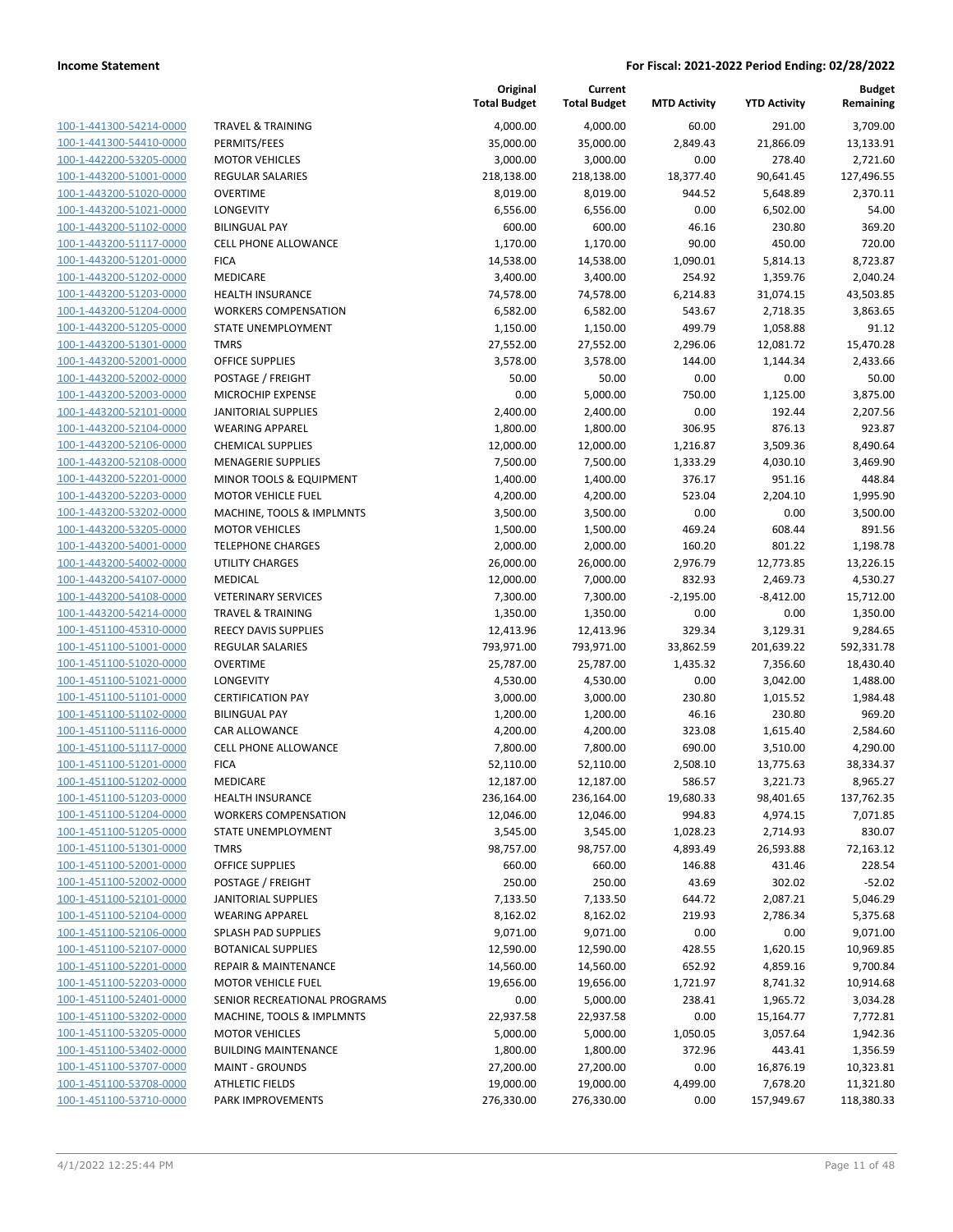|                                                    |                                                     | Original<br><b>Total Budget</b> | Current<br><b>Total Budget</b> | <b>MTD Activity</b> | <b>YTD Activity</b>   | <b>Budget</b><br>Remaining |
|----------------------------------------------------|-----------------------------------------------------|---------------------------------|--------------------------------|---------------------|-----------------------|----------------------------|
| 100-1-451100-54001-0000                            | <b>TELEPHONE CHARGES</b>                            | 6,350.00                        | 6,350.00                       | 615.69              | 3,123.58              | 3,226.42                   |
| 100-1-451100-54002-0000                            | <b>UTILITY CHARGES</b>                              | 130,000.00                      | 130,000.00                     | 13,136.97           | 50,769.77             | 79,230.23                  |
| 100-1-451100-54101-0000                            | PROFESSIONAL SERVICES                               | 12,000.00                       | 12,000.00                      | 0.00                | 1,370.00              | 10,630.00                  |
| 100-1-451100-54201-0000                            | <b>MEMBERSHIPS &amp; SUBSCRIPTIONS</b>              | 2,665.40                        | 2,665.40                       | 0.00                | 2,569.28              | 96.12                      |
| 100-1-451100-54211-0000                            | <b>ADVERTISING</b>                                  | 5,750.00                        | 5,750.00                       | 60.91               | 90.02                 | 5,659.98                   |
| 100-1-451100-54212-0000                            | <b>PRINTING</b>                                     | 200.00                          | 200.00                         | 96.00               | 96.00                 | 104.00                     |
| 100-1-451100-54214-0000                            | <b>TRAVEL &amp; TRAINING</b>                        | 2,230.58                        | 2,230.58                       | 200.00              | 1,855.97              | 374.61                     |
| 100-1-451100-54301-0000                            | <b>SPECIAL EVENTS</b>                               | 64,900.00                       | 64,900.00                      | 465.00              | 26,194.72             | 38,705.28                  |
| 100-1-451100-54409-0000                            | <b>CEMETERY MAINTENANCE</b>                         | 162,000.00                      | 162,000.00                     | 0.00                | 45,531.38             | 116,468.62                 |
| 100-1-455100-51001-0000                            | <b>REGULAR SALARIES</b>                             | 339,835.00                      | 339,835.00                     | 25,639.52           | 125,504.68            | 214,330.32                 |
| 100-1-455100-51021-0000                            | LONGEVITY                                           | 4,500.00                        | 4,500.00                       | 0.00                | 4,740.00              | $-240.00$                  |
| 100-1-455100-51102-0000                            | <b>BILINGUAL PAY</b>                                | 600.00                          | 600.00                         | 46.16               | 230.80                | 369.20                     |
| 100-1-455100-51116-0000                            | CAR ALLOWANCE                                       | 4,200.00                        | 4,200.00                       | 323.08              | 1,615.40              | 2,584.60                   |
| 100-1-455100-51117-0000                            | <b>CELL PHONE ALLOWANCE</b>                         | 1,170.00                        | 1,170.00                       | 90.00               | 450.00                | 720.00                     |
| 100-1-455100-51201-0000                            | <b>FICA</b>                                         | 21,719.00                       | 21,719.00                      | 1,588.73            | 8,045.72              | 13,673.28                  |
| 100-1-455100-51202-0000                            | MEDICARE                                            | 5,079.00                        | 5,079.00                       | 371.56              | 1,881.66              | 3,197.34                   |
| 100-1-455100-51203-0000                            | <b>HEALTH INSURANCE</b>                             | 49,719.00                       | 49,719.00                      | 4,143.25            | 20,716.25             | 29,002.75                  |
| 100-1-455100-51204-0000                            | <b>WORKERS COMPENSATION</b>                         | 848.00                          | 848.00                         | 70.00               | 350.00                | 498.00                     |
| 100-1-455100-51205-0000                            | STATE UNEMPLOYMENT                                  | 2,280.00                        | 2,280.00                       | 585.56              | 1,467.43              | 812.57                     |
| 100-1-455100-51301-0000                            | <b>TMRS</b>                                         | 33,683.00                       | 33,683.00                      | 2,482.14            | 12,613.15             | 21,069.85                  |
| 100-1-455100-52001-0000                            | <b>OFFICE SUPPLIES</b>                              | 2,500.00                        | 2,500.00                       | 291.32              | 1,535.27              | 964.73                     |
| 100-1-455100-52002-0000                            | POSTAGE / FREIGHT                                   | 40.00                           | 40.00                          | 0.00                | 366.68                | $-326.68$                  |
| 100-1-455100-52004-0000                            | <b>COMPUTER SUPPLIES</b>                            | 75.00                           | 75.00                          | 0.00                | 61.98                 | 13.02                      |
| 100-1-455100-52005-0000                            | PRINTED MATERIALS                                   | 72.00                           | 72.00                          | 48.00               | 48.00                 | 24.00                      |
| 100-1-455100-52115-0000                            | <b>CATALOGING SUPPLIES</b>                          | 1,600.00                        | 1,600.00                       | 857.53              | 1,239.30              | 360.70                     |
| 100-1-455100-52201-0000                            | MINOR TOOLS & EQUIPMENT                             | 75.00                           | 75.00                          | 0.00                | 0.00                  | 75.00                      |
| 100-1-455100-52402-0000                            | <b>BASIC PROGRAM EXPENSE</b>                        | 4,500.00                        | 4,500.00                       | 247.68              | 2,274.71              | 2,225.29                   |
| 100-1-455100-53201-0000                            | <b>FURNITURE &amp; OFFICE EQUIPMENT</b>             | 669.00                          | 669.00                         | 0.00                | 0.00                  | 669.00                     |
| 100-1-455100-54001-0000                            | <b>TELEPHONE CHARGES</b>                            | 4,706.00                        | 4,706.00                       | 392.22              | 1,961.63              | 2,744.37                   |
| 100-1-455100-54002-0000                            | <b>UTILITY CHARGES</b>                              | 27,800.00                       | 27,800.00                      | 2,118.47            | 12,786.02             | 15,013.98                  |
| 100-1-455100-54201-0000                            | MEMBERSHIPS & SUBSCRIPTIONS                         | 19,145.00                       | 19,145.00                      | 125.00              | 13,351.58             | 5,793.42                   |
| 100-1-455100-54202-0000                            | <b>LIBRARY PERIODICALS</b>                          | 650.00                          | 650.00                         | 0.00                | 0.00                  | 650.00                     |
| 100-1-455100-54211-0000                            | ADVERTISING                                         | 1,900.00                        | 1,900.00                       | 0.00                | 1,075.00              | 825.00                     |
| 100-1-455100-54214-0000                            | <b>TRAVEL &amp; TRAINING</b>                        | 1,554.00                        | 1,554.00                       | 0.00                | 299.00                | 1,255.00                   |
| 100-1-455100-55203-0000                            | <b>FURNITURE/OFFICE EQUIP</b>                       | 2,750.00                        | 2,750.00                       | 0.00                | 2,740.32              | 9.68                       |
| 100-1-455100-55211-0000                            | <b>BOOKS</b>                                        | 46,000.00                       | 46,000.00                      | 2,542.49            | 21,644.83             | 24,355.17                  |
| 100-1-456100-51001-0000                            | <b>REGULAR SALARIES</b>                             | 70,325.00                       | 70,325.00                      | 5,409.60            | 26,918.80             | 43,406.20                  |
| 100-1-456100-51021-0000                            | LONGEVITY                                           | 1,800.00                        | 1,800.00                       | 0.00                | 1,920.00              | $-120.00$                  |
| 100-1-456100-51116-0000                            | <b>CAR ALLOWANCE</b>                                | 4,200.00                        | 4,200.00                       | 323.08              | 1,615.40              | 2,584.60                   |
| 100-1-456100-51117-0000                            | CELL PHONE ALLOWANCE                                | 1,170.00                        | 1,170.00                       | 90.00               | 450.00                | 720.00                     |
| 100-1-456100-51201-0000                            | <b>FICA</b>                                         | 4,805.00                        | 4,805.00                       | 326.12              | 1,737.60              | 3,067.40                   |
| 100-1-456100-51202-0000                            | MEDICARE                                            | 1,124.00                        | 1,124.00                       | 76.28               | 406.36                | 717.64                     |
| 100-1-456100-51203-0000                            | <b>HEALTH INSURANCE</b>                             | 12,430.00                       | 12,430.00                      | 1,035.83            | 5,179.15              | 7,250.85                   |
| 100-1-456100-51204-0000                            | <b>WORKERS COMPENSATION</b>                         | 153.00                          | 153.00                         | 12.67               | 63.35                 | 89.65                      |
| 100-1-456100-51205-0000                            | STATE UNEMPLOYMENT                                  | 192.00                          | 192.00                         | 88.97               | 252.01                | $-60.01$                   |
| 100-1-456100-51301-0000                            | <b>TMRS</b>                                         | 9,106.00                        | 9,106.00                       | 687.08              | 3,608.21              | 5,497.79                   |
| 100-1-456100-52001-0000                            | OFFICE SUPPLIES                                     | 50.00                           | 50.00                          | 0.00                | 0.00                  | 50.00                      |
| 100-1-456100-52002-0000<br>100-1-456100-52103-0000 | POSTAGE / FREIGHT                                   | 25.00                           | 25.00                          | 0.00                | 0.00                  | 25.00                      |
| 100-1-456100-54001-0000                            | <b>MEETING SUPPLIES</b><br><b>TELEPHONE CHARGES</b> | 25.00                           | 25.00                          | 0.00                | 35.56                 | $-10.56$                   |
|                                                    |                                                     | 572.00                          | 572.00                         | 40.23               | 201.20                | 370.80                     |
| 100-1-456100-54201-0000                            | MEMBERSHIPS & SUBSCRIPTIONS                         | 1,290.00                        | 1,290.00                       | 535.00              | 535.00                | 755.00                     |
| 100-1-456100-54205-0000                            | <b>BUSINESS MEALS</b>                               | 25.00                           | 25.00                          | 0.00                | 0.00                  | 25.00                      |
| 100-1-456100-54214-0000<br>100-1-456100-54301-0000 | <b>TRAVEL &amp; TRAINING</b>                        | 400.00                          | 400.00                         | 0.00                | 0.00                  | 400.00                     |
| 100-1-456100-54523-0000                            | <b>SPECIAL EVENTS</b><br>PROPOSED EVENTS            | 9,300.00                        | 9,300.00                       | 123.86<br>42,000.00 | 2,060.42<br>42,000.00 | 7,239.58<br>8,000.00       |
| 100-1-480000-52003-0000                            |                                                     | 50,000.00                       | 50,000.00                      | 6,652.82            |                       |                            |
| 100-1-480000-52006-0000                            | <b>COPIER CHARGES</b><br><b>COPIER PAPER</b>        | 62,000.00<br>5,250.00           | 62,000.00<br>5,250.00          | 0.00                | 31,047.14<br>936.27   | 30,952.86<br>4,313.73      |
| 100-1-480000-54002-0000                            | UTILITY CHARGES                                     |                                 |                                |                     |                       |                            |
| 100-1-480000-54105-0000                            |                                                     | 600.00                          | 600.00                         | 51.00               | 255.00                | 345.00                     |
|                                                    | MARKETING                                           | 7,000.00                        | 7,000.00                       | 0.00                | 0.00                  | 7,000.00                   |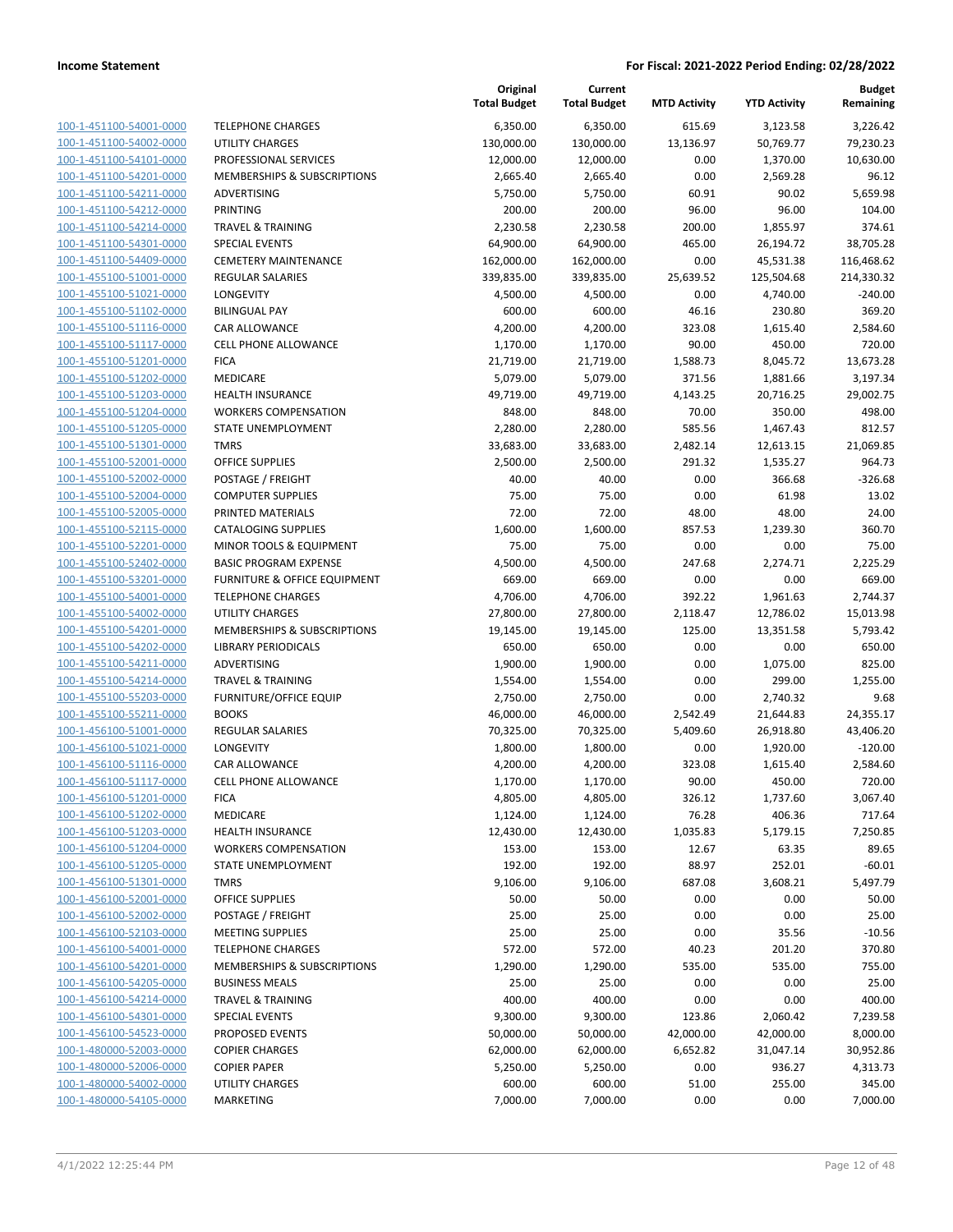|                                                    |                                                                        | Original<br><b>Total Budget</b> | Current<br><b>Total Budget</b> | <b>MTD Activity</b>  | <b>YTD Activity</b>   | <b>Budget</b><br>Remaining |
|----------------------------------------------------|------------------------------------------------------------------------|---------------------------------|--------------------------------|----------------------|-----------------------|----------------------------|
| 100-1-480000-54201-0000                            | MEMBERSHIPS & SUBSCRIPTIONS                                            | 8,000.00                        | 8,000.00                       | 0.00                 | 0.00                  | 8,000.00                   |
| 100-1-480000-54904-0000                            | POSTAGE METER RENTAL                                                   | 0.00                            | 0.00                           | $-177.85$            | $-889.25$             | 889.25                     |
| 100-1-480000-56309-0000                            | PAYOUT ARRANGEMENT LOCAL SALES TAX                                     | 400,715.10                      | 400,715.10                     | 0.00                 | 15,845.33             | 384,869.77                 |
| 100-1-480000-56309-0001                            | PAYOUT ARRANGEMENT - 380 AGREEMENT                                     | 60,000.00                       | 60,000.00                      | 0.00                 | 0.00                  | 60.000.00                  |
| 100-1-480000-57005-0000                            | <b>ACCRUED VAC &amp; SICK PAY</b>                                      | 335,000.00                      | 335,000.00                     | 112,168.50           | 181,342.90            | 153,657.10                 |
| 100-1-480000-57007-0000                            | <b>COMMUNITY SERVICES</b>                                              | 0.00                            | 0.00                           | 0.00                 | 5,000.00              | $-5,000.00$                |
| 100-1-480000-57008-0000                            | <b>BANK CHARGES</b>                                                    | 11,000.00                       | 11,000.00                      | 1,065.01             | 5,178.35              | 5,821.65                   |
| 100-1-480000-57015-0000                            | <b>CONTINGENCY EXPENSE</b>                                             | 90,000.00                       | 90,000.00                      | 0.00                 | 0.00                  | 90,000.00                  |
| 100-1-491000-58040-0000                            | <b>XFR - GENERAL CIP</b>                                               | 2,511,704.00                    | 2,511,704.00                   | 209,308.68           | 1,046,543.40          | 1,465,160.60               |
| 100-1-491000-58060-0000                            | <b>XFR - VENUE</b>                                                     | 150,000.00                      | 150,000.00                     | 12,500.00            | 62,500.00             | 87,500.00                  |
| 100-1-491000-58204-0000                            | XFR - VEHICLE/EQUIP RPLCMNT                                            | 945,464.00                      | 945,464.00                     | 78,788.67            | 393,943.35            | 551,520.65                 |
| 100-1-495000-58702-0000                            | CA - GEN GOV TO CENTRAL SERVICE FUND                                   | 5,320.00                        | 5,320.00                       | 443.33               | 2,216.65              | 3,103.35                   |
| 100-1-495000-58703-0000                            | CA - PUBLIC WORKS TO CENTRAL SERVICE FU                                | 101,120.00                      | 101,120.00                     | 8,426.67             | 42,133.35             | 58,986.65                  |
| 100-1-495000-58704-0000                            | CA - PUBLIC SAFETY TO CENTRAL SERVICE FU                               | 295,492.00                      | 295,492.00                     | 24,624.33            | 123,121.65            | 172,370.35                 |
| 100-1-495000-58705-0000                            | CA - COM DEV TO CENTRAL SERVICE FUND                                   | 70,465.00                       | 70,465.00                      | 5,872.08             | 29,360.40             | 41,104.60                  |
| 100-1-495000-58706-0000                            | CA - PARKS & REC TO CENTRAL SERVICE FUND                               | 278,907.00                      | 278,907.00                     | 23,242.25            | 116,211.25            | 162,695.75                 |
| 100-1-495000-58710-0000                            | CA - INSURANCE FUND                                                    | 150,000.00                      | 150,000.00                     | 12,500.00            | 62,500.00             | 87,500.00                  |
| 100-1-495000-58712-0000                            | CA - GEN GOV TO INSURANCE FUND                                         | 1,253.00                        | 1,253.00                       | 104.42               | 522.10                | 730.90                     |
| 100-1-495000-58713-0000                            | CA - PUBLIC WORKS TO INSURANCE FUND                                    | 26,964.00                       | 26,964.00                      | 2,247.00             | 17,116.50             | 9,847.50<br>43,622.85      |
| 100-1-495000-58714-0000<br>100-1-495000-58715-0000 | CA - PUBLIC SAFETY TO INSURANCE FUND<br>CA - COM DEV TO INSURANCE FUND | 74,782.00                       | 74,782.00                      | 6,231.83             | 31,159.15             | 8,093.15                   |
| 100-1-495000-58716-0000                            | CA - PARKS & REC TO INSURANCE FUND                                     | 13,874.00<br>53,307.00          | 13,874.00<br>53,307.00         | 1,156.17<br>4,442.25 | 5,780.85<br>22,211.25 | 31,095.75                  |
| 100-1-495000-58722-0000                            | CA - GEN GOVERNMENT TO MIS FUND                                        | 123,410.00                      | 123,410.00                     | 10,284.17            | 51,420.85             | 71,989.15                  |
| 100-1-495000-58723-0000                            | CA - PUBLIC WORKS TO MIS FUND                                          | 30,562.00                       | 30,562.00                      | 2,546.83             | 12,734.15             | 17,827.85                  |
| 100-1-495000-58724-0000                            | CA - PUBLIC SAFETY TO MIS FUND                                         | 386,723.00                      | 386,723.00                     | 32,226.92            | 161,134.60            | 225,588.40                 |
| 100-1-495000-58725-0000                            | CA - COM DEV TO MIS FUND                                               | 142,297.00                      | 142,297.00                     | 11,858.08            | 59,290.40             | 83,006.60                  |
| 100-1-495000-58726-0000                            | CA - PARKS & REC TO MIS FUND                                           | 175,867.00                      | 175,867.00                     | 14,655.58            | 73,277.90             | 102,589.10                 |
|                                                    | <b>Expense Total:</b>                                                  | 31,811,180.36                   | 31,987,180.36                  | 2,759,712.79         | 12,735,442.32         | 19,251,738.04              |
|                                                    |                                                                        |                                 |                                |                      |                       |                            |
|                                                    | Fund: 100 - GENERAL FUND Surplus (Deficit):                            | $-3,835,106.36$                 | -4,011,106.36                  | 87,231.50            | 3,137,926.50          |                            |
| Fund: 101 - MUNICIPAL COURT BUILDING SECURITY FEES |                                                                        |                                 |                                |                      |                       |                            |
| Revenue                                            |                                                                        |                                 |                                |                      |                       |                            |
| 101-1-318001-44101-0000                            | MUNICIPAL COURT COST/FEES                                              | 0.00                            | 0.00                           | 48.32                | 170.55                | $-170.55$                  |
| 101-1-318001-44101-0001                            | LOCAL MUNICIPAL COURT COST/FEES                                        | 0.00                            | 0.00                           | 662.53               | 2,629.88              | $-2,629.88$                |
| 101-1-319001-45401-0000                            | <b>INTEREST REVENUES</b>                                               | 0.00                            | 0.00                           | $-23.20$             | $-94.21$              | 94.21                      |
|                                                    | <b>Revenue Total:</b>                                                  | 0.00                            | 0.00                           | 687.65               | 2,706.22              | $-2.706.22$                |
| <b>Expense</b>                                     |                                                                        |                                 |                                |                      |                       |                            |
| 101-1-412100-54214-0000                            | <b>TRAVEL &amp; TRAINING</b>                                           | 0.00                            | 0.00                           | 0.00                 | 408.30                | $-408.30$                  |
| 101-1-480000-57008-0000                            | <b>BANK CHARGES</b>                                                    | 0.00                            | 0.00                           | 1.76                 | 5.14                  | $-5.14$                    |
|                                                    | <b>Expense Total:</b>                                                  | 0.00                            | 0.00                           | 1.76                 | 413.44                | $-413.44$                  |
|                                                    | Fund: 101 - MUNICIPAL COURT BUILDING SECURITY FEES Surplus (Deficit):  | 0.00                            | 0.00                           | 685.89               | 2,292.78              |                            |
| Fund: 102 - MUNICIPAL COURT TECH FUND              |                                                                        |                                 |                                |                      |                       |                            |
| Revenue                                            |                                                                        |                                 |                                |                      |                       |                            |
| 102-1-318001-44101-0000                            | MUNICIPAL COURT COST/FEES                                              | 0.00                            | 0.00                           | 64.43                | 454.82                | $-454.82$                  |
| 102-1-318001-44101-0001                            | LOCAL MUNICIPAL COURT COST/FEES                                        | 0.00                            | 0.00                           | 542.20               | 2,132.33              | $-2,132.33$                |
| 102-1-319001-45401-0000                            | <b>INTEREST REVENUES</b>                                               | 0.00                            | 0.00                           | $-16.92$             | $-68.47$              | 68.47                      |
|                                                    | <b>Revenue Total:</b>                                                  | 0.00                            | 0.00                           | 589.71               | 2,518.68              | $-2,518.68$                |
|                                                    |                                                                        |                                 |                                |                      |                       |                            |
| <b>Expense</b>                                     |                                                                        |                                 |                                |                      |                       |                            |
| 102-1-480000-57008-0000                            | <b>BANK CHARGES</b>                                                    | 0.00                            | 0.00                           | 1.28                 | 3.70                  | $-3.70$                    |
|                                                    | <b>Expense Total:</b>                                                  | 0.00                            | 0.00                           | 1.28                 | 3.70                  | $-3.70$                    |
|                                                    | Fund: 102 - MUNICIPAL COURT TECH FUND Surplus (Deficit):               | 0.00                            | 0.00                           | 588.43               | 2,514.98              |                            |
| Fund: 103 - MUNICIPAL COURT CHILD SAFETY FUND      |                                                                        |                                 |                                |                      |                       |                            |
| Revenue                                            |                                                                        |                                 |                                |                      |                       |                            |
| 103-1-318001-44101-0000                            |                                                                        |                                 |                                |                      |                       |                            |
|                                                    | MUNICIPAL COURT COST/FEES                                              | 350.00                          | 350.00                         | 0.00                 | 25.00                 | 325.00                     |
| 103-1-318001-44110-0000                            | OPTIONAL COUNTY FEE - CHILD SAFETY                                     | 29,700.00                       | 29,700.00                      | 125.00               | 6,746.29              | 22,953.71                  |
| 103-1-319001-45401-0000                            | <b>INTEREST REVENUES</b>                                               | 10.00                           | 10.00                          | $-3.53$              | $-14.42$              | 24.42                      |
|                                                    | <b>Revenue Total:</b>                                                  | 30,060.00                       | 30,060.00                      | 121.47               | 6,756.87              | 23,303.13                  |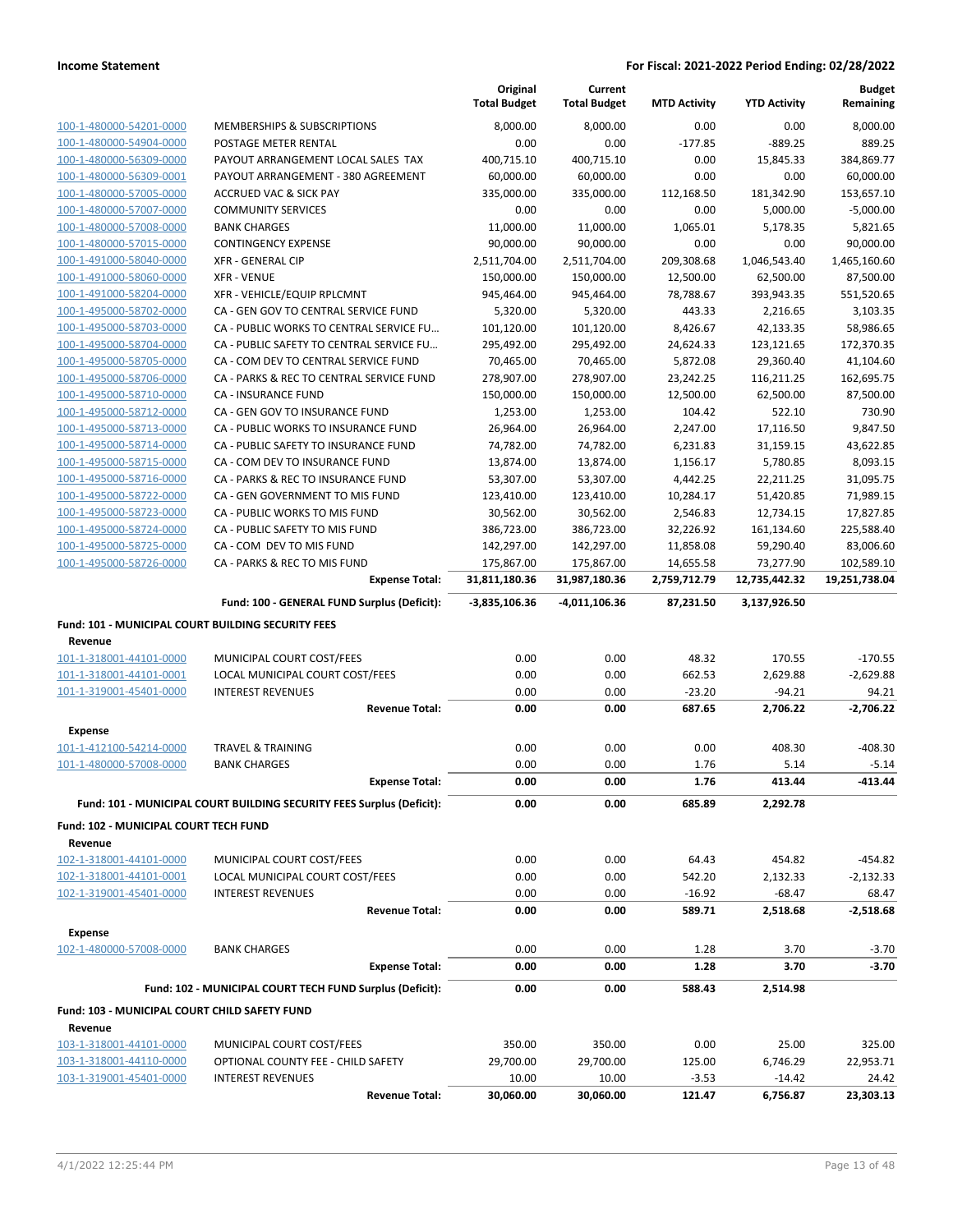|                                               |                                                                  | Original<br><b>Total Budget</b> | Current<br><b>Total Budget</b> | <b>MTD Activity</b> | <b>YTD Activity</b> | <b>Budget</b><br>Remaining |
|-----------------------------------------------|------------------------------------------------------------------|---------------------------------|--------------------------------|---------------------|---------------------|----------------------------|
| <b>Expense</b>                                |                                                                  |                                 |                                |                     |                     |                            |
| 103-1-480000-57007-0000                       | <b>COMMUNITY SERVICES</b>                                        | 25,000.00                       | 25,000.00                      | 0.00                | 14,348.87           | 10,651.13                  |
| 103-1-480000-57008-0000                       | <b>BANK CHARGES</b>                                              | 10.00                           | 10.00                          | 0.27                | 0.82                | 9.18                       |
|                                               | <b>Expense Total:</b>                                            | 25,010.00                       | 25,010.00                      | 0.27                | 14,349.69           | 10,660.31                  |
|                                               | Fund: 103 - MUNICIPAL COURT CHILD SAFETY FUND Surplus (Deficit): | 5,050.00                        | 5,050.00                       | 121.20              | -7,592.82           |                            |
| <b>Fund: 111 - RECREATION ACTIVITIES FUND</b> |                                                                  |                                 |                                |                     |                     |                            |
| Revenue                                       |                                                                  |                                 |                                |                     |                     |                            |
| 111-1-319010-45306-0000                       | PARK CONCESSIONS                                                 | 1,800.00                        | 1,800.00                       | 385.06              | $-519.58$           | 2,319.58                   |
| 111-1-319010-45306-0001                       | <b>SPLASH KINGDOM</b>                                            | 0.00                            | 0.00                           | 0.00                | 141.48              | $-141.48$                  |
| 111-1-319010-45322-0000                       | SPLASH KINGDOM SWIMMING LESSONS                                  | 792.00                          | 792.00                         | 0.00                | 147.00              | 645.00                     |
| 111-1-319011-44507-0000                       | <b>ADULT RECREATION FEES</b>                                     | 35,995.00                       | 35,995.00                      | 985.58              | 2,204.14            | 33,790.86                  |
| 111-1-319011-44508-0000                       | YOUTH RECREATION FEES                                            | 101,750.00                      | 101,750.00                     | 3,630.19            | 30,497.10           | 71,252.90                  |
| 111-1-319011-44511-0000                       | REECY DAVIS MEMBERSHIPS                                          | 22,100.00                       | 22,100.00                      | 701.50              | 4,742.56            | 17,357.44                  |
| 111-1-319012-44509-0000                       | SPECIAL EVENT FUNDING                                            | 74,300.00                       | 74,300.00                      | 374.16              | 2,580.56            | 71,719.44                  |
| 111-1-319012-45504-0000                       | RECREATION FACILTY RENTAL                                        | 33,940.00                       | 33,940.00                      | 1,778.15            | 15,673.85           | 18,266.15                  |
|                                               | <b>Revenue Total:</b>                                            | 270,677.00                      | 270,677.00                     | 7,854.64            | 55,467.11           | 215,209.89                 |
| <b>Expense</b>                                |                                                                  |                                 |                                |                     |                     |                            |
| 111-1-451200-51001-0000                       | REGULAR SALARIES / PART TIME TEMPORARY                           | 79,833.30                       | 79,833.30                      | 11,211.71           | 58,756.31           | 21,076.99                  |
| 111-1-451200-51020-0000                       | <b>OVERTIME</b>                                                  | 0.00                            | 0.00                           | 481.65              | 2,304.62            | $-2,304.62$                |
| 111-1-451200-51117-0000                       | <b>CELL PHONE ALLOWANCE</b>                                      | 0.00                            | 0.00                           | 120.00              | 600.00              | $-600.00$                  |
| 111-1-451200-51201-0000                       | <b>FICA</b>                                                      | 4,949.66                        | 4,949.66                       | 724.95              | 3,796.33            | 1,153.33                   |
| 111-1-451200-51202-0000                       | MEDICARE                                                         | 1,157.58                        | 1,157.58                       | 169.55              | 887.86              | 269.72                     |
| 111-1-451200-51204-0000                       | <b>WORKERS COMPENSATION</b>                                      | 534.00                          | 534.00                         | 44.08               | 220.40              | 313.60                     |
| 111-1-451200-51205-0000                       | <b>STATE UNEMPLOYMENT</b>                                        | 1,023.00                        | 1,023.00                       | 330.77              | 1,646.41            | $-623.41$                  |
| 111-1-451200-51301-0000                       | <b>TMRS</b>                                                      | 6,554.24                        | 6,554.24                       | 1,110.24            | 5,336.17            | 1,218.07                   |
| 111-1-451200-52101-0000                       | JANITORIAL SUPPLIES                                              | 750.00                          | 750.00                         | 0.00                | 0.00                | 750.00                     |
| 111-1-451200-52401-0000                       | YOUTH SPORT SUPPLIES                                             | 52,500.00                       | 52,500.00                      | 1,421.33            | 15,393.95           | 37,106.05                  |
| 111-1-451200-52403-0000                       | <b>RESALE ITEMS</b>                                              | 4,000.00                        | 4,000.00                       | 404.57              | 1,235.95            | 2,764.05                   |
| 111-1-451200-52412-0000                       | <b>ADULT SPORT SUPPLIES</b>                                      | 7,000.00                        | 7,000.00                       | 97.19               | 1,006.65            | 5,993.35                   |
| 111-1-451200-54301-0000                       | <b>SPECIAL EVENTS</b>                                            | 77,450.00                       | 77,450.00                      | 1,492.71            | 20,317.86           | 57,132.14                  |
| 111-1-451200-54302-0000                       | <b>TEAM REGISTRATION</b>                                         | 9,100.00                        | 9,100.00                       | 0.00                | 0.00                | 9,100.00                   |
| 111-1-451200-54303-0000                       | ADULT OFFICIALS / INSTRUCTORS                                    | 27,850.00                       | 27,850.00                      | 3,119.00            | 4,689.02            | 23,160.98                  |
| 111-1-451200-54305-0000                       | YOUTH OFFICALS/INSTRUCTORS                                       | 39,000.00                       | 39,000.00                      | 6,952.00            | 14,076.00           | 24,924.00                  |
| 111-1-480000-52003-0000                       | <b>COPIER CHARGES</b>                                            | 2,000.00                        | 2,000.00                       | 100.91              | 504.55              | 1,495.45                   |
| 111-1-480000-57008-0000                       | <b>BANK CHARGES</b>                                              | 5,700.00                        | 5,700.00                       | 271.30              | 2,286.20            | 3,413.80                   |
| 111-1-495000-58501-0000                       | <b>CA - GENERAL FUND</b>                                         | 342.00                          | 342.00                         | 28.50               | 142.50              | 199.50                     |
| 111-1-495000-58701-0000                       | <b>CA - CENTRAL SERVICE FUND</b>                                 | 68.00                           | 68.00                          | 5.67                | 28.35               | 39.65                      |
| 111-1-495000-58720-0000                       | CA - MIS FUN                                                     | 3.00                            | 3.00                           | 0.25                | 1.25                | 1.75                       |
|                                               | <b>Expense Total:</b>                                            | 319,814.78                      | 319,814.78                     | 28,086.38           | 133,230.38          | 186,584.40                 |
|                                               | Fund: 111 - RECREATION ACTIVITIES FUND Surplus (Deficit):        | $-49,137.78$                    | -49,137.78                     | -20,231.74          | -77,763.27          |                            |
| Fund: 112 - GUN RANGE FUND                    |                                                                  |                                 |                                |                     |                     |                            |
| Revenue                                       |                                                                  |                                 |                                |                     |                     |                            |
| 112-1-319001-45401-0000                       | <b>INTEREST REVENUES</b>                                         | 0.00                            | 0.00                           | $-0.20$             | $-1.02$             | 1.02                       |
| 112-1-319001-45601-0000                       | MISCELLANEOUS REVENUES                                           | 1,500.00                        | 1,500.00                       | 70.00               | 310.00              | 1,190.00                   |
|                                               | <b>Revenue Total:</b>                                            | 1,500.00                        | 1,500.00                       | 69.80               | 308.98              | 1,191.02                   |
| <b>Expense</b>                                |                                                                  |                                 |                                |                     |                     |                            |
| 112-1-421700-54501-0000                       | SPECIAL SERVICES                                                 | 2,160.00                        | 2,160.00                       | 0.00                | 950.00              | 1,210.00                   |
| 112-1-480000-57008-0000                       | <b>BANK CHARGES</b>                                              | 0.00                            | 0.00                           | 0.02                | 0.05                | $-0.05$                    |
|                                               | <b>Expense Total:</b>                                            | 2,160.00                        | 2,160.00                       | 0.02                | 950.05              | 1,209.95                   |
|                                               | Fund: 112 - GUN RANGE FUND Surplus (Deficit):                    | $-660.00$                       | -660.00                        | 69.78               | -641.07             |                            |
| Fund: 113 - HOTEL / MOTEL OCCUPANCY TAX FUND  |                                                                  |                                 |                                |                     |                     |                            |
| Revenue                                       |                                                                  |                                 |                                |                     |                     |                            |
| 113-1-313005-41402-0000                       | HOTEL/MOTEL OCCUPANCY TAX                                        | 535,470.00                      | 535,470.00                     | 65,235.38           | 307,294.88          | 228,175.12                 |
| 113-1-319001-45401-0000                       | <b>INTEREST REVENUES</b>                                         | 350.00                          | 350.00                         | $-202.13$           | $-811.67$           | 1,161.67                   |
|                                               | <b>Revenue Total:</b>                                            | 535,820.00                      | 535,820.00                     | 65,033.25           | 306,483.21          | 229,336.79                 |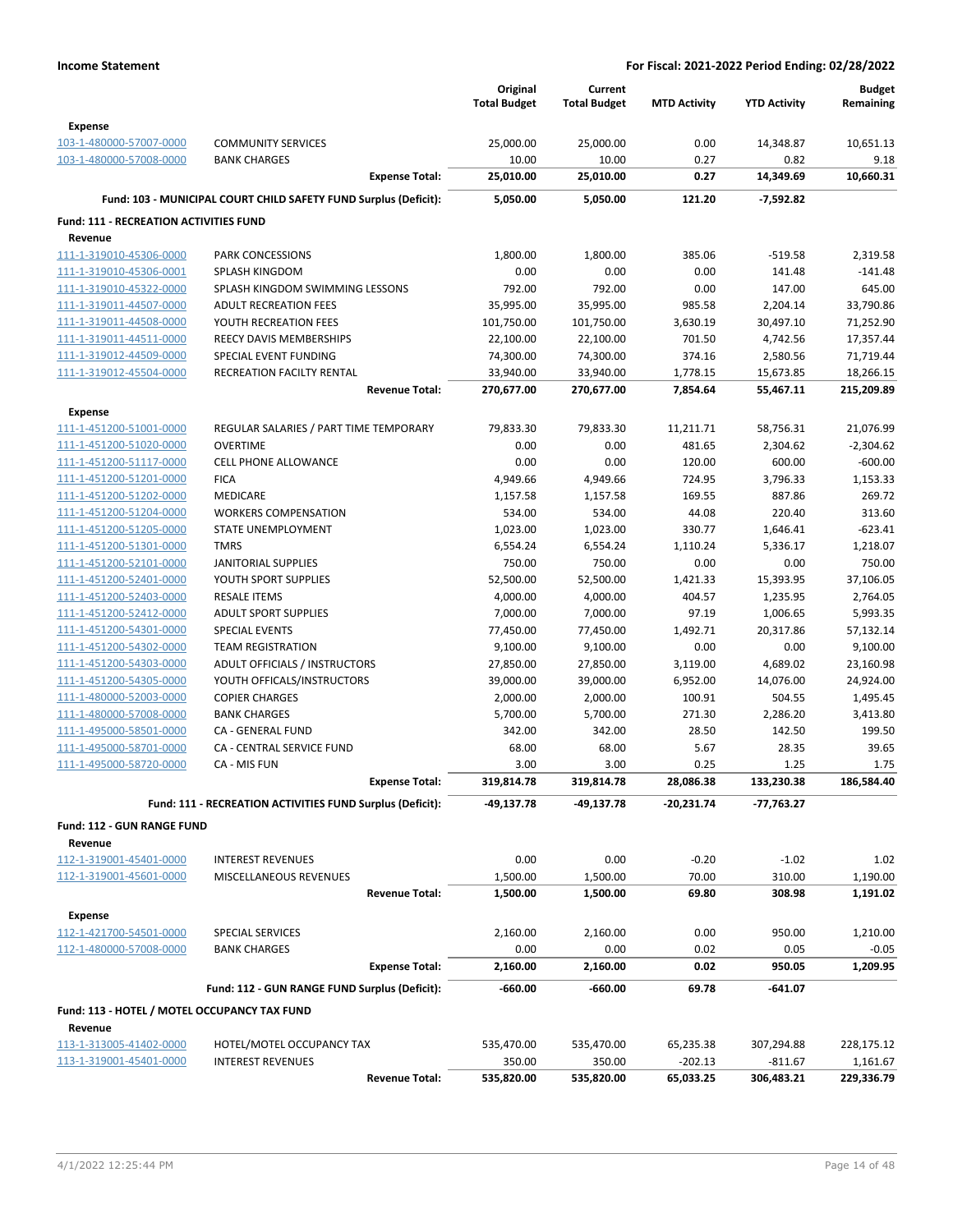|                                                    |                                                                 | Original<br><b>Total Budget</b> | Current<br><b>Total Budget</b> | <b>MTD Activity</b> | <b>YTD Activity</b> | <b>Budget</b><br>Remaining |
|----------------------------------------------------|-----------------------------------------------------------------|---------------------------------|--------------------------------|---------------------|---------------------|----------------------------|
| <b>Expense</b>                                     |                                                                 |                                 |                                |                     |                     |                            |
| 113-1-458100-51001-0000                            | <b>REGULAR</b>                                                  | 45,586.00                       | 45,586.00                      | 2,138.40            | 10,641.08           | 34,944.92                  |
| 113-1-458100-51020-0000                            | <b>OVERTIME</b>                                                 | 25.65                           | 25.65                          | 0.00                | 0.00                | 25.65                      |
| 113-1-458100-51021-0000                            | LONGEVITY                                                       | 648.00                          | 648.00                         | 0.00                | 231.00              | 417.00                     |
| 113-1-458100-51116-0000                            | <b>CAR ALLOWANCE</b>                                            | 2,100.00                        | 2,100.00                       | 161.54              | 807.70              | 1,292.30                   |
| 113-1-458100-51117-0000                            | <b>CELL PHONE ALLOWANCE</b>                                     | 585.00                          | 585.00                         | 45.00               | 225.00              | 360.00                     |
| 113-1-458100-51201-0000                            | <b>FICA</b>                                                     | 3,035.00                        | 3,035.00                       | 135.38              | 688.06              | 2,346.94                   |
| 113-1-458100-51202-0000                            | <b>MEDICARE</b>                                                 | 710.00                          | 710.00                         | 31.66               | 160.91              | 549.09                     |
| 113-1-458100-51203-0000                            | <b>HEALTH INSURANCE</b>                                         | 12,430.00                       | 12,430.00                      | 1,035.83            | 5,179.15            | 7,250.85                   |
| 113-1-458100-51204-0000                            | <b>WORKERS COMPENSATION</b>                                     | 580.34                          | 580.34                         | 48.00               | 240.00              | 340.34                     |
| 113-1-458100-51205-0000                            | <b>UNEMPLOYMENT</b>                                             | 192.00                          | 192.00                         | 50.50               | 111.64              | 80.36                      |
| 113-1-458100-51301-0000                            | <b>TMRS</b>                                                     | 5,751.00                        | 5,751.00                       | 257.64              | 1,296.01            | 4,454.99                   |
| 113-1-458100-52001-0000                            | <b>OFFICE SUPPLIES</b>                                          | 525.00                          | 525.00                         | 0.00                | 0.00                | 525.00                     |
| 113-1-458100-52002-0000                            | POSTAGE / FREIGHT                                               | 750.00                          | 750.00                         | 106.23              | 373.42              | 376.58                     |
| 113-1-458100-54101-0000                            | PROFESSIONAL SERVICES                                           | 23,000.00                       | 23,000.00                      | 0.00                | 400.00              | 22,600.00                  |
| 113-1-458100-54105-0000<br>113-1-458100-54201-0000 | MARKETING                                                       | 10,000.00                       | 10,000.00                      | 6,068.59            | 6,068.59<br>540.00  | 3,931.41                   |
|                                                    | MEMBERSHIPS & SUBSCRIPTIONS                                     | 2,274.00                        | 2,274.00                       | 0.00                |                     | 1,734.00                   |
| 113-1-458100-54211-0000<br>113-1-458100-54212-0000 | ADVERTISING                                                     | 60,000.00                       | 60,000.00                      | 5,764.25            | 34,145.87           | 25,854.13                  |
|                                                    | PRINTING                                                        | 5,000.00                        | 5,000.00                       | 0.00                | 0.00                | 5,000.00<br>3,000.00       |
| 113-1-458100-54214-0000                            | TRAVEL/TRAINING EXPENSE                                         | 3,000.00                        | 3,000.00                       | 0.00                | 0.00                |                            |
| 113-1-458100-54301-0000                            | SPECIAL EVENTS                                                  | 26,500.00                       | 26,500.00                      | 1,119.96            | 8,700.44            | 17,799.56                  |
| 113-1-480000-57008-0000                            | <b>BANK CHARGES</b>                                             | 0.00                            | 0.00                           | 15.35               | 42.92               | $-42.92$                   |
| 113-1-491000-58001-0000                            | <b>XFR - GENERAL FUND</b>                                       | 98,000.00                       | 98,000.00                      | 8,166.67            | 40,833.35           | 57.166.65                  |
| 113-1-491000-58014-0000                            | <b>XFR - VENUE MGMT FUND</b>                                    | 150,000.00                      | 150,000.00                     | 12,500.00           | 62,500.00           | 87,500.00                  |
| 113-1-491000-58040-0000                            | XFR - GENERAL CIP FUND                                          | 148,724.00                      | 148,724.00                     | 12,393.67           | 61,968.35           | 86,755.65                  |
| 113-1-491000-58101-0000                            | <b>XFR - UTILITY FUND</b>                                       | 45,000.00                       | 45,000.00                      | 3,750.00            | 18,750.00           | 26,250.00                  |
|                                                    | <b>Expense Total:</b>                                           | 644,415.99                      | 644,415.99                     | 53,788.67           | 253,903.49          | 390,512.50                 |
|                                                    | Fund: 113 - HOTEL / MOTEL OCCUPANCY TAX FUND Surplus (Deficit): | -108,595.99                     | -108,595.99                    | 11,244.58           | 52,579.72           |                            |
| Fund: 114 - VENUE MANAGEMENT FUND                  |                                                                 |                                 |                                |                     |                     |                            |
| Revenue                                            |                                                                 |                                 |                                |                     |                     |                            |
| 114-1-319001-45601-0000                            | MISCELLANEOUS REVENUES                                          | 0.00                            | 0.00                           | 0.00                | 11,050.00           | $-11,050.00$               |
| 114-1-319010-45306-0000                            | <b>CONCESSIONS</b>                                              | 1,000.00                        | 1,000.00                       | 0.00                | 0.00                | 1,000.00                   |
| 114-1-319030-45506-0000                            | <b>AUDITORIUM RENTALS</b>                                       | 28,385.00                       | 28,385.00                      | 836.25              | 8,573.75            | 19,811.25                  |
| 114-1-319031-45505-0000                            | <b>CIVIC CENTER RENTALS</b>                                     | 25,000.00                       | 25,000.00                      | 3,360.50            | 13,955.00           | 11,045.00                  |
| 114-1-319032-44509-0000                            | SPECIAL EVENTS/SPONSORS                                         | 0.00                            | 0.00                           | 3,150.00            | 3,150.00            | $-3,150.00$                |
| 114-1-319033-45307-0000                            | <b>TICKET SALES</b>                                             | 65,000.00                       | 65,000.00                      | 0.00                | 37,309.30           | 27,690.70                  |
| 114-1-323001-46008-0000                            | <b>XFR - TOURISM FUND</b>                                       | 300,000.00                      | 300,000.00                     | 25,000.00           | 125,000.00          | 175,000.00                 |
|                                                    | <b>Revenue Total:</b>                                           | 419,385.00                      | 419,385.00                     | 32,346.75           | 199,038.05          | 220,346.95                 |
| Expense                                            |                                                                 |                                 |                                |                     |                     |                            |
| 114-1-457100-51001-0000                            | <b>REGULAR SALARIES</b>                                         | 47,779.68                       | 47,779.68                      | 4,105.20            | 19,725.68           | 28,054.00                  |
| 114-1-457100-51020-0000                            | <b>OVERTIME</b>                                                 | 11,000.00                       | 11,000.00                      | 0.00                | 0.00                | 11,000.00                  |
| 114-1-457100-51021-0000                            | <b>LONGEVITY</b>                                                | 480.00                          | 480.00                         | 0.00                | 480.00              | 0.00                       |
| 114-1-457100-51116-0000                            | <b>CAR ALLOWANCE</b>                                            | 2,100.00                        | 2,100.00                       | 161.54              | 807.70              | 1,292.30                   |
| 114-1-457100-51117-0000                            | CELL PHONE ALLOWANCE                                            | 585.00                          | 585.00                         | 45.00               | 225.00              | 360.00                     |
| 114-1-457100-51201-0000                            | <b>FICA</b>                                                     | 3,142.00                        | 3,142.00                       | 274.02              | 1,350.19            | 1,791.81                   |
| 114-1-457100-51202-0000                            | <b>MEDICARE</b>                                                 | 738.00                          | 738.00                         | 64.08               | 315.76              | 422.24                     |
| 114-1-457100-51203-0000                            | HEALTH INSURANCE                                                | 6,215.00                        | 6,215.00                       | 517.92              | 2,589.60            | 3,625.40                   |
| 114-1-457100-51204-0000                            | <b>WORKERS COMPENSATION</b>                                     | 897.00                          | 897.00                         | 74.33               | 371.65              | 525.35                     |
| 114-1-457100-51205-0000                            | STATE UNEMPLOYMENT                                              | 192.00                          | 192.00                         | 125.26              | 275.02              | $-83.02$                   |
| 114-1-457100-51301-0000                            | <b>TMRS</b>                                                     | 3,637.00                        | 3,637.00                       | 465.30              | 2,348.64            | 1,288.36                   |
| 114-1-457100-52001-0000                            | OFFICE SUPPLIES                                                 | 250.00                          | 250.00                         | 39.26               | 171.29              | 78.71                      |
| 114-1-457100-52002-0000                            | POSTAGE / FREIGHT                                               | 5,000.00                        | 5,000.00                       | 0.00                | 57.64               | 4,942.36                   |
| 114-1-457100-52201-0000                            | MINOR TOOLS & EQUIPMENT                                         | 2,500.00                        | 2,500.00                       | 0.00                | 498.00              | 2,002.00                   |
| 114-1-457100-52403-0000                            | <b>RESALE ITEMS</b>                                             | 1,500.00                        | 1,500.00                       | 0.00                | 0.00                | 1,500.00                   |
| 114-1-457100-53702-0000                            | AUDTIORIUM MAINTENANCE                                          | 17,113.00                       | 17,113.00                      | 708.74              | 708.74              | 16,404.26                  |
| 114-1-457100-53704-0000                            | <b>CIVIC CENTER</b>                                             | 6,000.00                        | 6,000.00                       | 195.07              | 10,631.24           | $-4,631.24$                |
| 114-1-457100-54005-0000                            | <b>CIVIC CENTER UTILITY CHARGES</b>                             | 25,000.00                       | 25,000.00                      | 2,065.00            | 8,507.00            | 16,493.00                  |
| 114-1-457100-54101-0000                            | PROFESSIONAL SERVICES                                           | 7,500.00                        | 7,500.00                       | 0.00                | 160.00              | 7,340.00                   |
|                                                    |                                                                 |                                 |                                |                     |                     |                            |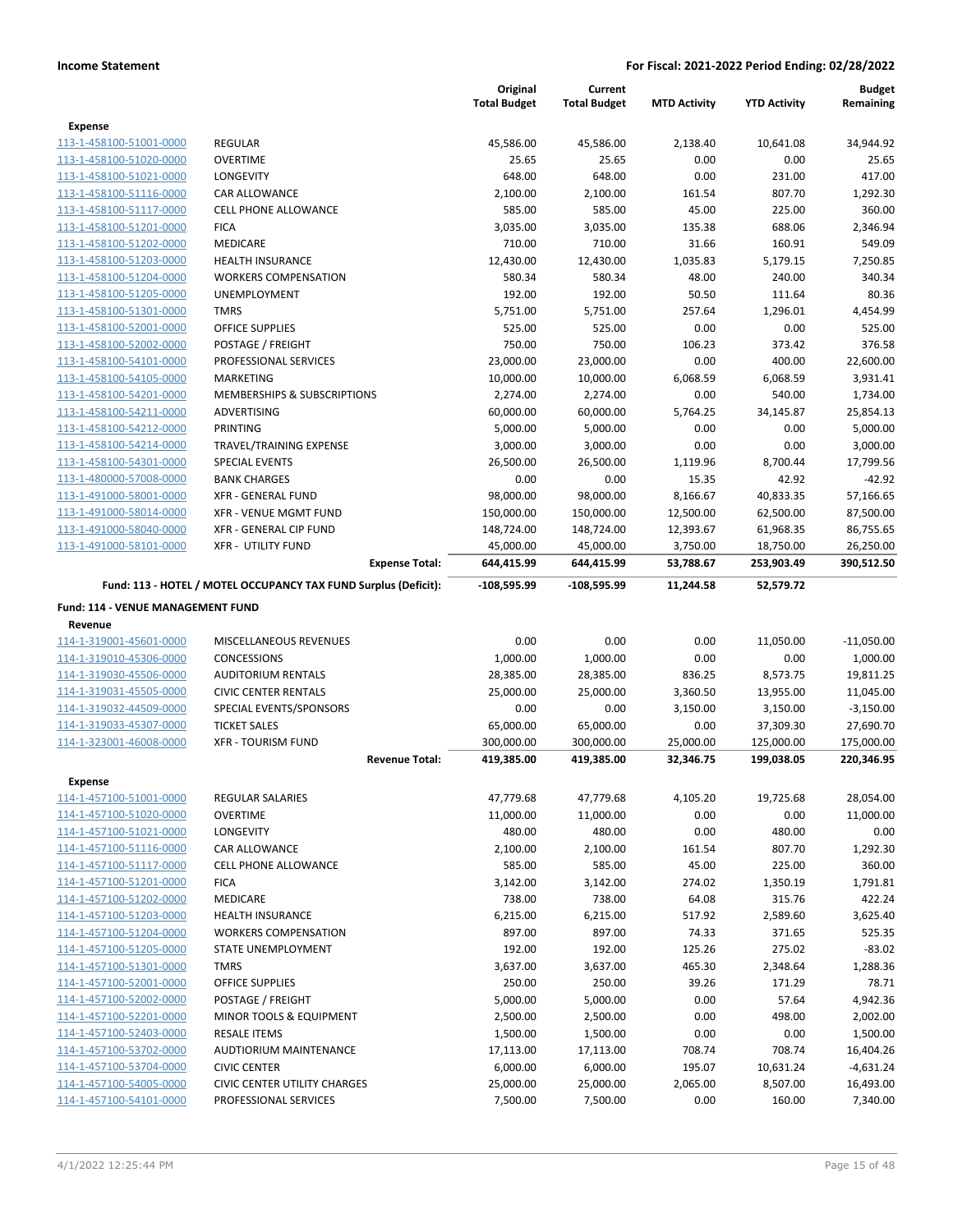|                                                    |                                                                           | Original<br><b>Total Budget</b> | Current<br><b>Total Budget</b> | <b>MTD Activity</b> | <b>YTD Activity</b> | <b>Budget</b><br>Remaining |
|----------------------------------------------------|---------------------------------------------------------------------------|---------------------------------|--------------------------------|---------------------|---------------------|----------------------------|
| 114-1-457100-54105-0000                            | <b>MARKETING</b>                                                          | 2,500.00                        | 2,500.00                       | 0.00                | 0.00                | 2,500.00                   |
| 114-1-457100-54201-0000                            | MEMBERSHIPS & SUBSCRIPTIONS                                               | 2,000.00                        | 2,000.00                       | 391.00              | 1,416.00            | 584.00                     |
| 114-1-457100-54205-0000                            | <b>BUSINESS MEALS</b>                                                     | 100.00                          | 100.00                         | 0.00                | 0.00                | 100.00                     |
| 114-1-457100-54211-0000                            | ADVERTISING                                                               | 25,000.00                       | 25,000.00                      | 0.00                | 6,178.56            | 18.821.44                  |
| 114-1-457100-54214-0000                            | TRAVEL & TRAINING                                                         | 1,000.00                        | 1,000.00                       | 0.00                | 0.00                | 1,000.00                   |
| 114-1-457100-54301-0000                            | <b>SPECIAL EVENTS</b>                                                     | 66,000.00                       | 66,000.00                      | 6,241.50            | 41,025.01           | 24,974.99                  |
| 114-1-457100-55203-0000                            | OFFICE FURN & EQUIPMENT                                                   | 5,000.00                        | 3,716.00                       | 0.00                | 0.00                | 3,716.00                   |
| 114-1-480000-52003-0000                            | <b>COPIER CHARGES</b>                                                     | 1,200.00                        | 1,200.00                       | 100.91              | 504.55              | 695.45                     |
| 114-1-480000-57008-0000                            | <b>BANK CHARGES</b>                                                       | 4,000.00                        | 4,000.00                       | 474.64              | 1,838.90            | 2,161.10                   |
| 114-1-495000-58501-0000                            | CA - GENERAL FUND                                                         | 5,259.00                        | 5,259.00                       | 438.25              | 2,191.25            | 3,067.75                   |
| 114-1-495000-58701-0000                            | CA - CENTRAL SERVICE FUND                                                 | 1,030.00                        | 1,030.00                       | 85.83               | 429.15              | 600.85                     |
| 114-1-495000-58710-0000                            | CA - INSURANCE FUND                                                       | 73.00                           | 73.00                          | $-6.08$             | $-30.40$            | 103.40                     |
| 114-1-495000-58720-0000                            | CA - MIS FUN                                                              | 4,806.00                        | 4,806.00                       | 400.50              | 2,002.50            | 2,803.50                   |
|                                                    | <b>Expense Total:</b>                                                     | 259,596.68                      | 258,312.68                     | 16,967.27           | 104,778.67          | 153,534.01                 |
|                                                    | Fund: 114 - VENUE MANAGEMENT FUND Surplus (Deficit):                      | 159,788.32                      | 161,072.32                     | 15,379.48           | 94,259.38           |                            |
|                                                    | <b>Fund: 123 - PTRAIN - POLICE REIMBURSEMENT GRANTS &amp; CONT EDUCAT</b> |                                 |                                |                     |                     |                            |
| Revenue<br>123-1-310001-43104-0000                 | <b>GRANTS / LEOSE</b>                                                     | 0.00                            | 0.00                           | 2,909.00            | 2,909.00            | $-2,909.00$                |
| 123-1-319001-45401-0000                            | <b>INTEREST REVENUES</b>                                                  | 0.00                            | 0.00                           | $-1.34$             | $-5.02$             | 5.02                       |
|                                                    | <b>Revenue Total:</b>                                                     | 0.00                            | 0.00                           | 2,907.66            | 2,903.98            | $-2.903.98$                |
|                                                    |                                                                           |                                 |                                |                     |                     |                            |
| Expense                                            |                                                                           |                                 |                                |                     |                     |                            |
| 123-1-421230-54214-0000                            | <b>TRAVEL &amp; TRAINING</b>                                              | 0.00                            | 0.00                           | 0.00                | 599.00              | $-599.00$                  |
| 123-1-480000-57008-0000                            | <b>BANK CHARGES</b><br><b>Expense Total:</b>                              | 0.00<br>0.00                    | 0.00<br>0.00                   | 0.09<br>0.09        | 0.31<br>599.31      | $-0.31$<br>$-599.31$       |
|                                                    | Fund: 123 - PTRAIN - POLICE REIMBURSEMENT GRANTS & CONT EDUCAT Sur        |                                 |                                |                     |                     |                            |
|                                                    |                                                                           | 0.00                            | 0.00                           | 2,907.57            | 2,304.67            |                            |
| <b>Fund: 124 - FIRE HAZMAT GRANT</b>               |                                                                           |                                 |                                |                     |                     |                            |
| Expense<br>124-1-480000-57008-0000                 | <b>BANK CHARGES</b>                                                       | 0.00                            | 0.00                           | 0.02                | 0.07                | $-0.07$                    |
|                                                    | <b>Expense Total:</b>                                                     | 0.00                            | 0.00                           | 0.02                | 0.07                | $-0.07$                    |
|                                                    | Fund: 124 - FIRE HAZMAT GRANT Total:                                      | 0.00                            | 0.00                           | 0.02                | 0.07                |                            |
|                                                    |                                                                           |                                 |                                |                     |                     |                            |
| Fund: 140 - DEBT SERVICE FUND                      |                                                                           |                                 |                                |                     |                     |                            |
|                                                    |                                                                           |                                 |                                |                     |                     |                            |
| Revenue                                            |                                                                           |                                 |                                |                     |                     |                            |
| 140-1-311001-41101-0000                            | <b>REAL PROPERTY TAXES</b>                                                | 6,423,189.00                    | 6,423,189.00                   | 933,848.19          | 6,109,914.10        | 313,274.90                 |
| 140-1-311002-41102-0000                            | <b>DELINQUENT TAXES</b>                                                   | 68,142.00                       | 68,142.00                      | 6,696.81            | 30,150.36           | 37,991.64                  |
| 140-1-319001-45401-0000                            | <b>INTEREST REVENUES</b>                                                  | 1,250.00                        | 1,250.00                       | $-759.20$           | $-3,836.48$         | 5,086.48                   |
| 140-1-323001-46100-0000                            | <b>XFR - UTILITY FUND</b>                                                 | 1,491,276.00                    | 1,491,276.00                   | 124,273.00          | 621,365.00          | 869,911.00                 |
|                                                    | <b>Revenue Total:</b>                                                     | 7,983,857.00                    | 7,983,857.00                   | 1,064,058.80        | 6,757,592.98        | 1,226,264.02               |
| <b>Expense</b>                                     |                                                                           |                                 |                                |                     |                     |                            |
| 140-1-471100-56106-0000                            | 2013 CO PRINCIPAL                                                         | 275,000.00                      | 275,000.00                     | 275,000.00          | 275,000.00          | 0.00                       |
| 140-1-471100-56308-0000                            | 2011 GO REFUND PRINCIPAL                                                  | 1,200,000.00                    | 1,200,000.00                   | 1,200,000.00        | 1,200,000.00        | 0.00                       |
| 140-1-471100-56310-0000                            | 2014 GO REFUND PRINCIPAL                                                  | 194,000.00                      | 194,000.00                     | 194,000.00          | 194,000.00          | 0.00                       |
| 140-1-471100-56311-0000                            | 2014 GENERAL OBLIGATIONS PRINCIPAL                                        | 330,000.00                      | 330,000.00                     | 330,000.00          | 330,000.00          | 0.00                       |
| 140-1-471100-56312-0000                            | 2015 GENERAL OBLIGATIONS PRINCIPAL                                        | 493,000.00                      | 493,000.00                     | 493,000.00          | 493,000.00          | 0.00                       |
| 140-1-471100-56313-0000                            | 2017 GO REFUND PRINCIPAL                                                  | 1,975,000.00                    | 1,975,000.00                   | 1,975,000.00        | 1,975,000.00        | 0.00                       |
| 140-1-471100-56314-0000                            | 2019 GO AND REFUNDING PRINCIPAL                                           | 1,245,000.00                    | 1,245,000.00                   | 1,245,000.00        | 1,245,000.00        | 0.00                       |
| 140-1-471200-56206-0000                            | 2013 CO INTEREST                                                          | 7,431.50                        | 7,431.50                       | 4,939.50            | 4,939.50            | 2,492.00                   |
| 140-1-471200-56207-0000                            | 2021 PUBLIC SAFETY CERTIFICATES INTEREST                                  | 222,451.54                      | 222,451.54                     | 0.00                | 0.00                | 222,451.54                 |
| 140-1-471200-56408-0000                            | 2011 GO REFUND INTEREST                                                   | 28,375.00                       | 28,375.00                      | 21,687.50           | 21,687.50           | 6,687.50                   |
| 140-1-471200-56409-0000                            | 2014 GENERAL OBLIGATIONS - INTEREST                                       | 78,430.00                       | 78,430.00                      | 41,302.25           | 41,302.25           | 37,127.75                  |
| 140-1-471200-56410-0000                            | 2015 GO - INTEREST                                                        | 109,421.40                      | 109,421.40                     | 57,619.40           | 57,619.40           | 51,802.00                  |
| 140-1-471200-56411-0000                            | 2014 GO REFUND INTEREST                                                   | 13,940.00                       | 13,940.00                      | 7,940.00            | 7,940.00            | 6,000.00                   |
| 140-1-471200-56413-0000                            | 2017 GO REFUND INTEREST                                                   | 49,375.00                       | 49,375.00                      | 49,375.00           | 49,375.00           | 0.00                       |
| 140-1-471200-56414-0000                            | 2019 GO AND REFUNDING INTEREST                                            | 732,031.26                      | 732,031.26                     | 381,578.12          | 381,578.12          | 350,453.14                 |
| 140-1-471200-56415-0000                            | 2021 GO - ROY WARREN AND STREETS - INTE                                   | 961,009.39                      | 961,009.39                     | 482,281.62          | 482,281.62          | 478,727.77                 |
| 140-1-475100-56002-0000                            | <b>AGENT FEE</b>                                                          | 1,500.00                        | 1,500.00                       | 150.00              | 1,000.00            | 500.00                     |
| 140-1-475100-56003-0000<br>140-1-475100-56005-0000 | <b>ISSUANCE COSTS</b><br>ARBITRAGE                                        | 0.00<br>4,000.00                | 0.00<br>4,000.00               | 0.00<br>0.00        | $-3,161.05$<br>0.00 | 3,161.05<br>4,000.00       |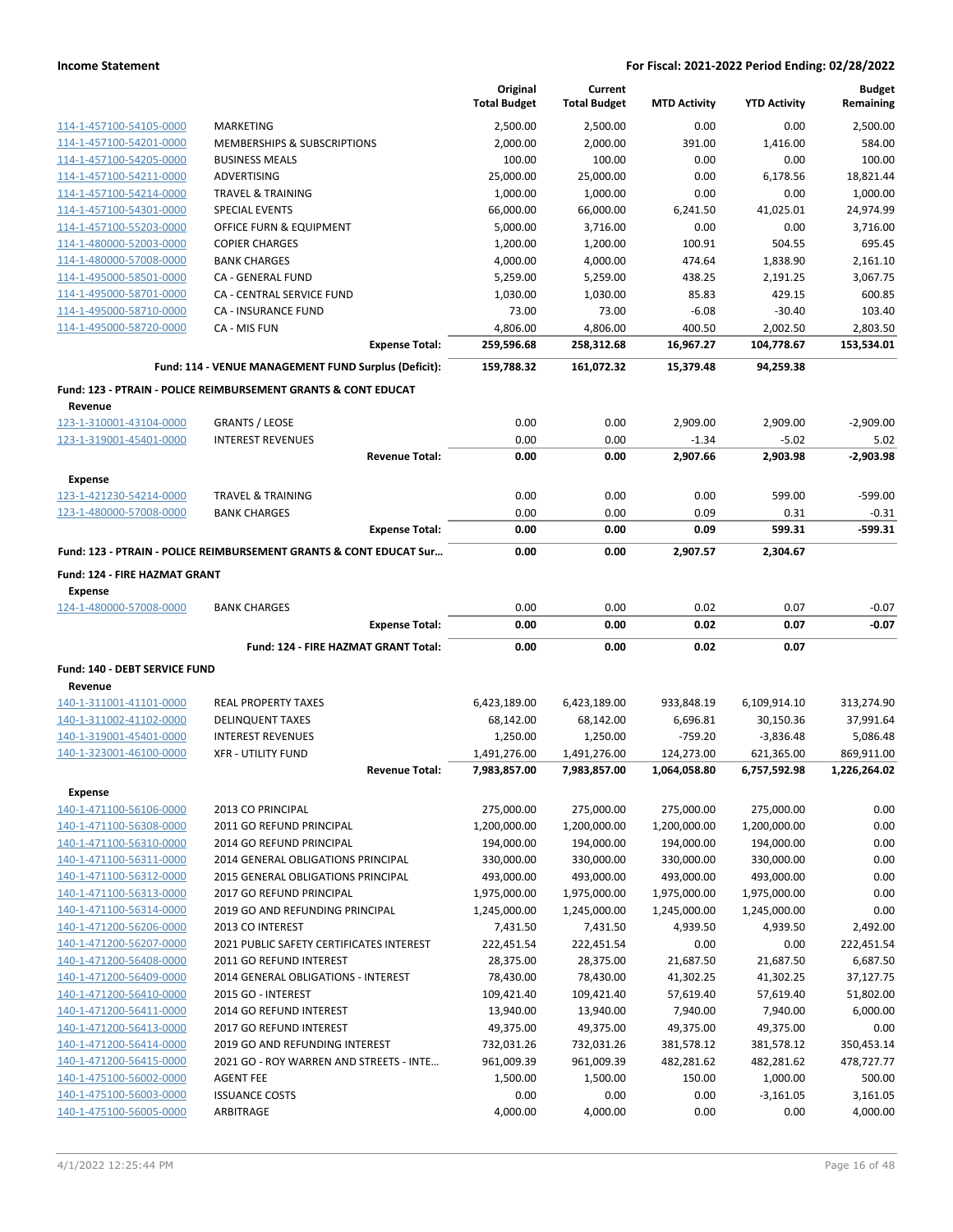|                                                         |                                                                 | Original            | Current             |                     |                     | <b>Budget</b>    |
|---------------------------------------------------------|-----------------------------------------------------------------|---------------------|---------------------|---------------------|---------------------|------------------|
|                                                         |                                                                 | <b>Total Budget</b> | <b>Total Budget</b> | <b>MTD Activity</b> | <b>YTD Activity</b> | Remaining        |
| 140-1-480000-57008-0000                                 | <b>BANK CHARGES</b>                                             | 450.00              | 450.00              | 93.52               | 130.95              | 319.05           |
|                                                         | <b>Expense Total:</b>                                           | 7,920,415.09        | 7,920,415.09        | 6,758,966.91        | 6,756,693.29        | 1,163,721.80     |
|                                                         | Fund: 140 - DEBT SERVICE FUND Surplus (Deficit):                | 63.441.91           | 63,441.91           | $-5,694,908.11$     | 899.69              |                  |
| Fund: 160 - GENERAL CAPITAL IMPROVEMENT FUND<br>Revenue |                                                                 |                     |                     |                     |                     |                  |
| 160-1-000000-11705-0000                                 | TXFIT GO/CO FEES 2021                                           | 0.00                | 0.00                | 0.00                | 11,828.45           | $-11,828.45$     |
| 160-1-000000-11707-0000                                 | TX FIT INTEREST REVENUE, 160s                                   | 0.00                | 0.00                | 1,961.75            | 8,077.04            | $-8,077.04$      |
| 160-1-314004-41808-0000                                 | FRANCHISE FEES/CABLE-SICFA                                      | 10,000.00           | 10,000.00           | 42,628.49           | 42,628.49           | $-32,628.49$     |
| 160-1-319001-45401-0000                                 | <b>INTEREST REVENUES</b>                                        | 12,580.00           | 12,580.00           | 132.30              | 132.89              | 12,447.11        |
| 160-1-319001-47201-0000                                 | <b>GO BOND PROCEEDS</b>                                         | 17,325,000.00       | 17,325,000.00       | 0.00                | 71,935,116.34       | $-54,610,116.34$ |
| 160-1-323001-46001-0000                                 | <b>XFR - GENERAL FUND</b>                                       | 2,511,704.00        | 2,511,704.00        | 209,308.68          | 1,046,543.40        | 1,465,160.60     |
| 160-1-323001-46008-0000                                 | <b>XFR - TOURISM FUND</b>                                       | 148,724.00          | 148,724.00          | 12,393.67           | 61,968.35           | 86,755.65        |
|                                                         | <b>Revenue Total:</b>                                           | 20,008,008.00       | 20,008,008.00       | 266,424.89          | 73,106,294.96       | -53,098,286.96   |
| <b>Expense</b>                                          |                                                                 |                     |                     |                     |                     |                  |
| 160-1-000000-55098-0000                                 | <b>GBOD INDUSTRIAL PROJECT - TRACKING ONLY</b>                  | 0.00                | 0.00                | 0.00                | 49,816.94           | $-49,816.94$     |
| 160-1-421230-55201-0000                                 | <b>EQUIPMENT PURCHASES</b>                                      | 45,940.00           | 45,940.00           | 0.00                | 23,407.80           | 22,532.20        |
| 160-1-421240-55003-0000                                 | <b>BUILDING IMPROVEMENTS</b>                                    | 19,743.00           | 19,743.00           | 0.00                | 0.00                | 19,743.00        |
| 160-1-421240-55207-0000                                 | RADIO COMMUNICATION EQUIP                                       | 8,250,000.00        | 8,250,000.00        | 12,439.64           | 46,890.28           | 8,203,109.72     |
| 160-1-422200-55003-0000                                 | <b>BUILDING IMPROVEMENTS</b>                                    | 8,900,000.00        | 8,900,000.00        | 0.00                | 0.00                | 8,900,000.00     |
| 160-1-422200-55201-0000                                 | <b>EQUIPMENT PURCHASES</b>                                      | 37,500.00           | 37,500.00           | 29,165.00           | 29,165.00           | 8,335.00         |
| 160-1-431200-53304-0000                                 | STREET IMPROV PROGRAM                                           | 0.00                | 0.00                | 9,199.05            | 183,847.76          | $-183,847.76$    |
| 160-1-431200-55002-0000                                 | <b>IMPROVEMENTS</b>                                             | 1,750,000.00        | 1,750,000.00        | 5,850.00            | 18,694.00           | 1,731,306.00     |
| 160-1-431200-55102-0000                                 | <b>STREETS</b>                                                  | 0.00                | 0.00                | 2,281,523.65        | 8,811,922.78        | $-8,811,922.78$  |
| 160-1-431200-55103-0000                                 | <b>STREET IMPROVEMENTS</b>                                      | 0.00                | 0.00                | 42,000.00           | 87,000.00           | $-87,000.00$     |
| 160-1-431600-55102-0000                                 | <b>STREETS</b>                                                  | 0.00                | 0.00                | 442,089.81          | 3,242,188.08        | $-3,242,188.08$  |
| 160-1-443200-55201-0000                                 | <b>EQUIPMENT PURCHASES</b>                                      | 12,900.00           | 12,900.00           | 0.00                | 33,670.00           | $-20,770.00$     |
| 160-1-451100-55012-0000                                 | <b>CONSTRUCTION</b>                                             | 660,320.00          | 660,320.00          | 950.00              | 71,184.25           | 589,135.75       |
| 160-1-451100-55201-0000                                 | <b>EQUIPMENT PURCHASES</b>                                      | 34,935.00           | 34,935.00           | 0.00                | 0.00                | 34,935.00        |
| 160-1-455100-55003-0000                                 | <b>BUILDING IMPROVEMENTS</b>                                    | 171,768.00          | 171,768.00          | 65,114.87           | 65,114.87           | 106,653.13       |
| 160-1-456100-55204-0000                                 | <b>OLD TOWN GREENVILLE</b>                                      | 22,000.00           | 22,000.00           | 0.00                | 741.82              | 21,258.18        |
| 160-1-458100-55002-0000                                 | <b>EQUIPMENT PURCHASES</b>                                      | 34,205.00           | 34,205.00           | 0.00                | 0.00                | 34,205.00        |
| 160-1-461200-55201-0000                                 | <b>EQUIPMENT PURCHASES</b>                                      | 0.00                | 423,471.00          | 0.00                | 0.00                | 423,471.00       |
| 160-1-480000-55002-0000                                 | <b>IMPROVEMENTS</b>                                             | 46,117.00           | 46,117.00           | 4,991.30            | 56,220.30           | $-10,103.30$     |
| 160-1-480000-55201-0000                                 | <b>EQUIPMENT PURCHASES</b>                                      | 0.00                | 0.00                | 21,200.00           | 27,200.00           | $-27,200.00$     |
| 160-1-480000-57008-0000                                 | <b>BANK CHARGES</b>                                             | 500.00              | 500.00              | 102.64              | 691.08              | $-191.08$        |
|                                                         | <b>Expense Total:</b>                                           | 19,985,928.00       | 20,409,399.00       | 2,914,625.96        | 12,747,754.96       | 7,661,644.04     |
|                                                         | Fund: 160 - GENERAL CAPITAL IMPROVEMENT FUND Surplus (Deficit): | 22,080.00           | -401,391.00         | $-2,648,201.07$     | 60,358,540.00       |                  |
| <b>Fund: 161 - STREET CONSTRUCTION FUND</b>             |                                                                 |                     |                     |                     |                     |                  |
| Revenue<br>161-1-319001-45401-0000                      | <b>INTEREST REVENUES</b>                                        | 7,580.00            | 7,580.00            | 0.00                | 0.00                | 7,580.00         |
| 161-1-322001-47201-0000                                 | C OF O BOND PROCEEDS                                            | 54,500,000.00       | 54,500,000.00       | 0.00                | 0.00                | 54,500,000.00    |
|                                                         | <b>Revenue Total:</b>                                           | 54,507,580.00       | 54,507,580.00       | 0.00                | 0.00                | 54,507,580.00    |
| <b>Expense</b>                                          |                                                                 |                     |                     |                     |                     |                  |
| 161-1-431200-55012-0000                                 | <b>CONSTRUCTION</b>                                             | 54,500,000.00       | 54,500,000.00       | 0.00                | 0.00                | 54,500,000.00    |
| 161-1-480000-57008-0000                                 | <b>BANK CHARGES</b>                                             | 200.00              | 200.00              | 0.00                | 0.00                | 200.00           |
|                                                         | <b>Expense Total:</b>                                           | 54,500,200.00       | 54,500,200.00       | 0.00                | 0.00                | 54,500,200.00    |
|                                                         | Fund: 161 - STREET CONSTRUCTION FUND Surplus (Deficit):         | 7,380.00            | 7,380.00            | 0.00                | 0.00                |                  |
|                                                         |                                                                 |                     |                     |                     |                     |                  |
| Fund: 164 - 2013 CO CAPITAL FUND<br>Revenue             |                                                                 |                     |                     |                     |                     |                  |
| 164-1-319001-45401-0000                                 | <b>INTEREST REVENUES</b>                                        | 0.00                | 0.00                | $-9.74$             | $-39.87$            | 39.87            |
|                                                         | <b>Revenue Total:</b>                                           | 0.00                | 0.00                | $-9.74$             | -39.87              | 39.87            |
| Expense                                                 |                                                                 |                     |                     |                     |                     |                  |
| 164-1-480000-57008-0000                                 | <b>BANK CHARGES</b>                                             | 0.00                | 0.00                | 0.75                | 2.20                | $-2.20$          |
|                                                         | <b>Expense Total:</b>                                           | 0.00                | 0.00                | 0.75                | 2.20                | $-2.20$          |
|                                                         | Fund: 164 - 2013 CO CAPITAL FUND Surplus (Deficit):             | 0.00                | 0.00                | $-10.49$            | -42.07              |                  |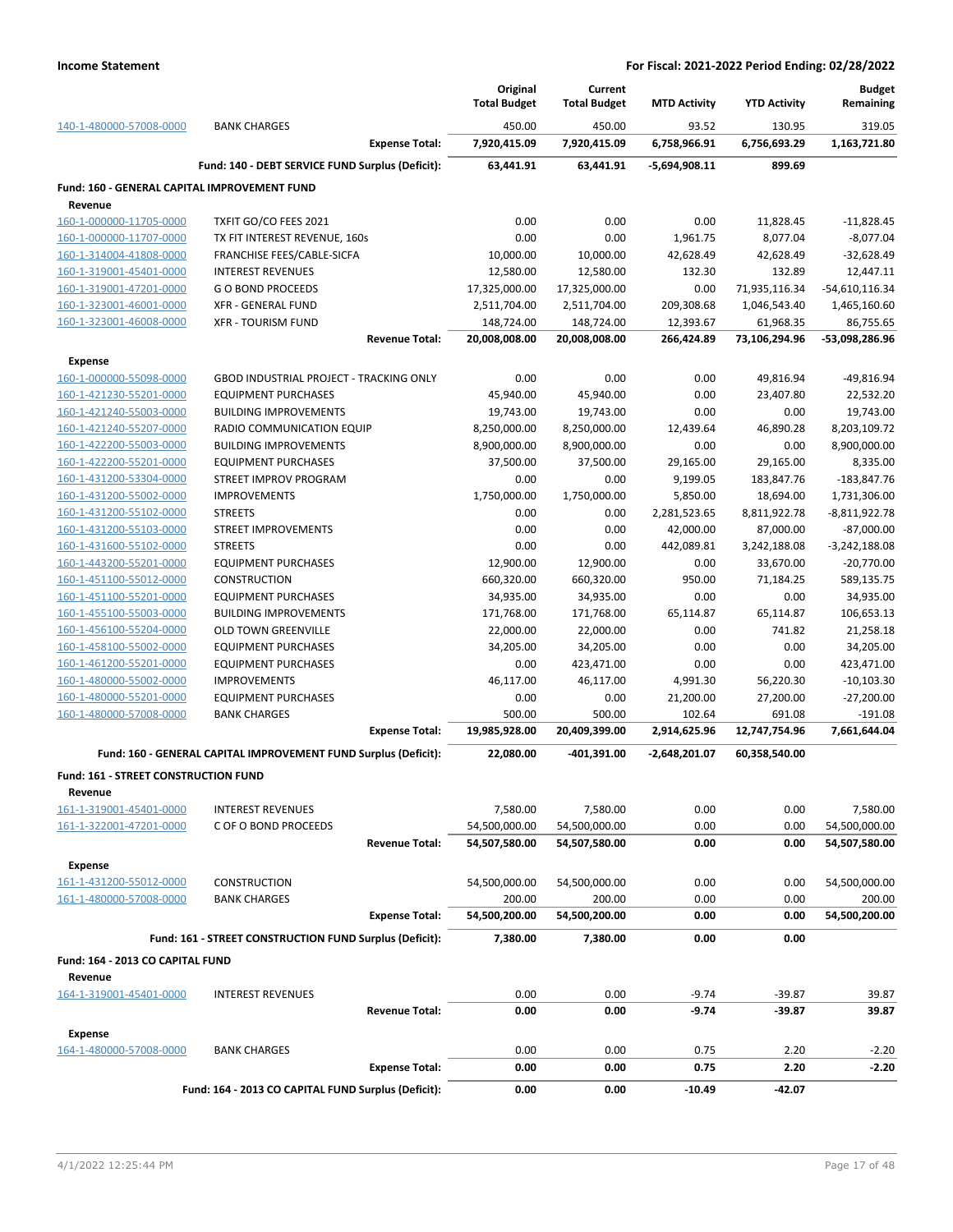| <b>Income Statement</b>                            |                                                            |                                 |                                | For Fiscal: 2021-2022 Period Ending: 02/28/2022 |                         |                            |
|----------------------------------------------------|------------------------------------------------------------|---------------------------------|--------------------------------|-------------------------------------------------|-------------------------|----------------------------|
|                                                    |                                                            | Original<br><b>Total Budget</b> | Current<br><b>Total Budget</b> | <b>MTD Activity</b>                             | <b>YTD Activity</b>     | <b>Budget</b><br>Remaining |
| Fund: 165 - 2014 GO FUND                           |                                                            |                                 |                                |                                                 |                         |                            |
| Revenue                                            |                                                            |                                 |                                |                                                 |                         |                            |
| 165-1-319001-45401-0000                            | <b>INTEREST REVENUES</b>                                   | 500.00                          | 500.00                         | 10.27                                           | 54.85                   | 445.15                     |
|                                                    | <b>Revenue Total:</b>                                      | 500.00                          | 500.00                         | 10.27                                           | 54.85                   | 445.15                     |
|                                                    | Fund: 165 - 2014 GO FUND Total:                            | 500.00                          | 500.00                         | 10.27                                           | 54.85                   |                            |
| Fund: 171 - MAIN STREET SPECIAL REVENUE            |                                                            |                                 |                                |                                                 |                         |                            |
| Revenue                                            |                                                            |                                 |                                |                                                 |                         |                            |
| 171-1-310001-43101-0000                            | <b>GRANT REVENUE - FEDERAL</b>                             | 0.00                            | 0.00                           | 0.00                                            | 52,451.35               | $-52,451.35$               |
|                                                    | <b>Revenue Total:</b>                                      | 0.00                            | 0.00                           | 0.00                                            | 52,451.35               | $-52,451.35$               |
| <b>Expense</b>                                     |                                                            |                                 |                                |                                                 |                         |                            |
| 171-1-456100-54501-0000                            | SPECIAL SERVICES                                           | 0.00                            | 0.00                           | 0.00                                            | 0.00                    | 0.00                       |
|                                                    | <b>Expense Total:</b>                                      | 0.00                            | 0.00                           | 0.00                                            | 0.00                    | 0.00                       |
|                                                    | Fund: 171 - MAIN STREET SPECIAL REVENUE Surplus (Deficit): | 0.00                            | 0.00                           | 0.00                                            | 52,451.35               |                            |
|                                                    |                                                            |                                 |                                |                                                 |                         |                            |
| <b>Fund: 172 - MINOR GRANTS FUND</b><br>Revenue    |                                                            |                                 |                                |                                                 |                         |                            |
| 172-1-310001-43106-0000                            | <b>GRANT REVENUE FEDERAL</b>                               | 0.00                            | 0.00                           | 0.00                                            | $-2,488.47$             | 2,488.47                   |
| 172-1-310001-43108-0000                            | <b>GRANTS / LIBRARY GRANT</b>                              | 0.00                            | 0.00                           | 775.00                                          | 12,575.00               | $-12,575.00$               |
|                                                    | <b>Revenue Total:</b>                                      | 0.00                            | 0.00                           | 775.00                                          | 10,086.53               | $-10,086.53$               |
| <b>Expense</b>                                     |                                                            |                                 |                                |                                                 |                         |                            |
| 172-1-455100-52402-0000                            | <b>BASIC PROGRAM EXPENSE</b>                               | 0.00                            | 0.00                           | 0.00                                            | 60.00                   | $-60.00$                   |
| 172-1-455100-55201-0000                            | <b>EQUIPMENT PURCHASES</b>                                 | 0.00                            | 0.00                           | 0.00                                            | 3,500.00                | $-3,500.00$                |
| 172-1-455100-55203-0000                            | <b>FURNITURE/OFFICE EQUIP</b>                              | 0.00                            | 0.00                           | 1,738.54                                        | 1,738.54                | $-1,738.54$                |
|                                                    | <b>Expense Total:</b>                                      | 0.00                            | 0.00                           | 1,738.54                                        | 5,298.54                | $-5,298.54$                |
|                                                    | Fund: 172 - MINOR GRANTS FUND Surplus (Deficit):           | 0.00                            | 0.00                           | $-963.54$                                       | 4,787.99                |                            |
|                                                    |                                                            |                                 |                                |                                                 |                         |                            |
| Fund: 200 - WATER / WASTEWATER FUND<br>Revenue     |                                                            |                                 |                                |                                                 |                         |                            |
| 200-2-318003-42304-0000                            | <b>BACKFLOW INSPECTION FEES</b>                            | 6,000.00                        | 6,000.00                       | 0.00                                            | 1,723.15                | 4,276.85                   |
| 200-2-318003-44302-0000                            | WATER REVENUES / SERVICE CHARGES                           | 725,000.00                      | 725,000.00                     | 69,391.23                                       | 341,646.98              | 383,353.02                 |
| 200-2-318003-44305-0000                            | LATE CHARGES - WATER                                       | 23,247.00                       | 23,247.00                      | 5,320.38                                        | 32,517.25               | $-9,270.25$                |
| 200-2-318003-44312-0000                            | <b>METER TAMPERING</b>                                     | 1,275.00                        | 1,275.00                       | 0.00                                            | 250.00                  | 1,025.00                   |
| 200-2-318003-44317-0000                            | WATER REVENUES / METER CHANGE-OUTS                         | 600,000.00                      | 600,000.00                     | 69,550.00                                       | 356,300.00              | 243,700.00                 |
| 200-2-318003-45103-0000                            | <b>GEUS RAW WATER CONSUMPTN</b>                            | 100,000.00                      | 100,000.00                     | 0.00                                            | 0.00                    | 100,000.00                 |
| 200-2-318004-42303-0000                            | <b>WASTE HAULER PERMITS</b>                                | 2,540.00                        | 2,540.00                       | 0.00                                            | 1,400.00                | 1,140.00                   |
| 200-2-318004-44309-0000                            | SEWER REVENUES / SERVICE CHARGES                           | 33,264.00                       | 33,264.00                      | 4,867.08                                        | 28,286.99               | 4,977.01                   |
| 200-2-318004-44310-0000                            | LATE CHARGES - SEWER                                       | 25,370.00                       | 25,370.00                      | 4,716.92                                        | 29,545.08               | $-4,175.08$                |
| 200-2-318004-44318-0000                            | LATE CHARGES - WASTEHAULERS                                | 4,112.00                        | 4,112.00                       | 0.00                                            | 714.43                  | 3,397.57                   |
| 200-2-318004-45106-0000<br>200-2-318004-45201-0000 | L-3 COMM COD DISCHARGE<br>SEWER REV/ SEWER HAULER FEES     | 126,360.00                      | 126,360.00                     | 10,530.00                                       | 52,650.00<br>151,638.53 | 73,710.00<br>276,213.47    |
| 200-2-319003-45101-0000                            | WATER REVENUES / METERED SALES                             | 427,852.00<br>7,738,500.00      | 427,852.00<br>7,738,500.00     | 0.00<br>639,581.50                              | 3,093,641.55            | 4,644,858.45               |
| 200-2-319004-45104-0000                            | SEWER COLLECTION FEES                                      | 6,414,598.00                    | 6,414,598.00                   | 547,216.50                                      | 2,663,591.61            | 3,751,006.39               |
| 200-2-319004-45105-0000                            | SEWER REVENUES / EPA REVENUE                               | 250.00                          | 250.00                         | 37.85                                           | 380.13                  | $-130.13$                  |
| 200-2-320003-45401-0000                            | <b>INTEREST REVENUES</b>                                   | 100.00                          | 100.00                         | $-31.47$                                        | $-128.80$               | 228.80                     |
| 200-2-323001-58013-0000                            | <b>XFR - TOURISM FUND</b>                                  | 45,000.00                       | 45,000.00                      | 3,750.00                                        | 18,750.00               | 26,250.00                  |
|                                                    | <b>Revenue Total:</b>                                      | 16,273,468.00                   | 16,273,468.00                  | 1,354,929.99                                    | 6,772,906.90            | 9,500,561.10               |
| <b>Expense</b>                                     |                                                            |                                 |                                |                                                 |                         |                            |
| 200-2-436100-51001-0000                            | <b>REGULAR SALARIES</b>                                    | 99,372.00                       | 99,372.00                      | 8,989.04                                        | 43,869.08               | 55,502.92                  |
| 200-2-436100-51020-0000                            | <b>OVERTIME</b>                                            | 307.50                          | 307.50                         | 3,451.56                                        | 7,868.56                | $-7,561.06$                |
| 200-2-436100-51021-0000                            | LONGEVITY                                                  | 1,456.00                        | 1,456.00                       | 0.00                                            | 1,290.00                | 166.00                     |
| 200-2-436100-51101-0000                            | <b>CERTIFICATION PAY</b>                                   | 600.00                          | 600.00                         | 92.32                                           | 461.60                  | 138.40                     |
| 200-2-436100-51102-0000                            | <b>BILINGUAL PAY</b>                                       | 600.00                          | 600.00                         | 46.16                                           | 230.80                  | 369.20                     |
| 200-2-436100-51117-0000                            | CELL PHONE ALLOWANCE                                       | 780.00                          | 780.00                         | 0.00                                            | 60.00                   | 720.00                     |
| 200-2-436100-51201-0000                            | <b>FICA</b>                                                | 6,393.00                        | 6,393.00                       | 747.50                                          | 3,176.76                | 3,216.24                   |
| 200-2-436100-51202-0000<br>200-2-436100-51203-0000 | MEDICARE<br><b>HEALTH INSURANCE</b>                        | 1,495.00                        | 1,495.00                       | 174.82                                          | 742.96                  | 752.04                     |
| 200-2-436100-51204-0000                            | <b>WORKERS COMPENSATION</b>                                | 24,859.00<br>1,145.00           | 24,859.00<br>1,145.00          | 2,071.58<br>94.50                               | 10,357.90<br>472.50     | 14,501.10<br>672.50        |
| 200-2-436100-51205-0000                            | STATE UNEMPLOYMENT                                         | 383.00                          | 383.00                         | 339.55                                          | 655.40                  | $-272.40$                  |
|                                                    |                                                            |                                 |                                |                                                 |                         |                            |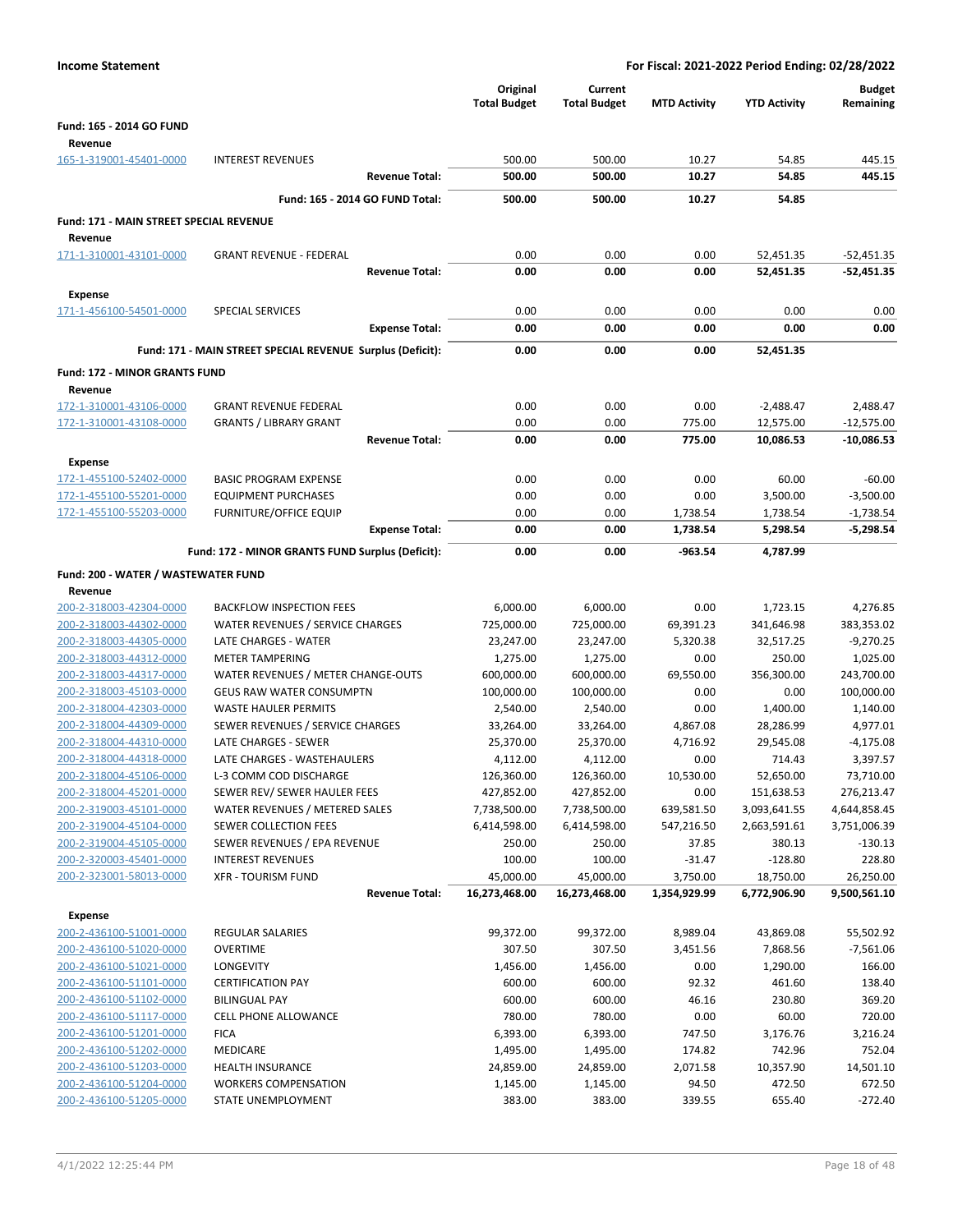| 200-2-436100-51301-0000        |
|--------------------------------|
| 200-2-436100-52001-0000        |
| 200-2-436100-52002-0000        |
| 200-2-436100-52201-0000        |
| 200-2-436100-52305-0000        |
| 200-2-436100-53402-0000        |
| 200-2-436100-54001-0000        |
| 200-2-436100-54002-0000        |
|                                |
| 200-2-436100-54101-0000        |
| 200-2-436200-51001-0000        |
| 200-2-436200-51020-0000        |
| 200-2-436200-51021-0000        |
| 200-2-436200-51101-0000        |
| 200-2-436200-51117-0000        |
| 200-2-436200-51201-0000        |
| 200-2-436200-51202-0000        |
| 200-2-436200-51203-0000        |
| 200-2-436200-51204-0000        |
| 200-2-436200-51205-0000        |
| 200-2-436200-51301-0000        |
| 200-2-436200-52001-0000        |
|                                |
| 200-2-436200-52002-0000        |
| 200-2-436200-52101-0000        |
| 200-2-436200-52104-0000        |
| 200-2-436200-52105-0000        |
| 200-2-436200-52106-0000        |
| 200-2-436200-52201-0000        |
| 200-2-436200-52202-0000        |
| 200-2-436200-52203-0000        |
| 200-2-436200-52301-0000        |
| 200-2-436200-53201-0000        |
| 200-2-436200-53202-0000        |
| 200-2-436200-53203-0000        |
| 200-2-436200-53205-0000        |
| 200-2-436200-53310-0000        |
| 200-2-436200-53402-0000        |
| 200-2-436200-53403-0000        |
|                                |
| 200-2-436200-53404-0000        |
| 200-2-436200-53605-0000        |
| 200-2-436200-53606-0000        |
| 200-2-436200-54001-0000        |
| <u>200-2-436200-54002-0000</u> |
| 200-2-436200-54201-0000        |
| 200-2-436200-54208-0000        |
| <u>200-2-436200-54212-0000</u> |
| <u>200-2-436200-54214-0000</u> |
| 200-2-436200-54219-0000        |
| 200-2-436200-54410-0000        |
| 200-2-436300-51001-0000        |
| <u>200-2-436300-51020-0000</u> |
| <u>200-2-436300-51021-0000</u> |
| 200-2-436300-51101-0000        |
|                                |
| 200-2-436300-51102-0000        |
| 200-2-436300-51117-0000        |
| <u>200-2-436300-51201-0000</u> |
| <u>200-2-436300-51202-0000</u> |
| 200-2-436300-51203-0000        |
| 200-2-436300-51204-0000        |
| 200-2-436300-51205-0000        |
|                                |

|                                                    |                                               | Original<br><b>Total Budget</b> | Current<br><b>Total Budget</b> | <b>MTD Activity</b> | <b>YTD Activity</b>    | <b>Budget</b><br>Remaining |
|----------------------------------------------------|-----------------------------------------------|---------------------------------|--------------------------------|---------------------|------------------------|----------------------------|
| 200-2-436100-51301-0000                            | <b>TMRS</b>                                   | 12,001.00                       | 12,001.00                      | 1,484.33            | 6,286.17               | 5,714.83                   |
| 200-2-436100-52001-0000                            | <b>OFFICE SUPPLIES</b>                        | 653.48                          | 653.48                         | 16.23               | 211.65                 | 441.83                     |
| 200-2-436100-52002-0000                            | POSTAGE / FREIGHT                             | 7,000.00                        | 7,000.00                       | 0.00                | 550.00                 | 6,450.00                   |
| 200-2-436100-52201-0000                            | MINOR TOOLS & EQUIPMENT                       | 880.07                          | 880.07                         | 0.00                | 0.00                   | 880.07                     |
| 200-2-436100-52305-0000                            | PUBLIC EDUCATION                              | 7,000.00                        | 7,000.00                       | 0.00                | 0.00                   | 7,000.00                   |
| 200-2-436100-53402-0000                            | <b>BUILDING MAINTENANCE</b>                   | 0.00                            | 0.00                           | 0.00                | 1,256.51               | $-1,256.51$                |
| 200-2-436100-54001-0000                            | <b>TELEPHONE CHARGES</b>                      | 961.00                          | 961.00                         | 80.19               | 401.06                 | 559.94                     |
| 200-2-436100-54002-0000                            | <b>UTILITY CHARGES</b>                        | 33,000.00                       | 33,000.00                      | 2,577.29            | 9,325.26               | 23,674.74                  |
| 200-2-436100-54101-0000                            | PROFESSIONAL SERVICES                         | 45,000.00                       | 45,000.00                      | 10,185.00           | 29,874.10              | 15,125.90                  |
| 200-2-436200-51001-0000                            | <b>REGULAR SALARIES</b>                       | 433,224.00                      | 433,224.00                     | 23,423.84           | 130,709.66             | 302,514.34                 |
| 200-2-436200-51020-0000                            | <b>OVERTIME</b>                               | 24,427.00                       | 24,427.00                      | 4,234.06            | 25,588.06              | $-1,161.06$                |
| 200-2-436200-51021-0000                            | LONGEVITY                                     | 4,086.00                        | 4,086.00                       | 0.00                | 3,696.30               | 389.70                     |
| 200-2-436200-51101-0000                            | <b>CERTIFICATION PAY</b>                      | 3,000.00                        | 3,000.00                       | 92.32               | 461.60                 | 2,538.40                   |
| 200-2-436200-51117-0000                            | <b>CELL PHONE ALLOWANCE</b>                   | 780.00                          | 780.00                         | 9.00                | 45.00                  | 735.00                     |
| 200-2-436200-51201-0000                            | <b>FICA</b>                                   | 28,862.00                       | 28,862.00                      | 1,602.88            | 11,657.07              | 17,204.93                  |
| 200-2-436200-51202-0000                            | <b>MEDICARE</b>                               | 6,750.00                        | 6,750.00                       | 374.87              | 2,726.27               | 4,023.73                   |
| 200-2-436200-51203-0000                            | <b>HEALTH INSURANCE</b>                       | 111,867.00                      | 111,867.00                     | 9,322.25            | 46,611.25              | 65,255.75                  |
| 200-2-436200-51204-0000                            | <b>WORKERS COMPENSATION</b>                   | 9,217.00                        | 9,217.00                       | 761.33              | 3,806.65               | 5,410.35                   |
| 200-2-436200-51205-0000                            | STATE UNEMPLOYMENT                            | 1,916.00                        | 1,916.00                       | 670.08              | 1,772.10               | 143.90                     |
| 200-2-436200-51301-0000                            | <b>TMRS</b>                                   | 53,275.00                       | 53,275.00                      | 3,275.59            | 22,895.35              | 30,379.65                  |
| 200-2-436200-52001-0000                            | <b>OFFICE SUPPLIES</b>                        | 1,488.00                        | 1,488.00                       | 0.00                | 162.12                 | 1,325.88                   |
| 200-2-436200-52002-0000                            | POSTAGE / FREIGHT                             | 4,196.80                        | 4,196.80                       | 2.92                | 43.94                  | 4,152.86                   |
| 200-2-436200-52101-0000                            | <b>JANITORIAL SUPPLIES</b>                    | 1,613.00                        | 1,613.00                       | 277.83              | 487.24                 | 1,125.76                   |
| 200-2-436200-52104-0000                            | <b>WEARING APPAREL</b>                        | 6,955.00                        | 6,955.00                       | 5,420.49            | 7,327.21               | $-372.21$                  |
| 200-2-436200-52105-0000                            | <b>LABORATORY</b><br><b>CHEMICAL SUPPLIES</b> | 14,538.00                       | 14,538.00                      | 0.00                | 2,736.72               | 11,801.28                  |
| 200-2-436200-52106-0000<br>200-2-436200-52201-0000 | MINOR TOOLS & EQUIPMENT                       | 325,000.00                      | 325,000.00<br>4,590.00         | 52,152.30<br>290.53 | 140,801.01<br>1,778.84 | 184,198.99<br>2,811.16     |
| 200-2-436200-52202-0000                            | <b>MECHANICAL SUPPLIES</b>                    | 4,590.00<br>1,736.00            | 1,736.00                       | 0.00                | 0.00                   | 1,736.00                   |
| 200-2-436200-52203-0000                            | <b>MOTOR VEHICLE FUEL</b>                     | 3,900.00                        | 3,900.00                       | 422.65              | 2,029.39               | 1,870.61                   |
| 200-2-436200-52301-0000                            | <b>SAFETY SUPPLIES</b>                        | 2,975.00                        | 2,975.00                       | 194.35              | 418.12                 | 2,556.88                   |
| 200-2-436200-53201-0000                            | <b>FURNITURE &amp; OFFICE EQUIPMENT</b>       | 400.00                          | 400.00                         | 0.00                | 0.00                   | 400.00                     |
| 200-2-436200-53202-0000                            | MACHINE, TOOLS & IMPLMNTS                     | 3,200.00                        | 3,200.00                       | 0.00                | 1,161.83               | 2,038.17                   |
| 200-2-436200-53203-0000                            | <b>INSTRUMENTS &amp; APPARATUS</b>            | 12,000.00                       | 12,000.00                      | 0.00                | 0.00                   | 12,000.00                  |
| 200-2-436200-53205-0000                            | <b>MOTOR VEHICLES</b>                         | 1,900.00                        | 1,900.00                       | 0.00                | 1,805.44               | 94.56                      |
| 200-2-436200-53310-0000                            | RESVRS/STRG TANKS/ST PIPE                     | 41,620.00                       | 41,620.00                      | 2,885.72            | 17,290.56              | 24,329.44                  |
| 200-2-436200-53402-0000                            | <b>BUILDING MAINTENANCE</b>                   | 6,810.00                        | 6,810.00                       | 1,215.70            | 1,814.66               | 4,995.34                   |
| 200-2-436200-53403-0000                            | <b>HEATING &amp; COOLING SYSTEMS</b>          | 3,400.00                        | 3,400.00                       | 0.00                | 0.00                   | 3,400.00                   |
| 200-2-436200-53404-0000                            | STRUCTURES / EXTERIOR STRUCTURES              | 4,400.00                        | 4,400.00                       | 900.00              | 2,397.92               | 2,002.08                   |
| 200-2-436200-53605-0000                            | STRUCTURES / FILTRATION PLANT                 | 45,709.00                       | 45,709.00                      | 7,861.47            | 15,300.41              | 30,408.59                  |
| 200-2-436200-53606-0000                            | <b>MAINT - GROUNDS</b>                        | 3,340.00                        | 3,340.00                       | 642.99              | 1,343.00               | 1,997.00                   |
| 200-2-436200-54001-0000                            | <b>TELEPHONE CHARGES</b>                      | 4,988.00                        | 4,988.00                       | 427.73              | 2,057.61               | 2,930.39                   |
| 200-2-436200-54002-0000                            | <b>UTILITY CHARGES</b>                        | 365,000.00                      | 365,000.00                     | 35,579.89           | 153,962.13             | 211,037.87                 |
| 200-2-436200-54201-0000                            | MEMBERSHIPS & SUBSCRIPTIONS                   | 1,461.00                        | 1,461.00                       | 0.00                | 299.99                 | 1,161.01                   |
| 200-2-436200-54208-0000                            | <b>LABORATORY WORK</b>                        | 64,946.00                       | 64,946.00                      | 630.00              | 4,593.84               | 60,352.16                  |
| 200-2-436200-54212-0000                            | PRINTING                                      | 950.00                          | 950.00                         | 0.00                | 0.00                   | 950.00                     |
| 200-2-436200-54214-0000                            | <b>TRAVEL &amp; TRAINING</b>                  | 7,243.00                        | 7,243.00                       | 0.00                | 49.99                  | 7,193.01                   |
| 200-2-436200-54219-0000                            | SABINE RIVER AUTHORITY                        | 1,082,699.00                    | 1,082,699.00                   | 75,130.20           | 293,585.70             | 789,113.30                 |
| 200-2-436200-54410-0000                            | PERMITS/FEES                                  | 30,000.00                       | 30,000.00                      | 0.00                | 27,557.60              | 2,442.40                   |
| 200-2-436300-51001-0000                            | REGULAR SALARIES                              | 595,647.00                      | 595,647.00                     | 42,653.35           | 218,245.29             | 377,401.71                 |
| 200-2-436300-51020-0000                            | <b>OVERTIME</b>                               | 74,264.84                       | 74,264.84                      | 18,591.35           | 61,869.09              | 12,395.75                  |
| 200-2-436300-51021-0000                            | <b>LONGEVITY</b>                              | 6,932.00                        | 6,932.00                       | 0.00                | 4,164.00               | 2,768.00                   |
| 200-2-436300-51101-0000                            | <b>CERTIFICATION PAY</b>                      | 600.00                          | 600.00                         | 0.00                | 46.16                  | 553.84                     |
| 200-2-436300-51102-0000                            | <b>BILINGUAL PAY</b>                          | 0.00                            | 0.00                           | 46.16               | 230.80                 | $-230.80$                  |
| 200-2-436300-51117-0000                            | CELL PHONE ALLOWANCE                          | 2,130.00                        | 2,130.00                       | 30.00               | 210.00                 | 1,920.00                   |
| 200-2-436300-51201-0000                            | <b>FICA</b>                                   | 42,133.00                       | 42,133.00                      | 3,614.94            | 16,780.02              | 25,352.98                  |
| 200-2-436300-51202-0000                            | MEDICARE                                      | 9,854.00                        | 9,854.00                       | 845.43              | 3,924.37               | 5,929.63                   |
| 200-2-436300-51203-0000                            | <b>HEALTH INSURANCE</b>                       | 211,305.00                      | 211,305.00                     | 17,608.75           | 88,043.75              | 123,261.25                 |
| 200-2-436300-51204-0000                            | <b>WORKERS COMPENSATION</b>                   | 13,225.00                       | 13,225.00                      | 1,092.83            | 5,464.15               | 7,760.85                   |
| 200-2-436300-51205-0000                            | STATE UNEMPLOYMENT                            | 3,353.00                        | 3,353.00                       | 1,638.10            | 3,656.02               | $-303.02$                  |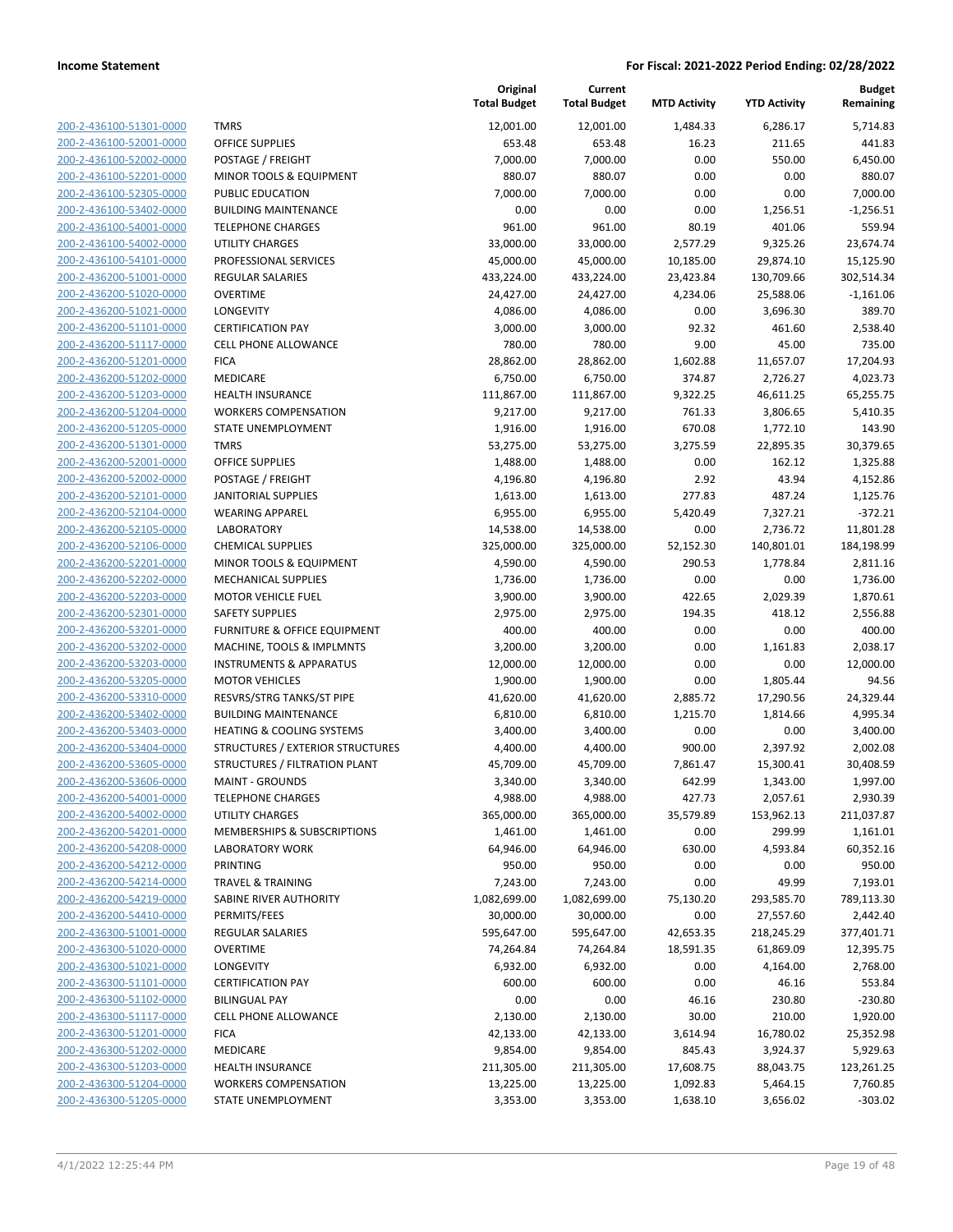|                         |                                          | Original<br><b>Total Budget</b> | Current<br><b>Total Budget</b> | <b>MTD Activity</b> | <b>YTD Activity</b> | Budget<br>Remaining |
|-------------------------|------------------------------------------|---------------------------------|--------------------------------|---------------------|---------------------|---------------------|
| 200-2-436300-51301-0000 | <b>TMRS</b>                              | 79.850.00                       | 79,850.00                      | 7,235.87            | 33,269.70           | 46,580.30           |
| 200-2-436300-52001-0000 | <b>OFFICE SUPPLIES</b>                   | 300.00                          | 300.00                         | 0.00                | 16.23               | 283.77              |
| 200-2-436300-52002-0000 | POSTAGE / FREIGHT                        | 50.00                           | 50.00                          | 0.00                | 438.07              | -388.07             |
| 200-2-436300-52005-0000 | PRINTED MATERIALS                        | 100.00                          | 100.00                         | 0.00                | 0.00                | 100.00              |
| 200-2-436300-52104-0000 | <b>WEARING APPAREL</b>                   | 15,450.00                       | 15,450.00                      | 1,108.52            | 15,416.26           | 33.74               |
| 200-2-436300-52106-0000 | <b>CHEMICAL SUPPLIES</b>                 | 500.00                          | 500.00                         | 0.00                | 0.00                | 500.00              |
| 200-2-436300-52201-0000 | MINOR TOOLS & EQUIPMENT                  | 15,801.00                       | 15,801.00                      | 3,157.55            | 11,736.16           | 4,064.84            |
| 200-2-436300-52203-0000 | <b>MOTOR VEHICLE FUEL</b>                | 46,000.00                       | 46,000.00                      | 6,072.71            | 24,098.67           | 21,901.33           |
| 200-2-436300-52303-0000 | <b>TRAINING SUPPLIES</b>                 | 510.00                          | 510.00                         | 0.00                | 0.00                | 510.00              |
| 200-2-436300-53201-0000 | FURNITURE & OFFICE EQUIPMENT             | 496.00                          | 496.00                         | 0.00                | 450.00              | 46.00               |
| 200-2-436300-53202-0000 | MACHINE, TOOLS & IMPLMNTS                | 4,598.00                        | 4,598.00                       | 1,834.40            | 5,196.74            | $-598.74$           |
| 200-2-436300-53202-0001 | METER & SETTINGS - MACHINE, TOOLS & IMP  | 5,495.30                        | 5,495.30                       | 632.13              | 1,051.75            | 4,443.55            |
| 200-2-436300-53202-0002 | UTILITY CONSTRUCTION - MACHINE, TOOLS &  | 4,598.00                        | 4,598.00                       | 0.00                | 0.00                | 4,598.00            |
| 200-2-436300-53205-0000 | <b>MOTOR VEHICLES</b>                    | 25,000.00                       | 25,000.00                      | 1,961.73            | 9,207.64            | 15,792.36           |
| 200-2-436300-53207-0000 | RADIO/COMMUNICATIONS                     | 6,484.00                        | 6,484.00                       | 0.00                | 0.00                | 6,484.00            |
| 200-2-436300-53210-0000 | <b>FIRE HYDRANTS</b>                     | 15,500.00                       | 15,500.00                      | 0.00                | 9,478.10            | 6,021.90            |
| 200-2-436300-53211-0000 | <b>METERS &amp; SETTINGS</b>             | 0.00                            | 0.00                           | 160,470.08          | 421,653.23          | $-421,653.23$       |
| 200-2-436300-53211-0001 | <b>METERS &amp; SETTINGS - MATERIALS</b> | 708,882.00                      | 708,882.00                     | 1,432.38            | 11,194.40           | 697,687.60          |
| 200-2-436300-53214-0000 | UTILITY CONSTRUCTION - MATERIALS         | 225,000.00                      | 225,000.00                     | 13,301.58           | 13,301.58           | 211,698.42          |
| 200-2-436300-53306-0000 | <b>WATER MAINS</b>                       | 292,794.23                      | 282,794.23                     | 86,998.16           | 154,641.77          | 128,152.46          |
| 200-2-436300-53306-0001 | UTILITY TAPS                             | 260,000.00                      | 260,000.00                     | 0.00                | 683.44              | 259,316.56          |
| 200-2-436300-54001-0000 | <b>TELEPHONE CHARGES</b>                 | 1,800.00                        | 1,800.00                       | 187.32              | 627.37              | 1,172.63            |
| 200-2-436300-54214-0000 | <b>TRAVEL &amp; TRAINING</b>             | 3,985.00                        | 3,985.00                       | 161.00              | 1,726.00            | 2,259.00            |
| 200-2-437200-51001-0000 | <b>REGULAR SALARIES</b>                  | 377,275.00                      | 377,275.00                     | 26,584.89           | 147,327.70          | 229,947.30          |
| 200-2-437200-51020-0000 | <b>OVERTIME</b>                          | 56,411.00                       | 56,411.00                      | 6,712.47            | 34,622.12           | 21,788.88           |
| 200-2-437200-51021-0000 | LONGEVITY                                | 14,438.00                       | 14,438.00                      | 0.00                | 14,192.00           | 246.00              |
| 200-2-437200-51101-0000 | <b>CERTIFICATION PAY</b>                 | 1,200.00                        | 1,200.00                       | 92.30               | 461.50              | 738.50              |
| 200-2-437200-51117-0000 | <b>CELL PHONE ALLOWANCE</b>              | 780.00                          | 780.00                         | 150.00              | 750.00              | 30.00               |
| 200-2-437200-51201-0000 | <b>FICA</b>                              | 27,906.00                       | 27,906.00                      | 2,023.45            | 11,730.42           | 16,175.58           |
| 200-2-437200-51202-0000 | MEDICARE                                 | 6,527.00                        | 6,527.00                       | 473.23              | 2,743.40            | 3,783.60            |
| 200-2-437200-51203-0000 | <b>HEALTH INSURANCE</b>                  | 124,297.00                      | 124,297.00                     | 10,358.08           | 51,790.40           | 72,506.60           |
| 200-2-437200-51204-0000 | <b>WORKERS COMPENSATION</b>              | 8,681.00                        | 8,681.00                       | 717.67              | 3,588.35            | 5,092.65            |
| 200-2-437200-51205-0000 | STATE UNEMPLOYMENT                       | 1,820.00                        | 1,820.00                       | 875.70              | 1,952.34            | $-132.34$           |
| 200-2-437200-51301-0000 | <b>TMRS</b>                              | 52,887.00                       | 52,887.00                      | 4,065.38            | 23,144.71           | 29,742.29           |
| 200-2-437200-52104-0000 | <b>WEARING APPAREL</b>                   | 15,000.00                       | 15,000.00                      | 2,390.55            | 7,901.72            | 7,098.28            |
| 200-2-437200-52106-0000 | <b>CHEMICAL SUPPLIES</b>                 | 2,400.00                        | 2,400.00                       | 0.00                | 0.00                | 2,400.00            |
| 200-2-437200-52107-0000 | <b>BOTANICAL SUPPLIES</b>                | 390.00                          | 390.00                         | 0.00                | 0.00                | 390.00              |
| 200-2-437200-52201-0000 | <b>MINOR TOOLS &amp; EQUIPMENT</b>       | 10,995.00                       | 10,995.00                      | 365.22              | 1,008.76            | 9,986.24            |
| 200-2-437200-52203-0000 | <b>MOTOR VEHICLE FUEL</b>                | 18,772.00                       | 18,772.00                      | 2,500.49            | 10,330.89           | 8,441.11            |
| 200-2-437200-52303-0000 | <b>TRAINING SUPPLIES</b>                 | 275.00                          | 275.00                         | 0.00                | 0.00                | 275.00              |
| 200-2-437200-53202-0000 | MACHINE, TOOLS & IMPLMNTS                | 4,963.00                        | 4,963.00                       | 0.00                | 405.65              | 4,557.35            |
| 200-2-437200-53205-0000 | <b>MOTOR VEHICLES</b>                    | 11,000.00                       | 11,000.00                      | 7,257.82            | 9,416.29            | 1,583.71            |
| 200-2-437200-53207-0000 | RADIO/COMMUNICATIONS                     | 3,000.00                        | 3,000.00                       | 0.00                | 0.00                | 3,000.00            |
| 200-2-437200-53309-0000 | SANITARY SEWER & TCEQ SSO                | 107,020.76                      | 97,020.76                      | 11,170.27           | 24,253.83           | 72,766.93           |
| 200-2-437200-53311-0000 | <b>LIFT STATIONS</b>                     | 63,120.00                       | 38,541.11                      | 1,622.92            | 8,724.55            | 29,816.56           |
| 200-2-437200-54001-0000 | <b>TELEPHONE CHARGES</b>                 | 5,069.00                        | 5,069.00                       | 442.33              | 1,817.82            | 3,251.18            |
| 200-2-437200-54002-0000 | <b>UTILITY CHARGES</b>                   | 35,000.00                       | 35,000.00                      | 2,524.36            | 12,860.59           | 22,139.41           |
| 200-2-437200-54214-0000 | <b>TRAVEL &amp; TRAINING</b>             | 2,800.00                        | 2,800.00                       | 731.93              | 909.93              | 1,890.07            |
| 200-2-437200-55202-0000 | <b>VEHICLES</b>                          | 32,045.00                       | 32,045.00                      | 0.00                | 0.00                | 32,045.00           |
| 200-2-437300-51001-0000 | REGULAR SALARIES                         | 593,431.00                      | 593,431.00                     | 42,111.01           | 205,674.21          | 387,756.79          |
| 200-2-437300-51020-0000 | <b>OVERTIME</b>                          | 44,767.00                       | 44,767.00                      | 3,532.76            | 17,591.72           | 27,175.28           |
| 200-2-437300-51021-0000 | LONGEVITY                                | 13,646.00                       | 13,646.00                      | 0.00                | 13,220.00           | 426.00              |
| 200-2-437300-51101-0000 | <b>CERTIFICATION PAY</b>                 | 7,800.00                        | 7,800.00                       | 553.84              | 2,769.20            | 5,030.80            |
| 200-2-437300-51117-0000 | <b>CELL PHONE ALLOWANCE</b>              | 2,076.00                        | 2,076.00                       | 180.00              | 900.00              | 1,176.00            |
| 200-2-437300-51201-0000 | <b>FICA</b>                              | 41,027.00                       | 41,027.00                      | 2,736.87            | 14,216.03           | 26,810.97           |
| 200-2-437300-51202-0000 | MEDICARE                                 | 9,595.00                        | 9,595.00                       | 640.08              | 3,324.73            | 6,270.27            |
| 200-2-437300-51203-0000 | <b>HEALTH INSURANCE</b>                  | 161,586.00                      | 161,586.00                     | 13,465.50           | 67,327.50           | 94,258.50           |
| 200-2-437300-51204-0000 | <b>WORKERS COMPENSATION</b>              | 13,102.00                       | 13,102.00                      | 1,083.25            | 5,416.25            | 7,685.75            |
| 200-2-437300-51205-0000 | STATE UNEMPLOYMENT                       | 2,491.00                        | 2,491.00                       | 1,217.17            | 2,684.81            | $-193.81$           |
|                         |                                          |                                 |                                |                     |                     |                     |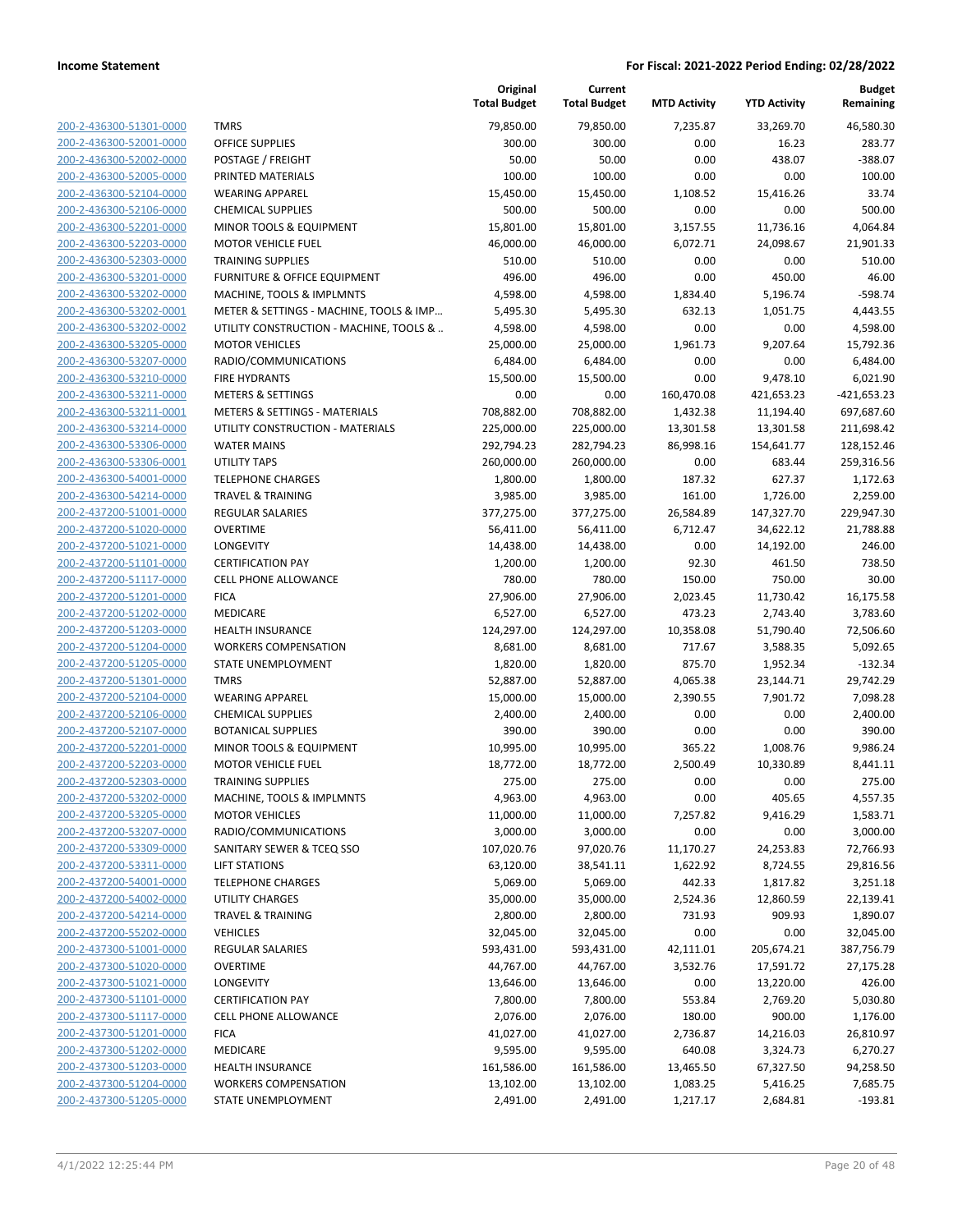| 200-2-437300-51301-0000                            |
|----------------------------------------------------|
| 200-2-437300-52001-0000                            |
| 200-2-437300-52002-0000                            |
| 200-2-437300-52005-0000                            |
| 200-2-437300-52101-0000                            |
| 200-2-437300-52102-0000                            |
| 200-2-437300-52104-0000                            |
| 200-2-437300-52105-0000                            |
| 200-2-437300-52106-0000                            |
| 200-2-437300-52107-0000                            |
| 200-2-437300-52201-0000                            |
| 200-2-437300-52202-0000                            |
| 200-2-437300-52203-0000                            |
| 200-2-437300-52301-0000                            |
| 200-2-437300-53202-0000                            |
| 200-2-437300-53203-0000                            |
| 200-2-437300-53205-0000                            |
| 200-2-437300-53402-0000                            |
| 200-2-437300-54001-0000                            |
| 200-2-437300-54002-0000                            |
| 200-2-437300-54103-0000                            |
| 200-2-437300-54201-0000                            |
| 200-2-437300-54208-0000                            |
| 200-2-437300-54214-0000                            |
| 200-2-437300-54410-0000                            |
| 200-2-471100-56507-0000                            |
| 200-2-471100-56508-0000                            |
| 200-2-471100-56510-0000                            |
| 200-2-471100-56511-0000                            |
| 200-2-471200-56607-0000                            |
| 200-2-471200-56611-0000                            |
| 200-2-471200-56612-0000                            |
| 200-2-475100-56002-0000                            |
| 200-2-480000-52003-0000                            |
| 200-2-480000-52006-0000                            |
| 200-2-480000-54002-0000                            |
| 200-2-480000-54226-0000                            |
| 200-2-480000-57002-0000                            |
| 200-2-480000-57005-0000                            |
| 200-2-480000-57008-0000                            |
| 200-2-480000-57015-0000                            |
| 200-2-491000-58001-0000                            |
| 200-2-491000-58037-0000                            |
|                                                    |
| 200-2-491000-58120-0000<br>200-2-495000-58580-0000 |
| 200-2-495000-58581-0000                            |
| 200-2-495000-58701-0000                            |
|                                                    |
| 200-2-495000-58710-0000                            |
| 200-2-495000-58720-0000                            |
| 200-2-495000-58900-0000                            |
|                                                    |

|                                          |                                                        | Original<br><b>Total Budget</b> | Current<br><b>Total Budget</b> | <b>MTD Activity</b> | <b>YTD Activity</b> | <b>Budget</b><br>Remaining |
|------------------------------------------|--------------------------------------------------------|---------------------------------|--------------------------------|---------------------|---------------------|----------------------------|
| 200-2-437300-51301-0000                  | <b>TMRS</b>                                            | 77,752.00                       | 77,752.00                      | 5,472.57            | 28,045.37           | 49,706.63                  |
| 200-2-437300-52001-0000                  | <b>OFFICE SUPPLIES</b>                                 | 600.00                          | 600.00                         | 184.79              | 496.54              | 103.46                     |
| 200-2-437300-52002-0000                  | POSTAGE / FREIGHT                                      | 602.00                          | 602.00                         | 38.65               | 211.17              | 390.83                     |
| 200-2-437300-52005-0000                  | PRINTED MATERIALS                                      | 1,280.00                        | 1,280.00                       | 1,000.00            | 1,000.00            | 280.00                     |
| 200-2-437300-52101-0000                  | <b>JANITORIAL SUPPLIES</b>                             | 1,650.00                        | 1,650.00                       | 0.00                | 440.18              | 1,209.82                   |
| 200-2-437300-52102-0000                  | <b>REFERENCE SUPPLIES</b>                              | 500.00                          | 500.00                         | 0.00                | 0.00                | 500.00                     |
| 200-2-437300-52104-0000                  | <b>WEARING APPAREL</b>                                 | 11,720.00                       | 11,720.00                      | 147.71              | 384.68              | 11,335.32                  |
| 200-2-437300-52105-0000                  | <b>LABORATORY</b>                                      | 28,500.00                       | 28,500.00                      | 1,073.40            | 7,153.97            | 21,346.03                  |
| 200-2-437300-52106-0000                  | <b>CHEMICAL SUPPLIES</b>                               | 55,804.00                       | 55,804.00                      | 0.00                | 13,402.94           | 42,401.06                  |
| 200-2-437300-52107-0000                  | <b>BOTANICAL SUPPLIES</b>                              | 900.00                          | 900.00                         | 0.00                | 0.00                | 900.00                     |
| 200-2-437300-52201-0000                  | MINOR TOOLS & EQUIPMENT                                | 6,300.00                        | 6,300.00                       | 700.50              | 1,695.83            | 4,604.17                   |
| 200-2-437300-52202-0000                  | <b>MECHANICAL SUPPLIES</b>                             | 18,400.00                       | 18,400.00                      | 1,653.22            | 4,822.34            | 13,577.66                  |
| 200-2-437300-52203-0000                  | <b>MOTOR VEHICLE FUEL</b>                              | 13,086.00                       | 13,086.00                      | 533.13              | 2,988.79            | 10,097.21                  |
| 200-2-437300-52301-0000                  | <b>SAFETY SUPPLIES</b>                                 | 2,300.00                        | 2,300.00                       | 609.98              | 1,404.31            | 895.69                     |
| 200-2-437300-53202-0000                  | MACHINE, TOOLS & IMPLMNTS                              | 80,000.00                       | 80,000.00                      | 6,353.00            | 38,806.10           | 41,193.90                  |
| 200-2-437300-53203-0000                  | <b>INSTRUMENTS &amp; APPARATUS</b>                     | 6,000.00                        | 6,000.00                       | 1,438.27            | 1,721.82            | 4,278.18                   |
| 200-2-437300-53205-0000                  | <b>MOTOR VEHICLES</b>                                  | 5,300.00                        | 5,300.00                       | 2,984.06            | 3,829.06            | 1,470.94                   |
| 200-2-437300-53402-0000                  | <b>BUILDING MAINTENANCE</b>                            | 6,500.00                        | 6,500.00                       | 233.60              | 1,398.83            | 5,101.17                   |
| 200-2-437300-54001-0000                  | <b>TELEPHONE CHARGES</b>                               | 6,000.00                        | 6,000.00                       | 565.39              | 2,180.90            | 3,819.10                   |
| 200-2-437300-54002-0000                  | UTILITY CHARGES                                        | 350,000.00                      | 350,000.00                     | 35,781.00           | 153,155.00          | 196,845.00                 |
| 200-2-437300-54103-0000                  | CONSULTING                                             | 250,000.00                      | 250,000.00                     | 0.00                | 0.00                | 250,000.00                 |
| 200-2-437300-54201-0000                  | MEMBERSHIPS & SUBSCRIPTIONS                            | 12,900.00                       | 12,900.00                      | 4,987.94            | 6,013.94            | 6,886.06                   |
| 200-2-437300-54208-0000                  | <b>LABORATORY WORK</b>                                 | 15,000.00                       | 15,000.00                      | 0.00                | 2,802.50            | 12,197.50                  |
| 200-2-437300-54214-0000                  | <b>TRAVEL &amp; TRAINING</b>                           | 4,500.00                        | 4,500.00                       | 0.00                | 320.00              | 4,180.00                   |
| 200-2-437300-54410-0000                  | PERMITS/FEES                                           | 44,459.00                       | 44,459.00                      | 0.00                | 37,505.83           | 6,953.17                   |
| 200-2-471100-56507-0000                  | 08 REV BONDS - PRINCIPAL                               | 1,015,000.00                    | 1,015,000.00                   | 1,030,000.00        | 1,030,000.00        | $-15,000.00$               |
| 200-2-471100-56508-0000                  | 09 TWDP REV BOND - PRINC                               | 15,000.00                       | 15,000.00                      | 0.00                | 0.00                | 15,000.00                  |
| 200-2-471100-56510-0000                  | 2019 REVENUE BONDS PRINCIPAL                           | 390,000.00                      | 390,000.00                     | 390,000.00          | 390,000.00          | 0.00                       |
| 200-2-471100-56511-0000                  | 2021 RAW WATER LINE PRINCIPAL                          | 600,000.00                      | 600,000.00                     | 0.00                | 0.00                | 600,000.00                 |
| 200-2-471200-56607-0000                  | 08 REV BONDS - INTEREST                                | 239,717.50                      | 239,717.50                     | 125,695.00          | 125,695.00          | 114,022.50                 |
| 200-2-471200-56611-0000                  | 2019 REVENUE BONDS INTEREST                            | 709,762.50                      | 709,762.50                     | 358,781.24          | 358,781.24          | 350,981.26                 |
| 200-2-471200-56612-0000                  | 2021 RAW WATER LINE INTEREST                           | 1,098,036.00                    | 1,098,036.00                   | 585,948.82          | 585,948.82          | 512,087.18                 |
| 200-2-475100-56002-0000                  | MISCELLANEOUS DEBT EXP / AGENT FEE                     | 0.00                            | 0.00                           | 500.00              | 750.00              | $-750.00$                  |
| 200-2-480000-52003-0000                  | <b>COPIER CHARGES</b>                                  | 7,500.00                        | 7,500.00                       | 776.12              | 3,797.87            | 3,702.13                   |
| 200-2-480000-52006-0000                  | <b>COPIER PAPER</b>                                    | 260.00                          | 260.00                         | 0.00                | 107.43              | 152.57                     |
| 200-2-480000-54002-0000                  | <b>UTILITY CHARGES</b>                                 | 15,000.00                       | 15,000.00                      | 1,092.18            | 5,596.40            | 9,403.60                   |
| 200-2-480000-54226-0000                  | <b>INSURANCE EXPENSE</b>                               | 77,000.00                       | 77,000.00                      | 0.00                | 81,079.06           | $-4,079.06$                |
| 200-2-480000-57002-0000                  | <b>BAD DEBT EXPENSE</b>                                | 29,000.00                       | 29,000.00                      | 0.00                | 0.00                | 29,000.00                  |
| 200-2-480000-57005-0000                  | <b>ACCRUED VAC &amp; SICK PAY</b>                      | 50,000.00                       | 50,000.00                      | 912.60              | 38,483.80           | 11,516.20                  |
| 200-2-480000-57008-0000                  | <b>BANK CHARGES</b>                                    | 30,000.00                       | 30,000.00                      | 8,281.70            | 25,578.48           | 4,421.52                   |
| 200-2-480000-57015-0000                  | <b>CONTINGENCY EXPENSE</b>                             | 50,000.00                       | 50,000.00                      | 0.00                | 0.00                | 50,000.00                  |
| 200-2-491000-58001-0000                  | XFR - GENERAL FUND                                     | 681,579.00                      | 681,579.00                     | 56,798.25           | 492,668.99          | 188,910.01                 |
| 200-2-491000-58037-0000                  | <b>XFR - DEBT SERVICE FUND</b>                         | 1,491,276.00                    | 1,491,276.00                   | 124,273.00          | 621,365.00          | 869,911.00                 |
| 200-2-491000-58120-0000                  | XFR - UTILITY CIP FUND                                 | 1,332,045.00                    | 1,332,045.00                   | 111,003.75          | 555,018.75          | 777,026.25                 |
| 200-2-495000-58580-0000                  | CA - GENERAL FUND - GENERAL GOVERNMENT                 | 294,215.00                      | 294,215.00                     | 24,517.92           | 122,589.60          | 171,625.40                 |
| 200-2-495000-58581-0000                  | CA - GENERAL FUND - PUBLIC WORKS                       | 170,599.00                      | 170,599.00                     | 14,216.58           | 71,082.90           | 99,516.10                  |
| 200-2-495000-58701-0000                  | CA - CENTRAL SERVICE FUND                              | 256,080.00                      | 256,080.00                     | 21,340.00           | 106,700.00          | 149,380.00                 |
| 200-2-495000-58710-0000                  | CA - INSURANCE FUND                                    | 217,347.00                      | 217,347.00                     | 18,112.25           | 90,561.25           | 126,785.75                 |
| 200-2-495000-58720-0000                  | CA - MIS FUN                                           | 105,933.00                      | 105,933.00                     | 8,827.75            | 44,138.75           | 61,794.25                  |
| 200-2-495000-58900-0000                  | <b>CA - ELECTRIC FUND</b>                              | 490,550.00                      | 490,550.00                     | 40,879.17           | 204,395.85          | 286,154.15                 |
|                                          | <b>Expense Total:</b>                                  | 17,880,530.98                   | 17,835,952.09                  | 3,761,118.48        | 8,130,062.36        | 9,705,889.73               |
|                                          | Fund: 200 - WATER / WASTEWATER FUND Surplus (Deficit): | $-1,607,062.98$                 | -1,562,484.09                  | -2,406,188.49       | -1,357,155.46       |                            |
|                                          |                                                        |                                 |                                |                     |                     |                            |
| Fund: 216 - UTILIITY CIP FUND<br>Revenue |                                                        |                                 |                                |                     |                     |                            |
|                                          | TV FIT INTERFET BEVENUE 240                            |                                 |                                |                     |                     |                            |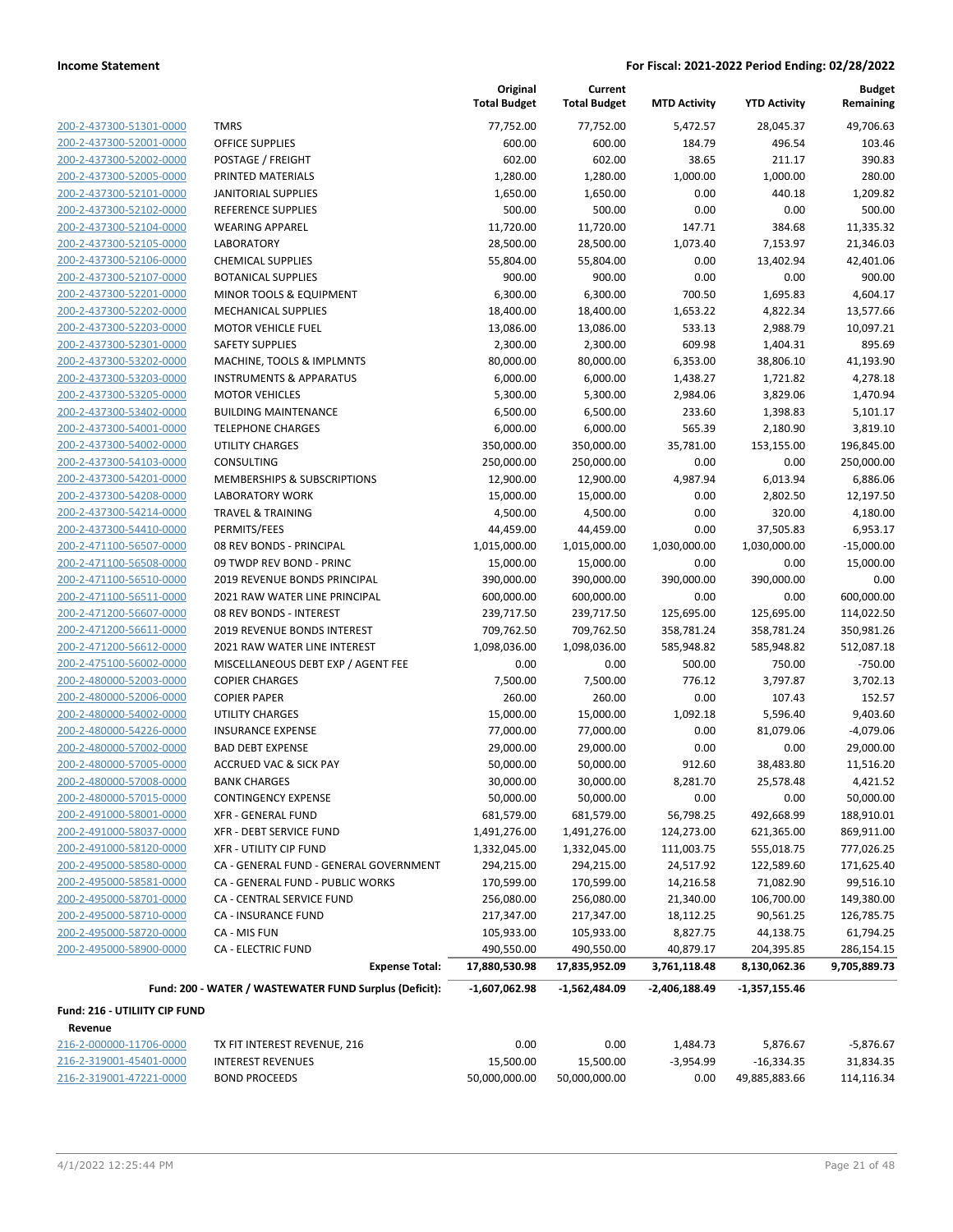|                                                    |                                                       | Original<br><b>Total Budget</b> | Current<br><b>Total Budget</b> | <b>MTD Activity</b> | <b>YTD Activity</b> | <b>Budget</b><br>Remaining |
|----------------------------------------------------|-------------------------------------------------------|---------------------------------|--------------------------------|---------------------|---------------------|----------------------------|
| 216-2-323001-46100-0000                            | <b>XFR - UTILITY FUND</b>                             | 1,300,000.00                    | 1,300,000.00                   | 108,333.33          | 541,666.65          | 758,333.35                 |
|                                                    | <b>Revenue Total:</b>                                 | 51,315,500.00                   | 51,315,500.00                  | 105,863.07          | 50,417,092.63       | 898,407.37                 |
| <b>Expense</b>                                     |                                                       |                                 |                                |                     |                     |                            |
| 216-2-436200-55002-0000                            | <b>IMPROVEMENTS</b>                                   | 1,300,000.00                    | 1,300,000.00                   | 305,648.67          | 1,086,551.13        | 213,448.87                 |
| 216-2-436200-55201-0000                            | <b>EQUIPMENT PURCHASES</b>                            | 0.00                            | 0.00                           | 68,786.33           | 125,102.90          | $-125,102.90$              |
| 216-2-437300-53605-0000                            | STRUCTURES / FILTRATION PLANT                         | 0.00                            | 0.00                           | 0.00                | 50,147.33           | $-50,147.33$               |
| 216-2-437300-55002-0000                            | <b>IMPROVEMENTS</b>                                   | 50,000,000.00                   | 50,000,000.00                  | 0.00                | 53,431.50           | 49,946,568.50              |
| 216-2-437300-55110-0000                            | <b>LIFT STATIONS</b>                                  | 0.00                            | 0.00                           | 0.00                | 0.00                | 0.00                       |
| 216-2-480000-57008-0000                            | <b>BANK CHARGES</b>                                   | 2,350.00                        | 2,350.00                       | 331.34              | 1,316.86            | 1,033.14                   |
|                                                    | <b>Expense Total:</b>                                 | 51,302,350.00                   | 51,302,350.00                  | 374,766.34          | 1,316,549.72        | 49,985,800.28              |
|                                                    | Fund: 216 - UTILIITY CIP FUND Surplus (Deficit):      | 13,150.00                       | 13,150.00                      | -268,903.27         | 49,100,542.91       |                            |
| <b>Fund: 217 - WASTEWATER RECLAMATION FUND</b>     |                                                       |                                 |                                |                     |                     |                            |
| Revenue                                            |                                                       |                                 |                                |                     |                     |                            |
| 217-2-319001-45401-0000                            | <b>INTEREST REVENUES</b>                              | 400.00                          | 400.00                         | 9.97                | 53.22               | 346.78                     |
|                                                    | <b>Revenue Total:</b>                                 | 400.00                          | 400.00                         | 9.97                | 53.22               | 346.78                     |
|                                                    | <b>Fund: 217 - WASTEWATER RECLAMATION FUND Total:</b> | 400.00                          | 400.00                         | 9.97                | 53.22               |                            |
| Fund: 300 - AIRPORT FUND                           |                                                       |                                 |                                |                     |                     |                            |
| Revenue                                            |                                                       |                                 |                                |                     |                     |                            |
| 300-2-319001-44315-0000                            | <b>AIRPORT FUEL FEES</b>                              | 0.00                            | 0.00                           | 0.00                | 1,427.28            | $-1,427.28$                |
| 300-2-319001-45401-0000                            | <b>INTEREST REVENUES</b>                              | 2,500.00                        | 2,500.00                       | $-1,047.11$         | $-4,271.66$         | 6,771.66                   |
| 300-2-321001-45507-0000                            | L-3 COMM LEASE                                        | 639,217.00                      | 639,217.00                     | 0.00                | 234,348.02          | 404,868.98                 |
| 300-2-321001-45508-0000                            | AIR EVAC HANGAR FEES                                  | 8,101.00                        | 8,101.00                       | 0.00                | 2,700.36            | 5,400.64                   |
| 300-2-321001-45509-0000                            | BLUE SKY T-HANGAR & LA ND LEASES                      | 4,768.00                        | 4,768.00                       | 0.00                | 0.00                | 4,768.00                   |
| 300-2-321001-45510-0000                            | ARKOMA - HORIZONS AHEAD LEASE                         | 48,096.00                       | 48,096.00                      | 4,210.80            | 16,843.20           | 31,252.80                  |
| 300-2-321001-45513-0000                            | MAJORS FLYING CLUB LAND LEASE                         | 1,396.00                        | 1,396.00                       | 127.97              | 511.88              | 884.12                     |
| 300-2-321001-45515-0000                            | TEXSAN AVIATION LAND LEASE                            | 1,080.00                        | 1,080.00                       | 0.00                | 0.00                | 1,080.00                   |
|                                                    | <b>Revenue Total:</b>                                 | 705,158.00                      | 705,158.00                     | 3,291.66            | 251,559.08          | 453,598.92                 |
| <b>Expense</b>                                     |                                                       |                                 |                                |                     |                     |                            |
| 300-2-438100-51001-0000                            | <b>REGULAR SALARIES</b>                               | 64,537.00                       | 64,537.00                      | 4,870.40            | 24,280.40           | 40,256.60                  |
| 300-2-438100-51021-0000                            | <b>LONGEVITY</b>                                      | 438.00                          | 438.00                         | 0.00                | 438.00              | 0.00                       |
| 300-2-438100-51117-0000                            | <b>CELL PHONE ALLOWANCE</b>                           | 1,170.00                        | 1,170.00                       | 90.00               | 405.00              | 765.00                     |
| 300-2-438100-51201-0000                            | <b>FICA</b>                                           | 4,101.00                        | 4,101.00                       | 307.72              | 1,558.52            | 2,542.48                   |
| 300-2-438100-51202-0000                            | <b>MEDICARE</b>                                       | 959.00                          | 959.00                         | 71.96               | 364.46              | 594.54                     |
| 300-2-438100-51203-0000                            | <b>HEALTH INSURANCE</b>                               | 12,430.00                       | 12,430.00                      | 1,035.83            | 5,179.15            | 7,250.85                   |
| 300-2-438100-51204-0000                            | <b>WORKERS COMPENSATION</b>                           | 1,065.00                        | 1,065.00                       | 87.92               | 439.60              | 625.40                     |
| 300-2-438100-51205-0000                            | STATE UNEMPLOYMENT                                    | 383.00                          | 383.00                         | 113.11              | 252.01              | 130.99                     |
| 300-2-438100-51301-0000                            | <b>TMRS</b>                                           | 7,772.00                        | 7,772.00                       | 585.32              | 2,934.13            | 4,837.87                   |
| 300-2-438100-52001-0000                            | <b>OFFICE SUPPLIES</b>                                | 200.00                          | 200.00                         | 0.00                | 0.00                | 200.00                     |
| 300-2-438100-52002-0000                            | POSTAGE / FREIGHT                                     | 100.00                          | 100.00                         | 0.00                | 0.00                | 100.00                     |
| 300-2-438100-52201-0000                            | MINOR TOOLS & EQUIPMENT                               | 150.00                          | 150.00                         | 0.00                | 0.00                | 150.00                     |
| 300-2-438100-53202-0000                            | MACHINE, TOOLS & IMPLMNTS                             | 4,750.00                        | 4,750.00                       | 945.00              | 4,056.63            | 693.37                     |
| 300-2-438100-53205-0000                            | <b>MOTOR VEHICLES</b>                                 | 500.00                          | 500.00                         | 0.00                | 0.00                | 500.00                     |
| 300-2-438100-53303-0000                            | MAINT - STREET /ALLEY/APRN/RNWY                       | 2,500.00                        | 2,500.00                       | 0.00                | 0.00                | 2,500.00                   |
| 300-2-438100-53402-0000                            | <b>BUILDING MAINTENANCE</b>                           | 10,000.00                       | 10,000.00                      | 34.95               | 699.55              | 9,300.45                   |
| 300-2-438100-54001-0000                            | <b>TELEPHONE CHARGES</b><br><b>UTILITY CHARGES</b>    | 1,689.00                        | 1,689.00                       | 132.65              | 623.98              | 1,065.02                   |
| 300-2-438100-54002-0000<br>300-2-438100-54105-0000 |                                                       | 13,000.00<br>18,000.00          | 13,000.00                      | 1,027.59            | 4,294.45            | 8,705.55                   |
| 300-2-438100-54110-0000                            | MARKETING<br><b>AUDIT</b>                             | 10,000.00                       | 18,000.00                      | 0.00<br>0.00        | 14,257.21<br>0.00   | 3,742.79                   |
| 300-2-438100-54201-0000                            | MEMBERSHIPS & SUBSCRIPTIONS                           | 515.00                          | 10,000.00<br>515.00            | 0.00                | 365.00              | 10,000.00<br>150.00        |
| 300-2-438100-54214-0000                            | TRAVEL & TRAINING                                     | 6,530.00                        | 6,530.00                       | 0.00                | 3,765.69            | 2,764.31                   |
| 300-2-438100-54408-0000                            | OTHER / INSURANCE EXPENSE                             | 8,300.00                        | 8,300.00                       | 0.00                | 8,718.18            | $-418.18$                  |
| 300-2-438100-54410-0000                            | PERMITS/FEES                                          | 1,395.00                        | 1,395.00                       | 0.00                | 200.00              | 1,195.00                   |
| 300-2-480000-52003-0000                            | <b>COPIER CHARGES</b>                                 | 1,500.00                        | 1,500.00                       | 130.78              | 708.91              | 791.09                     |
| 300-2-480000-57008-0000                            | <b>BANK CHARGES</b>                                   | 400.00                          | 400.00                         | 80.38               | 229.02              | 170.98                     |
| 300-2-491000-58127-0000                            | <b>AIRPORT CIP FUND</b>                               | 1,350,000.00                    | 1,350,000.00                   | 108,333.33          | 541,666.65          | 808,333.35                 |
|                                                    | <b>Expense Total:</b>                                 | 1,522,384.00                    | 1,522,384.00                   | 117,846.94          | 615,436.54          | 906,947.46                 |
|                                                    | Fund: 300 - AIRPORT FUND Surplus (Deficit):           | -817,226.00                     | $-817,226.00$                  | $-114,555.28$       | -363,877.46         |                            |
|                                                    |                                                       |                                 |                                |                     |                     |                            |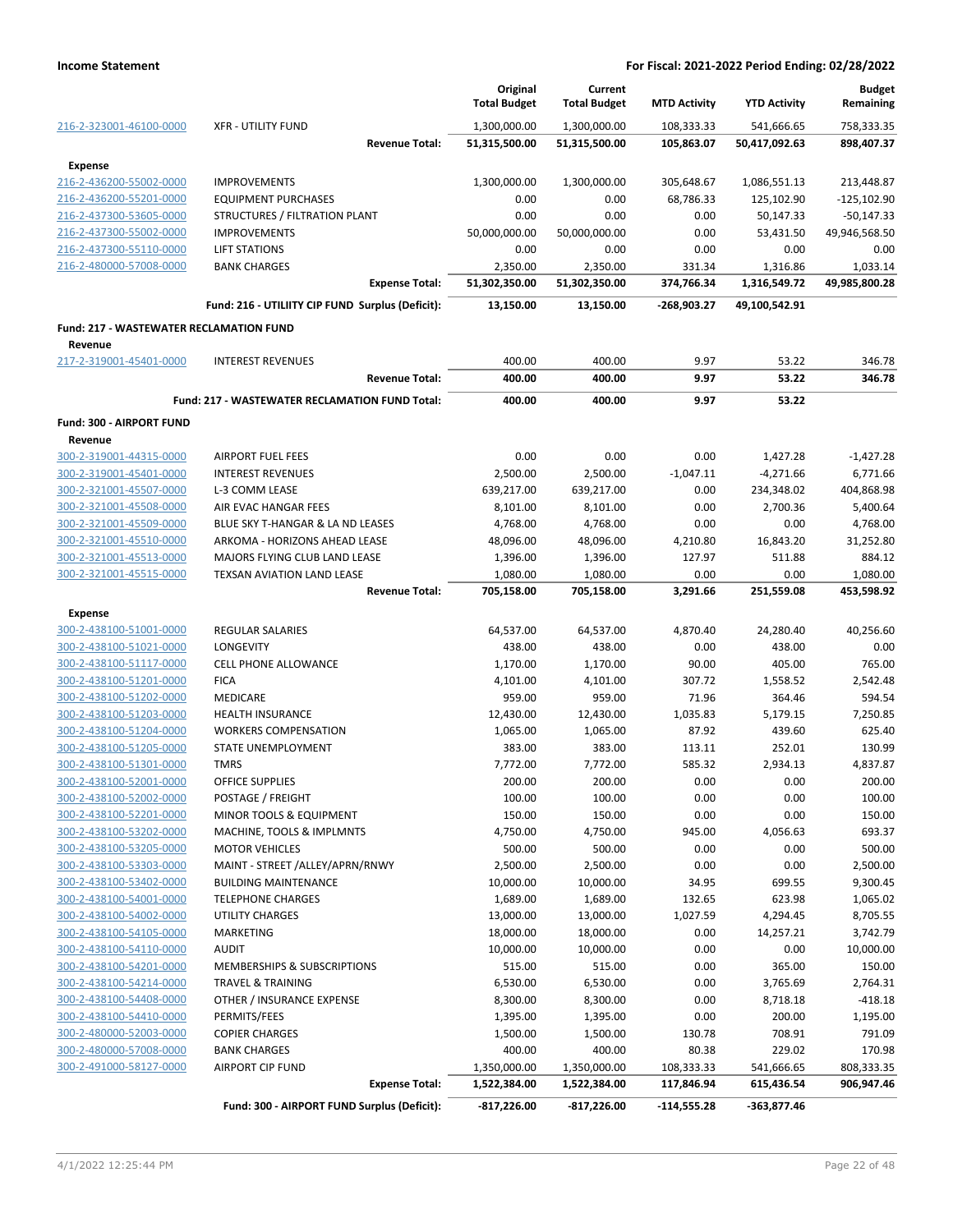| <b>Income Statement</b>                            |                                                     |                                 |                                | For Fiscal: 2021-2022 Period Ending: 02/28/2022 |                     |                            |
|----------------------------------------------------|-----------------------------------------------------|---------------------------------|--------------------------------|-------------------------------------------------|---------------------|----------------------------|
|                                                    |                                                     | Original<br><b>Total Budget</b> | Current<br><b>Total Budget</b> | <b>MTD Activity</b>                             | <b>YTD Activity</b> | <b>Budget</b><br>Remaining |
| Fund: 360 - AIRPORT CAPITAL FUND                   |                                                     |                                 |                                |                                                 |                     |                            |
| Revenue                                            |                                                     |                                 |                                |                                                 |                     |                            |
| 360-2-319001-45401-0000                            | <b>INTEREST REVENUES</b>                            | 0.00                            | 0.00                           | $-3,028.19$                                     | $-12,234.95$        | 12,234.95                  |
| 360-2-323001-46107-0000                            | <b>XFR - AIRPORT FUND</b>                           | 1,300,000.00                    | 1,300,000.00                   | 108,333.33                                      | 541,666.65          | 758,333.35                 |
|                                                    | <b>Revenue Total:</b>                               | 1,300,000.00                    | 1,300,000.00                   | 105,305.14                                      | 529,431.70          | 770,568.30                 |
| <b>Expense</b>                                     |                                                     |                                 |                                |                                                 |                     |                            |
| 360-2-438100-52422-0000                            | <b>AIRPORT - PILOT SUPPLIES</b>                     | 0.00                            | 0.00                           | 0.00                                            | 180.04              | $-180.04$                  |
| 360-2-438100-55012-0000                            | <b>CONSTRUCTION</b>                                 | 1,300,000.00                    | 1,300,000.00                   | 1,755.00                                        | 32,899.50           | 1,267,100.50               |
| 360-2-480000-57008-0000                            | <b>BANK CHARGES</b>                                 | 0.00                            | 0.00                           | 230.14                                          | 655.21              | $-655.21$                  |
|                                                    | <b>Expense Total:</b>                               | 1,300,000.00                    | 1,300,000.00                   | 1,985.14                                        | 33,734.75           | 1,266,265.25               |
|                                                    | Fund: 360 - AIRPORT CAPITAL FUND Surplus (Deficit): | 0.00                            | 0.00                           | 103,320.00                                      | 495,696.95          |                            |
| Fund: 362 - AIRPORT FBO FUEL                       |                                                     |                                 |                                |                                                 |                     |                            |
| Revenue                                            |                                                     |                                 |                                |                                                 |                     |                            |
| 362-2-319001-44315-0000                            | <b>AIRPORT - FUEL FEES</b>                          | 452,150.00                      | 452,150.00                     | 48,796.91                                       | 262,412.95          | 189,737.05                 |
| 362-2-319001-44316-0000                            | AIRPORT - PARKING, TIE DOWNS, & RAMP FE             | 2,500.00                        | 2,500.00                       | 0.00                                            | 482.54              | 2,017.46                   |
| 362-2-319001-44320-0000                            | AIRPORT - OIL                                       | 2,250.00                        | 2,250.00                       | 239.34                                          | 685.88              | 1,564.12                   |
| 362-2-319001-44322-0000                            | AIRPORT - PILOT SUPPLIES                            | 125.00                          | 125.00                         | 0.00                                            | 43.65               | 81.35                      |
| 362-2-319001-45401-0000                            | <b>INTEREST REVENUES</b>                            | 300.00                          | 300.00                         | $-129.64$                                       | $-541.31$           | 841.31                     |
|                                                    | <b>Revenue Total:</b>                               | 457,325.00                      | 457,325.00                     | 48,906.61                                       | 263,083.71          | 194,241.29                 |
| <b>Expense</b>                                     |                                                     |                                 |                                |                                                 |                     |                            |
| 362-2-438100-52221-0000                            | <b>AIRPORT - FUEL FEES</b>                          | 325,000.00                      | 325,000.00                     | 16,056.61                                       | 137,821.38          | 187,178.62                 |
| 362-2-438100-52422-0000                            | <b>AIRPORT - PILOT SUPPLIES</b>                     | 0.00                            | 0.00                           | 59.86                                           | 266.11              | $-266.11$                  |
| 362-2-438100-57003-0000                            | <b>CREDIT CARD FEES</b>                             | 0.00                            | 0.00                           | 1,571.07                                        | 8,448.38            | $-8,448.38$                |
| 362-2-480000-57008-0000                            | <b>BANK CHARGES</b>                                 | 0.00                            | 0.00                           | 10.57                                           | 27.34               | -27.34                     |
|                                                    | <b>Expense Total:</b>                               | 325,000.00                      | 325,000.00                     | 17,698.11                                       | 146,563.21          | 178,436.79                 |
|                                                    | Fund: 362 - AIRPORT FBO FUEL Surplus (Deficit):     | 132,325.00                      | 132,325.00                     | 31,208.50                                       | 116,520.50          |                            |
| Fund: 400 - GOLF FUND                              |                                                     |                                 |                                |                                                 |                     |                            |
| Revenue                                            |                                                     |                                 |                                |                                                 |                     |                            |
| 400-2-319005-44510-0000                            | <b>GREENS FEES</b>                                  | 98,030.00                       | 98,030.00                      | 3,540.34                                        | 31,731.64           | 66,298.36                  |
| 400-2-319006-45308-0000                            | PRO SHOP CONCESSIONS                                | 9,841.00                        | 9,841.00                       | 202.64                                          | 1,900.39            | 7,940.61                   |
| 400-2-319007-45309-0000                            | <b>MERCHANDISE SALES</b>                            | 7,940.00                        | 7,940.00                       | 282.99                                          | 2,876.04            | 5,063.96                   |
| 400-2-319008-45511-0000                            | <b>CART RENTALS</b>                                 | 61,464.00                       | 61,464.00                      | 2,787.87                                        | 24,900.21           | 36,563.79                  |
| 400-2-319009-45512-0000                            | <b>GOLF LEASES / MEMBERSHIPS</b>                    | 67,095.00                       | 67,095.00                      | 3,159.53                                        | 20,112.32           | 46,982.68                  |
|                                                    | <b>Revenue Total:</b>                               | 244,370.00                      | 244,370.00                     | 9,973.37                                        | 81,520.60           | 162,849.40                 |
| Expense                                            |                                                     |                                 |                                |                                                 |                     |                            |
| 400-2-451250-51001-0000                            | REGULAR SALARIES                                    | 117,362.00                      | 117,362.00                     | 8,142.32                                        | 42,763.31           | 74,598.69                  |
| 400-2-451250-51020-0000                            | <b>OVERTIME</b>                                     | 5,482.00                        | 5,482.00                       | 548.17                                          | 3,245.14            | 2,236.86                   |
| 400-2-451250-51021-0000                            | LONGEVITY                                           | 7,712.00                        | 7,712.00                       | 0.00                                            | 6,730.00            | 982.00                     |
| 400-2-451250-51101-0000                            | <b>CERTIFICATION PAY</b>                            | 600.00                          | 600.00                         | 46.16                                           | 230.80              | 369.20                     |
| 400-2-451250-51117-0000                            | <b>CELL PHONE ALLOWANCE</b>                         | 780.00                          | 780.00                         | 60.00                                           | 300.00              | 480.00                     |
| 400-2-451250-51201-0000                            | <b>FICA</b>                                         | 8,111.00                        | 8,111.00                       | 542.92                                          | 3,291.37            | 4,819.63                   |
| 400-2-451250-51202-0000                            | MEDICARE                                            | 1,913.00                        | 1,913.00                       | 126.98                                          | 769.77              | 1,143.23                   |
| 400-2-451250-51203-0000                            | <b>HEALTH INSURANCE</b>                             | 12,430.00                       | 12,430.00                      | 1,035.83                                        | 5,179.15            | 7,250.85                   |
| 400-2-451250-51204-0000                            | <b>WORKERS COMPENSATION</b>                         | 2,600.00                        | 2,600.00                       | 214.92                                          | 1,074.60            | 1,525.40                   |
| 400-2-451250-51205-0000                            | STATE UNEMPLOYMENT                                  | 1,117.00                        | 1,117.00                       | 172.20                                          | 634.45              | 482.55                     |
| 400-2-451250-51301-0000                            | <b>TMRS</b>                                         | 12,509.00                       | 12,509.00                      | 805.02                                          | 4,779.35            | 7,729.65                   |
| 400-2-451250-52001-0000                            | OFFICE SUPPLIES                                     | 400.00                          | 400.00                         | 0.00                                            | 0.00                | 400.00                     |
| 400-2-451250-52101-0000                            | JANITORIAL SUPPLIES                                 | 600.00                          | 600.00                         | 0.00                                            | 108.39              | 491.61                     |
| 400-2-451250-52104-0000                            | <b>WEARING APPAREL</b>                              | 500.00                          | 500.00                         | 0.00                                            | 0.00                | 500.00                     |
| 400-2-451250-52107-0000                            | <b>BOTANICAL SUPPLIES</b>                           | 6,900.00                        | 6,900.00                       | 0.00                                            | 650.57              | 6,249.43                   |
| 400-2-451250-52201-0000                            | MINOR TOOLS & EQUIPMENT                             | 600.00                          | 600.00                         | 0.00                                            | 270.20              | 329.80                     |
| 400-2-451250-52203-0000                            | <b>MOTOR VEHICLE FUEL</b>                           | 1,632.77                        | 1,632.77                       | 56.71                                           | 507.86              | 1,124.91                   |
| 400-2-451250-52401-0000<br>400-2-451250-52403-0000 | RECREATIONAL SUPPLIES<br><b>RESALE ITEMS</b>        | 500.00                          | 500.00                         | 0.00                                            | 0.00                | 500.00<br>10,442.85        |
| 400-2-451250-53201-0000                            | <b>FURNITURE &amp; OFFICE EQUIPMENT</b>             | 15,000.00<br>0.00               | 15,000.00<br>0.00              | 1,536.67<br>0.00                                | 4,557.15<br>125.81  | $-125.81$                  |
| 400-2-451250-53202-0000                            | MACHINE, TOOLS & IMPLMNTS                           | 6,000.00                        | 6,000.00                       | 0.00                                            | 1,798.00            | 4,202.00                   |
| 400-2-451250-53205-0000                            | <b>MOTOR VEHICLES</b>                               | 400.00                          | 400.00                         | 0.00                                            | 71.93               | 328.07                     |
|                                                    |                                                     |                                 |                                |                                                 |                     |                            |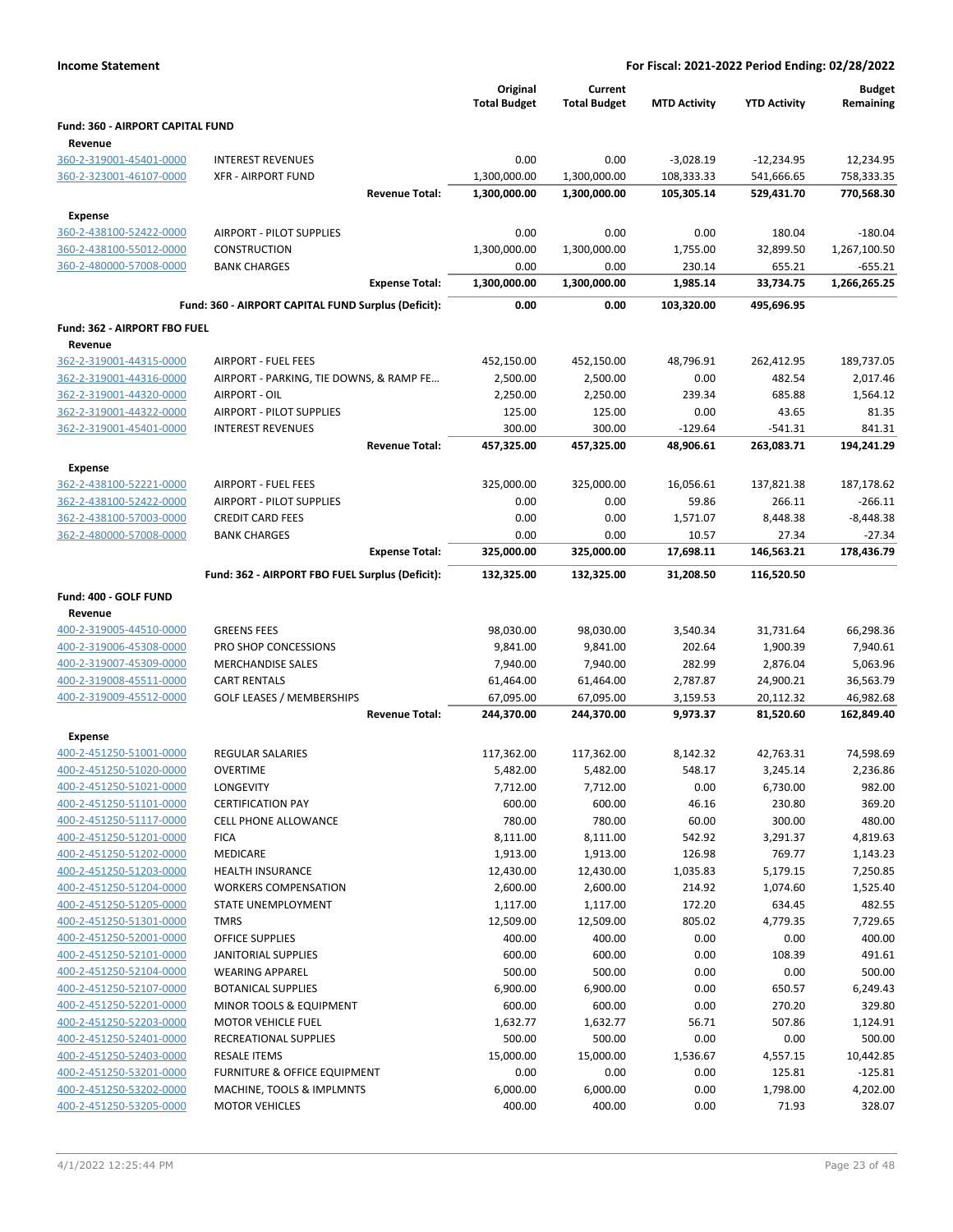|                                    |                                                | Original            | Current             |                     |                            | <b>Budget</b>              |
|------------------------------------|------------------------------------------------|---------------------|---------------------|---------------------|----------------------------|----------------------------|
|                                    |                                                | <b>Total Budget</b> | <b>Total Budget</b> | <b>MTD Activity</b> | <b>YTD Activity</b>        | Remaining                  |
| 400-2-451250-53307-0000            | <b>IRRIGATION</b>                              | 1,500.00            | 1,500.00            | 612.30              | 612.30                     | 887.70                     |
| 400-2-451250-53402-0000            | <b>BUILDING MAINTENANCE</b>                    | 1,450.00            | 1,450.00            | 0.00                | 2,270.00                   | $-820.00$                  |
| 400-2-451250-54001-0000            | <b>TELEPHONE CHARGES</b>                       | 1,200.00            | 1,200.00            | 64.23               | 321.24                     | 878.76                     |
| 400-2-451250-54002-0000            | <b>UTILITY CHARGES</b>                         | 10,688.09           | 10,688.09           | 1,009.37            | 4,415.85                   | 6,272.24                   |
| 400-2-451250-54201-0000            | MEMBERSHIPS & SUBSCRIPTIONS                    | 785.00              | 785.00              | 0.00                | 0.00                       | 785.00                     |
| 400-2-451250-54214-0000            | TRAVEL & TRAINING                              | 2,100.00            | 2,100.00            | 0.00                | 0.00                       | 2,100.00                   |
| 400-2-451250-54226-0000            | <b>INSURANCE EXPENSE</b>                       | 500.00              | 500.00              | 0.00                | 0.00                       | 500.00                     |
| 400-2-451250-54909-0000            | <b>GOLF CART LEASE EXPENSE</b>                 | 31,000.00           | 31,000.00           | 0.00                | 9,000.00                   | 22,000.00                  |
| 400-2-480000-52003-0000            | <b>COPIER CHARGES</b>                          | 642.27              | 642.27              | 132.21              | 660.29                     | $-18.02$                   |
| 400-2-480000-57008-0000            | <b>BANK CHARGES</b>                            | 4,500.00            | 4,500.00            | 0.00                | 333.48                     | 4,166.52                   |
| 400-2-491000-58204-0000            | VEHICLE/EQUIP REPLACEMENT                      | 24,200.00           | 24,200.00           | 0.00                | 0.00                       | 24,200.00                  |
|                                    | <b>Expense Total:</b>                          | 281,714.13          | 281,714.13          | 15,106.01           | 94,701.01                  | 187,013.12                 |
|                                    | Fund: 400 - GOLF FUND Surplus (Deficit):       | -37,344.13          | -37,344.13          | $-5,132.64$         | $-13,180.41$               |                            |
| <b>Fund: 500 - SANITATION FUND</b> |                                                |                     |                     |                     |                            |                            |
| Revenue                            |                                                |                     |                     |                     |                            |                            |
| 500-2-318001-44314-0000            | LATE CHARGES                                   | 67,250.00           | 67,250.00           | 13,718.09           | 83,883.11                  | $-16,633.11$               |
| 500-2-319001-45401-0000            | <b>INTEREST REVENUES</b>                       | 1,000.00            | 1,000.00            | $-189.88$           | $-911.54$                  | 1,911.54                   |
| 500-2-319020-44313-0000            | <b>FUEL SURCHARGE</b>                          | 81,695.00           | 81,695.00           | 7,722.51            | 38,267.77                  | 43,427.23                  |
| 500-2-319020-45107-0000            | <b>COLLECTION CHARGES</b>                      | 4,882,500.00        | 4,882,500.00        | 418,345.77          | 2,079,475.12               | 2,803,024.88               |
| 500-2-319021-45108-0000            | <b>DISPOSAL CHARGES</b>                        | 380,000.00          | 380,000.00          | 32,096.79           | 173,438.10                 | 206,561.90                 |
| 500-2-319022-45612-0000            | REG HH HAZ WASTE COL CTR                       | 16,245.00           | 16,245.00           | 0.00                | 14,850.00                  | 1,395.00                   |
|                                    | <b>Revenue Total:</b>                          | 5,428,690.00        | 5,428,690.00        | 471,693.28          | 2,389,002.56               | 3,039,687.44               |
| Expense                            |                                                |                     |                     |                     |                            |                            |
| 500-2-432300-54412-0000            | <b>COLLECTION CHARGES</b>                      | 4,906,800.00        | 4,906,800.00        | 433,162.27          | 1,724,015.20               | 3,182,784.80               |
| 500-2-432500-54002-0000            | UTILITY CHARGES                                | 2,400.00            | 2,400.00            | 192.97              | 997.76                     | 1,402.24                   |
| 500-2-432500-54403-0000            | <b>DISPOSAL CHARGES</b>                        | 24,500.00           | 24,500.00           | 0.00                | 0.00                       | 24,500.00                  |
| 500-2-442200-51001-0000            | REGULAR SALARIES                               | 149,193.00          | 149,193.00          | 11,194.16           | 54,038.45                  | 95,154.55                  |
| 500-2-442200-51021-0000            | LONGEVITY                                      | 4,170.00            | 4,170.00            | 0.00                | 3,240.00                   | 930.00                     |
| 500-2-442200-51101-0000            | <b>CERTIFICATION PAY</b>                       | 1,200.00            | 1,200.00            | 92.30               | 461.50                     | 738.50                     |
| 500-2-442200-51201-0000            | <b>FICA</b>                                    | 9,582.00            | 9,582.00            | 688.74              | 3,524.98                   | 6,057.02                   |
| 500-2-442200-51202-0000            | MEDICARE                                       | 2,241.00            | 2,241.00            | 161.08              | 824.38                     | 1,416.62                   |
| 500-2-442200-51203-0000            | HEALTH INSURANCE                               | 12,430.00           | 12,430.00           | 1,035.83            | 5,179.15                   | 7,250.85                   |
| 500-2-442200-51204-0000            | <b>WORKERS COMPENSATION</b>                    | 2,720.00            | 2,720.00            | 224.58              | 1,122.90                   | 1,597.10                   |
| 500-2-442200-51205-0000            | STATE UNEMPLOYMENT                             | 1,533.00            | 1,533.00            | 316.02              | 791.20                     | 741.80                     |
| 500-2-442200-51301-0000            | <b>TMRS</b>                                    | 18,161.00           | 18,161.00           | 1,331.84            | 6,742.54                   | 11,418.46                  |
| 500-2-442200-52104-0000            | <b>WEARING APPAREL</b>                         | 2,462.00            | 2,462.00            | 0.00                | 1,281.22                   | 1,180.78                   |
| 500-2-442200-52203-0000            | <b>MOTOR VEHICLE FUEL</b>                      | 5,890.00            | 5,890.00            | 772.57              | 3,361.97                   | 2,528.03                   |
| 500-2-442200-53202-0000            | MACHINE, TOOLS & IMPLMNTS                      | 11,406.32           | 11,406.32           | 673.72              | 1,624.79                   | 9,781.53                   |
| 500-2-442200-53205-0000            | <b>MOTOR VEHICLES</b>                          | 12,050.00           | 12,050.00           | 0.00                | 536.36                     | 11,513.64                  |
| 500-2-442200-55201-0000            | <b>EQUIPMENT PURCHASES</b>                     | 1,860.00            | 1,860.00            | 0.00                | 0.00                       | 1,860.00                   |
| 500-2-480000-54413-0000            | <b>BULK WASTE PICK-UP</b>                      | 42,000.00           | 42,000.00           | 0.00                | 0.00                       | 42,000.00                  |
| 500-2-480000-54901-0000            | <b>RENTALS / LEASES</b>                        |                     |                     |                     |                            | 4,893.85                   |
|                                    |                                                | 55,692.13           | 55,692.13           | 46,483.28           | 50,798.28                  |                            |
| 500-2-480000-57005-0000            | <b>ACCRUED VAC &amp; SICK PAY</b>              | 700.00              | 700.00              | 0.00                | 0.00                       | 700.00                     |
| 500-2-480000-57007-0000            | <b>COMMUNITY SERVICES</b>                      | 98,000.00           | 98,000.00           | 10,000.00           | 13,300.00                  | 84,700.00                  |
| 500-2-480000-57008-0000            | <b>BANK CHARGES</b>                            | 13,350.00           | 13,350.00           | 2,777.54            | 8,611.82                   | 4,738.18                   |
| 500-2-491000-58001-0000            | <b>XFR - GENERAL FUND</b>                      | 496,585.00          | 496,585.00          | 41,382.08           | 206,910.40                 | 289,674.60                 |
| 500-2-495000-58501-0000            | CA - GENERAL FUND                              | 49,054.00           | 49,054.00           | 4,087.83            | 20,439.15                  | 28,614.85                  |
| 500-2-495000-58701-0000            | CA - CENTRAL SERVICE FUND                      | 6,110.00            | 6,110.00            | 509.17              | 2,545.85                   | 3,564.15                   |
| 500-2-495000-58710-0000            | CA - INSURANCE FUND                            | 118.00              | 118.00              | 9.83                | 49.15                      | 68.85                      |
| 500-2-495000-58720-0000            | CA - MIS FUN                                   | 35,602.00           | 35,602.00           | 2,966.83            | 14,834.15                  | 20,767.85                  |
| 500-2-495000-58900-0000            | CA - ELECTRIC FUND<br><b>Expense Total:</b>    | 524,925.00          | 524,925.00          | 43,743.75           | 218,718.75<br>2,343,949.95 | 306,206.25<br>4,146,784.50 |
|                                    |                                                | 6,490,734.45        | 6,490,734.45        | 601,806.39          |                            |                            |
|                                    | Fund: 500 - SANITATION FUND Surplus (Deficit): | $-1,062,044.45$     | -1,062,044.45       | $-130,113.11$       | 45,052.61                  |                            |
| Fund: 601 - CENTRAL SERVICE FUND   |                                                |                     |                     |                     |                            |                            |
| Revenue<br>601-2-324001-46501-0000 | CA - GENERAL FUND                              | 751,304.00          | 751,304.00          | 62,608.66           | 313,043.30                 | 438,260.70                 |
| 601-2-324001-46506-0000            | CA - RECREATION FUND                           | 68.00               | 68.00               | 5.67                | 28.35                      | 39.65                      |
| 601-2-324001-46509-0000            | CA - VENUE MGMT FUND                           | 1,030.00            | 1,030.00            | 85.83               | 429.15                     | 600.85                     |
|                                    |                                                |                     |                     |                     |                            |                            |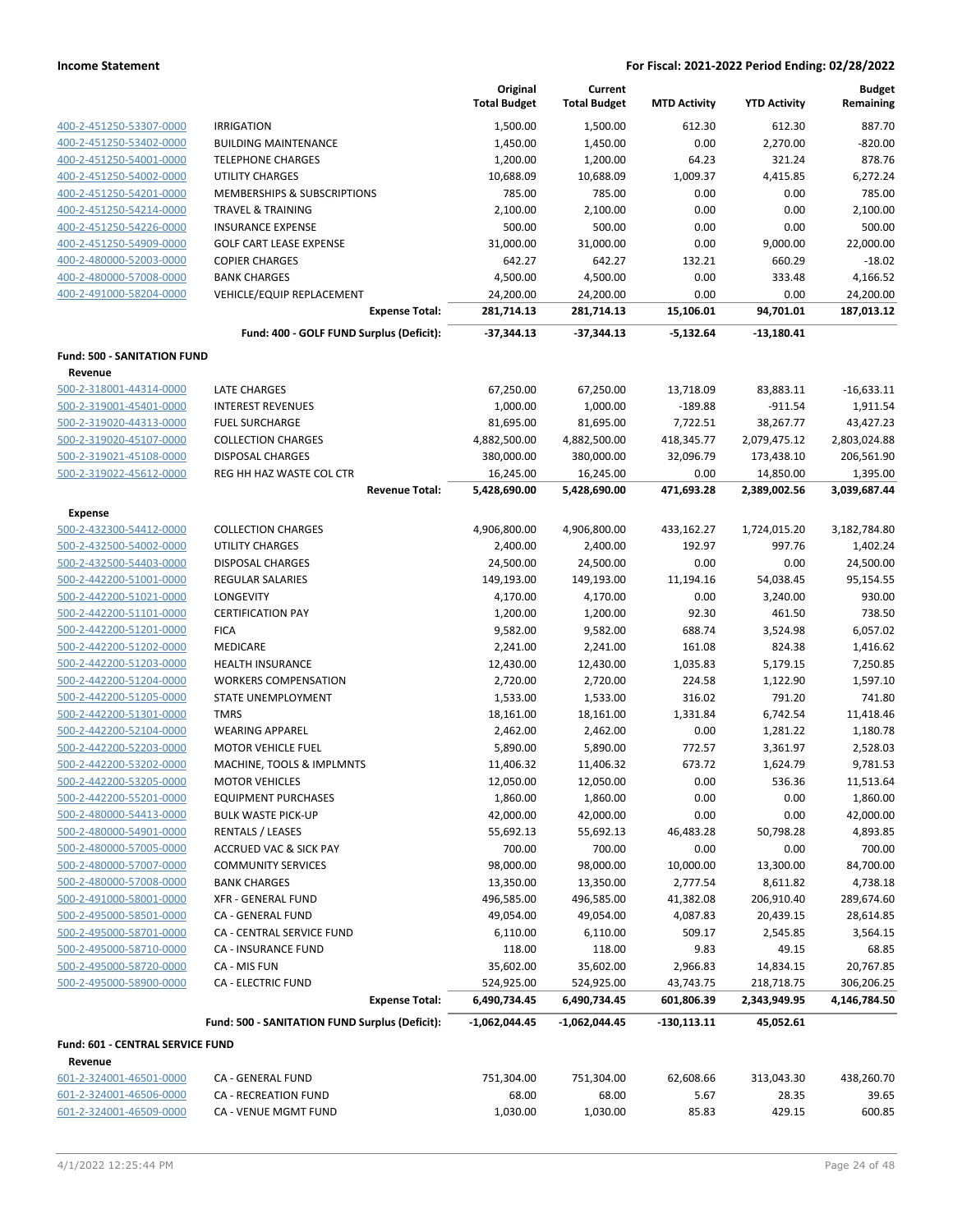|                         |                                 |                       | Original<br><b>Total Budget</b> | Current<br><b>Total Budget</b> | <b>MTD Activity</b> | <b>YTD Activity</b> | <b>Budget</b><br>Remaining |
|-------------------------|---------------------------------|-----------------------|---------------------------------|--------------------------------|---------------------|---------------------|----------------------------|
| 601-2-324001-46611-0000 | <b>CA - UTILITY FUND</b>        |                       | 256,080.00                      | 256,080.00                     | 21,340.00           | 106,700.00          | 149,380.00                 |
| 601-2-324001-46614-0000 | CA - SANITATION FUND COLLECTION |                       | 6,110.00                        | 6,110.00                       | 509.17              | 2,545.85            | 3,564.15                   |
| 601-2-324009-46901-0000 | <b>CA - ELECTRIC UTILITY</b>    |                       | 81,215.00                       | 81,215.00                      | 6,767.91            | 33,839.55           | 47,375.45                  |
| 601-2-324009-46906-0000 | <b>CA - CABLE UTILITY</b>       |                       | 12,839.00                       | 12,839.00                      | 1,069.92            | 5,349.60            | 7,489.40                   |
|                         |                                 | <b>Revenue Total:</b> | 1,108,646.00                    | 1,108,646.00                   | 92,387.16           | 461,935.80          | 646,710.20                 |
| <b>Expense</b>          |                                 |                       |                                 |                                |                     |                     |                            |
| 601-2-461100-51001-0000 | <b>REGULAR SALARIES</b>         |                       | 302,571.00                      | 302,571.00                     | 23,429.99           | 117,427.13          | 185,143.87                 |
| 601-2-461100-51020-0000 | <b>OVERTIME</b>                 |                       | 11,703.00                       | 11,703.00                      | 1,123.06            | 6,033.42            | 5,669.58                   |
| 601-2-461100-51021-0000 | LONGEVITY                       |                       | 4,244.00                        | 4,244.00                       | 0.00                | 3,584.00            | 660.00                     |
| 601-2-461100-51101-0000 | <b>CERTIFICATION PAY</b>        |                       | 1,200.00                        | 1,200.00                       | 46.16               | 230.80              | 969.20                     |
| 601-2-461100-51117-0000 | <b>CELL PHONE ALLOWANCE</b>     |                       | 1,560.00                        | 1,560.00                       | 120.00              | 600.00              | 960.00                     |
| 601-2-461100-51201-0000 | <b>FICA</b>                     |                       | 19,919.00                       | 19,919.00                      | 1,400.26            | 7,348.88            | 12,570.12                  |
| 601-2-461100-51202-0000 | <b>MEDICARE</b>                 |                       | 4,659.00                        | 4,659.00                       | 327.48              | 1,718.69            | 2,940.31                   |
| 601-2-461100-51203-0000 | <b>HEALTH INSURANCE</b>         |                       | 105,653.00                      | 105,653.00                     | 8,804.42            | 44,022.10           | 61,630.90                  |
| 601-2-461100-51204-0000 | <b>WORKERS COMPENSATION</b>     |                       | 7,442.00                        | 7,442.00                       | 614.58              | 3,072.90            | 4,369.10                   |
| 601-2-461100-51205-0000 | STATE UNEMPLOYMENT              |                       | 1,820.00                        | 1,820.00                       | 692.13              | 1,504.66            | 315.34                     |
| 601-2-461100-51301-0000 | <b>TMRS</b>                     |                       | 36,175.00                       | 36,175.00                      | 2,796.54            | 14,306.65           | 21,868.35                  |
| 601-2-461100-52001-0000 | <b>OFFICE SUPPLIES</b>          |                       | 100.00                          | 100.00                         | 0.00                | 11.78               | 88.22                      |
| 601-2-461100-52002-0000 | POSTAGE / FREIGHT               |                       | 75.00                           | 75.00                          | 0.00                | 0.00                | 75.00                      |
| 601-2-461100-52101-0000 | JANITORIAL/CLEANING             |                       | 22,000.00                       | 22,000.00                      | 713.31              | 6,882.15            | 15,117.85                  |
| 601-2-461100-52104-0000 | <b>WEARING APPAREL</b>          |                       | 4,000.00                        | 4,000.00                       | 119.96              | 1,497.12            | 2,502.88                   |
| 601-2-461100-52201-0000 | MINOR TOOLS & EQUIPMENT         |                       | 2,000.00                        | 2,000.00                       | 57.88               | 716.97              | 1,283.03                   |
| 601-2-461100-52203-0000 | <b>MOTOR VEHICLE FUEL</b>       |                       | 4,290.00                        | 4,290.00                       | 466.47              | 1,959.16            | 2,330.84                   |
| 601-2-461100-53205-0000 | <b>MOTOR VEHICLES</b>           |                       | 1,000.00                        | 1,000.00                       | 9.78                | 947.84              | 52.16                      |
| 601-2-461100-53302-0000 | <b>WALKS &amp; PARKING LOTS</b> |                       | 9,100.00                        | 9,100.00                       | 0.00                | 2,003.74            | 7,096.26                   |
| 601-2-461100-53406-0000 | <b>CITY HALL</b>                |                       | 36,000.00                       | 36,000.00                      | 538.38              | 11,941.05           | 24,058.95                  |
| 601-2-461100-53407-0000 | <b>ANIMAL SHELTER</b>           |                       | 6,500.00                        | 6,500.00                       | 439.75              | 1,938.04            | 4,561.96                   |
| 601-2-461100-53408-0000 | <b>FLEET MAINTENANCE</b>        |                       | 2,000.00                        | 2,000.00                       | 0.00                | 24.20               | 1,975.80                   |
| 601-2-461100-53501-0000 | POLICE & COURTS BLDG            |                       | 30,000.00                       | 30,000.00                      | 8,518.11            | 14,130.32           | 15,869.68                  |
| 601-2-461100-53503-0000 | FIRE ADMINISTRATION             |                       | 750.00                          | 750.00                         | 34.95               | 237.37              | 512.63                     |
| 601-2-461100-53504-0000 | <b>FIRE STATION 1</b>           |                       | 2,500.00                        | 2,500.00                       | 34.95               | 2,067.20            | 432.80                     |
| 601-2-461100-53505-0000 | <b>FIRE STATION 2</b>           |                       | 2,500.00                        | 2,500.00                       | 1,011.60            | 1,600.90            | 899.10                     |
| 601-2-461100-53506-0000 | <b>FIRE STATION 3</b>           |                       | 7,880.00                        | 7,880.00                       | 377.45              | 3,483.46            | 4,396.54                   |
| 601-2-461100-53507-0000 | <b>FIRE STATION 4</b>           |                       | 2,500.00                        | 2,500.00                       | 34.95               | 451.93              | 2,048.07                   |
| 601-2-461100-53601-0000 | ANNEX                           |                       | 6,000.00                        | 6,000.00                       | 34.95               | 3,974.88            | 2,025.12                   |
| 601-2-461100-53602-0000 | <b>SERVICE CENTER</b>           |                       | 6,000.00                        | 6,000.00                       | 306.10              | 6,816.62            | $-816.62$                  |
| 601-2-461100-53603-0000 | <b>WATER TREATMENT BLDG</b>     |                       | 500.00                          | 500.00                         | 0.00                | 0.00                | 500.00                     |
| 601-2-461100-53604-0000 | WASTEWATER TRTMNT BLDG          |                       | 300.00                          | 300.00                         | 0.00                | 0.00                | 300.00                     |
| 601-2-461100-53701-0000 | LIBRARY                         |                       | 3,000.00                        | 3,000.00                       | 405.25              | 2,648.44            | 351.56                     |
| 601-2-461100-53703-0000 | REECY DAVIS REC CENTER          |                       | 15,000.00                       | 15,000.00                      | 1,511.51            | 7,263.66            | 7,736.34                   |
| 601-2-461100-53704-0000 | <b>CIVIC CENTER</b>             |                       | 7,500.00                        | 7,500.00                       | 0.00                | 0.00                | 7,500.00                   |
| 601-2-461100-53706-0000 | SPORTSPARK                      |                       | 7,000.00                        | 7,000.00                       | 221.55              | 1,822.23            | 5,177.77                   |
| 601-2-461100-54001-0000 | <b>TELEPHONE CHARGES</b>        |                       | 4,187.00                        | 4,187.00                       | 414.50              | 1,605.84            | 2,581.16                   |
| 601-2-461100-54002-0000 | UTILITY CHARGES                 |                       | 85,740.00                       | 85,740.00                      | 11,272.59           | 38,196.01           | 47,543.99                  |
| 601-2-461100-54112-0000 | <b>ALARM MONITOR SERVICE</b>    |                       | 0.00                            | 0.00                           | 0.00                | 500.00              | $-500.00$                  |
| 601-2-461200-51001-0000 | <b>REGULAR SALARIES</b>         |                       | 165,766.00                      | 165,766.00                     | 12,752.00           | 63,321.60           | 102,444.40                 |
| 601-2-461200-51020-0000 | <b>OVERTIME</b>                 |                       | 6,831.00                        | 6,831.00                       | 1,146.91            | 5,444.44            | 1,386.56                   |
| 601-2-461200-51021-0000 | LONGEVITY                       |                       | 3,480.00                        | 3,480.00                       | 0.00                | 3,480.00            | 0.00                       |
| 601-2-461200-51101-0000 | <b>CERTIFICATION PAY</b>        |                       | 1,800.00                        | 1,800.00                       | 184.64              | 923.20              | 876.80                     |
| 601-2-461200-51117-0000 | <b>CELL PHONE ALLOWANCE</b>     |                       | 2,520.00                        | 2,520.00                       | 193.84              | 969.20              | 1,550.80                   |
| 601-2-461200-51201-0000 | <b>FICA</b>                     |                       | 11,185.00                       | 11,185.00                      | 824.58              | 4,248.29            | 6,936.71                   |
| 601-2-461200-51202-0000 | <b>MEDICARE</b>                 |                       | 2,616.00                        | 2,616.00                       | 192.84              | 993.55              | 1,622.45                   |
| 601-2-461200-51203-0000 | <b>HEALTH INSURANCE</b>         |                       | 49,719.00                       | 49,719.00                      | 4,143.25            | 20,716.25           | 29,002.75                  |
| 601-2-461200-51204-0000 | <b>WORKERS COMPENSATION</b>     |                       | 6,279.00                        | 6,279.00                       | 518.58              | 2,592.90            | 3,686.10                   |
| 601-2-461200-51205-0000 | STATE UNEMPLOYMENT              |                       | 766.00                          | 766.00                         | 399.77              | 780.94              | $-14.94$                   |
| 601-2-461200-51301-0000 | <b>TMRS</b>                     |                       | 21,197.00                       | 21,197.00                      | 1,684.73            | 8,655.87            | 12,541.13                  |
| 601-2-461200-52001-0000 | OFFICE SUPPLIES                 |                       | 100.00                          | 100.00                         | 0.00                | 6.49                | 93.51                      |
| 601-2-461200-52002-0000 | POSTAGE / FREIGHT               |                       | 50.00                           | 50.00                          | 0.00                | 0.00                | 50.00                      |
| 601-2-461200-52104-0000 | <b>WEARING APPAREL</b>          |                       | 3,000.00                        | 3,000.00                       | 0.00                | 1,616.43            | 1,383.57                   |
|                         |                                 |                       |                                 |                                |                     |                     |                            |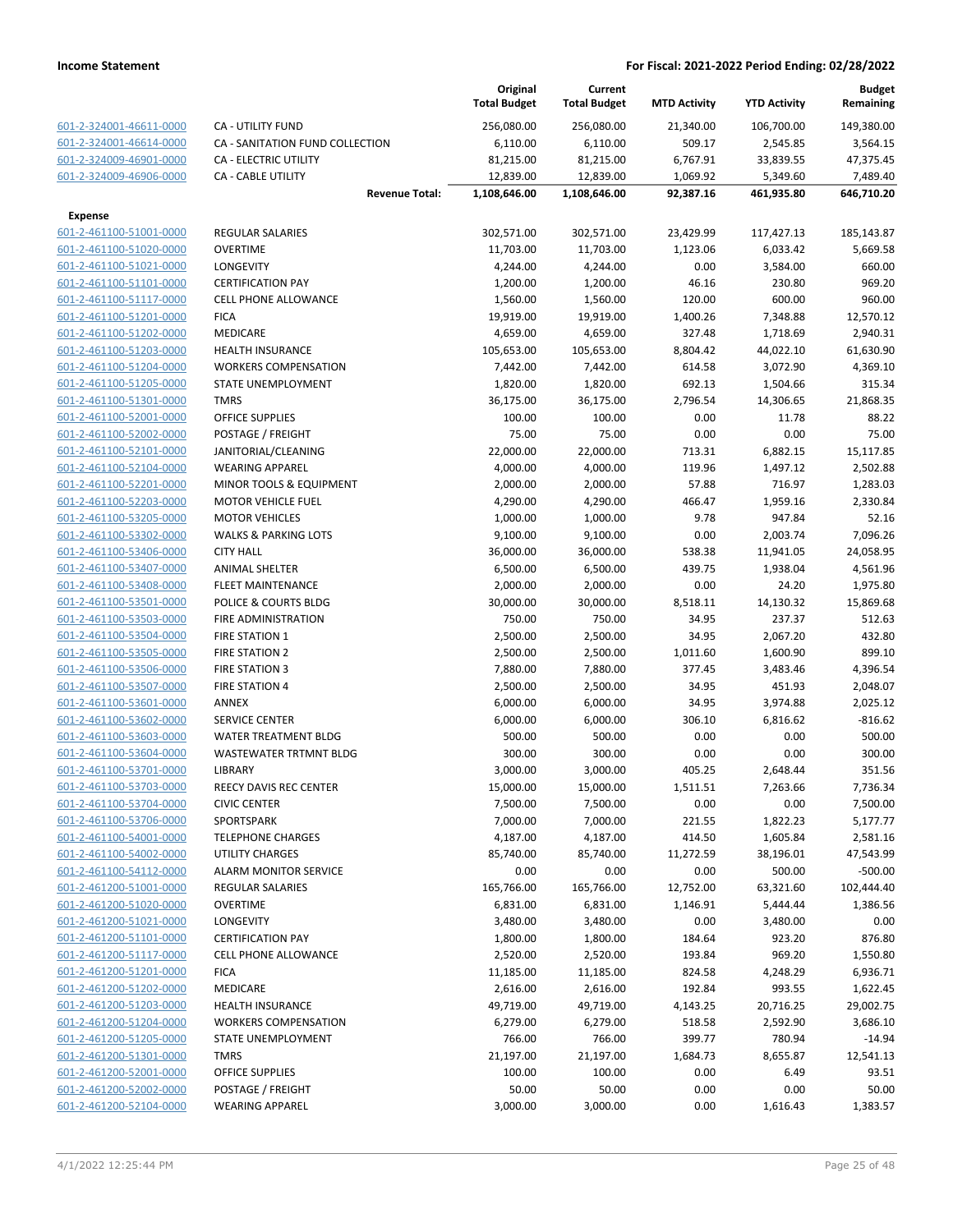|                            |                                                     | Original<br><b>Total Budget</b> | Current<br><b>Total Budget</b> | <b>MTD Activity</b> | <b>YTD Activity</b>   | <b>Budget</b><br>Remaining |
|----------------------------|-----------------------------------------------------|---------------------------------|--------------------------------|---------------------|-----------------------|----------------------------|
| 601-2-461200-52106-0000    | <b>CHEMICAL SUPPLIES</b>                            | 400.00                          | 400.00                         | 0.00                | 0.00                  | 400.00                     |
| 601-2-461200-52201-0000    | MINOR TOOLS & EQUIPMENT                             | 3,000.00                        | 3,000.00                       | 0.00                | 696.86                | 2,303.14                   |
| 601-2-461200-52202-0000    | <b>MECHANICAL SUPPLIES</b>                          | 12,000.00                       | 12,000.00                      | 1,758.52            | 8,280.69              | 3,719.31                   |
| 601-2-461200-52203-0000    | <b>MOTOR VEHICLE FUEL</b>                           | 7,190.00                        | 7,190.00                       | 423.79              | 1,702.84              | 5,487.16                   |
| 601-2-461200-53202-0000    | MACHINE, TOOLS & IMPLMNTS                           | 500.00                          | 500.00                         | 0.00                | 0.00                  | 500.00                     |
| 601-2-461200-53205-0000    | <b>MOTOR VEHICLES</b>                               | 1,200.00                        | 1,200.00                       | 188.99              | 3,803.71              | $-2,603.71$                |
| 601-2-461200-53402-0000    | <b>BUILDING MAINTENANCE</b>                         | 250.00                          | 250.00                         | 0.00                | 0.00                  | 250.00                     |
| 601-2-461200-54001-0000    | <b>TELEPHONE CHARGES</b>                            | 1,956.00                        | 1,956.00                       | 170.64              | 775.94                | 1,180.06                   |
| 601-2-461200-54002-0000    | <b>UTILITY CHARGES</b>                              | 12,000.00                       | 12,000.00                      | 1,831.37            | 5,562.02              | 6,437.98                   |
| 601-2-461200-54201-0000    | MEMBERSHIPS & SUBSCRIPTIONS                         | 1,500.00                        | 1,500.00                       | 0.00                | 1,500.00              | 0.00                       |
| 601-2-461200-54214-0000    | <b>TRAVEL &amp; TRAINING</b>                        | 1,000.00                        | 1,000.00                       | 0.00                | 122.15                | 877.85                     |
| 601-2-480000-57004-0000    | <b>INVENTORY LOSS/GAIN</b>                          | 0.00                            | 0.00                           | 0.00                | $-1,442.66$           | 1,442.66                   |
|                            | <b>Expense Total:</b>                               | 1,081,673.00                    | 1,081,673.00                   | 92,293.06           | 447,320.85            | 634,352.15                 |
|                            | Fund: 601 - CENTRAL SERVICE FUND Surplus (Deficit): | 26,973.00                       | 26,973.00                      | 94.10               | 14,614.95             |                            |
| Fund: 602 - INSURANCE FUND |                                                     |                                 |                                |                     |                       |                            |
| Revenue                    |                                                     |                                 |                                |                     |                       |                            |
| 602-2-319001-45401-0000    | <b>INTEREST REVENUES</b>                            | 120.00                          | 120.00                         | 0.00                | $-180.01$             | 300.01                     |
| 602-2-322001-43201-0000    | <b>EMPLOYEE PORTION</b>                             | 495,000.00                      | 495,000.00                     | 42,040.56           | 211,616.55            | 283,383.45                 |
| 602-2-322001-43202-0000    | <b>CITY PORTION-HEALTH</b>                          | 3,498,962.42                    | 3,498,962.42                   | 291,580.20          | 1,465,687.91          | 2,033,274.51               |
| 602-2-322001-43203-0000    | <b>CITY PORTION-WORK COMP</b>                       | 317,289.77                      | 317,289.77                     | 26,440.81           | 132,439.37            | 184,850.40                 |
| 602-2-322001-43204-0000    | <b>CITY PORTION-TWC FUTA</b>                        | 250.00                          | 250.00                         | 0.00                | 62.58                 | 187.42                     |
| 602-2-322001-43205-0000    | <b>GEUS EMPLOYEE PORTION</b>                        | 273,600.00                      | 273,600.00                     | 21,179.49           | 107,075.88            | 166,524.12                 |
| 602-2-322001-43206-0000    | <b>GEUS PORTION-HEALTH</b>                          | 1,465,119.00                    | 1,465,119.00                   | 122,093.25          | 610,466.25            | 854,652.75                 |
| 602-2-322001-43207-0000    | <b>GEUS PORTION-WORK COMP</b>                       | 145,550.00                      | 145,550.00                     | 12,129.17           | 60,645.85             | 84,904.15                  |
| 602-2-322001-48610-0000    | OTHER REV / CITY EMPL-DEPENDENT CARE                | 25,250.00                       | 25,250.00                      | 0.00                | 6,751.38              | 18,498.62                  |
| 602-2-323001-46001-0000    | <b>XFR - GENERAL FUND</b>                           | 150,000.00                      | 150,000.00                     | 12,500.00           | 62,500.00             | 87,500.00                  |
| 602-2-323001-46100-0000    | <b>XFR - UTILITY FUND</b>                           | 150,000.00                      | 150,000.00                     | 12,500.00           | 62,500.00             | 87,500.00                  |
| 602-2-324001-46501-0000    | CA - GENERAL FUND                                   | 170,180.00                      | 170,180.00                     | 14,181.67           | 70,908.35             | 99,271.65                  |
| 602-2-324001-46509-0000    | CA - VENUE MGMT FUND                                | 73.00                           | 73.00                          | $-6.08$             | $-30.40$              | 103.40                     |
| 602-2-324001-46611-0000    | CA - UTILITY FUND                                   | 67,347.00                       | 67,347.00                      | 5,612.25            | 28,061.25             | 39,285.75                  |
| 602-2-324001-46614-0000    | CA - SANITATION FUND COLLECTION                     | 118.00                          | 118.00                         | 9.83                | 49.15                 | 68.85                      |
| 602-2-324009-46612-0000    | CA - ELECTRIC UTILITY                               | 945.00                          | 945.00                         | 78.75               | 393.75                | 551.25                     |
| 602-2-324009-46613-0000    | CA - CABLE UTILITY<br><b>Revenue Total:</b>         | 148.00<br>6,759,952.19          | 148.00<br>6,759,952.19         | 12.33<br>560,352.23 | 61.65<br>2,819,009.51 | 86.35<br>3,940,942.68      |
| <b>Expense</b>             |                                                     |                                 |                                |                     |                       |                            |
| 602-2-462100-54101-0000    | PROFESSIONAL SERVICES                               | 25,000.00                       | 25,000.00                      | 4,075.00            | 43,617.85             | $-18,617.85$               |
| 602-2-462100-54801-0000    | <b>WELLNESS PROGRAM</b>                             | 10,000.00                       | 10,000.00                      | 0.00                | 2,775.00              | 7,225.00                   |
| 602-2-462100-54809-0000    | HEALTH AND DENTAL / PREMIUMS                        | 5,743,387.00                    | 5,743,387.00                   | 497,324.49          | 2,807,843.40          | 2,935,543.60               |
| 602-2-462100-54810-0000    | RETIREE INSURANCE PREMIUM                           | 45,000.00                       | 45,000.00                      | 0.00                | 17,781.15             | 27,218.85                  |
| 602-2-462100-54812-0000    | LONG TERM DISABILITY                                | 50,000.00                       | 50,000.00                      | 5,082.50            | 26,266.03             | 23,733.97                  |
| 602-2-462100-54813-0000    | LIFE / AD & D INSURANCE                             | 23,000.00                       | 23,000.00                      | 1,772.82            | 9,208.26              | 13,791.74                  |
| 602-2-462100-54820-0000    | AIR EVAC PREMIUMS                                   | 24,500.00                       | 24,500.00                      | 101.00              | 23,754.00             | 746.00                     |
| 602-2-462100-54821-0000    | <b>WORKERS' COMPENSATION</b>                        | 435,000.00                      | 435,000.00                     | 0.00                | 407,855.22            | 27,144.78                  |
| 602-2-462100-54822-0000    | STATE UNEMPLOYMENT INS.                             | 0.00                            | 0.00                           | $-0.06$             | $-0.11$               | 0.11                       |
| 602-2-462100-54823-0000    | HEALTH CARE-125 FLEX PLAN & HSA                     | 160,000.00                      | 160,000.00                     | 8,612.40            | 167,380.60            | $-7,380.60$                |
| 602-2-480000-54101-0000    | PROFESSIONAL SERVICES                               | 95,000.00                       | 95,000.00                      | 7,590.19            | 31,576.56             | 63,423.44                  |
| 602-2-480000-54226-0000    | PROP INSURANCE EXP                                  | 390,000.00                      | 390,000.00                     | 833.00              | 465,313.60            | $-75,313.60$               |
| 602-2-480000-57008-0000    | <b>BANK CHARGES</b>                                 | 30.00                           | 30.00                          | 2.55                | 19.02                 | 10.98                      |
|                            | <b>Expense Total:</b>                               | 7,000,917.00                    | 7,000,917.00                   | 525,393.89          | 4,003,390.58          | 2,997,526.42               |
|                            | Fund: 602 - INSURANCE FUND Surplus (Deficit):       | -240,964.81                     | -240,964.81                    | 34,958.34           | -1,184,381.07         |                            |
| Fund: 604 - MIS FUND       |                                                     |                                 |                                |                     |                       |                            |
| Revenue                    |                                                     |                                 |                                |                     |                       |                            |
| 604-2-324001-46501-0000    | CA - GENERAL FUND                                   | 858,859.00                      | 858,859.00                     | 71,571.58           | 357,857.90            | 501,001.10                 |
| 604-2-324001-46506-0000    | CA - RECREATION FUND                                | 3.00                            | 3.00                           | 0.25                | 1.25                  | 1.75                       |
| 604-2-324001-46509-0000    | CA - VENUE MGMT FUND                                | 4,806.00                        | 4,806.00                       | 400.50              | 2,002.50              | 2,803.50                   |
| 604-2-324001-46611-0000    | CA - UTILITY FUND                                   | 105,933.00                      | 105,933.00                     | 8,827.75            | 44,138.75             | 61,794.25                  |
| 604-2-324001-46614-0000    | CA - SANITATION FUND COLLECTION                     | 35,602.00                       | 35,602.00                      | 2,966.83            | 14,834.15             | 20,767.85                  |
| 604-2-324009-46901-0000    | CA - ELECTRIC UTILITY                               | 89,519.00                       | 89,519.00                      | 7,459.92            | 37,299.60             | 52,219.40                  |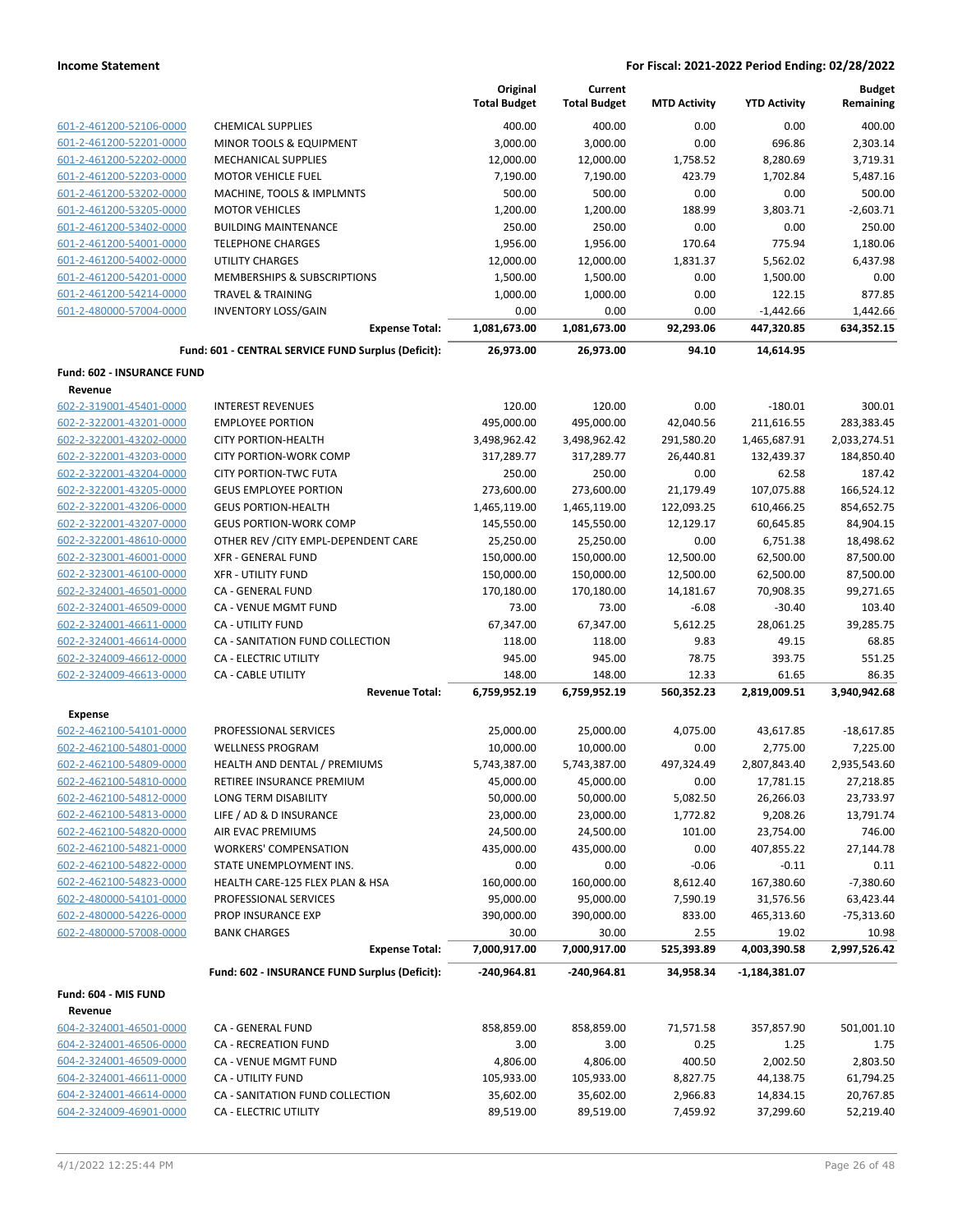|                                      |                                         | Original<br><b>Total Budget</b> | Current<br><b>Total Budget</b> | <b>MTD Activity</b>  | <b>YTD Activity</b> | <b>Budget</b><br>Remaining |
|--------------------------------------|-----------------------------------------|---------------------------------|--------------------------------|----------------------|---------------------|----------------------------|
| 604-2-324009-46906-0000              | <b>CA - CABLE UTILITY</b>               | 13,795.00                       | 13,795.00                      | 1,149.58             | 5,747.90            | 8,047.10                   |
|                                      | <b>Revenue Total:</b>                   | 1,108,517.00                    | 1,108,517.00                   | 92,376.41            | 461,882.05          | 646,634.95                 |
| <b>Expense</b>                       |                                         |                                 |                                |                      |                     |                            |
| 604-2-441400-54001-0000              | <b>TELEPHONE CHARGES</b>                | 511.00                          | 511.00                         | 36.23                | 181.20              | 329.80                     |
| 604-2-441400-54002-0000              | UTILITY CHARGES                         | 950.00                          | 950.00                         | 213.95               | 504.61              | 445.39                     |
| 604-2-465100-51001-0000              | <b>REGULAR SALARIES</b>                 | 301,975.00                      | 301,975.00                     | 19,501.92            | 99,779.59           | 202,195.41                 |
| 604-2-465100-51020-0000              | <b>OVERTIME</b>                         | 7,706.00                        | 7,706.00                       | 857.05               | 3,215.22            | 4,490.78                   |
| 604-2-465100-51021-0000              | LONGEVITY                               | 5,386.00                        | 5,386.00                       | 0.00                 | 5,506.00            | $-120.00$                  |
| 604-2-465100-51102-0000              | <b>BILINGUAL PAY</b>                    | 600.00                          | 600.00                         | 46.16                | 230.80              | 369.20                     |
| 604-2-465100-51116-0000              | CAR ALLOWANCE                           | 1,800.00                        | 1,800.00                       | 276.92               | 1,384.60            | 415.40                     |
| 604-2-465100-51117-0000              | <b>CELL PHONE ALLOWANCE</b>             | 1,920.00                        | 1,920.00                       | 295.36               | 1,476.80            | 443.20                     |
| 604-2-465100-51201-0000              | <b>FICA</b>                             | 19,802.00                       | 19,802.00                      | 1,219.43             | 6,560.54            | 13,241.46                  |
| 604-2-465100-51202-0000              | <b>MEDICARE</b>                         | 4,631.00                        | 4,631.00                       | 285.19               | 1,534.33            | 3,096.67                   |
| 604-2-465100-51203-0000              | <b>HEALTH INSURANCE</b>                 | 49,719.00                       | 49,719.00                      | 4,143.25             | 20,716.25           | 29,002.75                  |
| 604-2-465100-51204-0000              | <b>WORKERS COMPENSATION</b>             | 627.00                          | 627.00                         | 52.25                | 261.25              | 365.75                     |
| 604-2-465100-51205-0000              | STATE UNEMPLOYMENT                      | 383.00                          | 383.00                         | 352.33               | 928.13              | $-545.13$                  |
| 604-2-465100-51301-0000              | <b>TMRS</b>                             | 37,527.00                       | 37,527.00                      | 2,474.95             | 13,027.52           | 24,499.48                  |
| 604-2-465100-52001-0000              | <b>OFFICE SUPPLIES</b>                  | 150.00                          | 150.00                         | 49.93                | 49.93               | 100.07                     |
| 604-2-465100-52002-0000              | POSTAGE / FREIGHT                       | 25.00                           | 25.00                          | 0.00                 | 0.00                | 25.00                      |
| 604-2-465100-52201-0000              | MINOR TOOLS & EQUIPMENT                 | 500.00                          | 500.00                         | 0.00                 | 0.00                | 500.00                     |
| 604-2-465100-52203-0000              | <b>MOTOR VEHICLE FUEL</b>               | 720.00                          | 720.00                         | 0.00                 | 140.37              | 579.63                     |
| 604-2-465100-52303-0000              | <b>TRAINING SUPPLIES</b>                | 450.00                          | 450.00                         | 57.79                | 57.79               | 392.21                     |
| 604-2-465100-53201-0000              | FURNITURE & OFFICE EQUIPMENT            | 100.00                          | 100.00                         | 0.00                 | 0.00                | 100.00                     |
| 604-2-465100-53205-0000              | <b>MOTOR VEHICLES</b>                   | 600.00                          | 600.00                         | 0.00                 | 132.60              | 467.40                     |
| 604-2-465100-53209-0000              | HARDWARE/SOFTWARE                       | 365,663.00                      | 365,747.00                     | 105,599.84           | 237,508.38          | 128,238.62                 |
| 604-2-465100-54001-0000              | <b>TELEPHONE CHARGES</b>                | 9,702.00                        | 9,702.00                       | 806.54               | 3,683.85            | 6,018.15                   |
| 604-2-465100-54101-0000              | PROFESSIONAL SERVICES                   | 8,000.00                        | 8,000.00                       | 0.00                 | 55.00               | 7,945.00                   |
| 604-2-465100-54201-0000              | MEMBERSHIPS & SUBSCRIPTIONS             | 900.00                          | 900.00                         | 0.00                 | 0.00                | 900.00                     |
| 604-2-465100-54214-0000              | <b>TRAVEL &amp; TRAINING</b>            | 10,000.00                       | 10,000.00                      | 0.00                 | 34.67               | 9,965.33                   |
| 604-2-465100-54901-0000              | <b>RENTALS / LEASES</b>                 | 0.00                            | 0.00                           | 1,794.53             | 8,972.65            | $-8,972.65$                |
| 604-2-465100-54908-0000              | LEASE PURCHASE PAYMENTS                 | 99,402.00                       | 99,402.00                      | 0.00                 | 70,219.50           | 29,182.50                  |
| 604-2-465100-55205-0000              | COMPUTER EQUIPMENT / SOFTWARE           | 35,920.00                       | 35,920.00                      | 10,920.00            | 10,920.00           | 25,000.00                  |
| 604-2-480000-55205-0000              | <b>COMPUTER EQUIPMENT</b>               | 50,000.00                       | 51,200.00                      | 0.00                 | 11,134.32           | 40,065.68                  |
|                                      | <b>Expense Total:</b>                   | 1,015,669.00                    | 1,016,953.00                   | 148,983.62           | 498,215.90          | 518,737.10                 |
|                                      | Fund: 604 - MIS FUND Surplus (Deficit): | 92,848.00                       | 91,564.00                      | $-56,607.21$         | -36,333.85          |                            |
| Fund: 660 - VEHICLE REPLACEMENT FUND |                                         |                                 |                                |                      |                     |                            |
| Revenue                              |                                         |                                 |                                |                      |                     |                            |
| 660-2-319001-45401-0000              | <b>INTEREST REVENUES</b>                | 0.00                            | 0.00                           | 11.60                | $-127.56$           | 127.56                     |
| 660-2-323001-46001-0000              | XFR - GENERAL FUND                      | 945,464.00                      | 945,464.00                     | 78,788.67            | 393,943.35          | 551,520.65                 |
| 660-2-323001-46105-0000              | XFR - UTILITY CIP FUND                  | 32,045.00                       | 32,045.00                      | 2,670.42             | 13,352.10           | 18,692.90                  |
|                                      | <b>Revenue Total:</b>                   | 977,509.00                      | 977,509.00                     | 81,470.69            | 407,167.89          | 570,341.11                 |
| <b>Expense</b>                       |                                         |                                 |                                |                      |                     |                            |
| 660-2-421210-55202-0000              | <b>VEHICLES</b>                         | 312,596.00                      |                                |                      |                     | 299,566.27                 |
| 660-2-421230-55202-0000              |                                         |                                 | 312,596.00                     | 3,197.11<br>2,515.59 | 13,029.73           |                            |
|                                      | <b>VEHICLES</b>                         | 70,000.00                       | 70,000.00                      |                      | 136,679.48          | $-66,679.48$               |
| 660-2-421600-55202-0000              | <b>VEHICLES</b>                         | 264,627.00                      | 264,627.00                     | 0.00                 | 0.00                | 264,627.00                 |
| 660-2-422200-55202-0000              | <b>VEHICLES</b>                         | 250,000.00                      | 250,000.00                     | 0.00                 | 901,008.52          | $-651,008.52$              |
| 660-2-422300-55202-0000              | <b>VEHICLES</b>                         | 0.00                            | 0.00                           | 16,128.33            | 54,005.57           | $-54,005.57$               |
| 660-2-431200-55201-0000              | <b>EQUIPMENT PURCHASES</b>              | 80,286.00                       | 80,286.00                      | 766.74               | 3,833.70            | 76,452.30                  |
| 660-2-431700-55202-0000              | <b>VEHICLES</b>                         | 0.00                            | 0.00                           | 1,054.18             | 4,216.72            | $-4,216.72$                |
| 660-2-436200-55202-0000              | <b>VEHICLES</b>                         | 0.00                            | 0.00                           | 1,133.29             | 3,750.07            | $-3,750.07$                |
| 660-2-436300-55202-0000              | <b>VEHICLES</b>                         | 0.00                            | 0.00                           | $-4.98$              | 13,444.16           | $-13,444.16$               |
| 660-2-437200-55202-0000              | <b>VEHICLES</b>                         | 0.00                            | 0.00                           | 1,024.54             | 5,122.71            | $-5,122.71$                |
| 660-2-441300-55202-0000              | <b>VEHICLES</b>                         | 0.00                            | 0.00                           | 860.49               | 4,302.45            | $-4,302.45$                |
| 660-2-443200-55202-0000              | <b>VEHICLES</b>                         | 0.00                            | 0.00                           | 659.01               | 3,295.05            | $-3,295.05$                |
| 660-2-451100-55202-0000              | <b>VEHICLES</b>                         | 0.00                            | 0.00                           | 3,264.20             | 16,320.99           | $-16,320.99$               |
| 660-2-461100-55201-0000              | <b>EQUIPMENT PURCHASES</b>              | 0.00                            | 0.00                           | 1,517.64             | 7,192.98            | $-7,192.98$                |
| 660-2-461200-55201-0000              | <b>EQUIPMENT PURCHASES</b>              | 0.00                            | 0.00                           | 718.39               | 4,027.17            | $-4,027.17$                |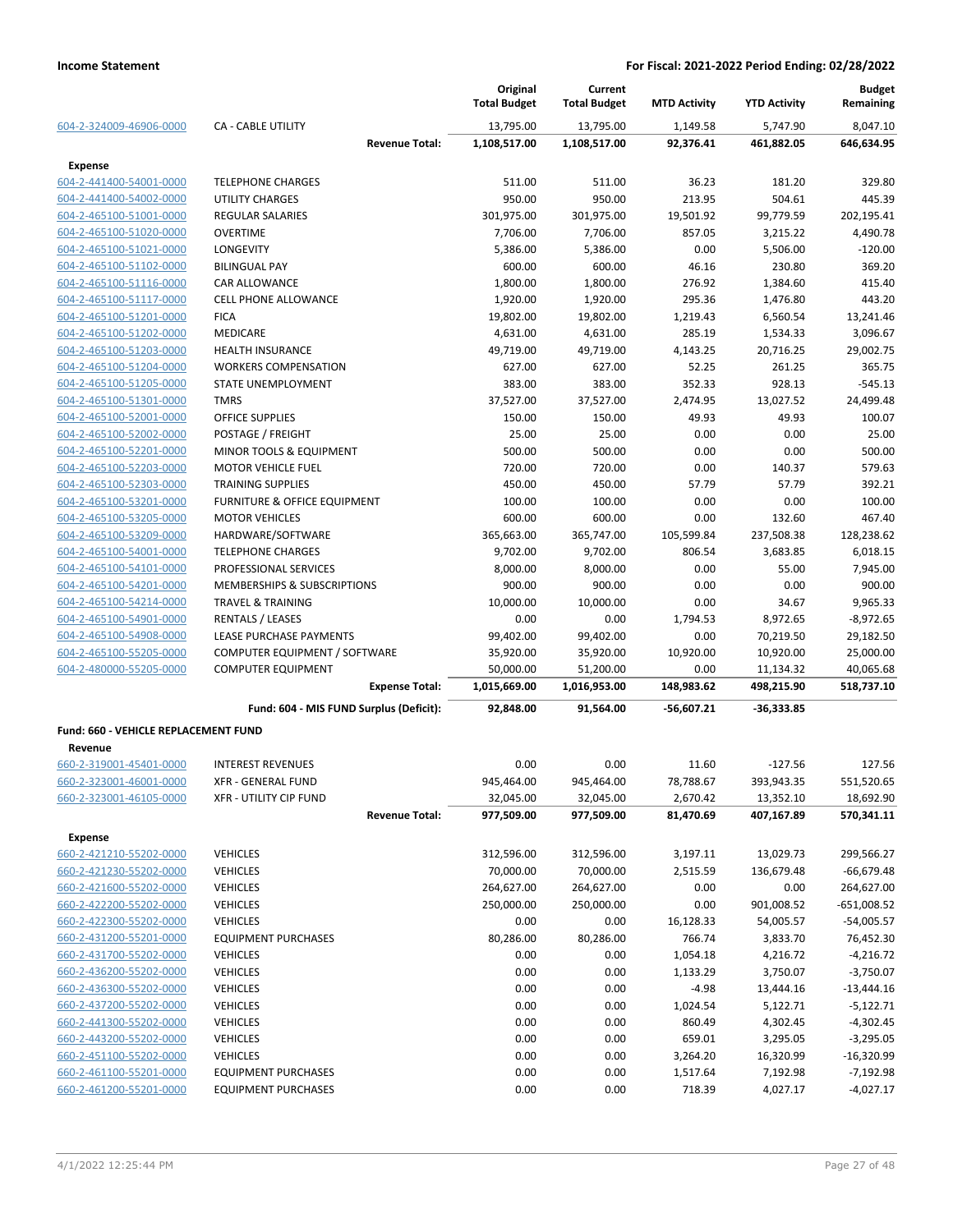|                                         |                                                                            | Original            | Current             |                     |                     | <b>Budget</b> |
|-----------------------------------------|----------------------------------------------------------------------------|---------------------|---------------------|---------------------|---------------------|---------------|
|                                         |                                                                            | <b>Total Budget</b> | <b>Total Budget</b> | <b>MTD Activity</b> | <b>YTD Activity</b> | Remaining     |
| 660-2-480000-57008-0000                 | <b>BANK CHARGES</b>                                                        | 0.00                | 0.00                | 2.21                | 21.99               | $-21.99$      |
|                                         | <b>Expense Total:</b>                                                      | 977,509.00          | 977,509.00          | 32,836.74           | 1,170,251.29        | $-192,742.29$ |
|                                         | Fund: 660 - VEHICLE REPLACEMENT FUND Surplus (Deficit):                    | 0.00                | 0.00                | 48,633.95           | -763,083.40         |               |
| <b>Fund: 800 - SPENCE FUND</b>          |                                                                            |                     |                     |                     |                     |               |
| Revenue                                 |                                                                            |                     |                     |                     |                     |               |
| 800-3-319001-45401-0000                 | <b>INTEREST REVENUES</b>                                                   | 300.00              | 300.00              | 7.71                | 41.18               | 258.82        |
|                                         | <b>Revenue Total:</b>                                                      | 300.00              | 300.00              | 7.71                | 41.18               | 258.82        |
| <b>Expense</b>                          |                                                                            |                     |                     |                     |                     |               |
| 800-3-495000-58501-0000                 | CA - GENERAL FUND                                                          | 600.00              | 600.00              | 50.00               | 250.00              | 350.00        |
|                                         | <b>Expense Total:</b>                                                      | 600.00              | 600.00              | 50.00               | 250.00              | 350.00        |
|                                         | Fund: 800 - SPENCE FUND Surplus (Deficit):                                 | $-300.00$           | -300.00             | -42.29              | $-208.82$           |               |
| Fund: 801 - JONES LIBRARY TRUST         |                                                                            |                     |                     |                     |                     |               |
| Revenue                                 |                                                                            |                     |                     |                     |                     |               |
| 801-3-319001-45401-0000                 | <b>INTEREST REVENUES</b>                                                   | 0.00                | 0.00                | $-4.79$             | $-19.63$            | 19.63         |
|                                         | <b>Revenue Total:</b>                                                      | 0.00                | 0.00                | $-4.79$             | $-19.63$            | 19.63         |
| <b>Expense</b>                          |                                                                            |                     |                     |                     |                     |               |
| 801-3-480000-57008-0000                 | <b>BANK CHARGES</b>                                                        | 0.00                | 0.00                | 0.37                | 1.07                | $-1.07$       |
|                                         | <b>Expense Total:</b>                                                      | 0.00                | 0.00                | 0.37                | 1.07                | $-1.07$       |
|                                         | Fund: 801 - JONES LIBRARY TRUST Surplus (Deficit):                         | 0.00                | 0.00                | $-5.16$             | $-20.70$            |               |
| Fund: 810 - SEIZURE FUNDS - STATE RULES |                                                                            |                     |                     |                     |                     |               |
| Revenue                                 |                                                                            |                     |                     |                     |                     |               |
| 810-3-319001-45401-0000                 | <b>INTEREST REVENUES</b>                                                   | 250.00              | 250.00              | $-64.74$            | $-263.96$           | 513.96        |
| 810-3-322001-46802-0000                 | HB65 SEIZURES-CONTRIBUTNS                                                  | 0.00                | 0.00                | 0.00                | 2,029.00            | $-2,029.00$   |
|                                         | <b>Revenue Total:</b>                                                      | 250.00              | 250.00              | -64.74              | 1,765.04            | $-1,515.04$   |
| <b>Expense</b>                          |                                                                            |                     |                     |                     |                     |               |
| 810-3-421230-55501-0000                 | <b>SERVICE ANIMALS</b>                                                     | 0.00                | 0.00                | 0.00                | 656.04              | $-656.04$     |
| 810-3-480000-57008-0000                 | <b>BANK CHARGES</b>                                                        | 75.00               | 75.00               | 4.95                | 14.45               | 60.55         |
|                                         | <b>Expense Total:</b>                                                      | 75.00               | 75.00               | 4.95                | 670.49              | $-595.49$     |
|                                         | Fund: 810 - SEIZURE FUNDS - STATE RULES Surplus (Deficit):                 | 175.00              | 175.00              | -69.69              | 1,094.55            |               |
| Fund: 811 - SEIZURE FUNDS - FED RULES   |                                                                            |                     |                     |                     |                     |               |
| Revenue                                 |                                                                            |                     |                     |                     |                     |               |
| 811-3-319001-45401-0000                 | <b>INTEREST REVENUES</b>                                                   | 150.00              | 150.00              | $-64.54$            | $-264.32$           | 414.32        |
|                                         | <b>Revenue Total:</b>                                                      | 150.00              | 150.00              | -64.54              | $-264.32$           | 414.32        |
| <b>Expense</b>                          |                                                                            |                     |                     |                     |                     |               |
| 811-3-480000-57008-0000                 | <b>BANK CHARGES</b>                                                        | 75.00               | 75.00               | 4.96                | 14.50               | 60.50         |
|                                         | <b>Expense Total:</b>                                                      | 75.00               | 75.00               | 4.96                | 14.50               | 60.50         |
|                                         | Fund: 811 - SEIZURE FUNDS - FED RULES Surplus (Deficit):                   | 75.00               | 75.00               | -69.50              | $-278.82$           |               |
|                                         | Fund: 820 - TIRZ FUND (Tax Increment Reinvestment Zone)                    |                     |                     |                     |                     |               |
| Revenue                                 |                                                                            |                     |                     |                     |                     |               |
| 820-3-311001-41101-0000                 | <b>REAL PROPERTY TAXES - CITY</b>                                          | 508,577.00          | 508,577.00          | 62,805.49           | 368,226.15          | 140,350.85    |
| 820-3-311001-41111-0000                 | <b>REAL PROPERTY TAXES - COUNTY</b>                                        | 211,289.00          | 211,289.00          | 0.00                | 0.00                | 211,289.00    |
| 820-3-311001-41112-0000                 | REAL PROPERTY TAXES - HOSPITAL                                             | 95,566.00           | 95,566.00           | 0.00                | 0.00                | 95,566.00     |
| 820-3-311002-41102-0000                 | <b>DELINQUENT TAXES</b>                                                    | 3,000.00            | 3,000.00            | 636.65              | 1,130.96            | 1,869.04      |
| 820-3-319001-45401-0000                 | <b>INTEREST REVENUES</b>                                                   | 1,570.00            | 1,570.00            | $-1,035.71$         | $-3,985.08$         | 5,555.08      |
|                                         | <b>Revenue Total:</b>                                                      | 820,002.00          | 820,002.00          | 62,406.43           | 365,372.03          | 454,629.97    |
| <b>Expense</b>                          |                                                                            |                     |                     |                     |                     |               |
| 820-3-416100-54101-0000                 | PROFESSIONAL SERVICES                                                      | 35,247.00           | 35,247.00           | 0.00                | 27.50               | 35,219.50     |
| 820-3-416100-55002-0000                 | <b>IMPROVEMENTS</b>                                                        | 155,000.00          | 155,000.00          | 0.00                | 0.00                | 155,000.00    |
| 820-3-480000-57008-0000                 | <b>BANK CHARGES</b>                                                        | 700.00              | 700.00              | 73.59               | 211.88              | 488.12        |
|                                         | <b>Expense Total:</b>                                                      | 190,947.00          | 190,947.00          | 73.59               | 239.38              | 190,707.62    |
|                                         | Fund: 820 - TIRZ FUND (Tax Increment Reinvestment Zone) Surplus (Deficit): | 629,055.00          | 629,055.00          | 62,332.84           | 365,132.65          |               |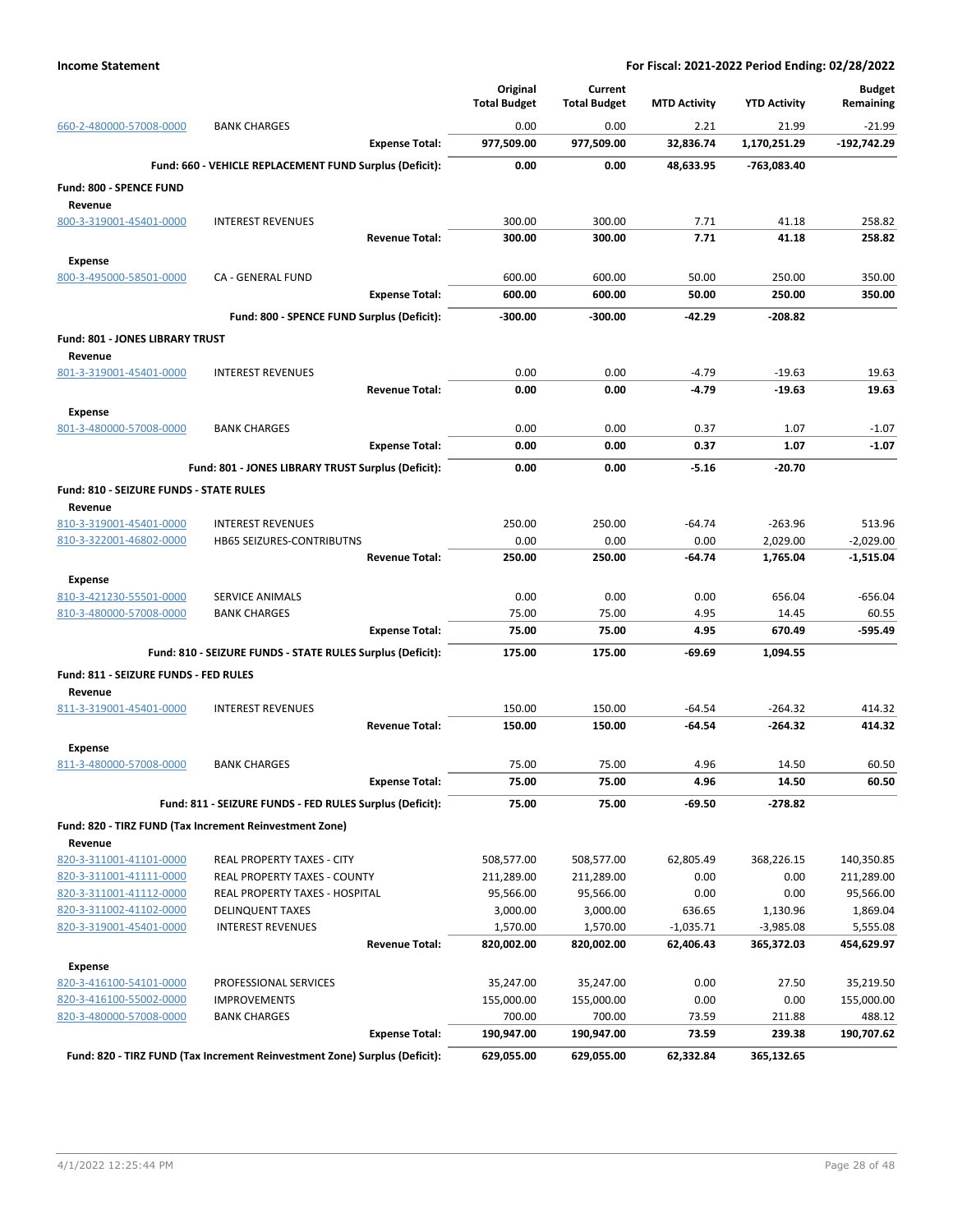|                                     |                                                             | Original<br><b>Total Budget</b> | Current<br><b>Total Budget</b> | <b>MTD Activity</b> | <b>YTD Activity</b>        | <b>Budget</b><br>Remaining |
|-------------------------------------|-------------------------------------------------------------|---------------------------------|--------------------------------|---------------------|----------------------------|----------------------------|
| Fund: 899 - POOLED CASH             |                                                             |                                 |                                |                     |                            |                            |
| Revenue                             |                                                             |                                 |                                |                     |                            |                            |
| 899-8-319001-45401-0000             | <b>INTEREST REVENUES</b>                                    | 0.00                            | 0.00                           | 0.00                | $-10,600.00$               | 10,600.00                  |
|                                     | <b>Revenue Total:</b>                                       | 0.00                            | 0.00                           | 0.00                | $-10,600.00$               | 10,600.00                  |
|                                     | Fund: 899 - POOLED CASH Total:                              | 0.00                            | 0.00                           | 0.00                | $-10,600.00$               |                            |
|                                     |                                                             |                                 |                                |                     |                            |                            |
| Fund: 910 - ELECTRIC OPERATING FUND |                                                             |                                 |                                |                     |                            |                            |
| Revenue<br>910-9-000000-49001-4400  |                                                             |                                 |                                | 1,252,350.98        |                            |                            |
| 910-9-000000-49010-4421             | METERED SALES - RESIDENTIAL<br>METERED SALES - GS-NO DEMAND | 12,776,556.00<br>754,758.00     | 12,776,556.00<br>754,758.00    | 73,217.73           | 4,729,425.34<br>327,454.52 | 8,047,130.66<br>427,303.48 |
| 910-9-000000-49020-4422             | METERED SALES - GS-DEMAND                                   | 17,869,324.00                   | 17,869,324.00                  | 1,013,014.13        | 5,152,585.09               | 12,716,738.91              |
| 910-9-000000-49021-4423             | METERED SALES - GS-DEMAND INDUSTRIAL                        | 0.00                            | 0.00                           | 218,096.42          | 1,082,240.46               | $-1,082,240.46$            |
| 910-9-000000-49030-4424             | METERED SALES - GS-PRIMARY                                  | 370,627.00                      | 370,627.00                     | 49,039.71           | 219,895.90                 | 150,731.10                 |
| 910-9-000000-49040-4440             | METERED SALES - STREET LIGHTS                               | 223,109.00                      | 223,109.00                     | 18,392.16           | 90,912.65                  | 132,196.35                 |
| 910-9-000000-49050-4400             | <b>FUEL ADJUSTMENT</b>                                      | 18,694,699.00                   | 18,694,699.00                  | 1,341,007.40        | 5,681,601.20               | 13,013,097.80              |
| 910-9-000000-49057-4490             | POWER COST RECOVERY                                         | 0.00                            | 0.00                           | 0.00                | 12.37                      | $-12.37$                   |
| 910-9-000000-49058-4400             | <b>REGULATORY CHARGE</b>                                    | 3,101,449.00                    | 3,101,449.00                   | 70,449.10           | 298,315.89                 | 2,803,133.11               |
| 910-9-000000-49140-4490             | <b>VAPOR LIGHT REVENUES</b>                                 | 156,500.00                      | 156,500.00                     | 12,419.31           | 62,045.30                  | 94,454.70                  |
| 910-9-000000-49201-4510             | <b>LATE CHARGES</b>                                         | 246,029.00                      | 246,029.00                     | 34,272.23           | 230,224.98                 | 15,804.02                  |
| 910-9-000000-49209-4511             | SERVICE CHARGES - CLEARING                                  | 0.00                            | 0.00                           | 0.00                | $-25.00$                   | 25.00                      |
| 910-9-000000-49210-4511             | <b>ELECTRIC SERVICE CHARGES</b>                             | 85,538.00                       | 85,538.00                      | 9,023.56            | 46,583.95                  | 38,954.05                  |
| 910-9-000000-49211-4511             | <b>VAPOR LIGHT SERVICE CHARGES</b>                          | 439.00                          | 439.00                         | 3.82                | 119.10                     | 319.90                     |
| 910-9-000000-49212-4511             | SAW POLES SERVICE CHARGES                                   | 1,427.00                        | 1,427.00                       | 40.00               | 700.00                     | 727.00                     |
| 910-9-000000-49213-4511             | AMPY SERVICE CHARGES                                        | 0.00                            | 0.00                           | 0.00                | 152.41                     | $-152.41$                  |
| 910-9-000000-49220-4512             | <b>RE-READ CHARGES</b>                                      | 53.00                           | 53.00                          | 0.00                | 0.00                       | 53.00                      |
| 910-9-000000-49301-4490             | METERED SALES - 5% XFER to GENERAL FUND                     | 2,732,421.00                    | 2,732,421.00                   | 200,273.52          | 878,497.37                 | 1,853,923.63               |
| 910-9-000000-49307-4490             | METERED SALES - 1% XFER to GBOD                             | 546,484.00                      | 546,484.00                     | 40,433.15           | 176,344.76                 | 370,139.24                 |
| 910-9-000000-49410-4564             | <b>CUSTOMER AID TO CONSTRUCTION</b>                         | 134,686.00                      | 134,686.00                     | $-12,834.61$        | 22,716.70                  | 111,969.30                 |
| 910-9-000000-49420-4564             | UNDERGROUND SERVICE                                         | 24,883.00                       | 24,883.00                      | 0.00                | 770.93                     | 24,112.07                  |
| 910-9-000000-49430-4564             | <b>RELOCATION OF SERVICE</b>                                | 7,744.00                        | 7,744.00                       | 0.00                | 0.00                       | 7,744.00                   |
| 910-9-000000-49450-4564             | <b>ACCIDENTS</b>                                            | 12,954.00                       | 12,954.00                      | 0.00                | 2,282.36                   | 10,671.64                  |
| 910-9-000000-49455-4564             | <b>INSURANCE REIMBURSEMENTS</b>                             | 5,105.00                        | 5,105.00                       | 0.00                | 5,039.41                   | 65.59                      |
| 910-9-000000-49460-4564             | <b>METER DAMAGE</b>                                         | 203.00                          | 203.00                         | 0.00                | 0.00                       | 203.00                     |
| 910-9-000000-49470-4564             | OTHER REIMBURSEMENTS                                        | 8,407.00                        | 8,407.00                       | 0.00                | 9,178.68                   | $-771.68$                  |
| 910-9-000000-49480-4564             | <b>METER BASES</b>                                          | 4,367.00                        | 4,367.00                       | 0.00                | 1,027.23                   | 3,339.77                   |
| 910-9-000000-49490-4564             | <b>MATERIAL SALES</b>                                       | 15,749.00                       | 15,749.00                      | 7,421.96            | 14,789.89                  | 959.11                     |
| 910-9-000000-49520-4470             | <b>ENERGY SALES</b>                                         | 10,150,493.00                   | 10,150,493.00                  | 1,589,333.50        | 8, 142, 717. 34            | 2,007,775.66               |
| 910-9-000000-49521-4470             | <b>RUC REVENUES</b>                                         | 745.00                          | 745.00                         | 12,895.36           | 18,613.71                  | $-17,868.71$               |
| 910-9-000000-49523-4470             | RENEWABLE ENERGY CREDITS                                    | 25,500.00                       | 25,500.00                      | 316,642.50          | 316,642.50                 | $-291,142.50$              |
| 910-9-000000-49530-4572             | <b>TCR AUCTION PROCEEDS</b>                                 | 704,513.00                      | 704,513.00                     | 82,916.64           | 374,072.46                 | 330,440.54                 |
| 910-9-000000-49560-4571             | <b>TCOS REVENUES</b>                                        | 676,482.00                      | 676,482.00                     | 60,767.71           | 199,423.67                 | 477,058.33                 |
| 910-9-000000-49601-4540             | POLE USE REVENUES                                           | 51,995.00                       | 51,995.00                      | 3,537.10            | 14,338.22                  | 37,656.78                  |
| 910-9-000000-49602-4118             | EPA ALLOWANCE SALES                                         | 1.00                            | 1.00                           | 0.00                | 0.00                       | 1.00                       |
| 910-9-000000-49670-4116             | ROUNDUP PROGRAM                                             | 6,000.00                        | 6,000.00                       | 368.10              | 1,504.97                   | 4,495.03                   |
| 910-9-000000-49699-4116             | OTHER GAINS/LOSSES                                          | 20,076.00                       | 20,076.00                      | 0.00                | 0.00                       | 20,076.00                  |
| 910-9-000000-49701-4567             | XFER FROM COG - GEN FUND                                    | 1,015,475.00                    | 1,015,475.00                   | 84,622.92           | 423,114.60                 | 592,360.40                 |
| 910-9-000000-49754-4994             | XFER FROM 950 - BILLING                                     | 50,812.00                       | 50,812.00                      | 4,234.34            | 21,171.70                  | 29,640.30                  |
| 910-9-000000-49755-4995             | XFER FROM 950 - CASHIERS                                    | 68,089.00                       | 68,089.00                      | 5,674.09            | 28,370.45                  | 39,718.55                  |
| 910-9-000000-49759-4545             | XFER FROM 950 FOR POLE USE                                  | 33,000.00                       | 33,000.00                      | 0.00                | 0.00                       | 33,000.00                  |
| 910-9-000000-49801-4190             | <b>INTEREST INCOME</b>                                      | 100,000.00                      | 100,000.00                     | $-9,227.50$         | $-25,840.56$               | 125,840.56                 |
| 910-9-000000-49809-4190             | INTEREST ON ERCOT COLLATERAL                                | 63.00                           | 63.00                          | 0.00                | 0.00                       | 63.00                      |
| 910-9-000000-49900-4171             | <b>ENERGY EFFICIENCY CREDITS</b>                            | 0.00                            | 0.00                           | $-380.00$           | -1,513.49                  | 1,513.49                   |
|                                     | <b>Revenue Total:</b>                                       | 70,676,755.00                   | 70,676,755.00                  | 6,478,005.33        | 28,545,507.06              | 42,131,247.94              |
| <b>Expense</b>                      |                                                             |                                 |                                |                     |                            |                            |
| 910-9-901000-51001-5000             | <b>REGULAR SALARIES</b>                                     | 445,690.00                      | 445,690.00                     | 41,702.25           | 189,206.21                 | 256,483.79                 |
| 910-9-901000-51020-5000             | <b>OVERTIME</b>                                             | 55,045.00                       | 55,045.00                      | 6,419.66            | 35,389.58                  | 19,655.42                  |
| 910-9-901000-51115-5000             | <b>CLOTHING ALLOWANCE</b>                                   | 3,800.00                        | 3,800.00                       | 168.00              | 168.00                     | 3,632.00                   |
| 910-9-901000-51116-5000             | CAR ALLOWANCE                                               | 975.00                          | 975.00                         | 300.00              | 1,425.00                   | $-450.00$                  |
| 910-9-901000-51117-5000             | CELL PHONE ALLOWANCE                                        | 864.00                          | 864.00                         | 64.54               | 314.39                     | 549.61                     |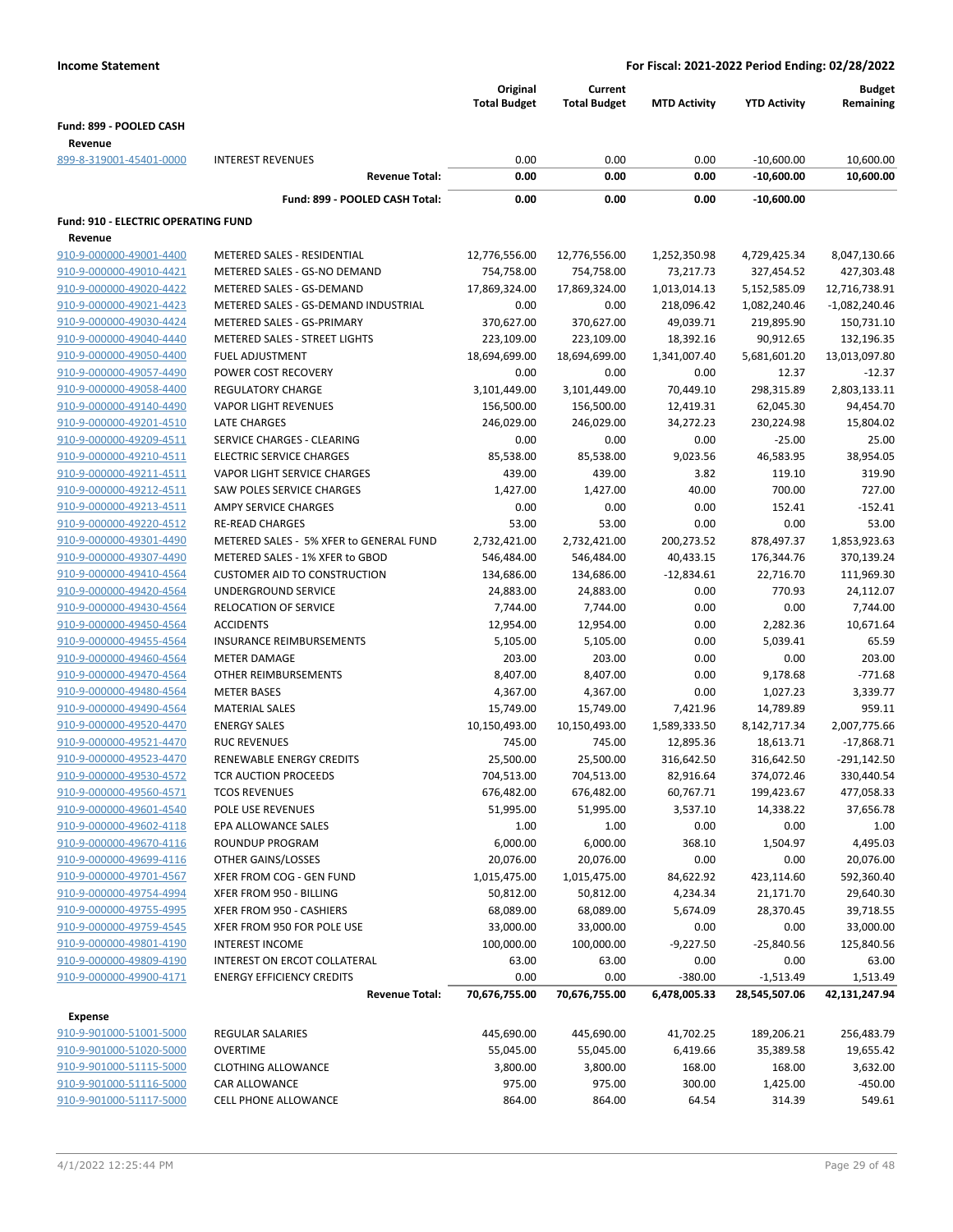|                         |                                     | Original<br><b>Total Budget</b> | Current<br><b>Total Budget</b> | <b>MTD Activity</b> | <b>YTD Activity</b> | <b>Budget</b><br>Remaining |
|-------------------------|-------------------------------------|---------------------------------|--------------------------------|---------------------|---------------------|----------------------------|
| 910-9-901000-51201-5000 | <b>FICA</b>                         | 30,043.00                       | 30,043.00                      | 2,772.82            | 12,502.76           | 17,540.24                  |
| 910-9-901000-51202-5000 | MEDICARE                            | 7,027.00                        | 7,027.00                       | 648.48              | 2,924.04            | 4,102.96                   |
| 910-9-901000-51203-5000 | <b>HEALTH INSURANCE</b>             | 69,234.00                       | 69,234.00                      | 5,769.50            | 28,847.50           | 40,386.50                  |
| 910-9-901000-51204-5000 | <b>WORKERS COMPENSATION</b>         | 8,701.00                        | 8,701.00                       | 725.08              | 3,625.40            | 5,075.60                   |
| 910-9-901000-51205-5000 | UNEMPLOYMENT                        | 990.00                          | 990.00                         | 438.21              | 1,788.56            | $-798.56$                  |
| 910-9-901000-51301-5000 | <b>TMRS</b>                         | 56,936.00                       | 56,936.00                      | 5,935.49            | 26,662.34           | 30,273.66                  |
| 910-9-901001-59020-5010 | <b>NATURAL GAS</b>                  | 395,699.00                      | 395,699.00                     | 24,551.54           | 145,606.71          | 250,092.29                 |
| 910-9-901008-59110-5080 | <b>GEUS OPERATIONS</b>              | 35,000.00                       | 35,000.00                      | 1,799.69            | 8,494.01            | 26,505.99                  |
| 910-9-901008-59112-5080 | <b>SAFETY</b>                       | 8,200.00                        | 8,200.00                       | 392.18              | 2,290.33            | 5,909.67                   |
| 910-9-901008-59121-5080 | MECHANICAL SUPPLIES                 | 15,000.00                       | 15,000.00                      | 490.58              | 1,905.19            | 13,094.81                  |
| 910-9-901008-59122-5080 | <b>ELECTRICAL SUPPLIES</b>          | 15,000.00                       | 15,000.00                      | 436.47              | 1,838.94            | 13,161.06                  |
| 910-9-901008-59125-5080 | CHEMICAL & LABORATORY SUPPLIES      | 35,000.00                       | 35,000.00                      | 2,828.87            | 11,124.98           | 23,875.02                  |
| 910-9-901008-59141-5080 | <b>UTILITY BILLS</b>                | 250,000.00                      | 250,000.00                     | 13,000.91           | 53,936.87           | 196,063.13                 |
| 910-9-901008-59144-5080 | MISCELLANEOUS SERVICES              | 60,250.00                       | 60,250.00                      | 0.00                | 29,798.28           | 30,451.72                  |
| 910-9-901008-59145-5080 | <b>ENVIRONMENTAL SERVICES</b>       | 130,400.00                      | 130,400.00                     | 4,890.25            | 54,687.10           | 75,712.90                  |
| 910-9-901008-59146-5080 | <b>TRAINING AND TRAVEL</b>          | 26,000.00                       | 26,000.00                      | 0.00                | 162.51              | 25,837.49                  |
| 910-9-901008-59148-5080 | <b>FUEL</b>                         | 1,500.00                        | 1,500.00                       | 63.30               | 210.37              | 1,289.63                   |
| 910-9-901008-59149-5080 | <b>EMPLOYEE RELATIONS</b>           | 1,000.00                        | 1,000.00                       | 0.00                | 0.00                | 1,000.00                   |
| 910-9-901015-51001-5150 | <b>REGULAR SALARIES</b>             | 311,138.00                      | 311,138.00                     | 19,393.16           | 94,964.32           | 216,173.68                 |
| 910-9-901015-51020-5150 | <b>OVERTIME</b>                     | 25,000.00                       | 25,000.00                      | 2,465.54            | 10,641.79           | 14,358.21                  |
| 910-9-901015-51115-5150 | <b>CLOTHING ALLOWANCE</b>           | 3,500.00                        | 3,500.00                       | 0.00                | 190.78              | 3,309.22                   |
| 910-9-901015-51116-5150 | CAR ALLOWANCE                       | 975.00                          | 975.00                         | 150.00              | 225.00              | 750.00                     |
| 910-9-901015-51117-5150 | <b>CELL PHONE ALLOWANCE</b>         | 432.00                          | 432.00                         | 16.00               | 39.31               | 392.69                     |
| 910-9-901015-51201-5150 | <b>FICA</b>                         | 19,656.00                       | 19,656.00                      | 1,219.74            | 5,824.63            | 13,831.37                  |
| 910-9-901015-51202-5150 | MEDICARE                            | 5,694.00                        | 5,694.00                       | 285.27              | 1,362.21            | 4,331.79                   |
| 910-9-901015-51203-5150 | <b>HEALTH INSURANCE</b>             | 56,646.00                       | 56,646.00                      | 4,720.50            | 23,602.50           | 33,043.50                  |
| 910-9-901015-51204-5150 | <b>WORKERS COMPENSATION</b>         | 5,373.00                        | 5,373.00                       | 447.75              | 2,238.75            | 3,134.25                   |
| 910-9-901015-51205-5150 | UNEMPLOYMENT                        | 810.00                          | 810.00                         | 354.58              | 997.55              | $-187.55$                  |
| 910-9-901015-51301-5150 | <b>TMRS</b>                         | 37,247.00                       | 37,247.00                      | 2,598.90            | 12,368.64           | 24,878.36                  |
| 910-9-901015-59201-5150 | <b>BUILDING MAINTENANCE</b>         | 19,500.00                       | 19,500.00                      | 912.01              | 3,969.64            | 15,530.36                  |
| 910-9-901015-59205-5150 | <b>EQUIPMENT MAINTENANCE</b>        | 7,100.00                        | 7,100.00                       | 0.00                | 2,177.66            | 4,922.34                   |
| 910-9-901015-59290-5150 | GENERAL PLANT EQUIPMENT MAINTENANCE | 27,500.00                       | 27,500.00                      | 38.75               | 3,683.45            | 23,816.55                  |
| 910-9-901015-59291-5150 | UNIT 1 MAINTENANCE                  | 210,600.00                      | 210,600.00                     | 633.37              | 20,627.40           | 189,972.60                 |
| 910-9-901015-59292-5150 | <b>UNIT 2 MAINTENANCE</b>           | 213,100.00                      | 213,100.00                     | 115.60              | 39,910.82           | 173,189.18                 |
| 910-9-901015-59293-5150 | <b>UNIT 3 MAINTENANCE</b>           | 267,600.00                      | 267,600.00                     | 370.27              | 41,719.69           | 225,880.31                 |
| 910-9-901090-59312-9900 | <b>BOILER PLANT EQUIPMENT</b>       | 637,800.00                      | 637,800.00                     | 0.00                | 18,931.53           | 618,868.47                 |
| 910-9-901090-59314-9900 | <b>GENERATORS</b>                   | 0.00                            | 0.00                           | 0.00                | 0.00                | 0.00                       |
| 910-9-901146-51001-5460 | <b>REGULAR SALARIES</b>             | 475,274.00                      | 475,274.00                     | 37,138.21           | 169,385.78          | 305,888.22                 |
| 910-9-901146-51020-5460 | <b>OVERTIME</b>                     | 55,045.00                       | 55,045.00                      | 6,419.65            | 35,389.57           | 19,655.43                  |
| 910-9-901146-51115-5460 | <b>CLOTHING ALLOWANCE</b>           | 3,800.00                        | 3,800.00                       | 0.00                | 0.00                | 3,800.00                   |
| 910-9-901146-51116-5460 | CAR ALLOWANCE                       | 975.00                          | 975.00                         | 0.00                | 0.00                | 975.00                     |
| 910-9-901146-51117-5460 | <b>CELL PHONE ALLOWANCE</b>         | 0.00                            | 0.00                           | 47.88               | 239.40              | $-239.40$                  |
| 910-9-901146-51201-5460 | <b>FICA</b>                         | 31,889.00                       | 31,889.00                      | 2,703.56            | 12,710.92           | 19,178.08                  |
| 910-9-901146-51202-5460 | MEDICARE                            | 7,458.00                        | 7,458.00                       | 632.29              | 2,972.72            | 4,485.28                   |
| 910-9-901146-51203-5460 | <b>HEALTH INSURANCE</b>             | 73,011.00                       | 73,011.00                      | 6,084.25            | 30,421.25           | 42,589.75                  |
| 910-9-901146-51204-5460 | <b>WORKERS COMPENSATION</b>         | 9,235.00                        | 9,235.00                       | 769.58              | 3,847.90            | 5,387.10                   |
| 910-9-901146-51205-5460 | UNEMPLOYMENT                        | 1,044.00                        | 1,044.00                       | 217.71              | 1,397.92            | $-353.92$                  |
| 910-9-901146-51301-5460 | <b>TMRS</b>                         | 60,434.00                       | 60,434.00                      | 5,145.49            | 23,956.42           | 36,477.58                  |
| 910-9-901147-59020-5470 | <b>NATURAL GAS</b>                  | 880,074.00                      | 880,074.00                     | 107,862.46          | 596,242.35          | 283,831.65                 |
| 910-9-901151-59110-5501 | <b>GEUS OPERATIONS</b>              | 23,300.00                       | 23,300.00                      | 1,283.81            | 5,414.72            | 17,885.28                  |
| 910-9-901151-59112-5501 | SAFETY PROGRAM                      | 2,950.00                        | 2,950.00                       | 392.19              | 1,065.83            | 1,884.17                   |
| 910-9-901151-59121-5501 | <b>MECHANICAL SUPPLIES</b>          | 10,000.00                       | 10,000.00                      | 202.57              | 241.61              | 9,758.39                   |
| 910-9-901151-59122-5501 | <b>ELECTRICAL SUPPLIES</b>          | 5,000.00                        | 5,000.00                       | 0.00                | 423.00              | 4,577.00                   |
| 910-9-901151-59125-5501 | <b>CHEMICAL &amp; LABORATORY</b>    | 12,000.00                       | 12,000.00                      | 0.00                | 0.00                | 12,000.00                  |
| 910-9-901151-59141-5501 | <b>UTILITY BILLS</b>                | 200.00                          | 200.00                         | 13.27               | 52.79               | 147.21                     |
| 910-9-901151-59144-5501 | MISCELLANEOUS SERVICES              | 4,750.00                        | 4,750.00                       | 0.00                | $-2,396.23$         | 7,146.23                   |
| 910-9-901151-59145-5501 | <b>ENVIRONMENTAL SERVICES</b>       | 29,500.00                       | 29,500.00                      | 0.00                | 0.00                | 29,500.00                  |
| 910-9-901151-59146-5501 | <b>TRAINING AND TRAVEL</b>          | 28,000.00                       | 28,000.00                      | 0.00                | 0.00                | 28,000.00                  |
| 910-9-901151-59149-5501 | <b>EMPLOYEE RELATIONS</b>           | 1,000.00                        | 1,000.00                       | 0.00                | 0.00                | 1,000.00                   |
|                         |                                     |                                 |                                |                     |                     |                            |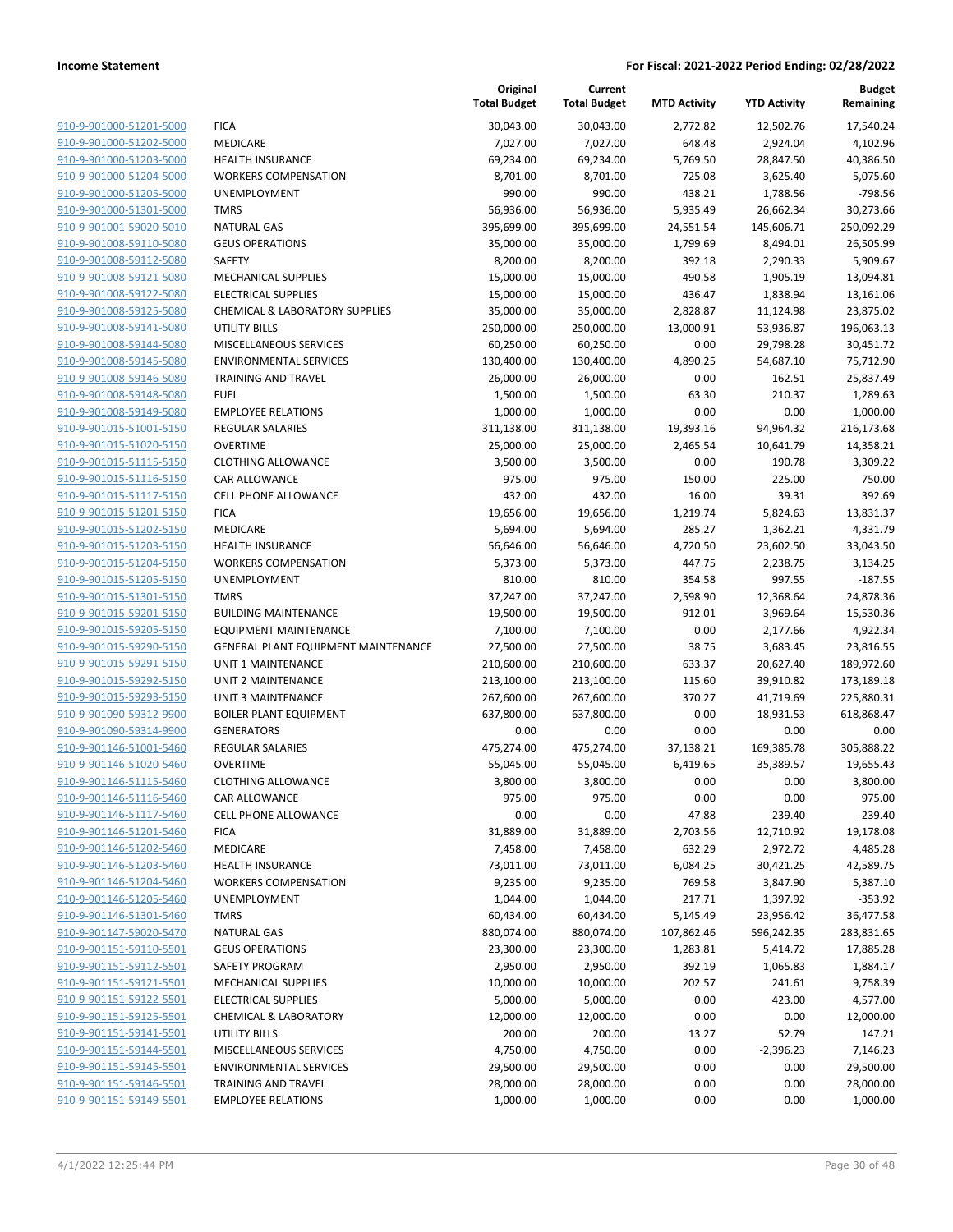|                                                    |                                       | Original<br><b>Total Budget</b> | Current<br><b>Total Budget</b> | <b>MTD Activity</b> | <b>YTD Activity</b>   | <b>Budget</b><br>Remaining |
|----------------------------------------------------|---------------------------------------|---------------------------------|--------------------------------|---------------------|-----------------------|----------------------------|
| 910-9-901154-51001-5541                            | REGULAR SALARIES                      | 293,288.00                      | 293,288.00                     | 23,757.17           | 113,874.30            | 179,413.70                 |
| 910-9-901154-51020-5541                            | <b>OVERTIME</b>                       | 25,000.00                       | 25,000.00                      | 2,465.55            | 10,641.77             | 14,358.23                  |
| 910-9-901154-51115-5541                            | <b>CLOTHING ALLOWANCE</b>             | 3,500.00                        | 3,500.00                       | 0.00                | 0.00                  | 3,500.00                   |
| 910-9-901154-51116-5541                            | <b>CAR ALLOWANCE</b>                  | 975.00                          | 975.00                         | 0.00                | 0.00                  | 975.00                     |
| 910-9-901154-51117-5541                            | <b>CELL PHONE ALLOWANCE</b>           | 0.00                            | 0.00                           | 32.60               | 114.00                | $-114.00$                  |
| 910-9-901154-51201-5541                            | <b>FICA</b>                           | 18,549.00                       | 18,549.00                      | 1,615.87            | 7,703.14              | 10,845.86                  |
| 910-9-901154-51202-5541                            | MEDICARE                              | 4,340.00                        | 4,340.00                       | 377.91              | 1,801.55              | 2,538.45                   |
| 910-9-901154-51203-5541                            | <b>HEALTH INSURANCE</b>               | 50,352.00                       | 50,352.00                      | 4,196.00            | 20,980.00             | 29,372.00                  |
| 910-9-901154-51204-5541                            | <b>WORKERS COMPENSATION</b>           | 5,373.00                        | 5,373.00                       | 447.75              | 2,238.75              | 3,134.25                   |
| 910-9-901154-51205-5541                            | UNEMPLOYMENT                          | 720.00                          | 720.00                         | 234.90              | 994.70                | $-274.70$                  |
| 910-9-901154-51301-5541                            | <b>TMRS</b>                           | 35,149.00                       | 35,149.00                      | 3,098.13            | 14,561.59             | 20,587.41                  |
| 910-9-901154-59201-5541                            | <b>BUILDINGS MAINTENANCE</b>          | 34,100.00                       | 34,100.00                      | 0.00                | 2,469.87              | 31,630.13                  |
| 910-9-901154-59205-5541                            | <b>EQUIPMENT MAINTENANCE</b>          | 6,100.00                        | 6,100.00                       | 0.00                | 1,776.90              | 4,323.10                   |
| 910-9-901154-59206-5541                            | <b>GENERATOR MAINTENANCE</b>          | 5,000.00                        | 5,000.00                       | 0.00                | 0.00                  | 5,000.00                   |
| 910-9-901154-59290-5541                            | GENERAL PLANT EQUIPMENT MAINTENANCE   | 45,500.00                       | 45,500.00                      | 14,716.61           | 14,716.61             | 30,783.39                  |
| 910-9-901154-59291-5541                            | UNIT 1 MAINTENANCE                    | 107,500.00                      | 107,500.00                     | 737.29              | 17,028.14             | 90,471.86                  |
| 910-9-901154-59292-5541                            | UNIT 2 MAINTENANCE                    | 107,500.00                      | 107,500.00                     | 755.54              | 19,828.68             | 87,671.32                  |
| 910-9-901154-59293-5541                            | <b>UNIT 3 MAINTENANCE</b>             | 107,500.00                      | 107,500.00                     | 737.29              | 16,043.83             | 91,456.17                  |
| 910-9-901190-59344-9900                            | <b>ENGINE PLANT GENERATORS</b>        | 140,000.00                      | 140,000.00                     | 0.00                | 0.00                  | 140,000.00                 |
| 910-9-901500-59040-5550                            | <b>TMPA FIXED COST</b>                | 293,000.00                      | 293,000.00                     | 23,717.34           | $-6,962,654.88$       | 7,255,654.88               |
| 910-9-901500-59050-5550                            | <b>DUKE WIND ENERGY</b>               | 3,129,447.00                    | 3,129,447.00                   | $-21,802.00$        | 877,908.96            | 2,251,538.04               |
| 910-9-901500-59051-5550                            | <b>SOLAR ENERGY</b>                   | 1,321,375.00                    | 1,321,375.00                   | 86,947.76           | 403,678.23            | 917,696.77                 |
| 910-9-901500-59052-5550                            | OFF-SYSTEM NET PURCHASES              | 12,224,851.00                   | 12,224,851.00                  | 3,090,186.20        | 7,483,465.20          | 4,741,385.80               |
| 910-9-901500-59053-5550                            | <b>ERCOT BALANCING ENERGY</b>         | 5,050,756.00                    | 5,050,756.00                   | 1,237,153.76        | 7,764,113.56          | $-2,713,357.56$            |
| 910-9-901500-59054-5550                            | <b>ANCILLARY SERVICES</b>             | 438,500.00                      | 438,500.00                     | -26,416.96          | $-144,674.91$         | 583,174.91                 |
| 910-9-901500-59055-5550                            | <b>CONTROL CENTER COSTS</b>           | 258,000.00                      | 258,000.00                     | 25,500.00           | 108,000.00            | 150,000.00                 |
| 910-9-901500-59057-5550                            | <b>ERCOT UPLIFT</b>                   | 224,802.00                      | 224,802.00                     | 29,291.40           | 148,103.98            | 76,698.02                  |
| 910-9-901500-59059-5550                            | EILS                                  | 80,000.00                       | 80,000.00                      | 12,181.62           | 12,181.62             | 67,818.38                  |
| 910-9-901500-59061-5550                            | <b>RUC</b>                            | 0.00                            | 0.00                           | 0.00                | 6,089.02              | $-6,089.02$                |
| 910-9-901500-59063-5550                            | <b>ERCOT CONGESTION RIGHTS</b>        | 79,988.00                       | 79,988.00                      | $-10,603.55$        | $-83,985.59$          | 163,973.59                 |
| 910-9-901500-59067-5550                            | SECURITIZATION SUBCHAPTER M           | 0.00                            | 0.00                           | 843.94              | 1,158.71              | $-1,158.71$                |
| 910-9-901500-59069-5550                            | <b>INSPECTION FEES</b>                | 0.00                            | 0.00                           | 2,092.10            | 2,092.10              | $-2,092.10$                |
| 910-9-901500-59099-5550                            | GARLAND CLEARING ACCOUNT              | 0.00                            | 0.00                           | 310,086.52          | 482,401.89            | -482,401.89                |
| 910-9-901600-51001-5750                            | <b>REGULAR SALARIES</b>               | 210,126.00                      | 210,126.00                     | 10,535.20           | 75,188.00             | 134,938.00                 |
| 910-9-901600-51116-5750<br>910-9-901600-51117-5750 | CAR ALLOWANCE<br>CELL PHONE ALLOWANCE | 1,950.00                        | 1,950.00                       | 75.00               | 675.00                | 1,275.00                   |
|                                                    |                                       | 1,272.00                        | 1,272.00                       | 73.38               | 464.74                | 807.26                     |
| 910-9-901600-51201-5750<br>910-9-901600-51202-5750 | <b>FICA</b><br>MEDICARE               | 11,956.00<br>3,093.00           | 11,956.00<br>3,093.00          | 1,710.71<br>400.08  | 5,713.96              | 6,242.04<br>1,756.17       |
| 910-9-901600-51203-5750                            | <b>HEALTH INSURANCE</b>               | 25,176.00                       | 25,176.00                      | 2,098.00            | 1,336.83<br>10,490.00 | 14,686.00                  |
| 910-9-901600-51204-5750                            | <b>WORKERS COMPENSATION</b>           | 3,830.00                        | 3,830.00                       | 319.17              | 1,595.85              | 2,234.15                   |
| 910-9-901600-51205-5750                            | UNEMPLOYMENT                          | 360.00                          | 360.00                         | 113.23              | 504.00                | $-144.00$                  |
| 910-9-901600-51301-5750                            | <b>TMRS</b>                           | 25,068.00                       | 25,068.00                      | 3,269.57            | 10,917.11             | 14,150.89                  |
| 910-9-901600-59110-5750                            | <b>GEUS OPERATIONS</b>                | 93,440.00                       | 93,440.00                      | 3,380.10            | 14,785.75             | 78,654.25                  |
| 910-9-901600-59146-5750                            | <b>TRAINING AND TRAVEL</b>            | 4,000.00                        | 4,000.00                       | 0.00                | 592.88                | 3,407.12                   |
| 910-9-901600-59149-5750                            | <b>EMPLOYEE RELATIONS</b>             | 500.00                          | 500.00                         | 0.00                | 0.00                  | 500.00                     |
| 910-9-901690-59303-9900                            | <b>MISC INTANGIBLE</b>                | 120,000.00                      | 120,000.00                     | 0.00                | 0.00                  | 120,000.00                 |
| 910-9-910120-51001-9200                            | REGULAR SALARIES                      | 283,302.00                      | 283,302.00                     | 22,265.60           | 111,464.24            | 171,837.76                 |
| 910-9-910120-51115-9200                            | <b>CLOTHING ALLOWANCE</b>             | 500.00                          | 500.00                         | 0.00                | 131.15                | 368.85                     |
| 910-9-910120-51116-9200                            | CAR ALLOWANCE                         | 5,600.00                        | 5,600.00                       | 538.46              | 2,692.30              | 2,907.70                   |
| 910-9-910120-51117-9200                            | CELL PHONE ALLOWANCE                  | 1,209.00                        | 1,209.00                       | 92.96               | 464.80                | 744.20                     |
| 910-9-910120-51201-9200                            | <b>FICA</b>                           | 13,929.00                       | 13,929.00                      | 1,346.46            | 4,444.01              | 9,484.99                   |
| 910-9-910120-51202-9200                            | MEDICARE                              | 4,206.00                        | 4,206.00                       | 314.90              | 1,573.32              | 2,632.68                   |
| 910-9-910120-51203-9200                            | <b>HEALTH INSURANCE</b>               | 36,505.00                       | 36,505.00                      | 3,042.08            | 15,210.40             | 21,294.60                  |
| 910-9-910120-51204-9200                            | <b>WORKERS COMPENSATION</b>           | 5,207.00                        | 5,207.00                       | 433.92              | 2,169.60              | 3,037.40                   |
| 910-9-910120-51205-9200                            | UNEMPLOYMENT                          | 522.00                          | 522.00                         | 147.45              | 705.18                | $-183.18$                  |
| 910-9-910120-51301-9200                            | <b>TMRS</b>                           | 34,088.00                       | 34,088.00                      | 2,701.84            | 13,371.80             | 20,716.20                  |
| 910-9-910121-59110-9210                            | <b>GEUS OPERATIONS</b>                | 6,700.00                        | 6,700.00                       | 1,046.72            | 3,397.55              | 3,302.45                   |
| 910-9-910121-59116-9210                            | <b>BUILDING OPERATIONS</b>            | 4,000.00                        | 4,000.00                       | 147.40              | 1,063.53              | 2,936.47                   |
| 910-9-910121-59141-9210                            | <b>UTILITY BILLS</b>                  | 81,000.00                       | 81,000.00                      | 7,680.53            | 28,293.01             | 52,706.99                  |
|                                                    |                                       |                                 |                                |                     |                       |                            |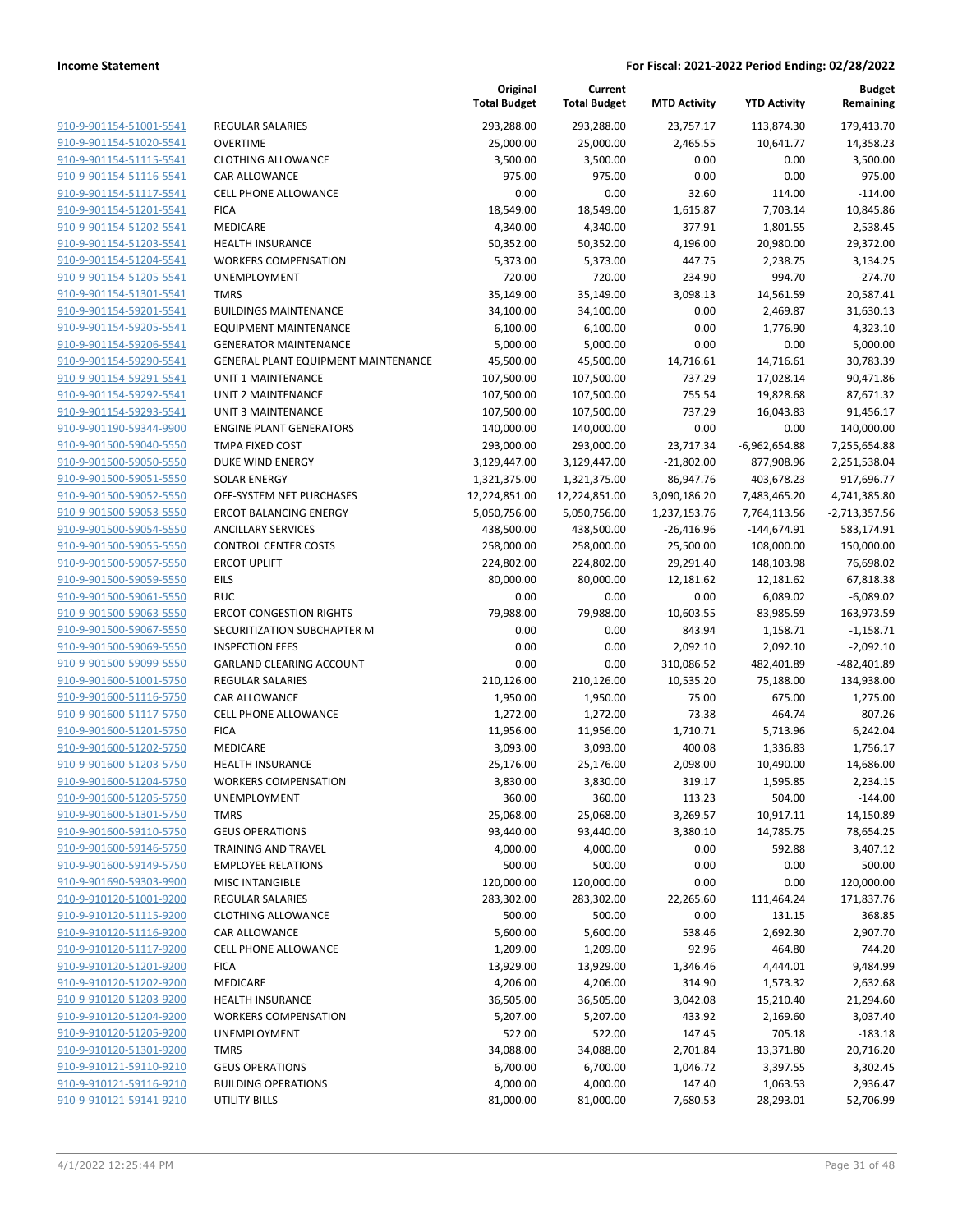| 910-9-910121-59143-9210 | F            |
|-------------------------|--------------|
| 910-9-910121-59143-9230 | L            |
| 910-9-910121-59144-9210 | ľ            |
| 910-9-910121-59148-9210 | F            |
| 910-9-910121-59149-9210 | Ε            |
| 910-9-910121-59193-9210 | $\mathsf{C}$ |
| 910-9-910121-59198-9210 | $\mathsf{C}$ |
| 910-9-910132-59110-9302 | C            |
| 910-9-910132-59142-9302 | ľ            |
| 910-9-910132-59146-9302 | ı            |
| 910-9-910135-59200-9350 | L            |
| 910-9-910135-59201-9350 | Ε            |
| 910-9-910135-59205-9350 | E            |
| 910-9-910190-59390-9900 | S            |
| 910-9-910190-59391-9900 | F            |
| 910-9-911120-51001-9201 | F            |
| 910-9-911120-51020-9201 | C            |
| 910-9-911120-51102-9201 | E            |
| 910-9-911120-51115-9201 | O            |
| 910-9-911120-51116-9201 | C            |
| 910-9-911120-51117-9201 | $\mathsf{C}$ |
| 910-9-911120-51201-9201 | F            |
| 910-9-911120-51202-9201 | ľ            |
| 910-9-911120-51203-9201 | ŀ            |
| 910-9-911120-51204-9201 | ١            |
| 910-9-911120-51205-9201 | l            |
| 910-9-911120-51301-9201 | I            |
| 910-9-911120-51401-9201 | C            |
| 910-9-911121-59110-9211 | $\mathsf{C}$ |
| 910-9-911121-59142-9211 | ľ            |
| 910-9-911121-59146-9211 | I            |
| 910-9-911121-59148-9211 | F            |
| 910-9-911121-59149-9211 | Ε            |
| 910-9-911135-59205-9351 | E            |
| 910-9-911190-59391-9900 | F            |
| 910-9-911190-59393-9900 | ١            |
| 910-9-911388-51001-5880 | F            |
| 910-9-911388-51117-5880 | C            |
| 910-9-911388-51201-5880 | F            |
| 910-9-911388-51202-5880 | ľ            |
| 910-9-911388-51203-5880 | ŀ            |
| 910-9-911388-51204-5880 | ١            |
| 910-9-911388-51205-5880 | ι            |
| 910-9-911388-51301-5880 | ٦            |
| 910-9-911388-59110-5880 | C            |
| 910-9-911388-59146-5880 | ٦            |
| 910-9-911388-59149-5880 | E            |
| 910-9-911392-51001-9202 | F            |
| 910-9-911392-51116-9202 | O            |
| 910-9-911392-51117-9202 | O            |
| 910-9-911392-51201-9202 | F            |
| 910-9-911392-51202-9202 | ľ            |
| 910-9-911392-51203-9202 | ŀ            |
| 910-9-911392-51204-9202 |              |
| 910-9-911392-51205-9202 | ι            |
| 910-9-911392-51301-9202 | ٦            |
| 910-9-911392-59110-9212 | O            |
| 910-9-911392-59130-9212 | F            |
| 910-9-911392-59133-9212 | C            |
|                         |              |

|                                                    |                                                              | Original<br><b>Total Budget</b> | Current<br><b>Total Budget</b> | <b>MTD Activity</b> | <b>YTD Activity</b> | <b>Budget</b><br>Remaining |
|----------------------------------------------------|--------------------------------------------------------------|---------------------------------|--------------------------------|---------------------|---------------------|----------------------------|
| 910-9-910121-59143-9210                            | PROFESSIONAL SERVICES                                        | 195,000.00                      | 195,000.00                     | 5,480.00            | 25,228.25           | 169,771.75                 |
| 910-9-910121-59143-9230                            | LEGISLATIVE SUPPORT                                          | 50,000.00                       | 50,000.00                      | 5,416.65            | 27,083.25           | 22,916.75                  |
| 910-9-910121-59144-9210                            | MISCELLANEOUS SERVICES                                       | 22,600.00                       | 22,600.00                      | 0.00                | 3,444.79            | 19,155.21                  |
| 910-9-910121-59148-9210                            | <b>FUEL</b>                                                  | 500.00                          | 500.00                         | 42.37               | 158.18              | 341.82                     |
| 910-9-910121-59149-9210                            | <b>EMPLOYEE RELATIONS</b>                                    | 500.00                          | 500.00                         | 0.00                | 0.00                | 500.00                     |
| 910-9-910121-59193-9210                            | <b>GEUS INTERNET SERVICE</b>                                 | 38,000.00                       | 38,000.00                      | 0.00                | 0.00                | 38,000.00                  |
| 910-9-910121-59198-9210                            | <b>COLOCATION CHARGES</b>                                    | 10,189.00                       | 10,189.00                      | 0.00                | 0.00                | 10,189.00                  |
| 910-9-910132-59110-9302                            | <b>GEUS OPERATIONS</b>                                       | 10,000.00                       | 10,000.00                      | 562.17              | 1,972.19            | 8,027.81                   |
| 910-9-910132-59142-9302                            | <b>MEMBERSHIP FEES</b>                                       | 58,500.00                       | 58,500.00                      | 0.00                | 26,599.19           | 31,900.81                  |
| 910-9-910132-59146-9302                            | <b>TRAINING AND TRAVEL</b>                                   | 8,000.00                        | 8,000.00                       | 0.00                | 0.00                | 8,000.00                   |
| 910-9-910135-59200-9350                            | LANDSCAPING MAINTENANCE                                      | 18,500.00                       | 18,500.00                      | 1,117.67            | 5,588.35            | 12,911.65                  |
| 910-9-910135-59201-9350                            | <b>BUILDING MAINTENANCE</b>                                  | 35,000.00                       | 35,000.00                      | 249.80              | 10,519.23           | 24,480.77                  |
| 910-9-910135-59205-9350                            | <b>EQUIPMENT MAINTENANCE</b>                                 | 250.00                          | 250.00                         | 0.00                | 3.14                | 246.86                     |
| 910-9-910190-59390-9900                            | STRUCTURES AND IMPROVEMENTS                                  | 33,500.00                       | 33,500.00                      | 0.00                | 0.00                | 33,500.00                  |
| 910-9-910190-59391-9900                            | FURNITURE & OFFICE EQUIPMENT                                 | 19,000.00                       | 19,000.00                      | 0.00                | 0.00                | 19,000.00                  |
| 910-9-911120-51001-9201                            | REGULAR SALARIES                                             | 447,166.00                      | 447,166.00                     | 34,394.80           | 171,974.25          | 275,191.75                 |
| 910-9-911120-51020-9201                            | <b>OVERTIME</b>                                              | 0.00                            | 0.00                           | 573.10              | 653.38              | $-653.38$                  |
| 910-9-911120-51102-9201                            | <b>BILINGUAL PAY</b>                                         | 600.00                          | 600.00                         | 46.16               | 230.80              | 369.20                     |
| 910-9-911120-51115-9201                            | <b>CLOTHING ALLOWANCE</b>                                    | 850.00                          | 850.00                         | 0.00                | 0.00                | 850.00                     |
| 910-9-911120-51116-9201                            | <b>CAR ALLOWANCE</b>                                         | 1,950.00                        | 1,950.00                       | 150.00              | 750.00              | 1,200.00                   |
| 910-9-911120-51117-9201                            | CELL PHONE ALLOWANCE                                         | 1,435.00                        | 1,435.00                       | 110.38              | 551.90              | 883.10                     |
| 910-9-911120-51201-9201                            | <b>FICA</b>                                                  | 27,118.00                       | 27,118.00                      | 2,089.98            | 10,287.71           | 16,830.29                  |
| 910-9-911120-51202-9201                            | <b>MEDICARE</b>                                              | 6,542.00                        | 6,542.00                       | 488.79              | 2,406.00            | 4,136.00                   |
| 910-9-911120-51203-9201                            | <b>HEALTH INSURANCE</b>                                      | 78,676.00                       | 78,676.00                      | 6,556.33            | 32,781.65           | 45,894.35                  |
| 910-9-911120-51204-9201                            | <b>WORKERS COMPENSATION</b>                                  | 8,097.00                        | 8,097.00                       | 674.75              | 3,373.75            | 4,723.25                   |
| 910-9-911120-51205-9201                            | UNEMPLOYMENT                                                 | 1,125.00                        | 1,125.00                       | 470.62              | 1,388.13            | $-263.13$                  |
| 910-9-911120-51301-9201                            | <b>TMRS</b>                                                  | 53,009.00                       | 53,009.00                      | 4,162.40            | 20,342.53           | 32,666.47                  |
| 910-9-911120-51401-9201                            | <b>CONTRA - SALARIES</b>                                     | 2.00                            | 2.00                           | 0.00                | 0.00                | 2.00                       |
| 910-9-911121-59110-9211                            | <b>GEUS OPERATIONS</b>                                       | 33,391.00                       | 33,391.00                      | 8,932.34            | 14,017.95           | 19,373.05                  |
| 910-9-911121-59142-9211                            | <b>MEMBERSHIP FEES</b>                                       | 17,474.00                       | 17,474.00                      | 600.00              | 890.00              | 16,584.00                  |
| 910-9-911121-59146-9211                            | TRAINING AND TRAVEL                                          | 8,425.00                        | 8,425.00                       | 0.00                | 294.63              | 8,130.37                   |
| 910-9-911121-59148-9211                            | <b>FUEL</b><br><b>EMPLOYEE RELATIONS</b>                     | 275.00                          | 275.00                         | 73.11<br>0.00       | 223.02<br>0.00      | 51.98                      |
| 910-9-911121-59149-9211<br>910-9-911135-59205-9351 |                                                              | 1,000.00                        | 1,000.00                       |                     |                     | 1,000.00                   |
| 910-9-911190-59391-9900                            | <b>EQUIPMENT MAINTENANCE</b><br>FURNITURE & OFFICE EQUIPMENT | 9,500.00<br>0.00                | 9,500.00<br>0.00               | 34.99<br>0.00       | 481.66<br>11,800.00 | 9,018.34<br>$-11,800.00$   |
| 910-9-911190-59393-9900                            | <b>WAREHOUSE EQUIPMENT</b>                                   | 45,000.00                       | 45,000.00                      | 0.00                | 0.00                | 45,000.00                  |
| 910-9-911388-51001-5880                            | <b>REGULAR SALARIES</b>                                      | 54,502.00                       | 54,502.00                      | 3,001.31            | 5,660.58            | 48,841.42                  |
| 910-9-911388-51117-5880                            | CELL PHONE ALLOWANCE                                         | 960.00                          | 960.00                         | 48.92               | 97.84               | 862.16                     |
| 910-9-911388-51201-5880                            | <b>FICA</b>                                                  | 3,439.00                        | 3,439.00                       | 189.12              | 357.02              | 3,081.98                   |
| 910-9-911388-51202-5880                            | MEDICARE                                                     | 804.00                          | 804.00                         | 44.23               | 83.50               | 720.50                     |
| 910-9-911388-51203-5880                            | <b>HEALTH INSURANCE</b>                                      | 12,588.00                       | 12,588.00                      | 1,049.00            | 5,245.00            | 7,343.00                   |
| 910-9-911388-51204-5880                            | <b>WORKERS COMPENSATION</b>                                  | 996.00                          | 996.00                         | 83.00               | 415.00              | 581.00                     |
| 910-9-911388-51205-5880                            | <b>UNEMPLOYMENT</b>                                          | 180.00                          | 180.00                         | 85.41               | 161.24              | 18.76                      |
| 910-9-911388-51301-5880                            | <b>TMRS</b>                                                  | 6,517.00                        | 6,517.00                       | 359.93              | 679.49              | 5,837.51                   |
| 910-9-911388-59110-5880                            | <b>GEUS OPERATIONS</b>                                       | 319,700.00                      | 319,700.00                     | 13.50               | 882.72              | 318,817.28                 |
| 910-9-911388-59146-5880                            | <b>TRAINING AND TRAVEL</b>                                   | 2,500.00                        | 2,500.00                       | 0.00                | 1,195.00            | 1,305.00                   |
| 910-9-911388-59149-5880                            | <b>EMPLOYEE RELATIONS</b>                                    | 500.00                          | 500.00                         | 0.00                | 0.00                | 500.00                     |
| 910-9-911392-51001-9202                            | <b>REGULAR SALARIES</b>                                      | 264,209.00                      | 264,209.00                     | 20,936.63           | 94,882.63           | 169,326.37                 |
| 910-9-911392-51116-9202                            | CAR ALLOWANCE                                                | 3,705.00                        | 3,705.00                       | 300.00              | 1,350.00            | 2,355.00                   |
| 910-9-911392-51117-9202                            | <b>CELL PHONE ALLOWANCE</b>                                  | 2,268.00                        | 2,268.00                       | 181.84              | 825.66              | 1,442.34                   |
| 910-9-911392-51201-9202                            | <b>FICA</b>                                                  | 15,984.00                       | 15,984.00                      | 1,263.18            | 5,769.12            | 10,214.88                  |
| 910-9-911392-51202-9202                            | <b>MEDICARE</b>                                              | 3,917.00                        | 3,917.00                       | 295.42              | 1,349.22            | 2,567.78                   |
| 910-9-911392-51203-9202                            | <b>HEALTH INSURANCE</b>                                      | 33,987.00                       | 33,987.00                      | 2,832.25            | 14,161.25           | 19,825.75                  |
| 910-9-911392-51204-9202                            | <b>WORKERS COMPENSATION</b>                                  | 4,850.00                        | 4,850.00                       | 404.17              | 2,020.85            | 2,829.15                   |
| 910-9-911392-51205-9202                            | UNEMPLOYMENT                                                 | 486.00                          | 486.00                         | 143.55              | 714.40              | $-228.40$                  |
| 910-9-911392-51301-9202                            | <b>TMRS</b>                                                  | 31,747.00                       | 31,747.00                      | 2,526.94            | 11,345.38           | 20,401.62                  |
| 910-9-911392-59110-9212                            | <b>GEUS OPERATIONS</b>                                       | 48,660.00                       | 48,660.00                      | 879.81              | 18,575.25           | 30,084.75                  |
| 910-9-911392-59130-9212                            | PHONE MANAGEMENT SERVICE                                     | 81,375.00                       | 81,375.00                      | 0.00                | 20,016.00           | 61,359.00                  |
| 910-9-911392-59133-9212                            | OFFICE 365                                                   | 26,202.00                       | 26,202.00                      | 0.00                | 6,763.00            | 19,439.00                  |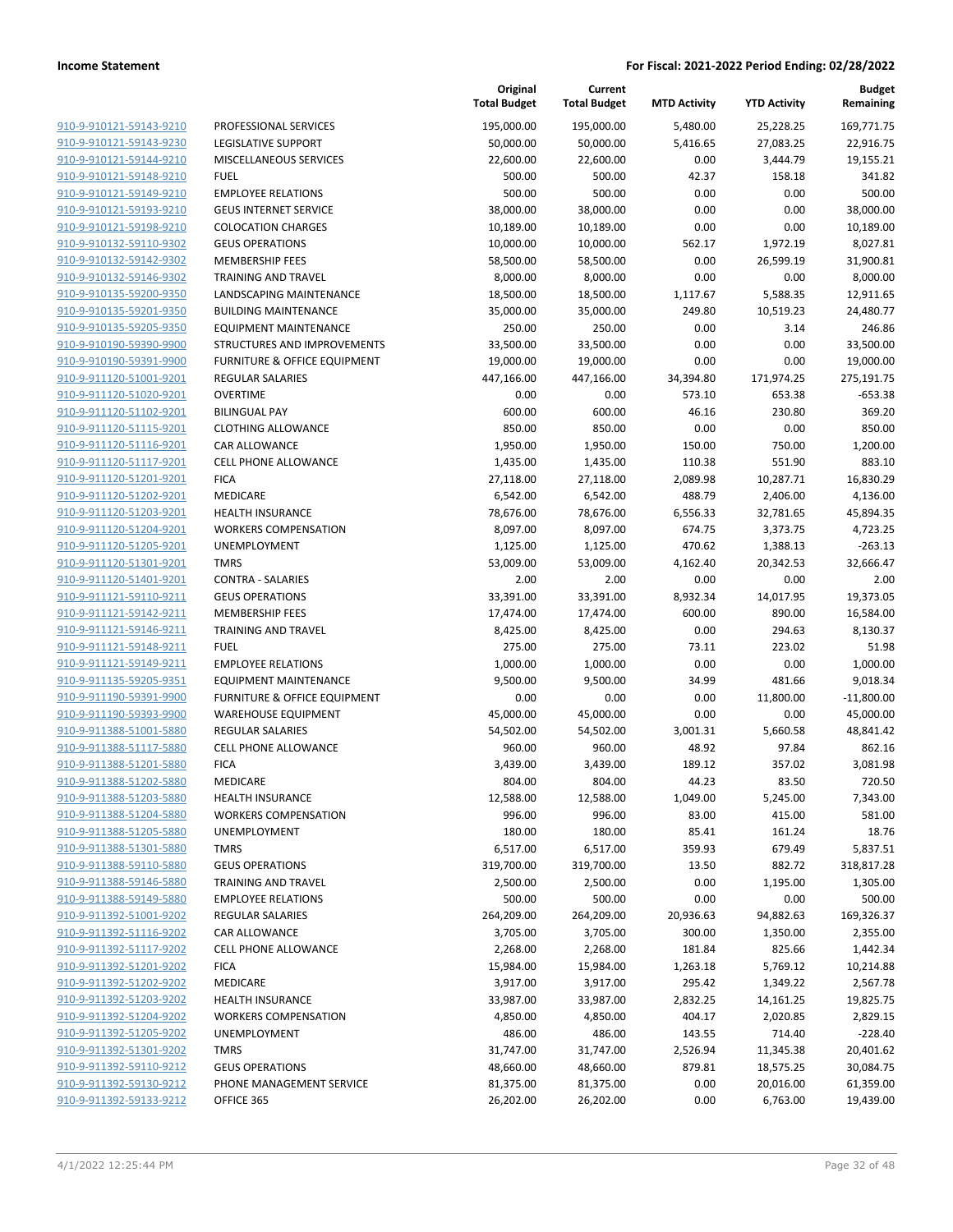|                                                    |                                         | Original<br><b>Total Budget</b> | Current<br><b>Total Budget</b> | <b>MTD Activity</b> | <b>YTD Activity</b> | <b>Budget</b><br>Remaining |
|----------------------------------------------------|-----------------------------------------|---------------------------------|--------------------------------|---------------------|---------------------|----------------------------|
| 910-9-911392-59146-9212                            | <b>TRAINING AND TRAVEL</b>              | 9,280.00                        | 9,280.00                       | 78.97               | 1,365.81            | 7,914.19                   |
| 910-9-911392-59149-9212                            | <b>EMPLOYEE RELATIONS</b>               | 500.00                          | 500.00                         | 0.00                | 0.00                | 500.00                     |
| 910-9-911393-59205-9352                            | EQUIPMENT MAINTENANCE - IT              | 91,400.00                       | 91,400.00                      | 0.00                | 10,500.00           | 80,900.00                  |
| 910-9-911399-59391-9900                            | <b>FURNITURE &amp; OFFICE EQUIPMENT</b> | 258,090.00                      | 258,090.00                     | 9,482.66            | 60,475.19           | 197,614.81                 |
| 910-9-911399-59397-9900                            | <b>COMMUNICATION EQUIPMENT</b>          | 725,533.00                      | 725,533.00                     | 0.00                | 0.00                | 725,533.00                 |
| 910-9-913101-51001-9301                            | REGULAR SALARIES                        | 135,507.00                      | 135,507.00                     | 9,638.00            | 51,436.45           | 84,070.55                  |
| 910-9-913101-51020-9301                            | <b>OVERTIME</b>                         | 0.00                            | 0.00                           | 30.68               | 176.38              | $-176.38$                  |
| 910-9-913101-51115-9301                            | <b>CLOTHING ALLOWANCE</b>               | 350.00                          | 350.00                         | 0.00                | 0.00                | 350.00                     |
| 910-9-913101-51117-9301                            | <b>CELL PHONE ALLOWANCE</b>             | 636.00                          | 636.00                         | 48.92               | 244.60              | 391.40                     |
| 910-9-913101-51201-9301                            | <b>FICA</b>                             | 8,440.00                        | 8,440.00                       | 661.09              | 3,162.94            | 5,277.06                   |
| 910-9-913101-51202-9301                            | <b>MEDICARE</b>                         | 1,974.00                        | 1,974.00                       | 154.61              | 739.72              | 1,234.28                   |
| 910-9-913101-51203-9301                            | <b>HEALTH INSURANCE</b>                 | 25,176.00                       | 25,176.00                      | 2,098.00            | 10,490.00           | 14,686.00                  |
| 910-9-913101-51204-9301                            | <b>WORKERS COMPENSATION</b>             | 2,444.00                        | 2,444.00                       | 203.67              | 1,018.35            | 1,425.65                   |
| 910-9-913101-51205-9301                            | UNEMPLOYMENT                            | 360.00                          | 360.00                         | 161.99              | 456.13              | $-96.13$                   |
| 910-9-913101-51301-9301                            | <b>TMRS</b>                             | 15,997.00                       | 15,997.00                      | 1,327.65            | 6,236.90            | 9,760.10                   |
| 910-9-913101-59110-9301                            | <b>GEUS OPERATIONS</b>                  | 7,100.00                        | 7,100.00                       | 1,326.20            | 5,260.53            | 1,839.47                   |
| 910-9-913101-59112-9301                            | SAFETY                                  | 2,660.00                        | 2,660.00                       | 156.00              | 156.00              | 2,504.00                   |
| 910-9-913101-59131-9301                            | NON-BAD DEBT WRITE OFFS                 | 2,000.00                        | 2,000.00                       | 643.61              | 1,468.56            | 531.44                     |
| 910-9-913101-59146-9301                            | <b>TRAINING AND TRAVEL</b>              | 2,500.00                        | 2,500.00                       | 0.00                | 25.00               | 2,475.00                   |
| 910-9-913101-59149-9301                            | <b>EMPLOYEE RELATIONS</b>               | 500.00                          | 500.00                         | 0.00                | 0.00                | 500.00                     |
| 910-9-913101-59195-9301                            | PUBLIC SERVICE BY GEUS C/I              | 15,000.00                       | 15,000.00                      | 0.00                | 0.00                | 15,000.00                  |
| 910-9-913102-51020-9020                            | <b>OVERTIME</b>                         | 0.00                            | 0.00                           | 2,997.17            | 7,262.22            | $-7,262.22$                |
| 910-9-913102-51117-9020                            | <b>CELL PHONE ALLOWANCE</b>             | 0.00                            | 0.00                           | 66.44               | 166.10              | $-166.10$                  |
| 910-9-913102-51201-9020                            | <b>FICA</b>                             | 0.00                            | 0.00                           | 1,007.67            | 2,501.95            | $-2,501.95$                |
| 910-9-913102-51202-9020                            | MEDICARE                                | 0.00                            | 0.00                           | 235.67              | 585.14              | $-585.14$                  |
| 910-9-913102-51205-9020                            | UNEMPLOYMENT                            | 0.00                            | 0.00                           | 438.17              | 937.57              | $-937.57$                  |
| 910-9-913102-51301-9020                            | <b>TMRS</b>                             | 0.00                            | 0.00                           | 1,996.28            | 4,940.18            | $-4,940.18$                |
| 910-9-913102-59110-9020                            | <b>GEUS OPERATIONS</b>                  | 0.00                            | 0.00                           | 366.64              | 1,656.29            | $-1,656.29$                |
| 910-9-913102-59148-9020                            | <b>FUEL</b><br><b>REGULAR SALARIES</b>  | 0.00<br>72,794.00               | 0.00                           | 890.69              | 890.69              | $-890.69$                  |
| 910-9-913103-51001-9303<br>910-9-913103-51020-9303 | <b>OVERTIME</b>                         |                                 | 72,794.00                      | 5,619.60            | 26,678.41           | 46,115.59<br>617.41        |
| 910-9-913103-51102-9303                            | <b>BILINGUAL PAY</b>                    | 628.00<br>150.00                | 628.00<br>150.00               | 1.72<br>0.00        | 10.59<br>5.77       | 144.23                     |
| 910-9-913103-51115-9303                            | <b>CLOTHING ALLOWANCE</b>               | 200.00                          | 200.00                         | 0.00                | 0.00                | 200.00                     |
| 910-9-913103-51117-9303                            | <b>CELL PHONE ALLOWANCE</b>             | 585.00                          | 585.00                         | 45.00               | 212.55              | 372.45                     |
| 910-9-913103-51201-9303                            | <b>FICA</b>                             | 4,559.00                        | 4,559.00                       | 334.72              | 1,578.33            | 2,980.67                   |
| 910-9-913103-51202-9303                            | MEDICARE                                | 1,066.00                        | 1,066.00                       | 78.28               | 369.13              | 696.87                     |
| 910-9-913103-51203-9303                            | <b>HEALTH INSURANCE</b>                 | 12,588.00                       | 12,588.00                      | 1,049.00            | 5,245.00            | 7,343.00                   |
| 910-9-913103-51204-9303                            | <b>WORKERS COMPENSATION</b>             | 1,321.00                        | 1,321.00                       | 110.08              | 550.40              | 770.60                     |
| 910-9-913103-51205-9303                            | <b>UNEMPLOYMENT</b>                     | 180.00                          | 180.00                         | 89.98               | 270.50              | $-90.50$                   |
| 910-9-913103-51301-9303                            | <b>TMRS</b>                             | 8,640.00                        | 8,640.00                       | 668.63              | 3,157.35            | 5,482.65                   |
| 910-9-913103-59110-9303                            | <b>GEUS OPERATIONS</b>                  | 9,400.00                        | 9,400.00                       | 667.21              | 3,052.37            | 6,347.63                   |
| 910-9-913103-59146-9303                            | <b>TRAINING AND TRAVEL</b>              | 3,000.00                        | 3,000.00                       | 0.00                | 872.25              | 2,127.75                   |
| 910-9-913103-59149-9303                            | <b>EMPLOYEE RELATIONS</b>               | 250.00                          | 250.00                         | 0.00                | 0.00                | 250.00                     |
| 910-9-913103-59160-9303                            | ADVERTISING                             | 64,250.00                       | 64,250.00                      | 1,119.00            | 18,980.50           | 45,269.50                  |
| 910-9-913103-59167-9303                            | <b>ENERGY EFFICIENCY OPERATIONS</b>     | 10,000.00                       | 10,000.00                      | 0.00                | 0.00                | 10,000.00                  |
| 910-9-913130-51001-9030                            | <b>REGULAR SALARIES</b>                 | 366,154.00                      | 366,154.00                     | 26,567.30           | 136,978.62          | 229,175.38                 |
| 910-9-913130-51010-9030                            | PART TIME REGULAR                       | 29,994.00                       | 29,994.00                      | 0.00                | 0.00                | 29,994.00                  |
| 910-9-913130-51020-9030                            | <b>OVERTIME</b>                         | 4,000.00                        | 4,000.00                       | 1,055.78            | 4,306.45            | $-306.45$                  |
| 910-9-913130-51102-9030                            | <b>BILINGUAL PAY</b>                    | 2,400.00                        | 2,400.00                       | 150.02              | 657.78              | 1,742.22                   |
| 910-9-913130-51115-9030                            | <b>CLOTHING ALLOWANCE</b>               | 0.00                            | 0.00                           | 0.00                | 0.00                | 0.00                       |
| 910-9-913130-51201-9030                            | <b>FICA</b>                             | 24,709.00                       | 24,709.00                      | 1,669.40            | 8,520.53            | 16,188.47                  |
| 910-9-913130-51202-9030                            | MEDICARE                                | 5,780.00                        | 5,780.00                       | 390.43              | 1,992.70            | 3,787.30                   |
| 910-9-913130-51203-9030                            | <b>HEALTH INSURANCE</b>                 | 125,880.00                      | 125,880.00                     | 10,490.00           | 52,450.00           | 73,430.00                  |
| 910-9-913130-51204-9030                            | <b>WORKERS COMPENSATION</b>             | 7,153.00                        | 7,153.00                       | 596.08              | 2,980.40            | 4,172.60                   |
| 910-9-913130-51205-9030                            | UNEMPLOYMENT                            | 2,160.00                        | 2,160.00                       | 742.83              | 1,946.83            | 213.17                     |
| 910-9-913130-51301-9030                            | <b>TMRS</b>                             | 46,828.00                       | 46,828.00                      | 3,095.86            | 15,921.35           | 30,906.65                  |
| 910-9-913130-59110-9030                            | <b>GEUS OPERATIONS</b>                  | 24,200.00                       | 24,200.00                      | 2,718.23            | 11,639.43           | 12,560.57                  |
| 910-9-913130-59146-9030                            | <b>TRAINING AND TRAVEL</b>              | 2,500.00                        | 2,500.00                       | 0.00                | 0.00                | 2,500.00                   |
| 910-9-913130-59149-9030                            | <b>EMPLOYEE RELATIONS</b>               | 1,500.00                        | 1,500.00                       | 0.00                | 100.89              | 1,399.11                   |
|                                                    |                                         |                                 |                                |                     |                     |                            |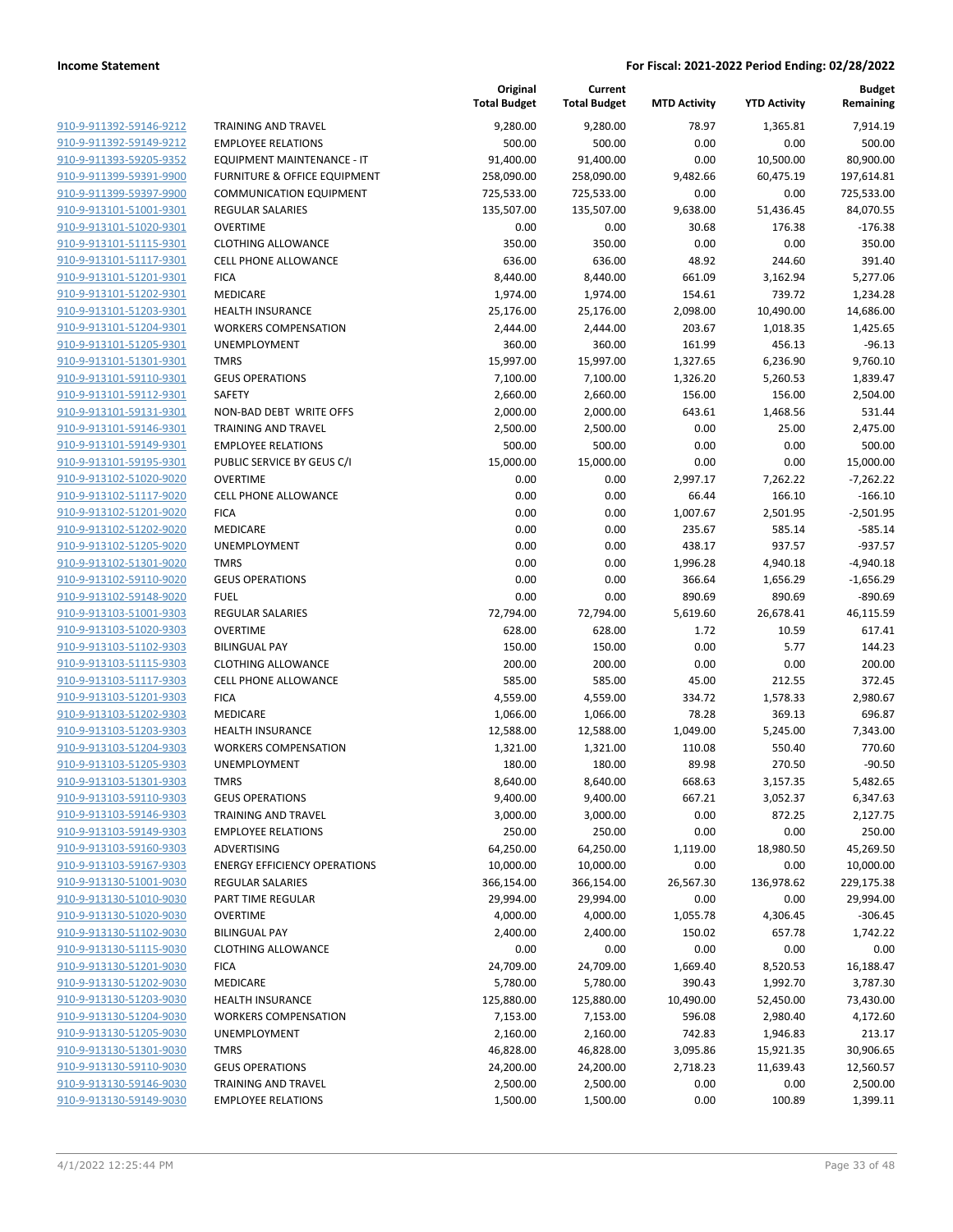| 910-9-913130-59166-9030        |
|--------------------------------|
| 910-9-913131-51001-9031        |
| 910-9-913131-51102-9031        |
| 910-9-913131-51201-9031        |
| 910-9-913131-51202-9031        |
| 910-9-913131-51203-9031        |
| 910-9-913131-51204-9031        |
| 910-9-913131-51205-9031        |
| 910-9-913131-51301-9031        |
| 910-9-913131-59110-9031        |
| 910-9-913131-59146-9031        |
| 910-9-913131-59149-9031        |
| 910-9-913134-51001-9034        |
| 910-9-913134-51020-9034        |
| 910-9-913134-51115-9034        |
| 910-9-913134-51201-9034        |
| 910-9-913134-51202-9034        |
| 910-9-913134-51203-9034        |
| 910-9-913134-51204-9034        |
| 910-9-913134-51205-9034        |
| 910-9-913134-51301-9034        |
| 910-9-913134-59110-9034        |
| 910-9-913134-59146-9034        |
| 910-9-913134-59149-9034        |
| 910-9-913135-51001-9035        |
| 910-9-913135-51010-9035        |
| 910-9-913135-51020-9035        |
| 910-9-913135-51102-9035        |
| 910-9-913135-51201-9035        |
| 910-9-913135-51202-9035        |
| 910-9-913135-51203-9035        |
| 910-9-913135-51204-9035        |
| 910-9-913135-51205-9035        |
| 910-9-913135-51301-9035        |
| 910-9-913135-59146-9035        |
| 910-9-913135-59170-9035        |
| 910-9-913135-59172-9035        |
| 910-9-913135-59173-9035        |
| 910-9-913135-59174-9035        |
| 910-9-913135-59175-9035        |
| <u>910-9-913135-59179-9035</u> |
| 910-9-913136-51001-9036        |
| <u>910-9-913136-51020-9036</u> |
| 910-9-913136-51115-9036        |
| 910-9-913136-51201-9036        |
| 910-9-913136-51202-9036        |
| <u>910-9-913136-51203-9036</u> |
| <u>910-9-913136-51204-9036</u> |
| <u>910-9-913136-51205-9036</u> |
| 910-9-913136-51301-9036        |
| 910-9-913136-59110-9036        |
| <u>910-9-913136-59141-9036</u> |
| 910-9-913136-59149-9036        |
| 910-9-913139-59780-9240        |
| 910-9-913139-59781-9250        |
| 910-9-913139-59902-9301        |
| 910-9-913139-59926-9301        |
| 910-9-913139-59927-9301        |
| 910-9-913139-59928-9301        |
|                                |

|                                                    |                                  | Original<br><b>Total Budget</b> | Current<br><b>Total Budget</b> | <b>MTD Activity</b> | <b>YTD Activity</b> | <b>Budget</b><br>Remaining |
|----------------------------------------------------|----------------------------------|---------------------------------|--------------------------------|---------------------|---------------------|----------------------------|
| 910-9-913130-59166-9030                            | LOW INCOME ASSISTANCE            | 15,000.00                       | 15,000.00                      | 950.00              | 4,150.00            | 10,850.00                  |
| 910-9-913131-51001-9031                            | REGULAR SALARIES                 | 47,176.00                       | 47,176.00                      | 3,625.60            | 18,128.00           | 29,048.00                  |
| 910-9-913131-51102-9031                            | <b>BILINGUAL PAY</b>             | 600.00                          | 600.00                         | 46.16               | 230.80              | 369.20                     |
| 910-9-913131-51201-9031                            | <b>FICA</b>                      | 2,962.00                        | 2,962.00                       | 210.34              | 1,101.40            | 1,860.60                   |
| 910-9-913131-51202-9031                            | MEDICARE                         | 693.00                          | 693.00                         | 49.20               | 257.62              | 435.38                     |
| 910-9-913131-51203-9031                            | <b>HEALTH INSURANCE</b>          | 12,588.00                       | 12,588.00                      | 1,049.00            | 5,245.00            | 7,343.00                   |
| 910-9-913131-51204-9031                            | <b>WORKERS COMPENSATION</b>      | 858.00                          | 858.00                         | 71.50               | 357.50              | 500.50                     |
| 910-9-913131-51205-9031                            | <b>UNEMPLOYMENT</b>              | 180.00                          | 180.00                         | 102.80              | 205.60              | $-25.60$                   |
| 910-9-913131-51301-9031                            | <b>TMRS</b>                      | 5,614.00                        | 5,614.00                       | 433.26              | 2,144.28            | 3,469.72                   |
| 910-9-913131-59110-9031                            | <b>GEUS OPERATIONS</b>           | 25,100.00                       | 25,100.00                      | 2,746.00            | 8,337.98            | 16,762.02                  |
| 910-9-913131-59146-9031                            | <b>TRAINING AND TRAVEL</b>       | 750.00                          | 750.00                         | 0.00                | 0.00                | 750.00                     |
| 910-9-913131-59149-9031                            | <b>EMPLOYEE RELATIONS</b>        | 250.00                          | 250.00                         | 0.00                | 0.00                | 250.00                     |
| 910-9-913134-51001-9034                            | <b>REGULAR SALARIES</b>          | 156,174.00                      | 156,174.00                     | 12,032.96           | 59,902.55           | 96,271.45                  |
| 910-9-913134-51020-9034                            | <b>OVERTIME</b>                  | 2,000.00                        | 2,000.00                       | 42.87               | 226.59              | 1,773.41                   |
| 910-9-913134-51115-9034                            | <b>CLOTHING ALLOWANCE</b>        | 0.00                            | 0.00                           | 58.40               | 58.40               | $-58.40$                   |
| 910-9-913134-51201-9034                            | <b>FICA</b>                      | 9,682.00                        | 9,682.00                       | 723.02              | 3,590.59            | 6,091.41                   |
| 910-9-913134-51202-9034                            | MEDICARE                         | 2,266.00                        | 2,266.00                       | 169.10              | 839.75              | 1,426.25                   |
| 910-9-913134-51203-9034                            | <b>HEALTH INSURANCE</b>          | 47,834.00                       | 47,834.00                      | 3,986.17            | 19,930.85           | 27,903.15                  |
| 910-9-913134-51204-9034                            | <b>WORKERS COMPENSATION</b>      | 2,803.00                        | 2,803.00                       | 233.58              | 1,167.90            | 1,635.10                   |
| 910-9-913134-51205-9034                            | UNEMPLOYMENT                     | 684.00                          | 684.00                         | 323.83              | 660.75              | 23.25                      |
| 910-9-913134-51301-9034                            | <b>TMRS</b>                      | 18,350.00                       | 18,350.00                      | 1,424.95            | 7,023.21            | 11,326.79                  |
| 910-9-913134-59110-9034                            | <b>GEUS OPERATIONS</b>           | 241,412.42                      | 241,412.42                     | 8,258.47            | 32,189.42           | 209,223.00                 |
| 910-9-913134-59146-9034                            | <b>TRAINING AND TRAVEL</b>       | 3,500.00                        | 3,500.00                       | 0.00                | 0.00                | 3,500.00                   |
| 910-9-913134-59149-9034                            | <b>EMPLOYEE RELATIONS</b>        | 500.00                          | 500.00                         | 0.00                | 0.00                | 500.00                     |
| 910-9-913135-51001-9035                            | <b>REGULAR SALARIES</b>          | 133,192.00                      | 133,192.00                     | 11,224.01           | 56,120.01           | 77,071.99                  |
| 910-9-913135-51010-9035                            | PART TIME REGULAR                | 29,994.00                       | 29,994.00                      | 0.00                | 0.00                | 29,994.00                  |
| 910-9-913135-51020-9035                            | <b>OVERTIME</b>                  | 9,000.00                        | 9,000.00                       | 338.91              | 995.77              | 8,004.23                   |
| 910-9-913135-51102-9035                            | <b>BILINGUAL PAY</b>             | 600.00                          | 600.00                         | 46.16               | 230.80              | 369.20                     |
| 910-9-913135-51201-9035<br>910-9-913135-51202-9035 | <b>FICA</b><br>MEDICARE          | 10,154.00                       | 10,154.00                      | 659.19<br>154.17    | 3,264.31<br>763.43  | 6,889.69<br>1,610.57       |
| 910-9-913135-51203-9035                            | <b>HEALTH INSURANCE</b>          | 2,374.00<br>37,764.00           | 2,374.00<br>37,764.00          | 3,147.00            | 15,735.00           | 22,029.00                  |
| 910-9-913135-51204-9035                            | <b>WORKERS COMPENSATION</b>      | 2,941.00                        | 2,941.00                       | 245.08              | 1,225.40            | 1,715.60                   |
| 910-9-913135-51205-9035                            | UNEMPLOYMENT                     | 900.00                          | 900.00                         | 325.05              | 645.80              | 254.20                     |
| 910-9-913135-51301-9035                            | <b>TMRS</b>                      | 19,244.00                       | 19,244.00                      | 1,369.88            | 6,698.32            | 12,545.68                  |
| 910-9-913135-59146-9035                            | <b>TRAINING AND TRAVEL</b>       | 1,500.00                        | 1,500.00                       | 0.00                | 0.00                | 1,500.00                   |
| 910-9-913135-59170-9035                            | <b>CREDIT CARD FEES</b>          | 115,600.00                      | 115,600.00                     | 21,137.07           | 51,683.12           | 63,916.88                  |
| 910-9-913135-59172-9035                            | LOCKBOX OVER/SHORT               | 500.00                          | 500.00                         | 0.00                | 0.00                | 500.00                     |
| 910-9-913135-59173-9035                            | <b>ONLINE PAYMENT OVER/SHORT</b> | 500.00                          | 500.00                         | 0.00                | 0.00                | 500.00                     |
| 910-9-913135-59174-9035                            | <b>BANK RECS OVER/SHORT</b>      | 100.00                          | 100.00                         | 0.00                | 0.00                | 100.00                     |
| 910-9-913135-59175-9035                            | <b>CASHIERS OVER/SHORT</b>       | 100.00                          | 100.00                         | 773.90              | 699.53              | -599.53                    |
| 910-9-913135-59179-9035                            | <b>AMPY OVER/SHORT</b>           | 100.00                          | 100.00                         | 0.00                | 0.00                | 100.00                     |
| 910-9-913136-51001-9036                            | REGULAR SALARIES                 | 33,465.00                       | 33,465.00                      | 2,548.81            | 12,744.01           | 20,720.99                  |
| 910-9-913136-51020-9036                            | <b>OVERTIME</b>                  | 0.00                            | 0.00                           | 0.00                | 35.85               | $-35.85$                   |
| 910-9-913136-51115-9036                            | <b>CLOTHING ALLOWANCE</b>        | 300.00                          | 300.00                         | 0.00                | 0.00                | 300.00                     |
| 910-9-913136-51201-9036                            | <b>FICA</b>                      | 2,075.00                        | 2,075.00                       | 134.76              | 685.68              | 1,389.32                   |
| 910-9-913136-51202-9036                            | MEDICARE                         | 485.00                          | 485.00                         | 31.52               | 160.36              | 324.64                     |
| 910-9-913136-51203-9036                            | <b>HEALTH INSURANCE</b>          | 12,588.00                       | 12,588.00                      | 1,049.00            | 5,245.00            | 7,343.00                   |
| 910-9-913136-51204-9036                            | <b>WORKERS COMPENSATION</b>      | 601.00                          | 601.00                         | 50.08               | 250.40              | 350.60                     |
| 910-9-913136-51205-9036                            | UNEMPLOYMENT                     | 108.00                          | 108.00                         | 71.36               | 142.72              | $-34.72$                   |
| 910-9-913136-51301-9036                            | <b>TMRS</b>                      | 3,932.00                        | 3,932.00                       | 300.76              | 1,492.66            | 2,439.34                   |
| 910-9-913136-59110-9036                            | <b>GEUS OPERATIONS</b>           | 19,860.00                       | 19,860.00                      | 1,078.49            | 5,285.06            | 14,574.94                  |
| 910-9-913136-59141-9036                            | UTILITY BILLS                    | 50,000.00                       | 50,000.00                      | 3,294.55            | 18,050.00           | 31,950.00                  |
| 910-9-913136-59149-9036                            | <b>EMPLOYEE RELATIONS</b>        | 250.00                          | 250.00                         | 0.00                | 0.00                | 250.00                     |
| 910-9-913139-59780-9240                            | PROPERTY INSURANCE               | 13,454.12                       | 7,045.70                       | 0.00                | 7,045.70            | 0.00                       |
| 910-9-913139-59781-9250                            | LIABILITY INSURANCE              | 7,139.57                        | 15,693.18                      | 0.00                | 4,851.85            | 10,841.33                  |
| 910-9-913139-59902-9301                            | XFER to COG - ADMIN EXPENSES     | 88,942.36                       | 88,942.36                      | 4,515.49            | 22,577.45           | 66,364.91                  |
| 910-9-913139-59926-9301                            | XFER to COG - GARAGE             | 18,250.00                       | 18,250.00                      | 692.17              | 3,460.85            | 14,789.15                  |
| 910-9-913139-59927-9301                            | XFER to COG - INSURANCE          | 4,295.52                        | 4,295.52                       | 15.27               | 76.35               | 4,219.17                   |
| 910-9-913139-59928-9301                            | XFER to COG - IT                 | 128,514.50                      | 128,514.50                     | 877.77              | 4,388.85            | 124,125.65                 |
|                                                    |                                  |                                 |                                |                     |                     |                            |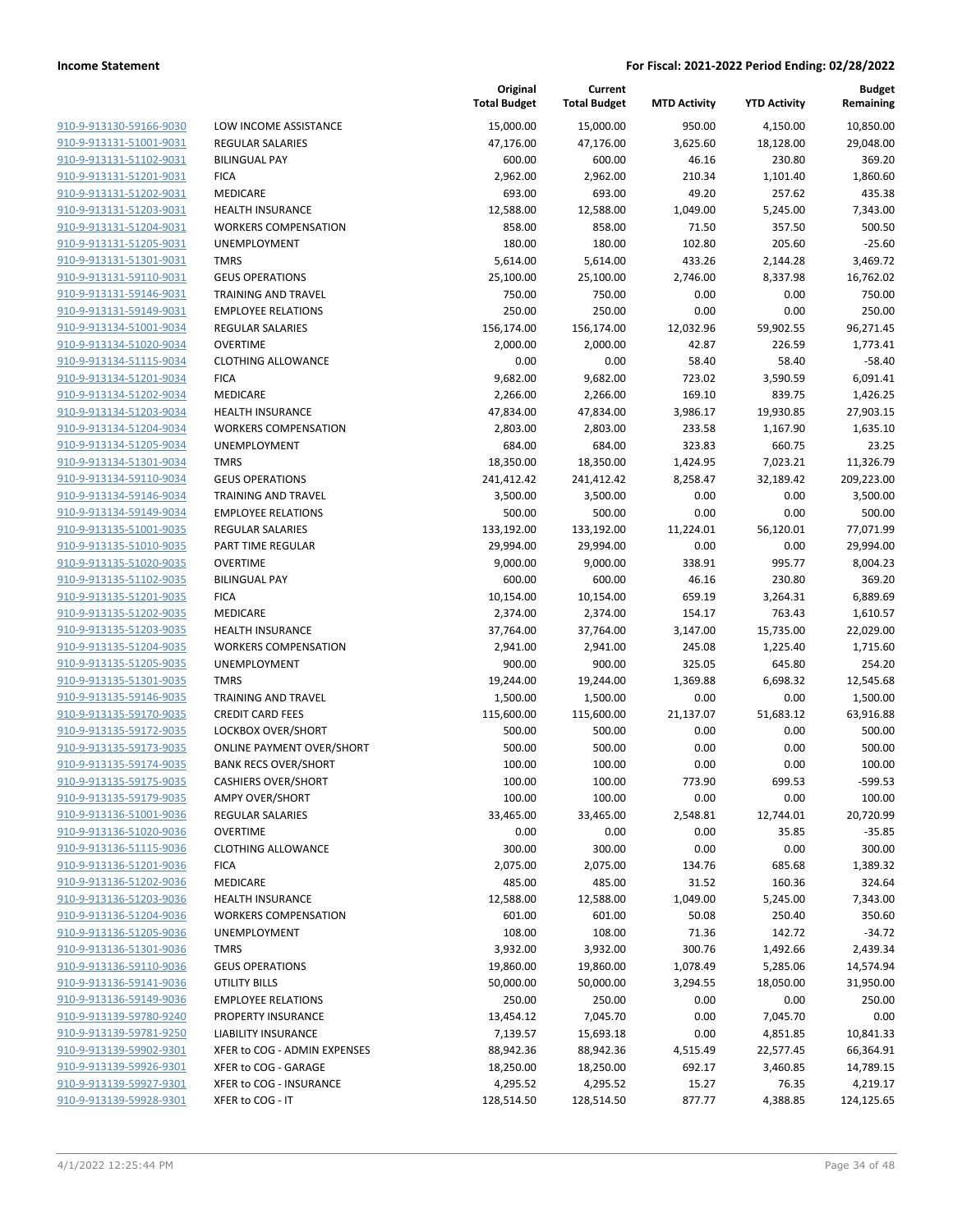| 910-9-913159-59200-9353        |
|--------------------------------|
| 910-9-913159-59201-9353        |
| 910-9-913190-59390-9900        |
| 910-9-913190-59391-9900        |
| 910-9-930000-59060-5650        |
| 910-9-930000-59110-5600        |
| 910-9-930161-51001-5610        |
| <u>910-9-930161-51020-5610</u> |
| 910-9-930161-51115-5610        |
| 910-9-930161-51116-5610        |
| 910-9-930161-51117-5610        |
| 910-9-930161-51201-5610        |
|                                |
| <u>910-9-930161-51202-5610</u> |
| 910-9-930161-51203-5610        |
| 910-9-930161-51204-5610        |
| 910-9-930161-51205-5610        |
| 910-9-930161-51301-5610        |
| <u>910-9-930161-59110-5610</u> |
| <u>910-9-930161-59146-5610</u> |
| 910-9-930161-59149-5610        |
| 910-9-930181-51001-5810        |
| 910-9-930181-51020-5810        |
| <u>910-9-930181-51115-5810</u> |
| 910-9-930181-51201-5810        |
| 910-9-930181-51202-5810        |
| 910-9-930181-51203-5810        |
| 910-9-930181-51204-5810        |
| <u>910-9-930181-51205-5810</u> |
| 910-9-930181-51301-5810        |
| <u>910-9-930181-59110-5810</u> |
| 910-9-930181-59149-5810        |
| 910-9-930190-59390-9900        |
|                                |
| <u>910-9-930190-59391-9900</u> |
| <u>910-9-931080-51001-5800</u> |
| 910-9-931080-51010-5800        |
| 910-9-931080-51020-5800        |
| 910-9-931080-51115-5800        |
| 910-9-931080-51116-5800        |
| 910-9-931080-51117-5800        |
| 910-9-931080-51201-5800        |
| 910-9-931080-51202-5800        |
| 910-9-931080-51203-5800        |
| 910-9-931080-51204-5800        |
| 910-9-931080-51205-5800        |
| 910-9-931080-51301-5800        |
| 910-9-931080-59110-5800        |
| 910-9-931080-59146-5800        |
| 910-9-931080-59148-5800        |
| <u>910-9-931080-59149-5800</u> |
| 910-9-931080-59205-5800        |
| 910-9-931088-51001-5880        |
| 910-9-931088-51117-5880        |
|                                |
| <u>910-9-931088-51201-5880</u> |
| <u>910-9-931088-51202-5880</u> |
| <u>910-9-931088-51205-5880</u> |
| 910-9-931088-51301-5880        |
| 910-9-931088-59110-5880        |
| <u>910-9-931092-51001-9202</u> |
| 910-9-931092-51116-9202        |
|                                |

| LANDSCAPING MAINTENANCE             |
|-------------------------------------|
| BUILDING MAINTENANCE                |
| STRUCTURES AND IMPROVEMENTS         |
| FURNITURE & OFFICE EQUIPMENT        |
| <b>TRANSMISSION COSTS</b>           |
| GEUS OPERATIONS                     |
| REGULAR SALARIES                    |
| OVERTIME                            |
| CLOTHING ALLOWANCE                  |
| CAR ALLOWANCE                       |
| CELL PHONE ALLOWANCE                |
| FICA                                |
| MEDICARE                            |
| HEALTH INSURANCE                    |
| WORKERS COMPENSATION                |
| UNEMPLOYMENT                        |
| TMRS                                |
| GEUS OPERATIONS                     |
| TRAINING AND TRAVEL                 |
| EMPLOYEE RELATIONS                  |
| REGULAR SALARIES                    |
| OVERTIME                            |
| CLOTHING ALLOWANCE                  |
| FICA<br>MEDICARE                    |
| HEALTH INSURANCE                    |
| WORKERS COMPENSATION                |
| UNEMPLOYMENT                        |
| TMRS                                |
| <b>GEUS OPERATIONS</b>              |
| EMPLOYEE RELATIONS                  |
| STRUCTURES AND IMPROVEMENTS         |
| FURNITURE AND OFFICE EQUIPMENT      |
| REGULAR SALARIES                    |
| PART TIME REGULAR                   |
| OVERTIME                            |
| CLOTHING ALLOWANCE                  |
| CAR ALLOWANCE                       |
| CELL PHONE ALLOWANCE                |
| FICA                                |
| MEDICARE                            |
| HEALTH INSURANCE                    |
| WORKERS COMPENSATION                |
| UNEMPLOYMENT                        |
| TMRS                                |
| <b>GEUS OPERATIONS</b>              |
| TRAINING AND TRAVEL                 |
| FUEL                                |
| <b>EMPLOYEE RELATIONS</b>           |
| EQUIPMENT MAINTENANCE               |
| REGULAR SALARIES                    |
| CELL PHONE ALLOWANCE<br><b>FICA</b> |
|                                     |
| MEDICARE                            |
| UNEMPLOYMENT<br><b>TMRS</b>         |
| <b>GEUS OPERATIONS</b>              |
| REGULAR SALARIES                    |
|                                     |

|                         |                                | Original<br><b>Total Budget</b> | Current<br><b>Total Budget</b> | <b>MTD Activity</b> | <b>YTD Activity</b> | <b>Budget</b><br>Remaining |
|-------------------------|--------------------------------|---------------------------------|--------------------------------|---------------------|---------------------|----------------------------|
| 910-9-913159-59200-9353 | LANDSCAPING MAINTENANCE        | 3,500.00                        | 3,500.00                       | 139.19              | 695.95              | 2,804.05                   |
| 910-9-913159-59201-9353 | <b>BUILDING MAINTENANCE</b>    | 22,488.00                       | 22,488.00                      | 270.00              | 4,316.48            | 18,171.52                  |
| 910-9-913190-59390-9900 | STRUCTURES AND IMPROVEMENTS    | 63,300.00                       | 63,300.00                      | 0.00                | 18,360.00           | 44,940.00                  |
| 910-9-913190-59391-9900 | FURNITURE & OFFICE EQUIPMENT   | 6,000.00                        | 6,000.00                       | 0.00                | 1,281.97            | 4,718.03                   |
| 910-9-930000-59060-5650 | <b>TRANSMISSION COSTS</b>      | 3,780,170.00                    | 3,780,170.00                   | 275,048.49          | 1,408,575.22        | 2,371,594.78               |
| 910-9-930000-59110-5600 | <b>GEUS OPERATIONS</b>         | 113,370.00                      | 113,370.00                     | 0.00                | 20,717.89           | 92,652.11                  |
| 910-9-930161-51001-5610 | <b>REGULAR SALARIES</b>        | 264,820.00                      | 264,820.00                     | 20,222.66           | 100,566.37          | 164,253.63                 |
| 910-9-930161-51020-5610 | <b>OVERTIME</b>                | 31,000.00                       | 31,000.00                      | 2,796.60            | 15,433.13           | 15,566.87                  |
| 910-9-930161-51115-5610 | <b>CLOTHING ALLOWANCE</b>      | 100.00                          | 100.00                         | 0.00                | 0.00                | 100.00                     |
| 910-9-930161-51116-5610 | CAR ALLOWANCE                  | 2,347.00                        | 2,347.00                       | 150.00              | 750.00              | 1,597.00                   |
| 910-9-930161-51117-5610 | CELL PHONE ALLOWANCE           | 432.00                          | 432.00                         | 33.22               | 166.10              | 265.90                     |
| 910-9-930161-51201-5610 | <b>FICA</b>                    | 16,593.00                       | 16,593.00                      | 1,300.01            | 6,580.80            | 10,012.20                  |
| 910-9-930161-51202-5610 | MEDICARE                       | 3,882.00                        | 3,882.00                       | 304.03              | 1,539.06            | 2,342.94                   |
| 910-9-930161-51203-5610 | <b>HEALTH INSURANCE</b>        | 42,483.00                       | 42,483.00                      | 3,540.25            | 17,701.25           | 24,781.75                  |
| 910-9-930161-51204-5610 | <b>WORKERS COMPENSATION</b>    | 4,805.00                        | 4,805.00                       | 400.42              | 2,002.10            | 2,802.90                   |
| 910-9-930161-51205-5610 | UNEMPLOYMENT                   | 610.00                          | 610.00                         | 234.33              | 932.32              | $-322.32$                  |
| 910-9-930161-51301-5610 | <b>TMRS</b>                    | 31,442.00                       | 31,442.00                      | 2,737.88            | 13,658.48           | 17,783.52                  |
| 910-9-930161-59110-5610 | <b>GEUS OPERATIONS</b>         | 11,757.00                       | 11,757.00                      | 244.48              | 1,093.09            | 10,663.91                  |
| 910-9-930161-59146-5610 | TRAINING AND TRAVEL            | 38,200.00                       | 38,200.00                      | 0.00                | 0.00                | 38,200.00                  |
| 910-9-930161-59149-5610 | <b>EMPLOYEE RELATIONS</b>      | 500.00                          | 500.00                         | 0.00                | 0.00                | 500.00                     |
| 910-9-930181-51001-5810 | <b>REGULAR SALARIES</b>        | 160,870.00                      | 160,870.00                     | 12,226.54           | 60,585.73           | 100,284.27                 |
| 910-9-930181-51020-5810 | <b>OVERTIME</b>                | 31,000.00                       | 31,000.00                      | 2,796.61            | 15,433.13           | 15,566.87                  |
| 910-9-930181-51115-5810 | <b>CLOTHING ALLOWANCE</b>      | 850.00                          | 850.00                         | 0.00                | 0.00                | 850.00                     |
| 910-9-930181-51201-5810 | <b>FICA</b>                    | 10,000.00                       | 10,000.00                      | 931.44              | 4,713.17            | 5,286.83                   |
| 910-9-930181-51202-5810 | MEDICARE                       | 2,340.00                        | 2,340.00                       | 217.83              | 1,102.28            | 1,237.72                   |
| 910-9-930181-51203-5810 | <b>HEALTH INSURANCE</b>        | 29,895.00                       | 29,895.00                      | 2,491.25            | 12,456.25           | 17,438.75                  |
| 910-9-930181-51204-5810 | <b>WORKERS COMPENSATION</b>    | 2,896.00                        | 2,896.00                       | 241.33              | 1,206.65            | 1,689.35                   |
| 910-9-930181-51205-5810 | UNEMPLOYMENT                   | 430.00                          | 430.00                         | 57.75               | 526.72              | $-96.72$                   |
| 910-9-930181-51301-5810 | <b>TMRS</b>                    | 18,948.00                       | 18,948.00                      | 1,772.72            | 8,881.72            | 10,066.28                  |
| 910-9-930181-59110-5810 | <b>GEUS OPERATIONS</b>         | 10,957.00                       | 10,957.00                      | 130.22              | 539.93              | 10,417.07                  |
| 910-9-930181-59149-5810 | <b>EMPLOYEE RELATIONS</b>      | 500.00                          | 500.00                         | 0.00                | 0.00                | 500.00                     |
| 910-9-930190-59390-9900 | STRUCTURES AND IMPROVEMENTS    | 1,224,750.00                    | 1,224,750.00                   | 0.00                | 0.00                | 1,224,750.00               |
| 910-9-930190-59391-9900 | FURNITURE AND OFFICE EQUIPMENT | 0.00                            | 0.00                           | 0.00                | 26,400.00           | $-26,400.00$               |
| 910-9-931080-51001-5800 | REGULAR SALARIES               | 638,598.00                      | 638,598.00                     | 47,950.14           | 232,601.95          | 405,996.05                 |
| 910-9-931080-51010-5800 | PART TIME REGULAR              | 79,279.00                       | 79,279.00                      | 0.00                | 0.00                | 79,279.00                  |
| 910-9-931080-51020-5800 | <b>OVERTIME</b>                | 3,000.00                        | 3,000.00                       | 750.37              | 855.22              | 2,144.78                   |
| 910-9-931080-51115-5800 | <b>CLOTHING ALLOWANCE</b>      | 900.00                          | 900.00                         | 0.00                | 0.00                | 900.00                     |
| 910-9-931080-51116-5800 | CAR ALLOWANCE                  | 1,950.00                        | 1,950.00                       | 150.00              | 750.00              | 1,200.00                   |
| 910-9-931080-51117-5800 | <b>CELL PHONE ALLOWANCE</b>    | 3,434.00                        | 3,434.00                       | 264.16              | 1,320.80            | 2,113.20                   |
| 910-9-931080-51201-5800 | <b>FICA</b>                    | 42,334.00                       | 42,334.00                      | 2,897.01            | 12,978.55           | 29,355.45                  |
| 910-9-931080-51202-5800 | <b>MEDICARE</b>                | 10,487.00                       | 10,487.00                      | 677.53              | 3,240.82            | 7,246.18                   |
| 910-9-931080-51203-5800 | <b>HEALTH INSURANCE</b>        | 80,563.00                       | 80,563.00                      | 6,713.58            | 33,567.90           | 46,995.10                  |
| 910-9-931080-51204-5800 | <b>WORKERS COMPENSATION</b>    | 12,984.00                       | 12,984.00                      | 1,082.01            | 5,410.05            | 7,573.95                   |
| 910-9-931080-51205-5800 | <b>UNEMPLOYMENT</b>            | 1,512.00                        | 1,512.00                       | 371.84              | 1,649.86            | $-137.86$                  |
| 910-9-931080-51301-5800 | <b>TMRS</b>                    | 84,984.00                       | 84,984.00                      | 5,311.94            | 25,919.80           | 59,064.20                  |
| 910-9-931080-59110-5800 | <b>GEUS OPERATIONS</b>         | 8,980.00                        | 8,980.00                       | 2,399.27            | 4,926.97            | 4,053.03                   |
| 910-9-931080-59146-5800 | <b>TRAINING AND TRAVEL</b>     | 14,600.00                       | 14,600.00                      | 875.00              | 875.00              | 13,725.00                  |
| 910-9-931080-59148-5800 | <b>FUEL</b>                    | 3,500.00                        | 3,500.00                       | 502.93              | 1,794.69            | 1,705.31                   |
| 910-9-931080-59149-5800 | <b>EMPLOYEE RELATIONS</b>      | 1,000.00                        | 1,000.00                       | 0.00                | 0.00                | 1,000.00                   |
| 910-9-931080-59205-5800 | <b>EQUIPMENT MAINTENANCE</b>   | 1,500.00                        | 1,500.00                       | 582.62              | 664.45              | 835.55                     |
| 910-9-931088-51001-5880 | REGULAR SALARIES               | 0.00                            | 0.00                           | 0.00                | 732.26              | $-732.26$                  |
| 910-9-931088-51117-5880 | <b>CELL PHONE ALLOWANCE</b>    | 0.00                            | 0.00                           | 0.00                | 24.46               | $-24.46$                   |
| 910-9-931088-51201-5880 | <b>FICA</b>                    | 0.00                            | 0.00                           | 0.00                | 46.92               | $-46.92$                   |
| 910-9-931088-51202-5880 | MEDICARE                       | 0.00                            | 0.00                           | 0.00                | 10.97               | $-10.97$                   |
| 910-9-931088-51205-5880 | UNEMPLOYMENT                   | 0.00                            | 0.00                           | 0.00                | 21.19               | $-21.19$                   |
| 910-9-931088-51301-5880 | <b>TMRS</b>                    | 0.00                            | 0.00                           | 0.00                | 87.78               | $-87.78$                   |
| 910-9-931088-59110-5880 | <b>GEUS OPERATIONS</b>         | 0.00                            | 0.00                           | 13.85               | 20.50               | $-20.50$                   |
| 910-9-931092-51001-9202 | REGULAR SALARIES               | 0.00                            | 0.00                           | 0.00                | 10,256.80           | $-10,256.80$               |
| 910-9-931092-51116-9202 | CAR ALLOWANCE                  | 0.00                            | 0.00                           | 0.00                | 150.00              | $-150.00$                  |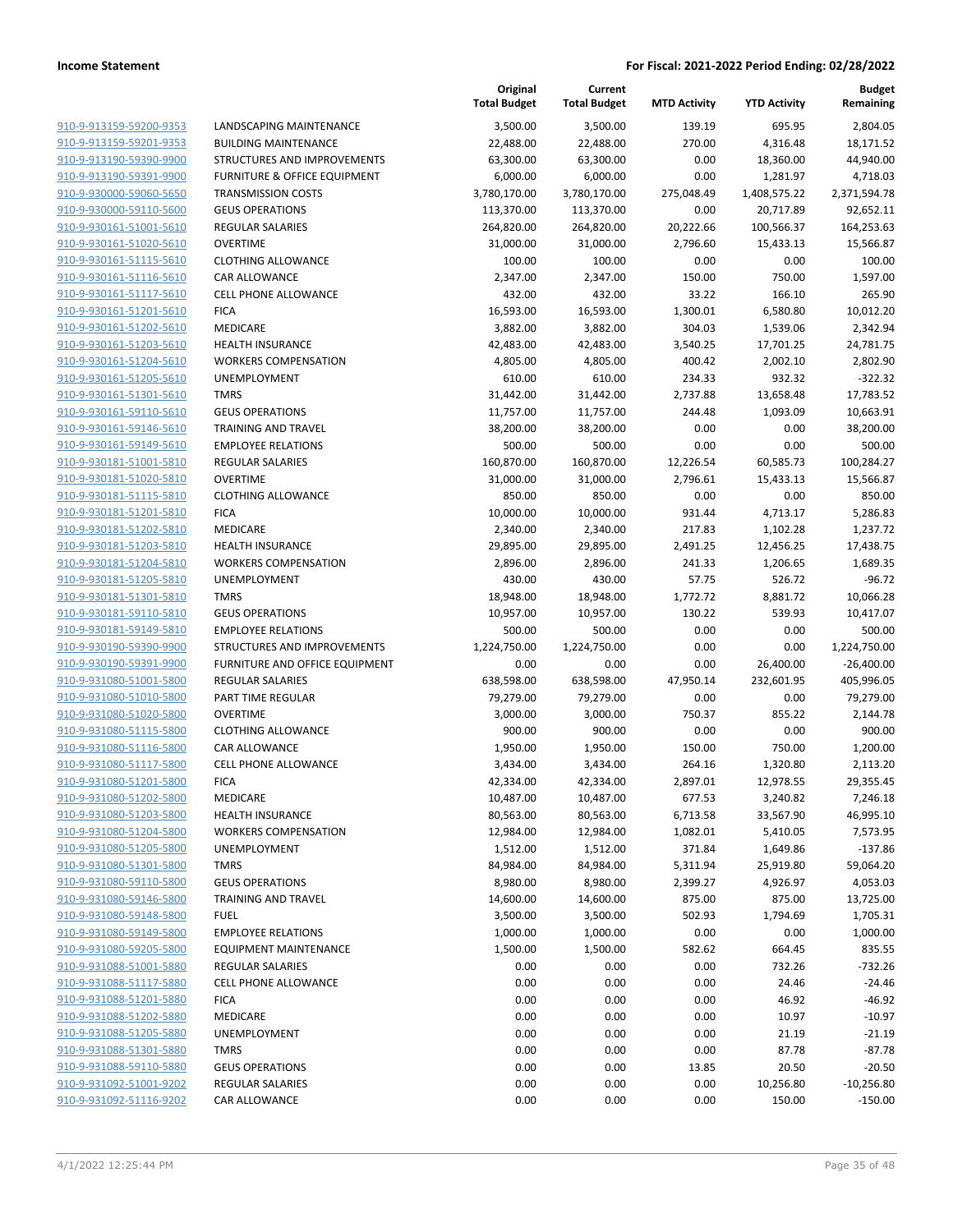| 910-9-931092-51117-9202                                   |
|-----------------------------------------------------------|
| 910-9-931092-51201-9202                                   |
| 910-9-931092-51202-9202                                   |
| 910-9-931092-51301-9202                                   |
| 910-9-931092-59110-9212                                   |
| 910-9-931092-59130-9212                                   |
| 910-9-931092-59133-9212                                   |
| 910-9-931462-51001-5620                                   |
| 910-9-931462-51115-5620                                   |
| 910-9-931462-51117-5620                                   |
| 910-9-931462-51201-5620                                   |
| 910-9-931462-51202-5620                                   |
| 910-9-931462-51203-5620                                   |
|                                                           |
| 910-9-931462-51204-5620                                   |
| 910-9-931462-51205-5620                                   |
| <u>910-9-931462-51301-5620</u>                            |
| 910-9-931462-59110-5620                                   |
| 910-9-931462-59146-5620                                   |
| 910-9-931462-59148-5620                                   |
| 910-9-931462-59149-5620                                   |
| 910-9-931462-59198-5620                                   |
| 910-9-931462-59199-5620                                   |
| 910-9-931470-51001-5700                                   |
| 910-9-931470-51020-5700                                   |
| 910-9-931470-51115-5700                                   |
| <u>910-9-931470-51117-5700</u>                            |
| 910-9-931470-51201-5700                                   |
| 910-9-931470-51202-5700                                   |
|                                                           |
| 910-9-931470-51203-5700                                   |
| 910-9-931470-51204-5700                                   |
| 910-9-931470-51205-5700                                   |
| 910-9-931470-51301-5700                                   |
| 910-9-931470-59205-5700                                   |
| 910-9-931470-59253-5700                                   |
| 910-9-931490-59352-9900                                   |
| 910-9-931490-59353-9900                                   |
| 910-9-931491-51001-9911                                   |
| 910-9-931491-51201-9911                                   |
| 910-9-931491-51202-9911                                   |
| 910-9-931491-51205-9911                                   |
| <u>910-9-931491-51301-9911</u>                            |
| <u>910-9-931528-51001-5820</u>                            |
| 910-9-931528-51115-5820                                   |
| 910-9-931528-51117-5820                                   |
|                                                           |
| <u>910-9-931528-51201-5820</u>                            |
| <u>910-9-931528-51202-5820</u>                            |
| <u>910-9-931528-51203-5820</u>                            |
| <u>910-9-931528-51204-5820</u>                            |
| <u>910-9-931528-51205-5820</u>                            |
| <u>910-9-931528-51301-5820</u>                            |
| 910-9-931528-59110-5820                                   |
| 910-9-931528-59146-5820                                   |
| 910-9-931528-59148-5820                                   |
| 910-9-931528-59149-5820                                   |
| 910-9-931529-51001-5920                                   |
| <u>910-9-931529-51020-5920</u>                            |
|                                                           |
|                                                           |
| <u>910-9-931529-51115-5920</u>                            |
| <u>910-9-931529-51117-5920</u><br>910-9-931529-51201-5920 |

|                         |                                 | Original<br><b>Total Budget</b> | Current<br><b>Total Budget</b> | <b>MTD Activity</b> | <b>YTD Activity</b> | <b>Budget</b><br>Remaining |
|-------------------------|---------------------------------|---------------------------------|--------------------------------|---------------------|---------------------|----------------------------|
| 910-9-931092-51117-9202 | <b>CELL PHONE ALLOWANCE</b>     | 0.00                            | 0.00                           | 0.00                | 90.92               | $-90.92$                   |
| 910-9-931092-51201-9202 | <b>FICA</b>                     | 0.00                            | 0.00                           | 0.00                | 624.63              | $-624.63$                  |
| 910-9-931092-51202-9202 | MEDICARE                        | 0.00                            | 0.00                           | 0.00                | 146.08              | $-146.08$                  |
| 910-9-931092-51301-9202 | <b>TMRS</b>                     | 0.00                            | 0.00                           | 0.00                | 1,217.73            | $-1,217.73$                |
| 910-9-931092-59110-9212 | <b>GEUS OPERATIONS</b>          | 0.00                            | 0.00                           | 105.30              | 485.06              | $-485.06$                  |
| 910-9-931092-59130-9212 | PHONE MANAGEMENT SERVICE        | 0.00                            | 0.00                           | 6,672.00            | 15,677.50           | $-15,677.50$               |
| 910-9-931092-59133-9212 | OFFICE 365                      | 0.00                            | 0.00                           | 2,333.50            | 2,333.50            | $-2,333.50$                |
| 910-9-931462-51001-5620 | <b>REGULAR SALARIES</b>         | 53,339.00                       | 53,339.00                      | 4,173.60            | 20,868.00           | 32,471.00                  |
| 910-9-931462-51115-5620 | <b>CLOTHING ALLOWANCE</b>       | 500.00                          | 500.00                         | 0.00                | 0.00                | 500.00                     |
| 910-9-931462-51117-5620 | <b>CELL PHONE ALLOWANCE</b>     | 318.00                          | 318.00                         | 24.46               | 122.30              | 195.70                     |
| 910-9-931462-51201-5620 | <b>FICA</b>                     | 3,327.00                        | 3,327.00                       | 219.72              | 1,098.54            | 2,228.46                   |
| 910-9-931462-51202-5620 | MEDICARE                        | 779.00                          | 779.00                         | 51.38               | 256.92              | 522.08                     |
| 910-9-931462-51203-5620 | <b>HEALTH INSURANCE</b>         | 6,294.00                        | 6,294.00                       | 524.50              | 2,622.50            | 3,671.50                   |
| 910-9-931462-51204-5620 | <b>WORKERS COMPENSATION</b>     | 980.00                          | 980.00                         | 81.67               | 408.35              | 571.65                     |
| 910-9-931462-51205-5620 | <b>UNEMPLOYMENT</b>             | 88.00                           | 88.00                          | 16.91               | 134.45              | $-46.45$                   |
| 910-9-931462-51301-5620 | <b>TMRS</b>                     | 6,305.00                        | 6,305.00                       | 495.38              | 2,451.70            | 3,853.30                   |
| 910-9-931462-59110-5620 | <b>GEUS OPERATIONS</b>          | 8,485.00                        | 8,485.00                       | 937.86              | 3,425.02            | 5,059.98                   |
| 910-9-931462-59146-5620 | <b>TRAINING AND TRAVEL</b>      | 3,000.00                        | 3,000.00                       | 0.00                | 0.00                | 3,000.00                   |
| 910-9-931462-59148-5620 | <b>FUEL</b>                     | 2,100.00                        | 2,100.00                       | 199.37              | 1,573.57            | 526.43                     |
| 910-9-931462-59149-5620 | <b>EMPLOYEE RELATIONS</b>       | 250.00                          | 250.00                         | 0.00                | 0.00                | 250.00                     |
| 910-9-931462-59198-5620 | <b>COLOCATION CHARGES</b>       | 10,189.00                       | 10,189.00                      | 0.00                | 0.00                | 10,189.00                  |
| 910-9-931462-59199-5620 | LEASE OF DARK FIBER             | 324,000.00                      | 324,000.00                     | 0.00                | 0.00                | 324,000.00                 |
| 910-9-931470-51001-5700 | <b>REGULAR SALARIES</b>         | 92,210.00                       | 92,210.00                      | 7,576.04            | 37,880.20           | 54,329.80                  |
| 910-9-931470-51020-5700 | <b>OVERTIME</b>                 | 5,000.00                        | 5,000.00                       | 330.44              | 911.69              | 4,088.31                   |
| 910-9-931470-51115-5700 | <b>CLOTHING ALLOWANCE</b>       | 850.00                          | 850.00                         | 0.00                | 0.00                | 850.00                     |
| 910-9-931470-51117-5700 | <b>CELL PHONE ALLOWANCE</b>     | 648.00                          | 648.00                         | 49.86               | 249.30              | 398.70                     |
| 910-9-931470-51201-5700 | <b>FICA</b>                     | 5,757.00                        | 5,757.00                       | 444.79              | 2,128.33            | 3,628.67                   |
| 910-9-931470-51202-5700 | MEDICARE                        | 1,346.00                        | 1,346.00                       | 104.03              | 497.77              | 848.23                     |
| 910-9-931470-51203-5700 | <b>HEALTH INSURANCE</b>         | 18,882.00                       | 18,882.00                      | 1,573.50            | 7,867.50            | 11,014.50                  |
| 910-9-931470-51204-5700 | <b>WORKERS COMPENSATION</b>     | 1,696.00                        | 1,696.00                       | 141.33              | 706.65              | 989.35                     |
| 910-9-931470-51205-5700 | UNEMPLOYMENT                    | 265.00                          | 265.00                         | 165.87              | 385.80              | $-120.80$                  |
| 910-9-931470-51301-5700 | <b>TMRS</b>                     | 10,910.00                       | 10,910.00                      | 938.84              | 4,560.39            | 6,349.61                   |
| 910-9-931470-59205-5700 | <b>EQUIPMENT MAINTENANCE</b>    | 4,150.00                        | 4,150.00                       | 162.75              | 374.02              | 3,775.98                   |
| 910-9-931470-59253-5700 | TRANSMISSION SUBSTATION MAINT   | 19,278.00                       | 19,278.00                      | 803.83              | 16,506.68           | 2,771.32                   |
| 910-9-931490-59352-9900 | STRUCTURES AND IMPROVEMENTS     | 0.00                            | 0.00                           | 0.00                | 0.00                | 0.00                       |
| 910-9-931490-59353-9900 | <b>TRANSMISSION SUBSTATIONS</b> | 1,706,200.00                    | 1,706,200.00                   | 371,456.97          | 955,685.56          | 750,514.44                 |
| 910-9-931491-51001-9911 | REGULAR SALARIES                | 2,506.00                        | 2,506.00                       | 0.00                | 0.00                | 2,506.00                   |
| 910-9-931491-51201-9911 | <b>FICA</b>                     | 156.00                          | 156.00                         | 0.00                | 0.00                | 156.00                     |
| 910-9-931491-51202-9911 | MEDICARE                        | 36.00                           | 36.00                          | 0.00                | 0.00                | 36.00                      |
| 910-9-931491-51205-9911 | UNEMPLOYMENT                    | 7.00                            | 7.00                           | 0.00                | 0.00                | 7.00                       |
| 910-9-931491-51301-9911 | <b>TMRS</b>                     | 296.00                          | 296.00                         | 0.00                | 0.00                | 296.00                     |
| 910-9-931528-51001-5820 | REGULAR SALARIES                | 53,492.00                       | 53,492.00                      | 4,173.60            | 20,868.00           | 32,624.00                  |
| 910-9-931528-51115-5820 | <b>CLOTHING ALLOWANCE</b>       | 500.00                          | 500.00                         | 0.00                | 0.00                | 500.00                     |
| 910-9-931528-51117-5820 | <b>CELL PHONE ALLOWANCE</b>     | 318.00                          | 318.00                         | 24.46               | 122.30              | 195.70                     |
| 910-9-931528-51201-5820 | <b>FICA</b>                     | 3,336.00                        | 3,336.00                       | 260.28              | 1,301.40            | 2,034.60                   |
| 910-9-931528-51202-5820 | MEDICARE                        | 781.00                          | 781.00                         | 60.88               | 304.40              | 476.60                     |
| 910-9-931528-51203-5820 | <b>HEALTH INSURANCE</b>         | 6,294.00                        | 6,294.00                       | 524.50              | 2,622.50            | 3,671.50                   |
| 910-9-931528-51204-5820 | <b>WORKERS COMPENSATION</b>     | 980.00                          | 980.00                         | 81.67               | 408.35              | 571.65                     |
| 910-9-931528-51205-5820 | UNEMPLOYMENT                    | 89.00                           | 89.00                          | 0.00                | 117.54              | $-28.54$                   |
| 910-9-931528-51301-5820 | <b>TMRS</b>                     | 6,323.00                        | 6,323.00                       | 495.38              | 2,451.70            | 3,871.30                   |
| 910-9-931528-59110-5820 | <b>GEUS OPERATIONS</b>          | 8,315.00                        | 8,315.00                       | 299.32              | 856.30              | 7,458.70                   |
| 910-9-931528-59146-5820 | TRAINING AND TRAVEL             | 5,970.00                        | 5,970.00                       | 0.00                | 609.68              | 5,360.32                   |
| 910-9-931528-59148-5820 | <b>FUEL</b>                     | 2,500.00                        | 2,500.00                       | 201.91              | 1,074.37            | 1,425.63                   |
| 910-9-931528-59149-5820 | <b>EMPLOYEE RELATIONS</b>       | 250.00                          | 250.00                         | 0.00                | 0.00                | 250.00                     |
| 910-9-931529-51001-5920 | REGULAR SALARIES                | 92,476.00                       | 92,476.00                      | 7,576.02            | 37,880.10           | 54,595.90                  |
| 910-9-931529-51020-5920 | <b>OVERTIME</b>                 | 5,000.00                        | 5,000.00                       | 330.45              | 911.75              | 4,088.25                   |
| 910-9-931529-51115-5920 | <b>CLOTHING ALLOWANCE</b>       | 1,000.00                        | 1,000.00                       | 0.00                | 0.00                | 1,000.00                   |
| 910-9-931529-51117-5920 | <b>CELL PHONE ALLOWANCE</b>     | 648.00                          | 648.00                         | 49.80               | 249.00              | 399.00                     |
| 910-9-931529-51201-5920 | <b>FICA</b>                     | 5,773.00                        | 5,773.00                       | 493.29              | 2,420.53            | 3,352.47                   |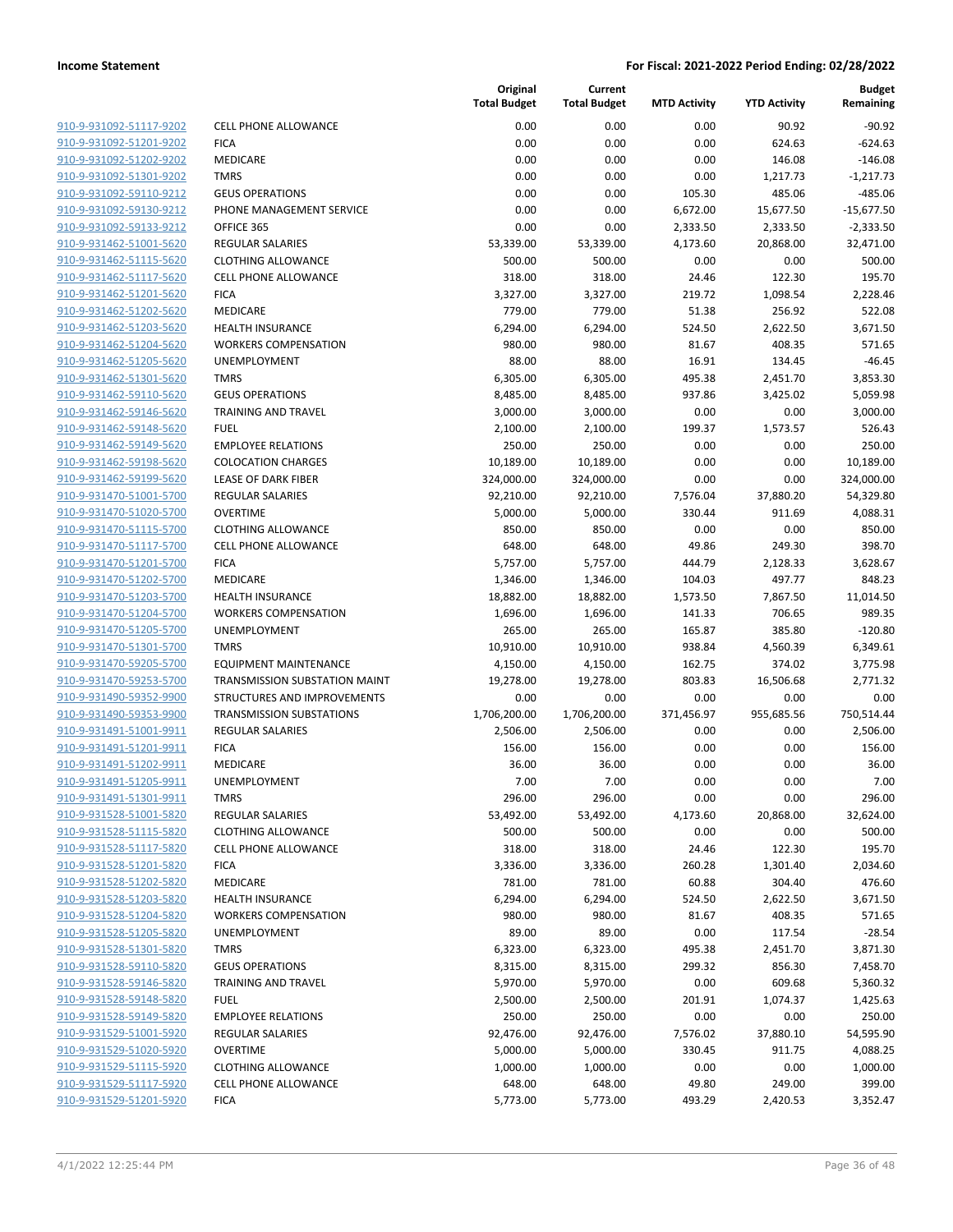|                                                    |                                        | Original<br><b>Total Budget</b> | Current<br><b>Total Budget</b> | <b>MTD Activity</b>  | <b>YTD Activity</b>   | <b>Budget</b><br>Remaining |
|----------------------------------------------------|----------------------------------------|---------------------------------|--------------------------------|----------------------|-----------------------|----------------------------|
| 910-9-931529-51202-5920                            | MEDICARE                               | 1,350.00                        | 1,350.00                       | 115.37               | 566.10                | 783.90                     |
| 910-9-931529-51203-5920                            | <b>HEALTH INSURANCE</b>                | 18,882.00                       | 18,882.00                      | 1,573.50             | 7,867.50              | 11,014.50                  |
| 910-9-931529-51204-5920                            | <b>WORKERS COMPENSATION</b>            | 1,696.00                        | 1,696.00                       | 141.33               | 706.65                | 989.35                     |
| 910-9-931529-51205-5920                            | <b>UNEMPLOYMENT</b>                    | 266.00                          | 266.00                         | 141.58               | 361.51                | $-95.51$                   |
| 910-9-931529-51301-5920                            | <b>TMRS</b>                            | 10,942.00                       | 10,942.00                      | 938.84               | 4,560.38              | 6,381.62                   |
| 910-9-931529-59205-5920                            | <b>EQUIPMENT MAINTENANCE</b>           | 5,250.00                        | 5,250.00                       | 407.33               | 593.28                | 4,656.72                   |
| 910-9-931529-59262-5920                            | DISTRIBUTION SUBSTATION MAINTENANCE    | 29,878.00                       | 29,878.00                      | 476.14               | 6,064.40              | 23,813.60                  |
| 910-9-931590-59361-9900                            | <b>STRUCTURES AND IMPROVEMENTS</b>     | 0.00                            | 0.00                           | 0.00                 | 0.00                  | 0.00                       |
| 910-9-931590-59362-9900                            | <b>DISTRIBUTION SUBSTATIONS</b>        | 1,591,800.00                    | 1,591,800.00                   | 371,456.95           | 721,556.94            | 870,243.06                 |
| 910-9-931591-51001-9912                            | <b>REGULAR SALARIES</b>                | 2,087.00                        | 2,087.00                       | 0.00                 | 0.00                  | 2,087.00                   |
| 910-9-931591-51201-9912                            | <b>FICA</b>                            | 131.00                          | 131.00                         | 0.00                 | 0.00                  | 131.00                     |
| 910-9-931591-51202-9912                            | MEDICARE                               | 30.00                           | 30.00                          | 0.00                 | 0.00                  | 30.00                      |
| 910-9-931591-51205-9912                            | <b>UNEMPLOYMENT</b>                    | 5.00                            | 5.00                           | 0.00                 | 0.00                  | 5.00                       |
| 910-9-931591-51301-9912                            | <b>TMRS</b>                            | 246.00                          | 246.00                         | 0.00                 | 0.00                  | 246.00                     |
| 910-9-932467-51001-5671                            | <b>REGULAR SALARIES</b>                | 63,703.00                       | 63,703.00                      | 0.00                 | 0.00                  | 63,703.00                  |
| 910-9-932467-51020-5671                            | <b>OVERTIME</b>                        | 10,000.00                       | 10,000.00                      | 0.00                 | 0.00                  | 10,000.00                  |
| 910-9-932467-51115-5671                            | <b>CLOTHING ALLOWANCE</b>              | 1,000.00                        | 1,000.00                       | 0.00                 | 0.00                  | 1,000.00                   |
| 910-9-932467-51201-5671                            | <b>FICA</b>                            | 3,950.00                        | 3,950.00                       | 0.00                 | 0.00                  | 3,950.00                   |
| 910-9-932467-51202-5671                            | <b>MEDICARE</b>                        | 924.00                          | 924.00                         | 0.00                 | 0.00                  | 924.00                     |
| 910-9-932467-51203-5671                            | <b>HEALTH INSURANCE</b>                | 12,588.00                       | 12,588.00                      | 1,049.00             | 5,245.00              | 7,343.00                   |
| 910-9-932467-51204-5671                            | <b>WORKERS COMPENSATION</b>            | 1,423.00                        | 1,423.00                       | 118.58               | 592.90                | 830.10                     |
| 910-9-932467-51205-5671                            | <b>UNEMPLOYMENT</b>                    | 145.00                          | 145.00                         | 0.00                 | 0.00                  | 145.00                     |
| 910-9-932467-51301-5671                            | <b>TMRS</b>                            | 7,485.00                        | 7,485.00                       | 0.00                 | 0.00                  | 7,485.00                   |
| 910-9-932467-59110-5671                            | <b>GEUS OPERATIONS</b>                 | 2,000.00                        | 2,000.00                       | 19.84                | 107.93                | 1,892.07                   |
| 910-9-932467-59146-5671                            | TRAINING AND TRAVEL                    | 1,000.00                        | 1,000.00                       | 0.00                 | 0.00                  | 1,000.00                   |
| 910-9-932467-59148-5671                            | <b>FUEL</b>                            | 5,000.00                        | 5,000.00                       | 536.41               | 2,955.76              | 2,044.24                   |
| 910-9-932467-59149-5671                            | <b>EMPLOYEE RELATIONS</b>              | 500.00                          | 500.00                         | 0.00                 | 0.00                  | 500.00                     |
| 910-9-932474-51001-5740                            | <b>REGULAR SALARIES</b>                | 59,280.00                       | 59,280.00                      | 3,609.96             | 11,943.40             | 47,336.60                  |
| 910-9-932474-51020-5740                            | <b>OVERTIME</b>                        | 5,000.00                        | 5,000.00                       | 1,831.92             | 2,909.52              | 2,090.48                   |
| 910-9-932474-51115-5740                            | <b>CLOTHING ALLOWANCE</b>              | 1,000.00                        | 1,000.00                       | 0.00                 | 0.00                  | 1,000.00                   |
| 910-9-932474-51201-5740                            | <b>FICA</b>                            | 3,676.00                        | 3,676.00                       | 315.40               | 811.27                | 2,864.73                   |
| 910-9-932474-51202-5740                            | MEDICARE                               | 860.00                          | 860.00                         | 73.76                | 189.72                | 670.28                     |
| 910-9-932474-51203-5740                            | <b>HEALTH INSURANCE</b>                | 12,588.00                       | 12,588.00                      | 1,049.00             | 5,245.00              | 7,343.00                   |
| 910-9-932474-51204-5740                            | <b>WORKERS COMPENSATION</b>            | 1,325.00                        | 1,325.00                       | 110.42               | 552.10                | 772.90                     |
| 910-9-932474-51205-5740                            | <b>UNEMPLOYMENT</b>                    | 145.00                          | 145.00                         | 38.72                | 111.64                | 33.36                      |
| 910-9-932474-51301-5740                            | <b>TMRS</b>                            | 6,966.00                        | 6,966.00                       | 642.14               | 1,739.05              | 5,226.95                   |
| 910-9-932474-59205-5740                            | <b>EQUIPMENT MAINTENANCE</b>           | 0.00                            | 0.00                           | 337.75               | 337.75                | $-337.75$                  |
| 910-9-932474-59257-5740                            | <b>TRANSMISSION LINE MAINTENANCE</b>   | 111,525.00                      | 111,525.00                     | 8,767.89             | 36,120.12             | 75,404.88                  |
| 910-9-932490-59356-9900                            | <b>GEUS TRANSMISSION LINES</b>         | 114,000.00                      | 114,000.00                     | 0.00                 | 0.00                  | 114,000.00                 |
| 910-9-932491-51001-9913                            | REGULAR SALARIES                       | 30,091.00                       | 30,091.00                      | 0.00                 | 0.00                  | 30,091.00                  |
| 910-9-932491-51201-9913                            | <b>FICA</b>                            | 1,865.00                        | 1,865.00                       | 0.00                 | 0.00                  | 1,865.00                   |
| 910-9-932491-51202-9913                            | MEDICARE                               | 436.00                          | 436.00                         | 0.00                 | 0.00                  | 436.00                     |
| 910-9-932491-51205-9913<br>910-9-932491-51301-9913 | UNEMPLOYMENT                           | 70.00                           | 70.00<br>3,536.00              | 0.00                 | 0.00                  | 70.00<br>3,536.00          |
| 910-9-932500-51001-5801                            | <b>TMRS</b><br><b>REGULAR SALARIES</b> | 3,536.00<br>130,129.00          | 130,129.00                     | 0.00<br>10,204.32    | 0.00<br>51,021.60     | 79,107.40                  |
| 910-9-932500-51115-5801                            | <b>CLOTHING ALLOWANCE</b>              | 500.00                          | 500.00                         | 0.00                 | 751.27                | $-251.27$                  |
| 910-9-932500-51117-5801                            | <b>CELL PHONE ALLOWANCE</b>            |                                 |                                |                      | 244.60                | 391.40                     |
| 910-9-932500-51201-5801                            | <b>FICA</b>                            | 636.00<br>7,961.00              | 636.00<br>7,961.00             | 48.92<br>598.60      | 2,993.49              | 4,967.51                   |
| 910-9-932500-51202-5801                            | MEDICARE                               | 1,896.00                        | 1,896.00                       | 140.00               | 700.07                | 1,195.93                   |
| 910-9-932500-51203-5801                            | <b>HEALTH INSURANCE</b>                | 12,588.00                       | 12,588.00                      | 1,049.00             | 5,245.00              | 7,343.00                   |
| 910-9-932500-51204-5801                            | <b>WORKERS COMPENSATION</b>            |                                 | 2,347.00                       | 195.58               | 977.90                | 1,369.10                   |
| 910-9-932500-51205-5801                            | UNEMPLOYMENT                           | 2,347.00<br>180.00              | 180.00                         | 0.00                 | 252.00                | $-72.00$                   |
| 910-9-932500-51301-5801                            | <b>TMRS</b>                            | 15,365.00                       | 15,365.00                      | 1,209.88             | 5,987.90              | 9,377.10                   |
| 910-9-932500-59110-5801                            | <b>GEUS OPERATIONS</b>                 | 4,860.00                        | 4,860.00                       |                      |                       | 2,222.96                   |
| 910-9-932500-59112-5801                            | SAFETY                                 | 46,500.00                       | 46,500.00                      | 1,413.72<br>3,900.00 | 2,637.04<br>11,513.51 | 34,986.49                  |
| 910-9-932500-59146-5801                            | <b>TRAINING AND TRAVEL</b>             | 14,000.00                       | 10,000.00                      | $-175.00$            | 675.04                | 9,324.96                   |
| 910-9-932500-59148-5801                            | <b>FUEL</b>                            | 6,000.00                        | 6,000.00                       | 772.45               | 3,269.41              | 2,730.59                   |
| 910-9-932500-59149-5801                            | <b>EMPLOYEE RELATIONS</b>              | 500.00                          | 500.00                         | 0.00                 | 0.00                  | 500.00                     |
| 910-9-932503-51001-5830                            | REGULAR SALARIES                       | 162,123.00                      | 162,123.00                     | 10,957.11            | 49,989.11             | 112,133.89                 |
|                                                    |                                        |                                 |                                |                      |                       |                            |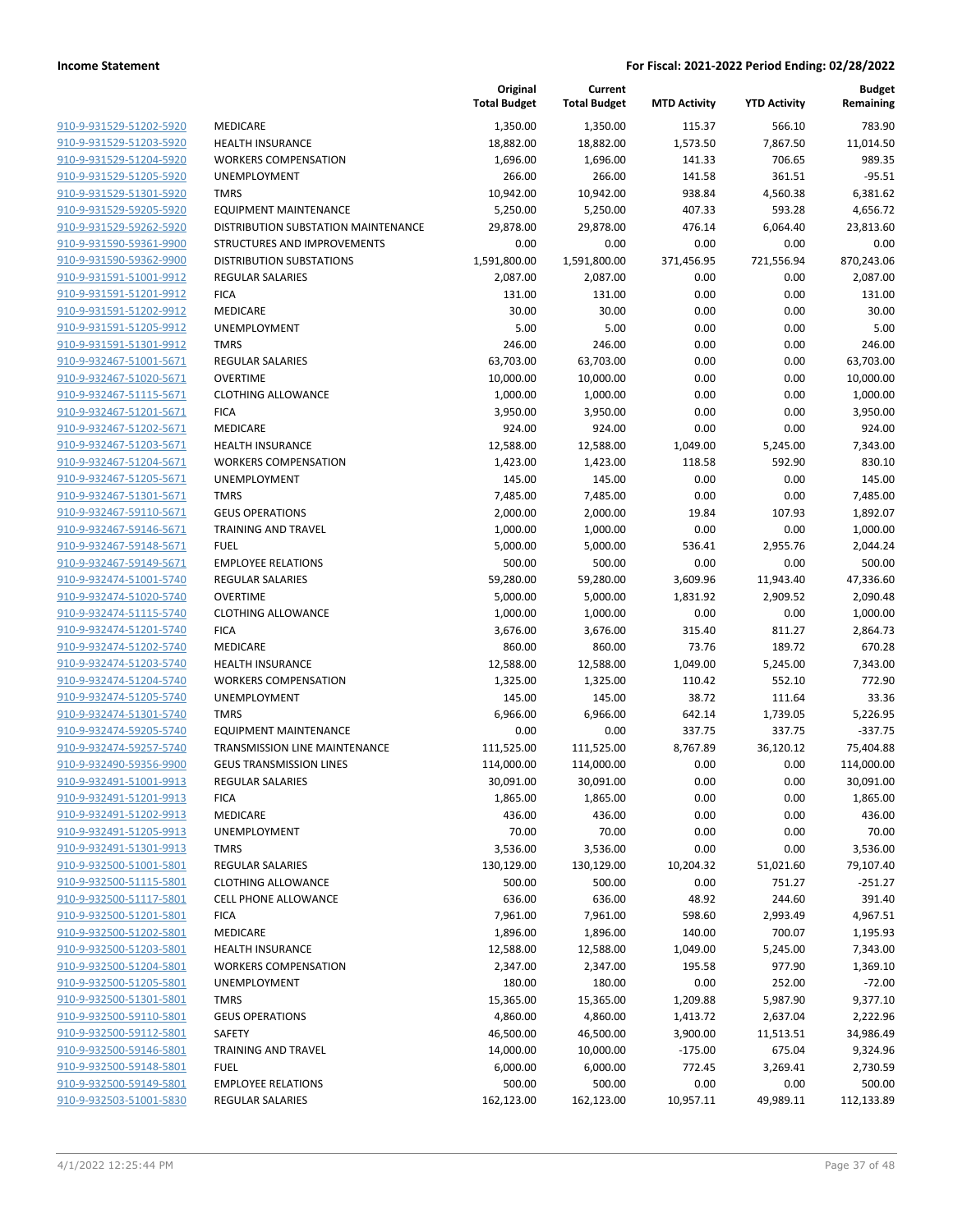| 910-9-932503-51020-5830 | C |
|-------------------------|---|
| 910-9-932503-51115-5830 | C |
|                         |   |
| 910-9-932503-51117-5830 | C |
| 910-9-932503-51201-5830 | F |
| 910-9-932503-51202-5830 | Ν |
| 910-9-932503-51203-5830 | Н |
| 910-9-932503-51204-5830 | ٧ |
| 910-9-932503-51205-5830 | U |
| 910-9-932503-51301-5830 | т |
| 910-9-932503-59110-5830 | G |
| 910-9-932503-59148-5830 | F |
| 910-9-932503-59149-5830 | E |
|                         | R |
| 910-9-932504-51001-5840 |   |
| 910-9-932504-51020-5840 | C |
| 910-9-932504-51115-5840 | C |
| 910-9-932504-51117-5840 | С |
| 910-9-932504-51201-5840 | F |
| 910-9-932504-51202-5840 | Ν |
| 910-9-932504-51203-5840 | Н |
| 910-9-932504-51204-5840 | ٧ |
| 910-9-932504-51205-5840 | U |
| 910-9-932504-51301-5840 | т |
| 910-9-932504-59110-5840 | G |
|                         | F |
| 910-9-932504-59148-5840 |   |
| 910-9-932504-59149-5840 | E |
| 910-9-932505-51001-5850 | R |
| 910-9-932505-51201-5850 | F |
| 910-9-932505-51202-5850 | Ν |
| 910-9-932505-51205-5850 | U |
| 910-9-932505-51301-5850 | т |
| 910-9-932506-51001-5860 | R |
| 910-9-932506-51020-5860 | C |
| 910-9-932506-51115-5860 | С |
| 910-9-932506-51117-5860 | С |
| 910-9-932506-51201-5860 | F |
|                         |   |
| 910-9-932506-51202-5860 | Ν |
| 910-9-932506-51203-5860 | Н |
| 910-9-932506-51204-5860 | ٧ |
| 910-9-932506-51205-5860 | U |
| 910-9-932506-51301-5860 | т |
| 910-9-932506-59110-5860 | G |
| 910-9-932506-59146-5860 | Т |
| 910-9-932506-59148-5860 | F |
| 910-9-932506-59149-5860 | E |
| 910-9-932507-51001-5870 | R |
| 910-9-932507-51201-5870 | F |
|                         |   |
| 910-9-932507-51202-5870 | Λ |
| 910-9-932507-51203-5870 | Н |
| 910-9-932507-51205-5870 | U |
| 910-9-932507-51301-5870 | т |
| 910-9-932509-59147-5890 | R |
| 910-9-932510-51001-5900 | R |
| 910-9-932510-51020-5900 | C |
| 910-9-932510-51102-5900 | B |
| 910-9-932510-51115-5900 | C |
| 910-9-932510-51201-5900 | F |
| 910-9-932510-51202-5900 | Λ |
| 910-9-932510-51203-5900 | Н |
|                         |   |
| 910-9-932510-51204-5900 | ٧ |
|                         |   |

|                                                    |                                                        | Original<br><b>Total Budget</b> | Current<br><b>Total Budget</b> | <b>MTD Activity</b> | <b>YTD Activity</b>   | <b>Budget</b><br>Remaining |
|----------------------------------------------------|--------------------------------------------------------|---------------------------------|--------------------------------|---------------------|-----------------------|----------------------------|
| 910-9-932503-51020-5830                            | <b>OVERTIME</b>                                        | 10,000.00                       | 10,000.00                      | 3,337.82            | 6,555.30              | 3,444.70                   |
| 910-9-932503-51115-5830                            | <b>CLOTHING ALLOWANCE</b>                              | 4,300.00                        | 4,300.00                       | 0.00                | 62.64                 | 4,237.36                   |
| 910-9-932503-51117-5830                            | <b>CELL PHONE ALLOWANCE</b>                            | 318.00                          | 318.00                         | 24.46               | 122.30                | 195.70                     |
| 910-9-932503-51201-5830                            | <b>FICA</b>                                            | 10,071.00                       | 10,071.00                      | 808.22              | 3,116.19              | 6,954.81                   |
| 910-9-932503-51202-5830                            | <b>MEDICARE</b>                                        | 2,357.00                        | 2,357.00                       | 189.02              | 728.80                | 1,628.20                   |
| 910-9-932503-51203-5830                            | <b>HEALTH INSURANCE</b>                                | 25,176.00                       | 25,176.00                      | 2,098.00            | 10,490.00             | 14,686.00                  |
| 910-9-932503-51204-5830                            | <b>WORKERS COMPENSATION</b>                            | 3,184.00                        | 3,184.00                       | 265.33              | 1,326.65              | 1,857.35                   |
| 910-9-932503-51205-5830                            | UNEMPLOYMENT                                           | 330.00                          | 330.00                         | 78.06               | 441.30                | $-111.30$                  |
| 910-9-932503-51301-5830                            | <b>TMRS</b>                                            | 19,085.00                       | 19,085.00                      | 1,689.69            | 6,627.93              | 12,457.07                  |
| 910-9-932503-59110-5830                            | <b>GEUS OPERATIONS</b>                                 | 44,500.00                       | 44,500.00                      | 6,833.27            | 22,050.57             | 22,449.43                  |
| 910-9-932503-59148-5830                            | <b>FUEL</b>                                            | 32,000.00                       | 32,000.00                      | 2,754.26            | 15,564.88             | 16,435.12                  |
| 910-9-932503-59149-5830                            | <b>EMPLOYEE RELATIONS</b>                              | 500.00                          | 500.00                         | 0.00                | 0.00                  | 500.00                     |
| 910-9-932504-51001-5840                            | <b>REGULAR SALARIES</b>                                | 162,123.00                      | 162,123.00                     | 10,957.09           | 49,988.94             | 112,134.06                 |
| 910-9-932504-51020-5840                            | <b>OVERTIME</b>                                        | 10,000.00                       | 10,000.00                      | 3,337.83            | 6,555.32              | 3,444.68                   |
| 910-9-932504-51115-5840                            | <b>CLOTHING ALLOWANCE</b>                              | 4,500.00                        | 4,500.00                       | 0.00                | 0.00                  | 4,500.00                   |
| 910-9-932504-51117-5840<br>910-9-932504-51201-5840 | <b>CELL PHONE ALLOWANCE</b><br><b>FICA</b>             | 318.00<br>10,071.00             | 318.00<br>10,071.00            | 24.46<br>887.80     | 122.30<br>3,513.32    | 195.70<br>6,557.68         |
| 910-9-932504-51202-5840                            | <b>MEDICARE</b>                                        | 2,357.00                        | 2,357.00                       | 207.63              | 821.67                | 1,535.33                   |
| 910-9-932504-51203-5840                            | <b>HEALTH INSURANCE</b>                                | 25,176.00                       | 25,176.00                      | 2,098.00            | 10,490.00             | 14,686.00                  |
| 910-9-932504-51204-5840                            | <b>WORKERS COMPENSATION</b>                            | 3,184.00                        | 3,184.00                       | 265.33              | 1,326.65              | 1,857.35                   |
| 910-9-932504-51205-5840                            | UNEMPLOYMENT                                           | 330.00                          | 330.00                         | 27.88               | 391.12                | $-61.12$                   |
| 910-9-932504-51301-5840                            | <b>TMRS</b>                                            | 19,085.00                       | 19,085.00                      | 1,689.70            | 6,627.93              | 12,457.07                  |
| 910-9-932504-59110-5840                            | <b>GEUS OPERATIONS</b>                                 | 72,500.00                       | 72,500.00                      | 4,510.30            | 18,682.20             | 53,817.80                  |
| 910-9-932504-59148-5840                            | <b>FUEL</b>                                            | 20,000.00                       | 20,000.00                      | 1,730.87            | 10,514.77             | 9,485.23                   |
| 910-9-932504-59149-5840                            | <b>EMPLOYEE RELATIONS</b>                              | 500.00                          | 500.00                         | 0.00                | 0.00                  | 500.00                     |
| 910-9-932505-51001-5850                            | <b>REGULAR SALARIES</b>                                | 911.00                          | 911.00                         | 0.00                | 0.00                  | 911.00                     |
| 910-9-932505-51201-5850                            | <b>FICA</b>                                            | 57.00                           | 57.00                          | 0.00                | 0.00                  | 57.00                      |
| 910-9-932505-51202-5850                            | MEDICARE                                               | 13.00                           | 13.00                          | 0.00                | 0.00                  | 13.00                      |
| 910-9-932505-51205-5850                            | <b>UNEMPLOYMENT</b>                                    | 3.00                            | 3.00                           | 0.00                | 0.00                  | 3.00                       |
| 910-9-932505-51301-5850                            | <b>TMRS</b>                                            | 107.00                          | 107.00                         | 0.00                | 0.00                  | 107.00                     |
| 910-9-932506-51001-5860                            | <b>REGULAR SALARIES</b>                                | 168,325.00                      | 168,325.00                     | 14,073.60           | 70,368.02             | 97,956.98                  |
| 910-9-932506-51020-5860                            | <b>OVERTIME</b>                                        | 0.00                            | 0.00                           | 0.00                | 128.86                | $-128.86$                  |
| 910-9-932506-51115-5860                            | <b>CLOTHING ALLOWANCE</b>                              | 500.00                          | 500.00                         | 0.00                | 0.00                  | 500.00                     |
| 910-9-932506-51117-5860                            | <b>CELL PHONE ALLOWANCE</b>                            | 1,035.00                        | 1,035.00                       | 79.58               | 397.90                | 637.10                     |
| 910-9-932506-51201-5860                            | <b>FICA</b>                                            | 10,495.00                       | 10,495.00                      | 864.96              | 4,333.14              | 6,161.86                   |
| 910-9-932506-51202-5860<br>910-9-932506-51203-5860 | MEDICARE<br><b>HEALTH INSURANCE</b>                    | 2,455.00<br>25,176.00           | 2,455.00                       | 202.28              | 1,013.41              | 1,441.59<br>14,686.00      |
| 910-9-932506-51204-5860                            | <b>WORKERS COMPENSATION</b>                            | 3,317.00                        | 25,176.00<br>3,317.00          | 2,098.00<br>276.42  | 10,490.00<br>1,382.10 | 1,934.90                   |
| 910-9-932506-51205-5860                            | UNEMPLOYMENT                                           | 330.00                          | 330.00                         | 107.71              | 503.99                | $-173.99$                  |
| <u>910-9-932506-51301-5860</u>                     | <b>TMRS</b>                                            | 19,890.00                       | 19,890.00                      | 1,670.08            | 8,280.39              | 11,609.61                  |
| 910-9-932506-59110-5860                            | <b>GEUS OPERATIONS</b>                                 | 120,650.00                      | 120,650.00                     | 540.26              | 3,347.67              | 117,302.33                 |
| 910-9-932506-59146-5860                            | <b>TRAINING AND TRAVEL</b>                             | 0.00                            | 4,000.00                       | 0.00                | 649.50                | 3,350.50                   |
| 910-9-932506-59148-5860                            | <b>FUEL</b>                                            | 10,000.00                       | 10,000.00                      | 556.63              | 2,993.85              | 7,006.15                   |
| 910-9-932506-59149-5860                            | <b>EMPLOYEE RELATIONS</b>                              | 500.00                          | 500.00                         | 0.00                | 0.00                  | 500.00                     |
| 910-9-932507-51001-5870                            | <b>REGULAR SALARIES</b>                                | 911.00                          | 911.00                         | 0.00                | 0.00                  | 911.00                     |
| 910-9-932507-51201-5870                            | <b>FICA</b>                                            | 57.00                           | 57.00                          | 0.00                | 0.00                  | 57.00                      |
| 910-9-932507-51202-5870                            | MEDICARE                                               | 14.00                           | 14.00                          | 0.00                | 0.00                  | 14.00                      |
| 910-9-932507-51203-5870                            | <b>HEALTH INSURANCE</b>                                | 189.00                          | 189.00                         | 15.75               | 78.75                 | 110.25                     |
| 910-9-932507-51205-5870                            | UNEMPLOYMENT                                           | 3.00                            | 3.00                           | 0.00                | 0.00                  | 3.00                       |
| 910-9-932507-51301-5870                            | <b>TMRS</b>                                            | 108.00                          | 108.00                         | 0.00                | 0.00                  | 108.00                     |
| 910-9-932509-59147-5890                            | <b>RENT</b>                                            | 161.00                          | 161.00                         | 0.00                | 300.00                | $-139.00$                  |
| 910-9-932510-51001-5900                            | REGULAR SALARIES                                       | 70,335.00                       | 70,335.00                      | 5,409.60            | 27,048.00             | 43,287.00                  |
| 910-9-932510-51020-5900                            | <b>OVERTIME</b>                                        | 0.00                            | 0.00                           | 612.57              | 817.00                | $-817.00$                  |
| 910-9-932510-51102-5900                            | <b>BILINGUAL PAY</b>                                   | 600.00                          | 600.00                         | 46.16               | 230.80                | 369.20                     |
| 910-9-932510-51115-5900                            | <b>CLOTHING ALLOWANCE</b>                              | 500.00                          | 500.00                         | 0.00                | 0.00                  | 500.00                     |
| 910-9-932510-51201-5900                            | <b>FICA</b>                                            | 4,398.00                        | 4,398.00                       | 319.80              | 1,482.43              | 2,915.57                   |
| 910-9-932510-51202-5900<br>910-9-932510-51203-5900 | MEDICARE                                               | 1,029.00                        | 1,029.00                       | 74.79               | 346.68                | 682.32                     |
| 910-9-932510-51204-5900                            | <b>HEALTH INSURANCE</b><br><b>WORKERS COMPENSATION</b> | 12,588.00<br>1,273.00           | 12,588.00<br>1,273.00          | 1,049.00<br>106.08  | 5,245.00<br>530.40    | 7,343.00<br>742.60         |
|                                                    |                                                        |                                 |                                |                     |                       |                            |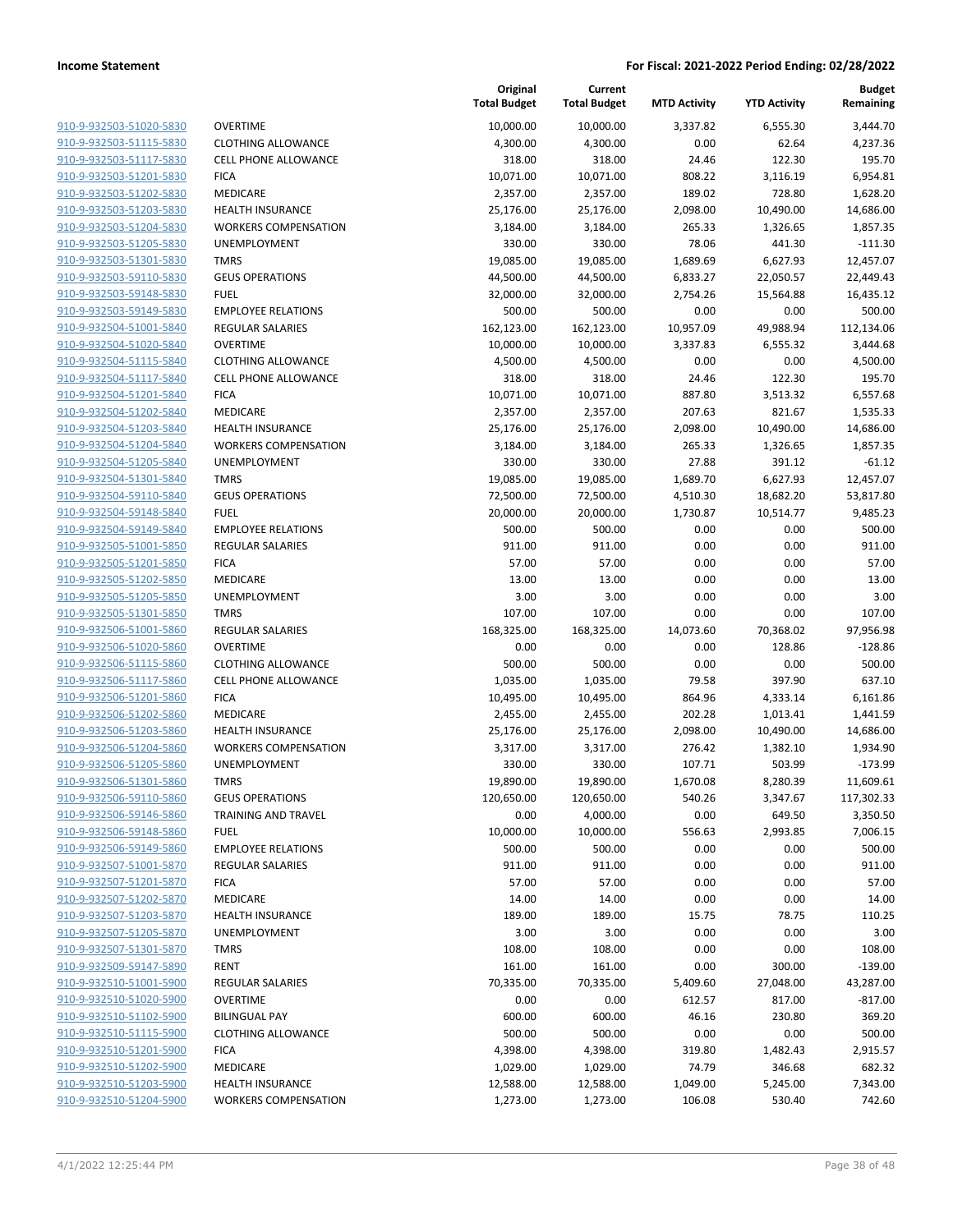|                         |                                      | Original<br><b>Total Budget</b> | Current<br><b>Total Budget</b> | <b>MTD Activity</b> | <b>YTD Activity</b> | <b>Budget</b><br>Remaining |
|-------------------------|--------------------------------------|---------------------------------|--------------------------------|---------------------|---------------------|----------------------------|
| 910-9-932510-51205-5900 | UNEMPLOYMENT                         | 180.00                          | 180.00                         | 93.51               | 251.99              | $-71.99$                   |
| 910-9-932510-51301-5900 | <b>TMRS</b>                          | 8,335.00                        | 8,335.00                       | 716.06              | 3,282.54            | 5,052.46                   |
| 910-9-932510-59205-5900 | <b>EQUIPMENT MAINTENANCE</b>         | 105,000.00                      | 105,000.00                     | 6,200.41            | 25,016.83           | 79,983.17                  |
| 910-9-932514-51001-5941 | <b>REGULAR SALARIES</b>              | 592,203.00                      | 592,203.00                     | 34,418.32           | 163,715.51          | 428,487.49                 |
| 910-9-932514-51020-5941 | <b>OVERTIME</b>                      | 60,000.00                       | 60,000.00                      | 13,612.35           | 28,503.71           | 31,496.29                  |
| 910-9-932514-51102-5941 | <b>BILINGUAL PAY</b>                 | 1,200.00                        | 1,200.00                       | 92.32               | 461.60              | 738.40                     |
| 910-9-932514-51115-5941 | <b>CLOTHING ALLOWANCE</b>            | 7,000.00                        | 7,000.00                       | 547.10              | 547.10              | 6,452.90                   |
| 910-9-932514-51201-5941 | <b>FICA</b>                          | 36,790.00                       | 36,790.00                      | 2,784.28            | 10,953.78           | 25,836.22                  |
| 910-9-932514-51202-5941 | MEDICARE                             | 8,605.00                        | 8,605.00                       | 651.17              | 2,561.78            | 6,043.22                   |
| 910-9-932514-51203-5941 | <b>HEALTH INSURANCE</b>              | 134,566.00                      | 134,566.00                     | 11,213.84           | 56,069.20           | 78,496.80                  |
| 910-9-932514-51204-5941 | <b>WORKERS COMPENSATION</b>          | 10,709.00                       | 10,709.00                      | 892.43              | 4,462.15            | 6,246.85                   |
| 910-9-932514-51205-5941 | UNEMPLOYMENT                         | 1,923.00                        | 1,923.00                       | 801.61              | 1,991.35            | $-68.35$                   |
| 910-9-932514-51301-5941 | <b>TMRS</b>                          | 69,724.00                       | 69,724.00                      | 5,678.53            | 22,516.15           | 47,207.85                  |
| 910-9-932514-59275-5941 | POLES, OH, UG & SERVICES MAINTENANCE | 506,101.00                      | 506,101.00                     | 46,448.85           | 180,283.03          | 325,817.97                 |
| 910-9-932515-51001-5950 | <b>REGULAR SALARIES</b>              | 608.00                          | 608.00                         | 0.00                | 0.00                | 608.00                     |
| 910-9-932515-51201-5950 | <b>FICA</b>                          | 38.00                           | 38.00                          | 0.00                | 0.00                | 38.00                      |
| 910-9-932515-51202-5950 | MEDICARE                             | 9.00                            | 9.00                           | 0.00                | 0.00                | 9.00                       |
| 910-9-932515-51203-5950 | <b>HEALTH INSURANCE</b>              | 126.00                          | 126.00                         | 10.50               | 52.50               | 73.50                      |
| 910-9-932515-51205-5950 | <b>UNEMPLOYMENT</b>                  | 2.00                            | 2.00                           | 0.00                | 0.00                | 2.00                       |
| 910-9-932515-51301-5950 | <b>TMRS</b>                          | 72.00                           | 72.00                          | 0.00                | 0.00                | 72.00                      |
| 910-9-932515-59282-5950 | <b>TRANSFORMERS MAINTENANCE</b>      | 5,000.00                        | 5,000.00                       | 161.66              | 1,638.58            | 3,361.42                   |
| 910-9-932516-51001-5960 | REGULAR SALARIES                     | 13,362.00                       | 13,362.00                      | 1,180.38            | 5,104.77            | 8,257.23                   |
| 910-9-932516-51020-5960 | <b>OVERTIME</b>                      | 3,000.00                        | 3,000.00                       | 121.83              | 1,403.32            | 1,596.68                   |
| 910-9-932516-51201-5960 | <b>FICA</b>                          | 828.00                          | 828.00                         | 80.73               | 403.49              | 424.51                     |
| 910-9-932516-51202-5960 | MEDICARE                             | 193.00                          | 193.00                         | 18.88               | 94.37               | 98.63                      |
| 910-9-932516-51205-5960 | UNEMPLOYMENT                         | 37.00                           | 37.00                          | 12.59               | 58.11               | $-21.11$                   |
| 910-9-932516-51301-5960 | <b>TMRS</b>                          | 1,570.00                        | 1,570.00                       | 153.66              | 760.80              | 809.20                     |
| 910-9-932516-59284-5960 | ST LIGHTING & SIGNALS MAINTENANCE    | 8,000.00                        | 8,000.00                       | 917.93              | 4,550.91            | 3,449.09                   |
| 910-9-932517-51001-5970 | <b>REGULAR SALARIES</b>              | 45,808.00                       | 45,808.00                      | 3,595.20            | 16,833.60           | 28,974.40                  |
| 910-9-932517-51020-5970 | <b>OVERTIME</b>                      | 0.00                            | 0.00                           | 0.00                | 306.45              | $-306.45$                  |
| 910-9-932517-51115-5970 | <b>CLOTHING ALLOWANCE</b>            | 1,000.00                        | 1,000.00                       | 0.00                | 0.00                | 1,000.00                   |
| 910-9-932517-51201-5970 | <b>FICA</b>                          | 2,840.00                        | 2,840.00                       | 190.54              | 900.86              | 1,939.14                   |
| 910-9-932517-51202-5970 | MEDICARE                             | 664.00                          | 664.00                         | 44.56               | 210.66              | 453.34                     |
| 910-9-932517-51203-5970 | <b>HEALTH INSURANCE</b>              | 12,336.00                       | 12,336.00                      | 1,028.00            | 5,140.00            | 7,196.00                   |
| 910-9-932517-51204-5970 | <b>WORKERS COMPENSATION</b>          | 839.00                          | 839.00                         | 69.92               | 349.60              | 489.40                     |
| 910-9-932517-51205-5970 | UNEMPLOYMENT                         | 176.00                          | 176.00                         | 100.66              | 196.75              | $-20.75$                   |
| 910-9-932517-51301-5970 | <b>TMRS</b>                          | 5,382.00                        | 5,382.00                       | 424.24              | 2,002.31            | 3,379.69                   |
| 910-9-932517-59270-5970 | <b>METERS MAINTENANCE</b>            | 900.00                          | 900.00                         | 0.00                | 0.00                | 900.00                     |
| 910-9-932518-51001-5980 | <b>REGULAR SALARIES</b>              | 3,217.00                        | 3,217.00                       | 315.40              | 1,725.44            | 1,491.56                   |
| 910-9-932518-51020-5980 | <b>OVERTIME</b>                      | 600.00                          | 600.00                         | 0.00                | 580.01              | 19.99                      |
| 910-9-932518-51201-5980 | <b>FICA</b>                          | 199.00                          | 199.00                         | 19.55               | 142.93              | 56.07                      |
| 910-9-932518-51202-5980 | MEDICARE                             | 47.00                           | 47.00                          | 4.57                | 33.44               | 13.56                      |
| 910-9-932518-51203-5980 | <b>HEALTH INSURANCE</b>              | 629.00                          | 629.00                         | 52.42               | 262.10              | 366.90                     |
| 910-9-932518-51205-5980 | <b>UNEMPLOYMENT</b>                  | 9.00                            | 9.00                           | 3.04                | 13.47               | $-4.47$                    |
| 910-9-932518-51301-5980 | <b>TMRS</b>                          | 378.00                          | 378.00                         | 37.22               | 268.82              | 109.18                     |
| 910-9-932518-59288-5980 | <b>VAPOR LIGHTS MAINTENANCE</b>      | 500.00                          | 500.00                         | 10.81               | 172.51              | 327.49                     |
| 910-9-932519-51001-5990 | REGULAR SALARIES                     | 935.00                          | 935.00                         | 0.00                | 0.00                | 935.00                     |
| 910-9-932519-51201-5990 | <b>FICA</b>                          | 58.00                           | 58.00                          | 0.00                | 0.00                | 58.00                      |
| 910-9-932519-51202-5990 | MEDICARE                             | 14.00                           | 14.00                          | 0.00                | 0.00                | 14.00                      |
| 910-9-932519-51203-5990 | <b>HEALTH INSURANCE</b>              | 252.00                          | 252.00                         | 21.00               | 105.00              | 147.00                     |
| 910-9-932519-51205-5990 | UNEMPLOYMENT                         | 4.00                            | 4.00                           | 0.00                | 0.00                | 4.00                       |
| 910-9-932519-51301-5990 | <b>TMRS</b>                          | 110.00                          | 110.00                         | 0.00                | 0.00                | 110.00                     |
| 910-9-932520-51001-9021 | REGULAR SALARIES                     | 226,017.00                      | 226,017.00                     | 17,143.16           | 94,786.39           | 131,230.61                 |
| 910-9-932520-51020-9021 | <b>OVERTIME</b>                      | 15,000.00                       | 15,000.00                      | 269.64              | 7,396.21            | 7,603.79                   |
| 910-9-932520-51115-9021 | <b>CLOTHING ALLOWANCE</b>            | 3,500.00                        | 3,500.00                       | 0.00                | 0.00                | 3,500.00                   |
| 910-9-932520-51117-9021 | <b>CELL PHONE ALLOWANCE</b>          | 864.00                          | 864.00                         | 0.00                | 166.10              | 697.90                     |
| 910-9-932520-51201-9021 | <b>FICA</b>                          | 14,069.00                       | 14,069.00                      | 152.45              | 3,724.71            | 10,344.29                  |
| 910-9-932520-51202-9021 | MEDICARE                             | 3,290.00                        | 3,290.00                       | 35.65               | 871.11              | 2,418.89                   |
| 910-9-932520-51203-9021 | <b>HEALTH INSURANCE</b>              | 78,046.00                       | 78,046.00                      | 6,503.83            | 32,519.15           | 45,526.85                  |
|                         |                                      |                                 |                                |                     |                     |                            |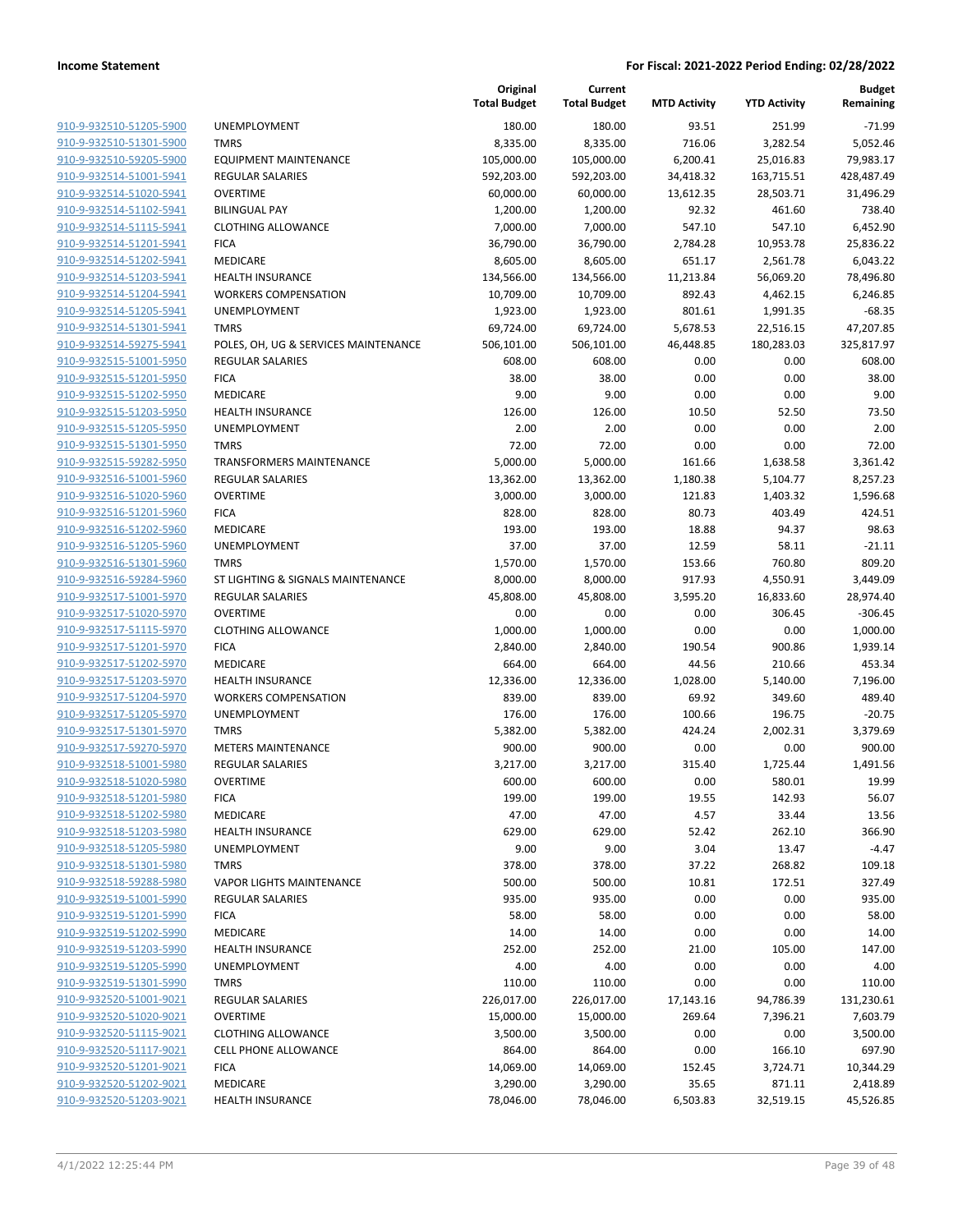| 910-9-932520-51204-9021                            | <b>WO</b>       |
|----------------------------------------------------|-----------------|
| 910-9-932520-51205-9021                            | UNE             |
| 910-9-932520-51301-9021                            | TMI             |
| 910-9-932520-59110-9021                            | GEL             |
| 910-9-932520-59148-9021                            | <b>FUE</b>      |
| 910-9-932520-59149-9021                            | <b>EMP</b>      |
| 910-9-932520-59169-9021                            | <b>PRE</b>      |
| 910-9-932521-59205-9354                            | EQL             |
| 910-9-932590-59364-9900                            | POL             |
| 910-9-932590-59365-9900                            | OH I            |
| 910-9-932590-59366-9900                            | UG I            |
| 910-9-932590-59367-9900                            | UG I            |
| 910-9-932590-59368-9900                            | TRA             |
| 910-9-932590-59369-9900                            | SER'            |
| 910-9-932590-59370-9900                            | ME <sub>1</sub> |
| 910-9-932590-59371-9900                            | VAP             |
| 910-9-932590-59375-9900                            | <b>STR</b>      |
| 910-9-932590-59392-9900                            | <b>TRA</b>      |
| 910-9-932590-59395-9900                            | LAB             |
| 910-9-932591-51001-9914                            | <b>REG</b>      |
| 910-9-932591-51020-9914                            | OVE             |
| 910-9-932591-51201-9914                            | FIC/            |
| 910-9-932591-51202-9914                            | ME              |
| 910-9-932591-51205-9914                            | <b>UNE</b>      |
| 910-9-932591-51301-9914                            | <b>TMI</b>      |
| 910-9-932592-51001-9915                            | REG             |
| 910-9-932592-51020-9915                            | <b>OVE</b>      |
| 910-9-932592-51201-9915                            | FIC/            |
| 910-9-932592-51202-9915                            | ME              |
| <u>910-9-932592-51205-9915</u>                     | UNE             |
| 910-9-932592-51301-9915                            | TMI             |
| 910-9-932593-51001-9916                            | REG             |
| 910-9-932593-51020-9916                            | <b>OVE</b>      |
| 910-9-932593-51201-9916                            | FICA            |
| <u>910-9-932593-51202-9916</u>                     | ME              |
| 910-9-932593-51205-9916                            | UNE             |
| 910-9-932593-51301-9916                            | TMI             |
| 910-9-932594-51001-9917                            | REG             |
| 910-9-932594-51020-9917                            | <b>OVE</b>      |
| 910-9-932594-51201-9917                            | FIC/            |
| 910-9-932594-51202-9917                            | MEI<br>UNE      |
| 910-9-932594-51205-9917<br>910-9-932594-51301-9917 | <b>TMF</b>      |
| 910-9-932595-51001-9918                            | REG             |
| 910-9-932595-51020-9918                            | ove             |
| 910-9-932595-51201-9918                            | FIC/            |
| 910-9-932595-51202-9918                            | MEI             |
| 910-9-932595-51205-9918                            | UNE             |
| 910-9-932595-51301-9918                            | <b>TMF</b>      |
| 910-9-932596-51001-9919                            | REG             |
| 910-9-932596-51020-9919                            | ove             |
| 910-9-932596-51201-9919                            | FIC/            |
| 910-9-932596-51202-9919                            | MEI             |
| 910-9-932596-51205-9919                            | UNE             |
| <u>910-9-932596-51301-9919</u>                     | TMI             |
| <u>910-9-932597-51001-9920</u>                     | REG             |
| 910-9-932597-51020-9920                            | ove             |
| 910-9-932597-51201-9920                            | FIC/            |
| 910-9-932597-51202-9920                            | MEI             |
|                                                    |                 |

|                         |                                      | Original<br><b>Total Budget</b> | Current<br><b>Total Budget</b> | <b>MTD Activity</b> | <b>YTD Activity</b> | <b>Budget</b><br>Remaining |
|-------------------------|--------------------------------------|---------------------------------|--------------------------------|---------------------|---------------------|----------------------------|
| 910-9-932520-51204-9021 | <b>WORKERS COMPENSATION</b>          | 4,074.00                        | 4,074.00                       | 339.50              | 1,697.50            | 2,376.50                   |
| 910-9-932520-51205-9021 | <b>UNEMPLOYMENT</b>                  | 1,116.00                        | 1,116.00                       | 68.85               | 399.68              | 716.32                     |
| 910-9-932520-51301-9021 | <b>TMRS</b>                          | 26,659.00                       | 26,659.00                      | 290.15              | 7,180.07            | 19,478.93                  |
| 910-9-932520-59110-9021 | <b>GEUS OPERATIONS</b>               | 35,000.00                       | 35,000.00                      | 619.81              | 4,319.87            | 30,680.13                  |
| 910-9-932520-59148-9021 | <b>FUEL</b>                          | 10,000.00                       | 10,000.00                      | 517.75              | 4,809.84            | 5,190.16                   |
| 910-9-932520-59149-9021 | <b>EMPLOYEE RELATIONS</b>            | 1,000.00                        | 1,000.00                       | 0.00                | 0.00                | 1,000.00                   |
| 910-9-932520-59169-9021 | PRE PAID METER COSTS                 | 5,000.00                        | 5,000.00                       | 0.00                | 1,737.34            | 3,262.66                   |
| 910-9-932521-59205-9354 | <b>EQUIPMENT MAINTENANCE</b>         | 4,000.00                        | 4,000.00                       | 0.00                | 860.75              | 3,139.25                   |
| 910-9-932590-59364-9900 | <b>POLES</b>                         | 247,500.00                      | 247,500.00                     | 25,444.99           | 94,031.97           | 153,468.03                 |
| 910-9-932590-59365-9900 | OH CONDUCTOR & DEVICES               | 492,500.00                      | 492,500.00                     | 19,634.92           | 53,080.27           | 439,419.73                 |
| 910-9-932590-59366-9900 | <b>UG CONDUIT</b>                    | 210,000.00                      | 210,000.00                     | 29,597.98           | 72,423.40           | 137,576.60                 |
| 910-9-932590-59367-9900 | UG CONDUCTOR & DEVICES               | 235,000.00                      | 235,000.00                     | 98,351.52           | 192,514.54          | 42,485.46                  |
| 910-9-932590-59368-9900 | <b>TRANSFORMERS &amp; CAPACITORS</b> | 212,000.00                      | 212,000.00                     | 17,948.42           | 136,618.20          | 75,381.80                  |
| 910-9-932590-59369-9900 | SERVICE CONNECTIONS                  | 1,000.00                        | 1,000.00                       | 0.00                | 0.00                | 1,000.00                   |
| 910-9-932590-59370-9900 | <b>METERS</b>                        | 602,649.00                      | 602,649.00                     | 1,617.51            | 57,416.52           | 545,232.48                 |
| 910-9-932590-59371-9900 | <b>VAPOR LIGHTS</b>                  | 6,000.00                        | 6,000.00                       | 1,518.97            | 6,123.24            | $-123.24$                  |
| 910-9-932590-59375-9900 | STREET LIGHTING & SIGNALS            | 120,000.00                      | 120,000.00                     | 1,471.83            | 5,227.46            | 114,772.54                 |
| 910-9-932590-59392-9900 | <b>TRANSPORTATION EQUIPMENT</b>      | 142,000.00                      | 142,000.00                     | 0.00                | 0.00                | 142,000.00                 |
| 910-9-932590-59395-9900 | LABORATORY EQUIPMENT                 | 0.00                            | 0.00                           | 0.00                | 0.00                | 0.00                       |
| 910-9-932591-51001-9914 | <b>REGULAR SALARIES</b>              | 7,410.00                        | 7,410.00                       | 6,305.22            | 35,106.70           | $-27,696.70$               |
| 910-9-932591-51020-9914 | <b>OVERTIME</b>                      | 6,000.00                        | 6,000.00                       | 1,819.70            | 5,580.82            | 419.18                     |
| 910-9-932591-51201-9914 | <b>FICA</b>                          | 460.00                          | 460.00                         | 503.75              | 2,522.24            | $-2,062.24$                |
| 910-9-932591-51202-9914 | MEDICARE                             | 108.00                          | 108.00                         | 117.82              | 589.89              | $-481.89$                  |
| 910-9-932591-51205-9914 | <b>UNEMPLOYMENT</b>                  | 15.00                           | 15.00                          | 42.18               | 330.14              | $-315.14$                  |
| 910-9-932591-51301-9914 | <b>TMRS</b>                          | 872.00                          | 872.00                         | 958.75              | 4,758.97            | $-3,886.97$                |
| 910-9-932592-51001-9915 | <b>REGULAR SALARIES</b>              | 7,409.00                        | 7,409.00                       | 5,431.48            | 26,677.87           | $-19,268.87$               |
| 910-9-932592-51020-9915 | <b>OVERTIME</b>                      | 11,000.00                       | 11,000.00                      | 3,589.29            | 10,668.17           | 331.83                     |
| 910-9-932592-51201-9915 | <b>FICA</b>                          | 460.00                          | 460.00                         | 559.28              | 2,316.87            | $-1,856.87$                |
| 910-9-932592-51202-9915 | MEDICARE                             | 107.00                          | 107.00                         | 130.80              | 541.85              | $-434.85$                  |
| 910-9-932592-51205-9915 | UNEMPLOYMENT                         | 15.00                           | 15.00                          | 43.68               | 156.18              | $-141.18$                  |
| 910-9-932592-51301-9915 | <b>TMRS</b>                          | 872.00                          | 872.00                         | 1,064.46            | 4,362.39            | $-3,490.39$                |
| 910-9-932593-51001-9916 | <b>REGULAR SALARIES</b>              | 7,410.00                        | 7,410.00                       | 1,379.36            | 31,159.84           | $-23,749.84$               |
| 910-9-932593-51020-9916 | <b>OVERTIME</b>                      | 12,000.00                       | 12,000.00                      | 2,069.40            | 6,265.71            | 5,734.29                   |
| 910-9-932593-51201-9916 | <b>FICA</b>                          | 460.00                          | 460.00                         | 213.82              | 2,324.81            | $-1,864.81$                |
| 910-9-932593-51202-9916 | MEDICARE                             | 108.00                          | 108.00                         | 50.01               | 543.71              | $-435.71$                  |
| 910-9-932593-51205-9916 | <b>UNEMPLOYMENT</b>                  | 15.00                           | 15.00                          | 12.25               | 136.22              | $-121.22$                  |
| 910-9-932593-51301-9916 | <b>TMRS</b>                          | 872.00                          | 872.00                         | 406.96              | 4,373.68            | $-3,501.68$                |
| 910-9-932594-51001-9917 | <b>REGULAR SALARIES</b>              | 7,409.00                        | 7,409.00                       | 6,389.36            | 28,530.27           | $-21,121.27$               |
| 910-9-932594-51020-9917 | OVERTIME                             | 8,000.00                        | 8,000.00                       | 0.00                | 4,837.14            | 3,162.86                   |
| 910-9-932594-51201-9917 | <b>FICA</b>                          | 460.00                          | 460.00                         | 396.14              | 2,073.25            | $-1,613.25$                |
| 910-9-932594-51202-9917 | MEDICARE                             | 107.00                          | 107.00                         | 92.65               | 484.88              | $-377.88$                  |
| 910-9-932594-51205-9917 | UNEMPLOYMENT                         | 15.00                           | 15.00                          | 34.39               | 157.03              | $-142.03$                  |
| 910-9-932594-51301-9917 | <b>TMRS</b>                          | 872.00                          | 872.00                         | 753.97              | 3,900.56            | $-3,028.56$                |
| 910-9-932595-51001-9918 | <b>REGULAR SALARIES</b>              | 32,366.00                       | 32,366.00                      | 508.45              | 3,542.94            | 28,823.06                  |
| 910-9-932595-51020-9918 | <b>OVERTIME</b>                      | 3,000.00                        | 3,000.00                       | 0.00                | 183.12              | 2,816.88                   |
| 910-9-932595-51201-9918 | <b>FICA</b>                          | 2,011.00                        | 2,011.00                       | 31.52               | 231.01              | 1,779.99                   |
| 910-9-932595-51202-9918 | MEDICARE                             | 470.00                          | 470.00                         | 7.37                | 54.02               | 415.98                     |
| 910-9-932595-51205-9918 | <b>UNEMPLOYMENT</b>                  | 108.00                          | 108.00                         | 0.00                | 14.61               | 93.39                      |
| 910-9-932595-51301-9918 | <b>TMRS</b>                          | 3,811.00                        | 3,811.00                       | 59.99               | 434.24              | 3,376.76                   |
| 910-9-932596-51001-9919 | <b>REGULAR SALARIES</b>              | 15,941.00                       | 15,941.00                      | 7,820.00            | 32,153.41           | $-16,212.41$               |
| 910-9-932596-51020-9919 | <b>OVERTIME</b>                      | 6,000.00                        | 6,000.00                       | 0.00                | 2,533.02            | 3,466.98                   |
| 910-9-932596-51201-9919 | <b>FICA</b>                          | 990.00                          | 990.00                         | 487.88              | 2,164.11            | $-1,174.11$                |
| 910-9-932596-51202-9919 | MEDICARE                             | 232.00                          | 232.00                         | 114.10              | 506.12              | $-274.12$                  |
| 910-9-932596-51205-9919 | UNEMPLOYMENT                         | 53.00                           | 53.00                          | 89.27               | 232.46              | $-179.46$                  |
| 910-9-932596-51301-9919 | <b>TMRS</b>                          | 1,877.00                        | 1,877.00                       | 928.54              | 4,077.84            | $-2,200.84$                |
| 910-9-932597-51001-9920 | <b>REGULAR SALARIES</b>              | 18,978.00                       | 18,978.00                      | 2,162.86            | 8,562.90            | 10,415.10                  |
| 910-9-932597-51020-9920 | <b>OVERTIME</b>                      | 0.00                            | 0.00                           | 256.65              | 1,080.68            | $-1,080.68$                |
| 910-9-932597-51201-9920 | <b>FICA</b>                          | 1,182.00                        | 1,182.00                       | 150.01              | 597.90              | 584.10                     |
| 910-9-932597-51202-9920 | MEDICARE                             | 276.00                          | 276.00                         | 35.08               | 139.82              | 136.18                     |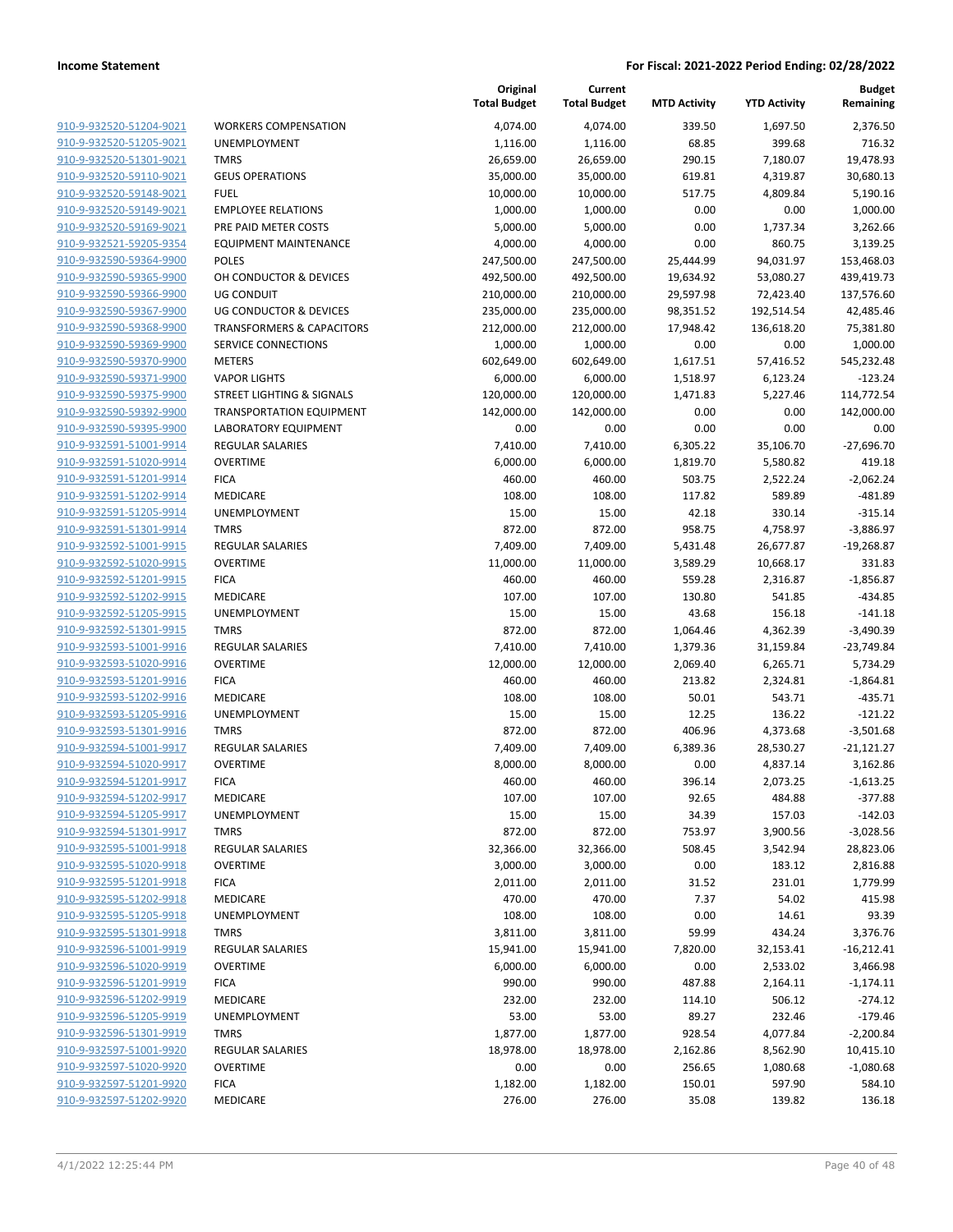|                                                |                                                        | Original<br><b>Total Budget</b> | Current<br><b>Total Budget</b> | <b>MTD Activity</b> | <b>YTD Activity</b> | <b>Budget</b><br>Remaining |
|------------------------------------------------|--------------------------------------------------------|---------------------------------|--------------------------------|---------------------|---------------------|----------------------------|
| 910-9-932597-51205-9920                        | UNEMPLOYMENT                                           | 45.00                           | 45.00                          | 13.84               | 27.51               | 17.49                      |
| 910-9-932597-51301-9920                        | <b>TMRS</b>                                            | 2,240.00                        | 2,240.00                       | 285.49              | 1,124.48            | 1,115.52                   |
| 910-9-932598-51001-9921                        | <b>REGULAR SALARIES</b>                                | 333.00                          | 333.00                         | 0.00                | 244.41              | 88.59                      |
| 910-9-932598-51020-9921                        | <b>OVERTIME</b>                                        | 150.00                          | 150.00                         | 0.00                | 0.00                | 150.00                     |
| 910-9-932598-51201-9921                        | <b>FICA</b>                                            | 20.00                           | 20.00                          | 0.00                | 15.15               | 4.85                       |
| 910-9-932598-51202-9921                        | MEDICARE                                               | 5.00                            | 5.00                           | 0.00                | 3.55                | 1.45                       |
| 910-9-932598-51205-9921                        | <b>UNEMPLOYMENT</b>                                    | 1.00                            | 1.00                           | 0.00                | 1.72                | $-0.72$                    |
| 910-9-932598-51301-9921                        | <b>TMRS</b>                                            | 39.00                           | 39.00                          | 0.00                | 28.47               | 10.53                      |
| 910-9-932599-51001-9922                        | <b>REGULAR SALARIES</b>                                | 1,304.00                        | 1,304.00                       | 217.35              | 918.97              | 385.03                     |
| 910-9-932599-51201-9922                        | <b>FICA</b>                                            | 81.00                           | 81.00                          | 13.48               | 56.98               | 24.02                      |
| 910-9-932599-51202-9922                        | <b>MEDICARE</b>                                        | 19.00                           | 19.00                          | 3.15                | 13.33               | 5.67                       |
| 910-9-932599-51205-9922                        | UNEMPLOYMENT                                           | 3.00                            | 3.00                           | 0.00                | 7.69                | $-4.69$                    |
| 910-9-932599-51301-9922                        | <b>TMRS</b>                                            | 154.00                          | 154.00                         | 25.65               | 107.82              | 46.18                      |
| 910-9-970000-59111-9211                        | MISCELLANEOUS OFFICE EXPENSES                          | 0.00                            | 0.00                           | 0.00                | $-3,152.97$         | 3,152.97                   |
| 910-9-970000-59143-9231                        | PROFESSIONAL SERVICES                                  | 0.00                            | 0.00                           | 4,403.00            | 8,806.00            | $-8,806.00$                |
| 910-9-970000-59187-9211                        | <b>EMPLOYEE RELATIONS</b>                              | 14,500.00                       | 14,500.00                      | 0.00                | 14,152.64           | 347.36                     |
| 910-9-970000-59701-9040                        | <b>BAD DEBT</b>                                        | 10,000.00                       | 10,000.00                      | 0.00                | 0.00                | 10,000.00                  |
| 910-9-970000-59720-9705                        | <b>BANK FEES</b>                                       | 15,000.00                       | 15,000.00                      | 0.00                | 719.39              | 14,280.61                  |
| 910-9-970000-59730-9250                        | <b>INVENTORY LOSS/GAIN</b>                             | 1,000.00                        | 1,000.00                       | 0.00                | -998.89             | 1,998.89                   |
| 910-9-970000-59731-9250                        | <b>GASOLINE LOSSES/GAINS</b>                           | 500.00                          | 500.00                         | 0.00                | 0.00                | 500.00                     |
| 910-9-970000-59732-9250                        | FUEL OIL LOSSES/GAINS                                  | 500.00                          | 500.00                         | 0.00                | 0.00                | 500.00                     |
| 910-9-970000-59750-9260                        | <b>ACCRUED PTO PAY</b>                                 | 125,000.00                      | 125,000.00                     | 20,372.65           | 20,581.56           | 104,418.44                 |
| 910-9-970000-59770-9997                        | CONTINGENCY                                            | 350,000.00                      | 343,295.28                     | 37.99               | 227.94              | 343,067.34                 |
| 910-9-970000-59771-9997                        | PAYROLL CONTINGENCY                                    | 125,000.00                      | 125,000.00                     | 0.00                | 0.00                | 125,000.00                 |
| 910-9-970000-59780-9240                        | PROPERTY INSURANCE                                     | 275,585.19                      | 258,063.60                     | 0.00                | 258,063.60          | 0.00                       |
| 910-9-970000-59781-9250                        | <b>LIABILITY INSURANCE</b>                             | 82,545.00                       | 122,172.01                     | 0.00                | 138,435.98          | $-16,263.97$               |
| 910-9-990000-59901-9270                        | XFER to COG - FRANCHISE FEES                           | 2,786,921.97                    | 2,786,921.97                   | 0.00                | 546,189.17          | 2,240,732.80               |
| 910-9-990000-59902-9200                        | XFER to COG- ADMIN EXPENSES                            | 345,000.00                      | 345,000.00                     | 18,765.92           | 93,829.60           | 251,170.40                 |
| 910-9-990000-59903-4082                        | XFER to COG - PILOT                                    | 352,451.00                      | 352,451.00                     | 0.00                | 0.00                | 352,451.00                 |
| 910-9-990000-59912-9999                        | XFER TO 912 - DEBT SERVICE                             | 26,529,167.00                   | 26,529,167.00                  | 0.00                | 3,491,464.12        | 23,037,702.88              |
| 910-9-990000-59926-9330                        | XFER to COG - GARAGE                                   | 72,908.92                       | 72,908.92                      | 6,075.74            | 30,378.70           | 42,530.22                  |
| 910-9-990000-59927-9200                        | XFER to COG - INSURANCE                                | 16,643.67                       | 16,643.67                      | 63.48               | 317.40              | 16,326.27                  |
| 910-9-990000-59928-9200                        | XFER to COG - IT                                       | 78,985.82                       | 78,985.82                      | 6,582.15            | 32,910.75           | 46,075.07                  |
| 910-9-990000-59930-9270                        | <b>XFER to GBOD</b>                                    | 611,875.06                      | 611,875.06                     | 0.00                | 109,237.83          | 502,637.23                 |
|                                                | <b>Expense Total:</b>                                  | 85,110,280.12                   | 85,127,826.01                  | 7,243,966.88        | 24,655,722.77       | 60,472,103.24              |
|                                                | Fund: 910 - ELECTRIC OPERATING FUND Surplus (Deficit): | -14,433,525.12                  | -14,451,071.01                 | -765,961.55         | 3,889,784.29        |                            |
|                                                |                                                        |                                 |                                |                     |                     |                            |
| Fund: 911 - ELECTRIC DEBT REDUCTION<br>Revenue |                                                        |                                 |                                |                     |                     |                            |
| 911-9-000000-49801-4190                        | <b>INTEREST INCOME</b>                                 | 1,100.00                        | 1,100.00                       | $-2.80$             | $-11.24$            | 1,111.24                   |
|                                                | <b>Revenue Total:</b>                                  | 1,100.00                        | 1,100.00                       | $-2.80$             | $-11.24$            | 1,111.24                   |
|                                                |                                                        |                                 |                                |                     |                     |                            |
|                                                | Fund: 911 - ELECTRIC DEBT REDUCTION Total:             | 1,100.00                        | 1,100.00                       | $-2.80$             | $-11.24$            |                            |
| Fund: 912 - ELECTRIC DEBT SERVICE              |                                                        |                                 |                                |                     |                     |                            |
| Revenue                                        |                                                        |                                 |                                |                     |                     |                            |
| 912-9-000000-49710-4999                        | TRANFSER FROM GEUS 910 - ELECTRIC OP                   | -26,883,724.00                  | -26,883,724.00                 | 0.00                | 3,491,464.12        | -30,375,188.12             |
|                                                | <b>Revenue Total:</b>                                  | -26,883,724.00                  | -26,883,724.00                 | 0.00                | 3,491,464.12        | -30,375,188.12             |
| <b>Expense</b>                                 |                                                        |                                 |                                |                     |                     |                            |
| 912-9-980000-59801-9800                        | PAYING AGENT FEES                                      | 3,500.00                        | 3,500.00                       | 0.00                | 0.00                | 3,500.00                   |
| 912-9-980000-59810-9800                        | ARBITRAGE                                              | 5,000.00                        | 5,000.00                       | 0.00                | 0.00                | 5,000.00                   |
| 912-9-980000-59811-9800                        | CONTINUING DISCLOSURE                                  | 1,000.00                        | 1,000.00                       | 0.00                | 0.00                | 1,000.00                   |
| 912-9-980000-59820-9800                        | <b>SURETY BOND</b>                                     | 1,600.00                        | 1,600.00                       | 0.00                | 0.00                | 1,600.00                   |
| 912-9-980000-59862-9800                        | PRINCIPAL 2019A ISSUE                                  | 2,140,000.00                    | 2,140,000.00                   | 2,140,000.00        | 2,140,000.00        | 0.00                       |
| 912-9-980000-59863-4270                        | INTEREST 2019A ISSUE                                   | 1,828,000.00                    | 1,828,000.00                   | 940,750.00          | 940,750.00          | 887,250.00                 |
| 912-9-980000-59864-9800                        | PRINCIPAL 2019B ISSUE                                  | 1,565,688.00                    | 1,565,688.00                   | 0.00                | 0.00                | 1,565,688.00               |
| 912-9-980000-59865-4270                        | INTEREST 2019B ISSUE                                   | 159,500.00                      | 159,500.00                     | 79,750.00           | 79,750.00           | 79,750.00                  |
| 912-9-980000-59866-9800                        | PRINCIPAL 2021 ISSUE                                   | 20,000,000.00                   | 20,000,000.00                  | 0.00                | 0.00                | 20,000,000.00              |
| 912-9-980000-59867-4270                        | INTEREST 2021 ISSUE                                    | 64,584.00                       | 64,584.00                      | 11,666.72           | 62,916.93           | 1,667.07                   |
| 912-9-980000-59868-9800                        | PRINCIPAL 2021 CIP ISSUE                               | 240,000.00                      | 240,000.00                     | 240,000.00          | 240,000.00          | 0.00                       |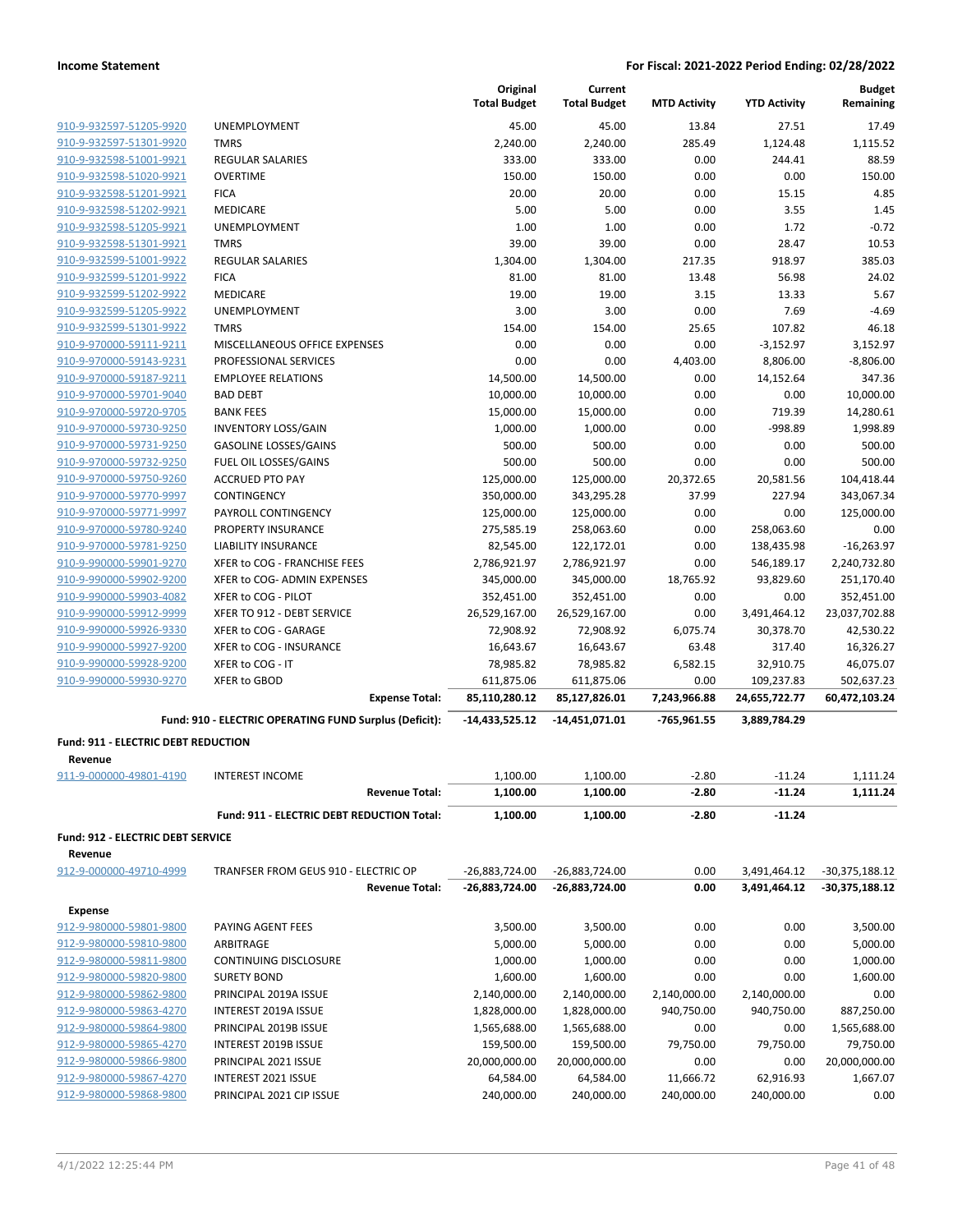|                                               |                                                      | Original                  | Current                   |                     |                     | <b>Budget</b>             |
|-----------------------------------------------|------------------------------------------------------|---------------------------|---------------------------|---------------------|---------------------|---------------------------|
|                                               |                                                      | <b>Total Budget</b>       | <b>Total Budget</b>       | <b>MTD Activity</b> | <b>YTD Activity</b> | Remaining                 |
| 912-9-980000-59869-4270                       | INTEREST 2021 CIP ISSUE                              | 437,444.00                | 437,444.00                | 205,884.81          | 205,884.81          | 231,559.19                |
|                                               | <b>Expense Total:</b>                                | 26,446,316.00             | 26,446,316.00             | 3,618,051.53        | 3,669,301.74        | 22,777,014.26             |
|                                               | Fund: 912 - ELECTRIC DEBT SERVICE Surplus (Deficit): | -53,330,040.00            | -53,330,040.00            | $-3,618,051.53$     | -177,837.62         |                           |
| <b>Fund: 913 - ELECTRIC CONSTRUCTION FUND</b> |                                                      |                           |                           |                     |                     |                           |
| Revenue                                       |                                                      |                           |                           |                     |                     |                           |
| 913-9-000000-49801-4190                       | <b>INTEREST INCOME</b>                               | 600.00                    | 600.00                    | $-33.59$            | $-134.75$           | 734.75                    |
|                                               | <b>Revenue Total:</b>                                | 600.00                    | 600.00                    | $-33.59$            | $-134.75$           | 734.75                    |
|                                               | Fund: 913 - ELECTRIC CONSTRUCTION FUND Total:        | 600.00                    | 600.00                    | $-33.59$            | $-134.75$           |                           |
| Fund: 950 - CABLE / INTERNET                  |                                                      |                           |                           |                     |                     |                           |
| Revenue                                       |                                                      |                           |                           |                     |                     |                           |
| 950-9-000000-48001-3950                       | <b>CABLE REVENUES</b>                                | 2,474,951.00              | 2,474,951.00              | 211,982.83          | 1,066,703.89        | 1,408,247.11              |
| 950-9-000000-48002-3950                       | MOVIE PAY-PER-VIEW                                   | 0.00                      | 0.00                      | 0.00                | 57.65               | $-57.65$                  |
| 950-9-000000-48003-3950                       | SET-TOP                                              | 101,711.00                | 101,711.00                | 9,532.56            | 47,922.63           | 53,788.37                 |
| 950-9-000000-48040-3950                       | <b>BROADCASTS</b>                                    | 0.00                      | 0.00                      | 200.00              | 1,000.00            | $-1,000.00$               |
| 950-9-000000-48101-3950                       | <b>INTERNET REVENUES</b>                             | 3,247,356.00              | 3,247,356.00              | 260,650.64          | 1,329,909.27        | 1,917,446.73              |
| 950-9-000000-48102-3950                       | COLOCATION                                           | 20,378.00                 | 20,378.00                 | 0.00                | 0.00                | 20,378.00                 |
| 950-9-000000-48201-3950                       | <b>LATE CHARGES</b>                                  | 50,000.00                 | 50,000.00                 | 5,108.98            | 30,289.19           | 19,710.81                 |
| 950-9-000000-48202-3950                       | <b>SERVICE CHARGES</b>                               | 40,000.00                 | 40,000.00                 | 6,078.36            | 32,129.93           | 7,870.07                  |
| 950-9-000000-48203-3950                       | LOST/DAMAGED EQUIPMENT                               | 30,000.00                 | 30,000.00                 | 3,047.91            | 11,645.08           | 18,354.92                 |
| 950-9-000000-48301-3950                       | <b>TRANSFER TO COG</b>                               | 320,338.00                | 320,338.00                | 21,978.97           | 110,815.89          | 209,522.11                |
| 950-9-000000-48307-3950                       | <b>TRANSFER TO GBOD</b>                              | 64,067.00                 | 64,067.00                 | 4,395.88            | 22,180.20           | 41,886.80                 |
| 950-9-000000-48434-3950                       | <b>CHANNEL 34</b>                                    | 0.00                      | 0.00                      | 0.00                | 300.00              | $-300.00$                 |
| 950-9-000000-48488-3950                       | <b>AD INSERTIONS</b>                                 | 30,000.00                 | 30,000.00                 | 0.00                | 0.00                | 30,000.00                 |
| 950-9-000000-48501-3950                       | <b>CUSTOMER AID TO CONSTRUCTION</b>                  | 1,000.00                  | 1,000.00                  | 0.00                | 0.00                | 1,000.00                  |
| 950-9-000000-48502-3950                       | OTHER REIMBURSEMENTS                                 | 500.00                    | 500.00                    | 0.00                | 0.00                | 500.00                    |
| 950-9-000000-48503-3950                       | FIBER MAINTENANCE FEES                               | 5,500.00                  | 5,500.00                  | 0.00                | $-252.00$           | 5,752.00                  |
| 950-9-000000-48801-4190                       | INTEREST INCOME                                      | 8,000.00                  | 8,000.00                  | $-448.78$           | $-1,789.54$         | 9,789.54                  |
| 950-9-000000-48991-3950                       | GEUS ELECTRIC PAYMENT FOR INTERNET                   | 38,000.00                 | 38,000.00                 | 0.00                | 0.00                | 38,000.00                 |
| 950-9-000000-48993-3950                       | GEUS ELECTRIC PAYMENT FOR PUBLIC SVC                 | 15,000.00                 | 15,000.00                 | 0.00                | 0.00                | 15,000.00                 |
| 950-9-000000-48994-3950                       | LEASE OF DARK FIBER                                  | 324,000.00                | 324,000.00                | 0.00                | 0.00                | 324,000.00                |
| 950-9-000000-48995-3950                       | <b>COLOCATION FOR SCADA &amp; PHONE SYSTEM</b>       |                           |                           | 0.00                | 0.00                |                           |
|                                               | <b>Revenue Total:</b>                                | 20,378.00<br>6,791,179.00 | 20,378.00<br>6,791,179.00 | 522,527.35          | 2,650,912.19        | 20,378.00<br>4,140,266.81 |
|                                               |                                                      |                           |                           |                     |                     |                           |
| <b>Expense</b>                                |                                                      |                           |                           |                     |                     |                           |
| 950-9-951050-51001-8500                       | <b>REGULAR SALARIES</b>                              | 80,956.00                 | 80,956.00                 | 4,661.60            | 23,308.00           | 57,648.00                 |
| 950-9-951050-51115-8500                       | <b>CLOTHING ALLOWANCE</b>                            | 3,500.00                  | 3,500.00                  | 315.70              | 1,886.80            | 1,613.20                  |
| 950-9-951050-51116-8500                       | CAR ALLOWANCE                                        | 1,170.00                  | 1,170.00                  | 150.00              | 750.00              | 420.00                    |
| 950-9-951050-51117-8500                       | <b>CELL PHONE ALLOWANCE</b>                          | 504.00                    | 504.00                    | 16.62               | 83.10               | 420.90                    |
| 950-9-951050-51201-8500                       | <b>FICA</b>                                          | 5,124.00                  | 5,124.00                  | 231.08              | 1,155.82            | 3,968.18                  |
| 950-9-951050-51202-8500                       | <b>MEDICARE</b>                                      | 1,199.00                  | 1,199.00                  | 54.04               | 270.34              | 928.66                    |
| 950-9-951050-51203-8500                       | <b>HEALTH INSURANCE</b>                              | 10,071.00                 | 10,071.00                 | 839.25              | 4,196.25            | 5,874.75                  |
| 950-9-951050-51204-8500                       | <b>WORKERS COMPENSATION</b>                          | 1,484.00                  | 1,484.00                  | 123.67              | 618.35              | 865.65                    |
| 950-9-951050-51205-8500                       | <b>UNEMPLOYMENT</b>                                  | 144.00                    | 144.00                    | 0.00                | 135.20              | 8.80                      |
| 950-9-951050-51301-8500                       | <b>TMRS</b>                                          | 9,709.00                  | 9,709.00                  | 569.72              | 2,819.68            | 6,889.32                  |
| 950-9-951050-59110-8500                       | <b>GEUS OPERATIONS</b>                               | 81,400.00                 | 81,400.00                 | 2,333.27            | 27,880.71           | 53,519.29                 |
| 950-9-951050-59141-8500                       | <b>UTILITY BILLS</b>                                 | 87,000.00                 | 87,000.00                 | 6,624.80            | 31,110.70           | 55,889.30                 |
| 950-9-951050-59148-8500                       | <b>FUEL</b>                                          | 10,000.00                 | 10,000.00                 | 972.55              | 5,098.68            | 4,901.32                  |
| 950-9-951050-59149-8500                       | <b>EMPLOYEE RELATIONS</b>                            | 500.00                    | 500.00                    | 0.00                | 0.00                | 500.00                    |
| 950-9-951050-59191-8500                       | POLE USE                                             | 33,000.00                 | 33,000.00                 | 0.00                | 0.00                | 33,000.00                 |
| 950-9-951051-51001-8510                       | <b>REGULAR SALARIES</b>                              | 64,352.00                 | 64,352.00                 | 2,844.80            | 14,117.32           | 50,234.68                 |
| 950-9-951051-51020-8510                       | <b>OVERTIME</b>                                      | 1,000.00                  | 1,000.00                  | 260.03              | 1,293.50            | $-293.50$                 |
| 950-9-951051-51117-8510                       | <b>CELL PHONE ALLOWANCE</b>                          | 324.00                    | 324.00                    | 0.00                | 0.00                | 324.00                    |
| 950-9-951051-51201-8510                       | <b>FICA</b>                                          | 4,037.00                  | 4,037.00                  | 187.18              | 939.72              | 3,097.28                  |
| 950-9-951051-51202-8510                       | MEDICARE                                             | 944.00                    | 944.00                    | 43.77               | 219.77              | 724.23                    |
| 950-9-951051-51203-8510                       | <b>HEALTH INSURANCE</b>                              | 22,029.00                 | 22,029.00                 | 1,835.75            | 9,178.75            | 12,850.25                 |
| 950-9-951051-51204-8510                       | <b>WORKERS COMPENSATION</b>                          | 1,170.00                  | 1,170.00                  | 97.50               | 487.50              | 682.50                    |
| 950-9-951051-51205-8510                       | UNEMPLOYMENT                                         | 315.00                    | 315.00                    | 86.94               | 171.82              | 143.18                    |
| 950-9-951051-51301-8510                       | <b>TMRS</b>                                          | 7,653.00                  | 7,653.00                  | 366.37              | 1,799.93            | 5,853.07                  |
| 950-9-951051-59110-8510                       | <b>GEUS OPERATIONS</b>                               | 200.00                    | 200.00                    | 13.27               | 425.09              | $-225.09$                 |
|                                               |                                                      |                           |                           |                     |                     |                           |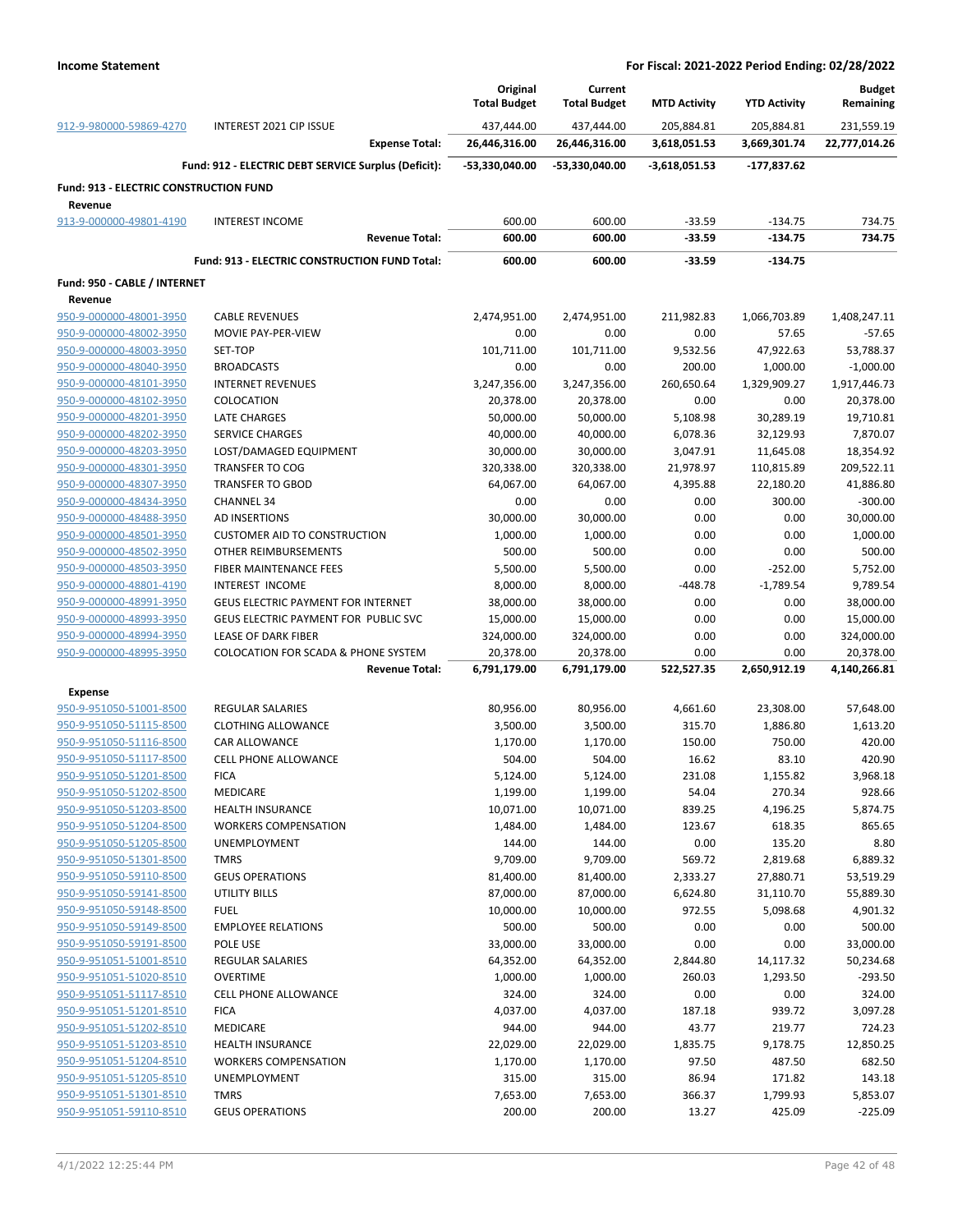| 950-9-951051-59148-8510                            | <b>FUEL</b>                                         |
|----------------------------------------------------|-----------------------------------------------------|
| 950-9-951051-59151-8510                            | <b>BASIC PROGRAM EXPENSE</b>                        |
| 950-9-951051-59152-8510                            | PREMIUM PROGRAM EXPENSE                             |
| 950-9-951051-59154-8510                            | <b>TIVO Fees</b>                                    |
| 950-9-951051-59155-8510                            | OTHER PROGRAM EXPENSE                               |
| 950-9-951052-51001-8520                            | <b>REGULAR SALARIES</b>                             |
| 950-9-951052-51115-8520                            | <b>CLOTHING ALLOWANCE</b>                           |
| 950-9-951052-51116-8520                            | <b>CAR ALLOWANCE</b>                                |
| 950-9-951052-51117-8520                            | <b>CELL PHONE ALLOWANCE</b>                         |
| 950-9-951052-51201-8520                            | <b>FICA</b>                                         |
| 950-9-951052-51202-8520                            | <b>MEDICARE</b>                                     |
| 950-9-951052-51203-8520                            | <b>HEALTH INSURANCE</b>                             |
| 950-9-951052-51204-8520<br>950-9-951052-51205-8520 | <b>WORKERS COMPENSATION</b><br><b>UNEMPLOYMENT</b>  |
| 950-9-951052-51301-8520                            | <b>TMRS</b>                                         |
| 950-9-951052-59110-8520                            | <b>GEUS OPERATIONS</b>                              |
| 950-9-951052-59148-8520                            | <b>FUEL</b>                                         |
| 950-9-951052-59149-8520                            | <b>EMPLOYEE RELATIONS</b>                           |
| 950-9-951052-59150-8520                            | <b>ISP SERVICE EXPENSE</b>                          |
| 950-9-951053-51001-8530                            | <b>REGULAR SALARIES</b>                             |
| 950-9-951053-51020-8530                            | OVERTIME                                            |
| 950-9-951053-51102-8530                            | <b>BILINGUAL PAY</b>                                |
| 950-9-951053-51117-8530                            | CELL PHONE ALLOWANCE                                |
| 950-9-951053-51201-8530                            | <b>FICA</b>                                         |
| 950-9-951053-51202-8530                            | <b>MEDICARE</b>                                     |
| 950-9-951053-51203-8530                            | <b>HEALTH INSURANCE</b>                             |
| 950-9-951053-51204-8530                            | <b>WORKERS COMPENSATION</b>                         |
| 950-9-951053-51205-8530                            | <b>UNEMPLOYMENT</b>                                 |
| 950-9-951053-51301-8530                            | <b>TMRS</b>                                         |
| 950-9-951053-59110-8530                            | <b>GEUS OPERATIONS</b>                              |
| 950-9-951053-59146-8530                            | <b>TRAINING AND TRAVEL</b>                          |
| 950-9-951053-59148-8530                            | <b>FUEL</b>                                         |
| 950-9-951053-59149-8530                            | <b>EMPLOYEE RELATIONS</b>                           |
| 950-9-951053-59160-8530                            | ADVERTISING                                         |
| 950-9-951054-51001-8540                            | <b>REGULAR SALARIES</b>                             |
| 950-9-951054-51020-8540                            | <b>OVERTIME</b>                                     |
| 950-9-951054-51102-8540                            | <b>BILINGUAL PAY</b>                                |
| 950-9-951054-51201-8540                            | <b>FICA</b>                                         |
| 950-9-951054-51202-8540                            | <b>MEDICARE</b>                                     |
| 950-9-951054-51203-8540                            | <b>HEALTH INSURANCE</b>                             |
| 950-9-951054-51204-8540                            | <b>WORKERS COMPENSATION</b>                         |
| 950-9-951054-51205-8540                            | UNEMPLOYMENT                                        |
| 950-9-951054-51301-8540                            | <b>TMRS</b>                                         |
| 950-9-951054-59110-8540                            | <b>GEUS OPERATIONS</b><br><b>EMPLOYEE RELATIONS</b> |
| 950-9-951054-59149-8540<br>950-9-951055-51001-8550 | <b>REGULAR SALARIES</b>                             |
| 950-9-951055-51020-8550                            | <b>OVERTIME</b>                                     |
| 950-9-951055-51115-8550                            | <b>CLOTHING ALLOWANCE</b>                           |
| 950-9-951055-51116-8550                            | CAR ALLOWANCE                                       |
| 950-9-951055-51117-8550                            | <b>CELL PHONE ALLOWANCE</b>                         |
| 950-9-951055-51201-8550                            | <b>FICA</b>                                         |
| 950-9-951055-51202-8550                            | <b>MEDICARE</b>                                     |
| 950-9-951055-51203-8550                            | <b>HEALTH INSURANCE</b>                             |
| 950-9-951055-51204-8550                            | <b>WORKERS COMPENSATION</b>                         |
| 950-9-951055-51205-8550                            | UNEMPLOYMENT                                        |
| 950-9-951055-51301-8550                            | TMRS.                                               |
| 950-9-951055-59110-8550                            | <b>GEUS OPERATIONS</b>                              |
| 950-9-951055-59112-8550                            | SAFETY                                              |
| 950-9-951055-59158-8550                            | C/I BILLING                                         |
|                                                    |                                                     |

|                         |                              | Original<br><b>Total Budget</b> | Current<br><b>Total Budget</b> | <b>MTD Activity</b> | <b>YTD Activity</b> | <b>Budget</b><br>Remaining |
|-------------------------|------------------------------|---------------------------------|--------------------------------|---------------------|---------------------|----------------------------|
| 950-9-951051-59148-8510 | <b>FUEL</b>                  | 200.00                          | 200.00                         | 0.00                | 66.31               | 133.69                     |
| 950-9-951051-59151-8510 | <b>BASIC PROGRAM EXPENSE</b> | 2,223,645.00                    | 2,223,645.00                   | 196,800.91          | 743,686.24          | 1,479,958.76               |
| 950-9-951051-59152-8510 | PREMIUM PROGRAM EXPENSE      | 65,565.00                       | 65,565.00                      | 4,309.27            | 17,396.91           | 48,168.09                  |
| 950-9-951051-59154-8510 | <b>TIVO Fees</b>             | 25,403.00                       | 25,403.00                      | 2,376.85            | 10,822.95           | 14,580.05                  |
| 950-9-951051-59155-8510 | OTHER PROGRAM EXPENSE        | 7,500.00                        | 7,500.00                       | 1,204.70            | 1,204.70            | 6,295.30                   |
| 950-9-951052-51001-8520 | <b>REGULAR SALARIES</b>      | 60,898.00                       | 60,898.00                      | 5,500.00            | 27,028.40           | 33,869.60                  |
| 950-9-951052-51115-8520 | <b>CLOTHING ALLOWANCE</b>    | 500.00                          | 500.00                         | 0.00                | 0.00                | 500.00                     |
| 950-9-951052-51116-8520 | CAR ALLOWANCE                | 975.00                          | 975.00                         | 0.00                | 0.00                | 975.00                     |
| 950-9-951052-51117-8520 | <b>CELL PHONE ALLOWANCE</b>  | 216.00                          | 216.00                         | 31.36               | 149.42              | 66.58                      |
| 950-9-951052-51201-8520 | <b>FICA</b>                  | 3,850.00                        | 3,850.00                       | 342.94              | 1,685.00            | 2,165.00                   |
| 950-9-951052-51202-8520 | MEDICARE                     | 901.00                          | 901.00                         | 80.20               | 394.06              | 506.94                     |
| 950-9-951052-51203-8520 | <b>HEALTH INSURANCE</b>      | 6,294.00                        | 6,294.00                       | 524.50              | 2,622.50            | 3,671.50                   |
| 950-9-951052-51204-8520 | <b>WORKERS COMPENSATION</b>  | 1,115.00                        | 1,115.00                       | 92.92               | 464.60              | 650.40                     |
| 950-9-951052-51205-8520 | UNEMPLOYMENT                 | 90.00                           | 90.00                          | 23.88               | 152.64              | $-62.64$                   |
| 950-9-951052-51301-8520 | <b>TMRS</b>                  | 7,296.00                        | 7,296.00                       | 652.70              | 3,173.90            | 4,122.10                   |
| 950-9-951052-59110-8520 | <b>GEUS OPERATIONS</b>       | 115,000.00                      | 115,000.00                     | 6,395.08            | 35,113.48           | 79,886.52                  |
| 950-9-951052-59148-8520 | <b>FUEL</b>                  | 10,000.00                       | 10,000.00                      | 972.56              | 5,098.67            | 4,901.33                   |
| 950-9-951052-59149-8520 | <b>EMPLOYEE RELATIONS</b>    | 500.00                          | 500.00                         | 0.00                | 0.00                | 500.00                     |
| 950-9-951052-59150-8520 | <b>ISP SERVICE EXPENSE</b>   | 742,640.00                      | 742,640.00                     | 60,146.30           | 313,223.80          | 429,416.20                 |
| 950-9-951053-51001-8530 | <b>REGULAR SALARIES</b>      | 175,971.00                      | 175,971.00                     | 13,630.00           | 63,891.21           | 112,079.79                 |
| 950-9-951053-51020-8530 | <b>OVERTIME</b>              | 1,000.00                        | 1,000.00                       | 5.43                | 132.28              | 867.72                     |
| 950-9-951053-51102-8530 | <b>BILINGUAL PAY</b>         | 450.00                          | 450.00                         | 0.00                | 17.31               | 432.69                     |
| 950-9-951053-51117-8530 | <b>CELL PHONE ALLOWANCE</b>  | 1,392.00                        | 1,392.00                       | 107.04              | 497.82              | 894.18                     |
| 950-9-951053-51201-8530 | <b>FICA</b>                  | 11,025.00                       | 11,025.00                      | 852.84              | 4,011.73            | 7,013.27                   |
| 950-9-951053-51202-8530 | MEDICARE                     | 2,578.00                        | 2,578.00                       | 199.46              | 938.23              | 1,639.77                   |
| 950-9-951053-51203-8530 | <b>HEALTH INSURANCE</b>      | 34,617.00                       | 34,617.00                      | 2,884.75            | 14,423.75           | 20,193.25                  |
| 950-9-951053-51204-8530 | <b>WORKERS COMPENSATION</b>  | 3,193.00                        | 3,193.00                       | 266.08              | 1,330.40            | 1,862.60                   |
| 950-9-951053-51205-8530 | UNEMPLOYMENT                 | 495.00                          | 495.00                         | 220.37              | 663.12              | $-168.12$                  |
| 950-9-951053-51301-8530 | <b>TMRS</b>                  | 20,894.00                       | 20,894.00                      | 1,621.62            | 7,581.66            | 13,312.34                  |
| 950-9-951053-59110-8530 | <b>GEUS OPERATIONS</b>       | 17,350.00                       | 17,350.00                      | 142.43              | 1,329.43            | 16,020.57                  |
| 950-9-951053-59146-8530 | <b>TRAINING AND TRAVEL</b>   | 4,500.00                        | 4,500.00                       | 130.00              | 130.00              | 4,370.00                   |
| 950-9-951053-59148-8530 | <b>FUEL</b>                  | 2,250.00                        | 2,250.00                       | 0.00                | 0.00                | 2,250.00                   |
| 950-9-951053-59149-8530 | <b>EMPLOYEE RELATIONS</b>    | 250.00                          | 250.00                         | 0.00                | 0.00                | 250.00                     |
| 950-9-951053-59160-8530 | ADVERTISING                  | 28,850.00                       | 28,850.00                      | 642.40              | 2,391.40            | 26,458.60                  |
| 950-9-951054-51001-8540 | <b>REGULAR SALARIES</b>      | 69,221.00                       | 69,221.00                      | 6,361.62            | 31,706.68           | 37,514.32                  |
| 950-9-951054-51020-8540 | <b>OVERTIME</b>              | 3,000.00                        | 3,000.00                       | 435.98              | 1,344.68            | 1,655.32                   |
| 950-9-951054-51102-8540 | <b>BILINGUAL PAY</b>         | 0.00                            | 0.00                           | 11.54               | 57.70               | $-57.70$                   |
| 950-9-951054-51201-8540 | <b>FICA</b>                  | 4,292.00                        | 4,292.00                       | 415.51              | 2,019.51            | 2,272.49                   |
| 950-9-951054-51202-8540 | <b>MEDICARE</b>              | 1,003.00                        | 1,003.00                       | 97.17               | 472.29              | 530.71                     |
| 950-9-951054-51203-8540 | <b>HEALTH INSURANCE</b>      | 25,176.00                       | 25,176.00                      | 2,098.00            | 10,490.00           | 14,686.00                  |
| 950-9-951054-51204-8540 | <b>WORKERS COMPENSATION</b>  | 1,243.00                        | 1,243.00                       | 103.58              | 517.90              | 725.10                     |
| 950-9-951054-51205-8540 | <b>UNEMPLOYMENT</b>          | 360.00                          | 360.00                         | 190.65              | 377.93              | $-17.93$                   |
| 950-9-951054-51301-8540 | <b>TMRS</b>                  | 8,134.00                        | 8,134.00                       | 801.26              | 3,865.41            | 4,268.59                   |
| 950-9-951054-59110-8540 | <b>GEUS OPERATIONS</b>       | 7,000.00                        | 7,000.00                       | 319.32              | 1,843.95            | 5,156.05                   |
| 950-9-951054-59149-8540 | <b>EMPLOYEE RELATIONS</b>    | 250.00                          | 250.00                         | 0.00                | 0.00                | 250.00                     |
| 950-9-951055-51001-8550 | <b>REGULAR SALARIES</b>      | 104,303.00                      | 104,303.00                     | 8,007.98            | 39,981.15           | 64,321.85                  |
| 950-9-951055-51020-8550 | <b>OVERTIME</b>              | 4,000.00                        | 4,000.00                       | 395.14              | 1,738.01            | 2,261.99                   |
| 950-9-951055-51115-8550 | <b>CLOTHING ALLOWANCE</b>    | 100.00                          | 100.00                         | 0.00                | 0.00                | 100.00                     |
| 950-9-951055-51116-8550 | CAR ALLOWANCE                | 1,441.00                        | 1,441.00                       | 0.00                | 0.00                | 1,441.00                   |
| 950-9-951055-51117-8550 | CELL PHONE ALLOWANCE         | 287.00                          | 287.00                         | 22.10               | 110.50              | 176.50                     |
| 950-9-951055-51201-8550 | <b>FICA</b>                  | 5,556.00                        | 5,556.00                       | 522.36              | 2,011.88            | 3,544.12                   |
| 950-9-951055-51202-8550 | MEDICARE                     | 1,535.00                        | 1,535.00                       | 122.17              | 606.52              | 928.48                     |
| 950-9-951055-51203-8550 | <b>HEALTH INSURANCE</b>      | 16,996.00                       | 16,996.00                      | 1,416.33            | 7,081.65            | 9,914.35                   |
| 950-9-951055-51204-8550 | <b>WORKERS COMPENSATION</b>  | 1,905.00                        | 1,905.00                       | 158.75              | 793.75              | 1,111.25                   |
| 950-9-951055-51205-8550 | UNEMPLOYMENT                 | 238.00                          | 238.00                         | 95.36               | 289.73              | $-51.73$                   |
| 950-9-951055-51301-8550 | <b>TMRS</b>                  | 12,460.00                       | 12,460.00                      | 994.17              | 4,886.00            | 7,574.00                   |
| 950-9-951055-59110-8550 | <b>GEUS OPERATIONS</b>       | 10,800.00                       | 10,800.00                      | 364.36              | 1,238.28            | 9,561.72                   |
| 950-9-951055-59112-8550 | SAFETY                       | 2,410.00                        | 2,410.00                       | 1,406.23            | 1,406.23            | 1,003.77                   |
| 950-9-951055-59158-8550 | C/I BILLING                  | 45,000.00                       | 45,000.00                      | 0.00                | 44,421.24           | 578.76                     |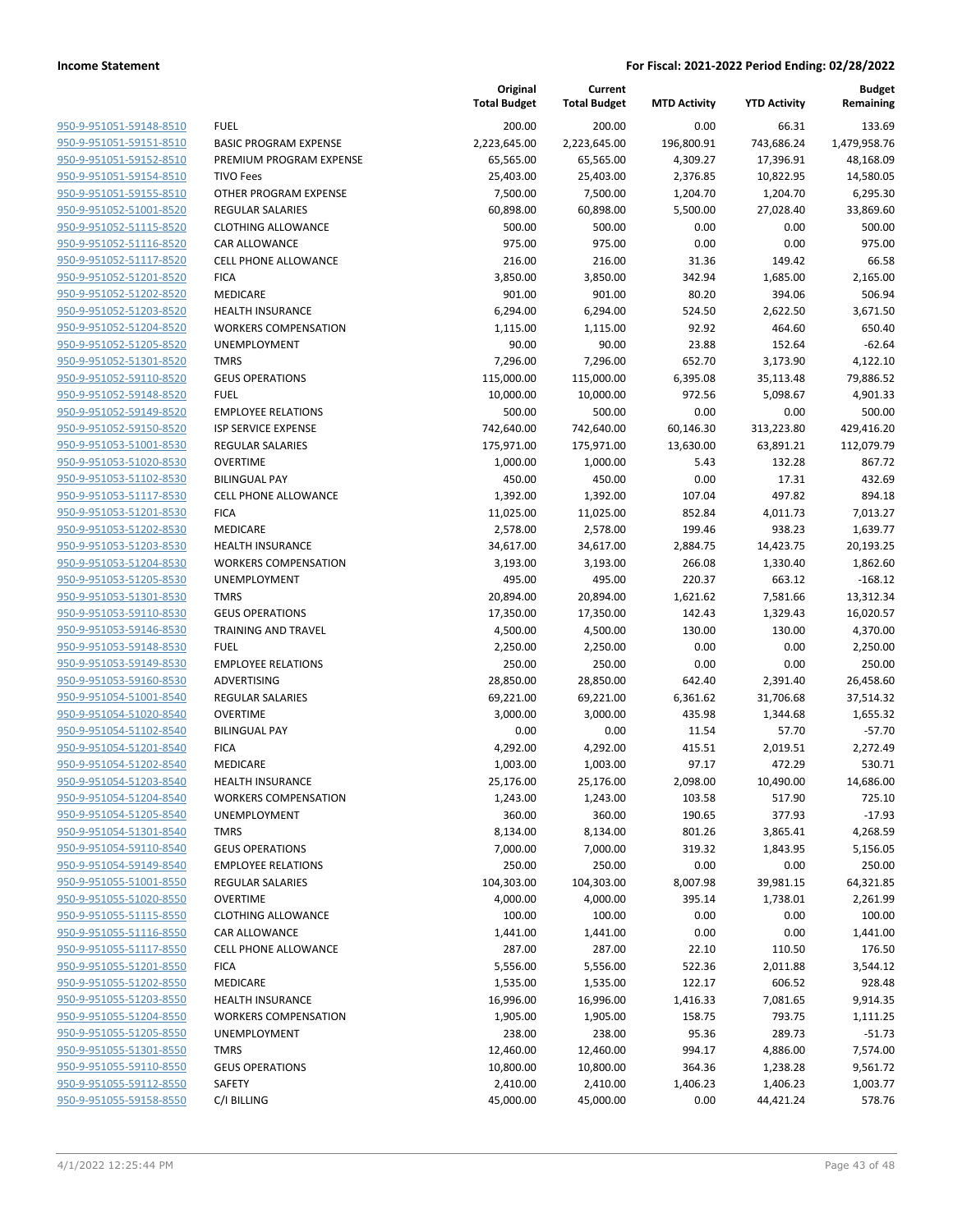| 950-9-951060-51001-8600                                   |
|-----------------------------------------------------------|
| 950-9-951060-51010-8600                                   |
| 950-9-951060-51020-8600                                   |
| 950-9-951060-51115-8600                                   |
| 950-9-951060-51116-8600                                   |
| 950-9-951060-51117-8600                                   |
| 950-9-951060-51201-8600                                   |
| 950-9-951060-51202-8600                                   |
| 950-9-951060-51203-8600                                   |
| 950-9-951060-51204-8600                                   |
| 950-9-951060-51205-8600                                   |
| 950-9-951060-51301-8600                                   |
| 950-9-951060-59201-8600                                   |
| 950-9-951060-59205-8600                                   |
| 950-9-951060-59231-8600                                   |
| 950-9-951060-59235-8600                                   |
| 950-9-951061-51001-8610                                   |
| <u>950-9-951061-51020-8610</u>                            |
| 950-9-951061-51115-8610                                   |
| 950-9-951061-51116-8610                                   |
| 950-9-951061-51117-8610                                   |
| 950-9-951061-51201-8610                                   |
| <u>950-9-951061-51202-8610</u>                            |
| <u>950-9-951061-51203-8610</u>                            |
| 950-9-951061-51204-8610                                   |
| 950-9-951061-51205-8610                                   |
| 950-9-951061-51301-8610                                   |
| <u>950-9-951061-59205-8610</u>                            |
| 950-9-951061-59233-8610                                   |
| 950-9-951090-59510-9900                                   |
| 950-9-951090-59511-9900                                   |
| 950-9-951090-59512-9900                                   |
| <u>950-9-951091-51001-9958</u>                            |
| <u>950-9-951091-51020-9958</u>                            |
| 950-9-951091-51201-9958                                   |
| 950-9-951091-51202-9958                                   |
| 950-9-951091-51205-9958                                   |
| 950-9-951091-51301-9958                                   |
| 950-9-970000-59720-9705                                   |
| 950-9-970000-59730-9250                                   |
| 950-9-970000-59734-4210                                   |
| 950-9-970000-59750-9260                                   |
| 950-9-970000-59770-9970                                   |
| 950-9-970000-59771-9970                                   |
| 950-9-970000-59780-9240                                   |
| 950-9-970000-59781-9250                                   |
| 950-9-990000-59901-9270                                   |
|                                                           |
| <u>950-9-990000-59902-9200</u><br>950-9-990000-59903-4082 |
|                                                           |
| 950-9-990000-59926-9330                                   |
| 950-9-990000-59927-9200                                   |
| 950-9-990000-59928-9200                                   |
| 950-9-990000-59930-9270                                   |
| <u>950-9-990000-59954-8559</u>                            |
| 950-9-990000-59955-8559                                   |

|                                                    |                                                                           | Original<br><b>Total Budget</b> | Current<br><b>Total Budget</b> | <b>MTD Activity</b> | <b>YTD Activity</b> | <b>Budget</b><br>Remaining |
|----------------------------------------------------|---------------------------------------------------------------------------|---------------------------------|--------------------------------|---------------------|---------------------|----------------------------|
| 950-9-951060-51001-8600                            | REGULAR SALARIES                                                          | 221,449.00                      | 221,449.00                     | 16,722.75           | 83,315.13           | 138,133.87                 |
| 950-9-951060-51010-8600                            | PART TIME REGULAR                                                         | 18,125.00                       | 18,125.00                      | 0.00                | 0.00                | 18,125.00                  |
| 950-9-951060-51020-8600                            | <b>OVERTIME</b>                                                           | 10,000.00                       | 10,000.00                      | 1,069.41            | 3,503.37            | 6,496.63                   |
| 950-9-951060-51115-8600                            | <b>CLOTHING ALLOWANCE</b>                                                 | 2,300.00                        | 2,300.00                       | 113.35              | 827.19              | 1,472.81                   |
| 950-9-951060-51116-8600                            | <b>CAR ALLOWANCE</b>                                                      | 1,950.00                        | 1,950.00                       | 300.00              | 1,500.00            | 450.00                     |
| 950-9-951060-51117-8600                            | <b>CELL PHONE ALLOWANCE</b>                                               | 1,672.00                        | 1,672.00                       | 116.30              | 581.50              | 1,090.50                   |
| 950-9-951060-51201-8600                            | <b>FICA</b>                                                               | 15,072.00                       | 15,072.00                      | 1,012.06            | 4,964.20            | 10,107.80                  |
| 950-9-951060-51202-8600                            | <b>MEDICARE</b>                                                           | 3,525.00                        | 3,525.00                       | 236.69              | 1,160.98            | 2,364.02                   |
| 950-9-951060-51203-8600                            | <b>HEALTH INSURANCE</b>                                                   | 44,688.00                       | 44,688.00                      | 3,724.00            | 18,620.00           | 26,068.00                  |
| 950-9-951060-51204-8600                            | <b>WORKERS COMPENSATION</b>                                               | 4,363.00                        | 4,363.00                       | 363.58              | 1,817.90            | 2,545.10                   |
| 950-9-951060-51205-8600                            | UNEMPLOYMENT                                                              | 822.00                          | 822.00                         | 393.87              | 894.28              | $-72.28$                   |
| 950-9-951060-51301-8600                            | <b>TMRS</b>                                                               | 28,562.00                       | 28,562.00                      | 2,060.84            | 9,960.63            | 18,601.37                  |
| 950-9-951060-59201-8600                            | <b>BUILDINGS MAINTENANCE</b>                                              | 24,100.00                       | 24,100.00                      | 0.00                | 13,952.35           | 10,147.65                  |
| 950-9-951060-59205-8600                            | <b>EQUIPMENT MAINTENANCE</b>                                              | 25,000.00                       | 25,000.00                      | 201.48              | 8,607.79            | 16,392.21                  |
| 950-9-951060-59231-8600                            | <b>CABLE PLANT MAINTENANCE</b>                                            | 22,500.00                       | 22,500.00                      | 4,831.60            | 11,918.78           | 10,581.22                  |
| 950-9-951060-59235-8600                            | FIBER OPTICS PLANT MAINTENANCE                                            | 45,000.00                       | 45,000.00                      | 3,781.00            | 3,781.00            | 41,219.00                  |
| 950-9-951061-51001-8610                            | <b>REGULAR SALARIES</b>                                                   | 196,228.00                      | 196,228.00                     | 16,722.69           | 83,314.51           | 112,913.49                 |
| 950-9-951061-51020-8610                            | <b>OVERTIME</b>                                                           | 10,000.00                       | 10,000.00                      | 1,068.96            | 3,502.52            | 6,497.48                   |
| 950-9-951061-51115-8610                            | <b>CLOTHING ALLOWANCE</b>                                                 | 2,300.00                        | 2,300.00                       | 113.35              | 827.17              | 1,472.83                   |
| 950-9-951061-51116-8610                            | CAR ALLOWANCE                                                             | 1,950.00                        | 1,950.00                       | 0.00                | 0.00                | 1,950.00                   |
| 950-9-951061-51117-8610                            | CELL PHONE ALLOWANCE                                                      | 1,352.00                        | 1,352.00                       | 116.24              | 581.20              | 770.80                     |
| 950-9-951061-51201-8610                            | <b>FICA</b>                                                               | 12,373.00                       | 12,373.00                      | 1,053.05            | 5,138.36            | 7,234.64                   |
| 950-9-951061-51202-8610                            | <b>MEDICARE</b>                                                           | 2,894.00                        | 2,894.00                       | 246.28              | 1,201.71            | 1,692.29                   |
| 950-9-951061-51203-8610                            | <b>HEALTH INSURANCE</b>                                                   | 39,338.00                       | 39,338.00                      | 3,278.17            | 16,390.85           | 22,947.15                  |
| 950-9-951061-51204-8610                            | <b>WORKERS COMPENSATION</b>                                               | 3,582.00                        | 3,582.00                       | 298.50              | 1,492.50            | 2,089.50                   |
| 950-9-951061-51205-8610                            | UNEMPLOYMENT                                                              | 565.00                          | 565.00                         | 258.03              | 750.03              | $-185.03$                  |
| 950-9-951061-51301-8610<br>950-9-951061-59205-8610 | <b>TMRS</b>                                                               | 23,447.00                       | 23,447.00                      | 2,025.39            | 9,785.26            | 13,661.74                  |
| 950-9-951061-59233-8610                            | <b>EQUIPMENT MAINTENANCE</b>                                              | 100.00                          | 100.00                         | 0.00                | 0.00                | 100.00                     |
| 950-9-951090-59510-9900                            | <b>INTERNET PLANT MAINTENANCE</b><br>HEADEND, TRUNK & DISTRIBUTION SYSTEM | 15,000.00<br>165,000.00         | 15,000.00<br>165,000.00        | 0.00<br>4,836.00    | 0.00<br>16,042.00   | 15,000.00<br>148,958.00    |
| 950-9-951090-59511-9900                            | <b>HEADEND EQUIPMENT</b>                                                  | 365,000.00                      | 365,000.00                     | 1,906.32            | 89,271.51           | 275,728.49                 |
| 950-9-951090-59512-9900                            | <b>DROPS</b>                                                              | 120,000.00                      | 120,000.00                     | 8,244.58            | 49,139.39           | 70,860.61                  |
| 950-9-951091-51001-9958                            | <b>REGULAR SALARIES</b>                                                   | 36,480.00                       | 36,480.00                      | 2,320.70            | 11,530.60           | 24,949.40                  |
| 950-9-951091-51020-9958                            | <b>OVERTIME</b>                                                           | 4,500.00                        | 4,500.00                       | 222.41              | 907.66              | 3,592.34                   |
| 950-9-951091-51201-9958                            | <b>FICA</b>                                                               | 2,279.00                        | 2,279.00                       | 158.91              | 777.35              | 1,501.65                   |
| 950-9-951091-51202-9958                            | MEDICARE                                                                  | 534.00                          | 534.00                         | 37.16               | 181.80              | 352.20                     |
| 950-9-951091-51205-9958                            | UNEMPLOYMENT                                                              | 130.00                          | 130.00                         | 62.20               | 133.07              | $-3.07$                    |
| 950-9-951091-51301-9958                            | <b>TMRS</b>                                                               | 4,322.00                        | 4,322.00                       | 302.43              | 1,464.56            | 2,857.44                   |
| 950-9-970000-59720-9705                            | <b>CREDIT CARD &amp; BANK FEES</b>                                        | 17,400.00                       | 17,400.00                      | 3,209.12            | 9,875.94            | 7,524.06                   |
| 950-9-970000-59730-9250                            | <b>INVENTORY LOSS/GAIN</b>                                                | 1,000.00                        | 1,000.00                       | 0.00                | 0.00                | 1,000.00                   |
| 950-9-970000-59734-4210                            | ASSET DISPOSAL LOSSES/GAINS                                               | 1,000.00                        | 1,000.00                       | 0.00                | 0.00                | 1,000.00                   |
| 950-9-970000-59750-9260                            | <b>ACCRUED PTO PAY</b>                                                    | 5,000.00                        | 5,000.00                       | 0.00                | 346.14              | 4,653.86                   |
| 950-9-970000-59770-9970                            | CONTINGENCY                                                               | 50,000.00                       | 50,000.00                      | 0.00                | 0.00                | 50,000.00                  |
| 950-9-970000-59771-9970                            | PAYROLL CONTINGENCY                                                       | 10,000.00                       | 10,000.00                      | 0.00                | 0.00                | 10,000.00                  |
| 950-9-970000-59780-9240                            | PROPERTY INSURANCE                                                        | 34,548.72                       | 9,332.15                       | 0.00                | 9,332.15            | 0.00                       |
| 950-9-970000-59781-9250                            | <b>LIABILITY INSURANCE</b>                                                | 10,136.00                       | 17,806.68                      | 0.00                | 12,384.03           | 5,422.65                   |
| 950-9-990000-59901-9270                            | TRANSFER to COG - FRANCHISE FEES                                          | 298,700.90                      | 298,700.90                     | 0.00                | 75,795.73           | 222,905.17                 |
| 950-9-990000-59902-9200                            | TRANSFER to COG - ADMIN EXPENSES                                          | 51,246.67                       | 51,246.67                      | 3,270.17            | 16,350.85           | 34,895.82                  |
| 950-9-990000-59903-4082                            | TRANSFER to COG - PILOT                                                   | 36,393.00                       | 36,393.00                      | 0.00                | 0.00                | 36,393.00                  |
| 950-9-990000-59926-9330                            | TRANSFER to COG - GARAGE                                                  | 13,392.00                       | 13,392.00                      | 1,069.92            | 5,349.60            | 8,042.40                   |
| 950-9-990000-59927-9200                            | TRANSFER to COG - INSURANCE                                               | 3,415.00                        | 3,415.00                       | 12.33               | 61.65               | 3,353.35                   |
| 950-9-990000-59928-9200                            | XFER to COG - IT                                                          | 13,390.33                       | 13,390.33                      | 1,149.58            | 5,747.90            | 7,642.43                   |
| 950-9-990000-59930-9270                            | <b>TRANSFER to GBOD</b>                                                   | 59,740.18                       | 59,740.18                      | 0.00                | 15,159.15           | 44,581.03                  |
| 950-9-990000-59954-8559                            | TRANSFER TO 910 - BILLING                                                 | 50,812.00                       | 50,812.00                      | 4,234.34            | 21,171.70           | 29,640.30                  |
| 950-9-990000-59955-8559                            | TRANSFER TO 910 - CASHIERING                                              | 68,089.00                       | 68,089.00                      | 5,674.09            | 28,370.45           | 39,718.55                  |
|                                                    | <b>Expense Total:</b>                                                     | 6,532,663.80                    | 6,515,117.91                   | 443,941.93          | 2,202,612.38        | 4,312,505.53               |
|                                                    | Fund: 950 - CABLE / INTERNET Surplus (Deficit):                           | 258,515.20                      | 276,061.09                     | 78,585.42           | 448,299.81          |                            |
|                                                    | <b>Total Surplus (Deficit):</b>                                           | -74,108,551.19                  | -74,663,443.30                 | $-15,252,669.26$    | 114,192,261.45      |                            |

4/1/2022 12:25:44 PM Page 44 of 48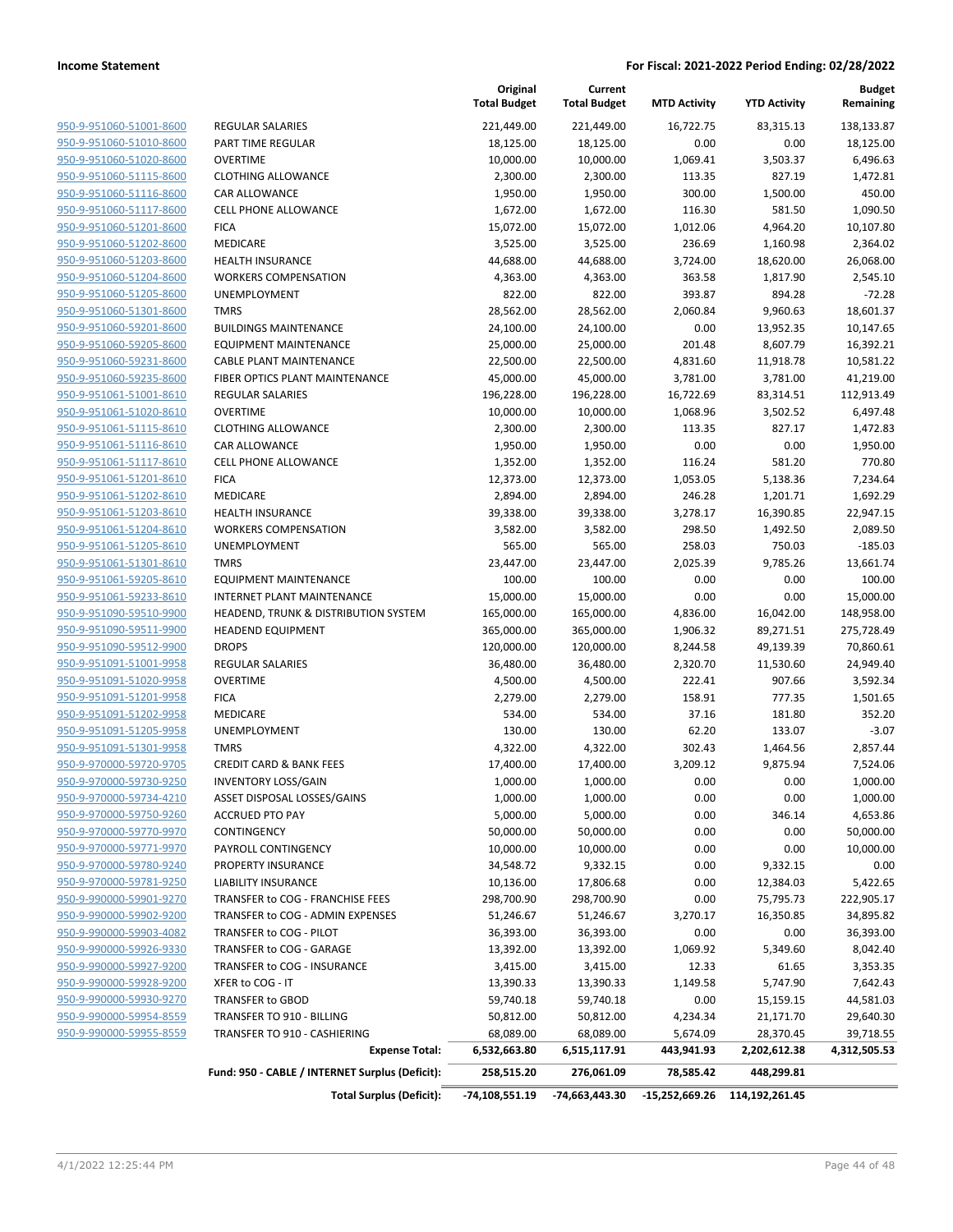# **Group Summary**

| <b>Account Type</b>                                                       | Original<br><b>Total Budget</b> | Current<br><b>Total Budget</b> | <b>MTD Activity</b> | <b>YTD Activity</b> | <b>Budget</b><br>Remaining |
|---------------------------------------------------------------------------|---------------------------------|--------------------------------|---------------------|---------------------|----------------------------|
| Fund: 100 - GENERAL FUND                                                  |                                 |                                |                     |                     |                            |
| Revenue                                                                   | 27,976,074.00                   | 27,976,074.00                  | 2,846,944.29        | 15,873,368.82       | 12,102,705.18              |
| Expense                                                                   | 31,811,180.36                   | 31,987,180.36                  | 2,759,712.79        | 12,735,442.32       | 19,251,738.04              |
| Fund: 100 - GENERAL FUND Surplus (Deficit):                               | $-3,835,106.36$                 | -4,011,106.36                  | 87,231.50           | 3,137,926.50        | $-7,149,032.86$            |
| Fund: 101 - MUNICIPAL COURT BUILDING SECURITY FEES                        |                                 |                                |                     |                     |                            |
| Revenue                                                                   | 0.00                            | 0.00                           | 687.65              | 2,706.22            | $-2,706.22$                |
| Expense                                                                   | 0.00                            | 0.00                           | 1.76                | 413.44              | $-413.44$                  |
| Fund: 101 - MUNICIPAL COURT BUILDING SECURITY FEES Surplus (Deficit):     | 0.00                            | 0.00                           | 685.89              | 2,292.78            | $-2.292.78$                |
| Fund: 102 - MUNICIPAL COURT TECH FUND                                     |                                 |                                |                     |                     |                            |
| Revenue                                                                   | 0.00                            | 0.00                           | 589.71              | 2,518.68            | $-2.518.68$                |
| Expense                                                                   | 0.00                            | 0.00                           | 1.28                | 3.70                | $-3.70$                    |
| Fund: 102 - MUNICIPAL COURT TECH FUND Surplus (Deficit):                  | 0.00                            | 0.00                           | 588.43              | 2,514.98            | $-2,514.98$                |
| Fund: 103 - MUNICIPAL COURT CHILD SAFETY FUND                             |                                 |                                |                     |                     |                            |
| Revenue                                                                   | 30,060.00                       | 30,060.00                      | 121.47              | 6,756.87            | 23,303.13                  |
| Expense                                                                   | 25,010.00                       | 25,010.00                      | 0.27                | 14,349.69           | 10,660.31                  |
| Fund: 103 - MUNICIPAL COURT CHILD SAFETY FUND Surplus (Deficit):          | 5,050.00                        | 5,050.00                       | 121.20              | $-7,592.82$         | 12,642.82                  |
| <b>Fund: 111 - RECREATION ACTIVITIES FUND</b>                             |                                 |                                |                     |                     |                            |
| Revenue                                                                   | 270,677.00                      | 270,677.00                     | 7.854.64            | 55,467.11           | 215,209.89                 |
| Expense                                                                   | 319,814.78                      | 319,814.78                     | 28,086.38           | 133,230.38          | 186,584.40                 |
| Fund: 111 - RECREATION ACTIVITIES FUND Surplus (Deficit):                 | -49,137.78                      | $-49,137.78$                   | -20,231.74          | -77,763.27          | 28,625.49                  |
| <b>Fund: 112 - GUN RANGE FUND</b>                                         |                                 |                                |                     |                     |                            |
| Revenue                                                                   | 1,500.00                        | 1,500.00                       | 69.80               | 308.98              | 1,191.02                   |
| Expense                                                                   | 2,160.00                        | 2,160.00                       | 0.02                | 950.05              | 1,209.95                   |
| Fund: 112 - GUN RANGE FUND Surplus (Deficit):                             | $-660.00$                       | $-660.00$                      | 69.78               | -641.07             | $-18.93$                   |
| Fund: 113 - HOTEL / MOTEL OCCUPANCY TAX FUND                              |                                 |                                |                     |                     |                            |
| Revenue                                                                   | 535,820.00                      | 535,820.00                     | 65,033.25           | 306,483.21          | 229,336.79                 |
| Expense                                                                   | 644,415.99                      | 644,415.99                     | 53,788.67           | 253,903.49          | 390,512.50                 |
| Fund: 113 - HOTEL / MOTEL OCCUPANCY TAX FUND Surplus (Deficit):           | -108,595.99                     | -108,595.99                    | 11,244.58           | 52,579.72           | -161,175.71                |
| Fund: 114 - VENUE MANAGEMENT FUND                                         |                                 |                                |                     |                     |                            |
| Revenue                                                                   | 419,385.00                      | 419,385.00                     | 32,346.75           | 199,038.05          | 220,346.95                 |
| Expense                                                                   | 259,596.68                      | 258,312.68                     | 16,967.27           | 104,778.67          | 153,534.01                 |
| Fund: 114 - VENUE MANAGEMENT FUND Surplus (Deficit):                      | 159,788.32                      | 161,072.32                     | 15,379.48           | 94,259.38           | 66,812.94                  |
| <b>Fund: 123 - PTRAIN - POLICE REIMBURSEMENT GRANTS &amp; CONT EDUCAT</b> |                                 |                                |                     |                     |                            |
| Revenue                                                                   | 0.00                            | 0.00                           | 2.907.66            | 2,903.98            | $-2,903.98$                |
| Expense                                                                   | 0.00                            | 0.00                           | 0.09                | 599.31              | $-599.31$                  |
| Fund: 123 - PTRAIN - POLICE REIMBURSEMENT GRANTS & CONT EDUCAT Surp       | 0.00                            | 0.00                           | 2,907.57            | 2,304.67            | $-2,304.67$                |
| Fund: 124 - FIRE HAZMAT GRANT                                             |                                 |                                |                     |                     |                            |
| Expense                                                                   | 0.00                            | 0.00                           | 0.02                | 0.07                | $-0.07$                    |
| Fund: 124 - FIRE HAZMAT GRANT Total:                                      | 0.00                            | 0.00                           | 0.02                | 0.07                | $-0.07$                    |
| Fund: 140 - DEBT SERVICE FUND                                             |                                 |                                |                     |                     |                            |
| Revenue                                                                   | 7,983,857.00                    | 7,983,857.00                   | 1,064,058.80        | 6,757,592.98        | 1,226,264.02               |
| Expense                                                                   | 7,920,415.09                    | 7,920,415.09                   | 6,758,966.91        | 6,756,693.29        | 1,163,721.80               |
| Fund: 140 - DEBT SERVICE FUND Surplus (Deficit):                          | 63,441.91                       | 63,441.91                      | -5,694,908.11       | 899.69              | 62,542.22                  |
| Fund: 160 - GENERAL CAPITAL IMPROVEMENT FUND                              |                                 |                                |                     |                     |                            |
| Revenue                                                                   | 20,008,008.00                   | 20,008,008.00                  | 266,424.89          | 73,106,294.96       | -53,098,286.96             |
| Expense                                                                   | 19,985,928.00                   | 20,409,399.00                  | 2,914,625.96        | 12,747,754.96       | 7,661,644.04               |
| Fund: 160 - GENERAL CAPITAL IMPROVEMENT FUND Surplus (Deficit):           | 22,080.00                       | -401,391.00                    | -2,648,201.07       | 60,358,540.00       | -60,759,931.00             |
| Fund: 161 - STREET CONSTRUCTION FUND                                      |                                 |                                |                     |                     |                            |
| Revenue                                                                   | 54,507,580.00                   | 54,507,580.00                  | 0.00                | 0.00                | 54,507,580.00              |
| Expense                                                                   | 54,500,200.00                   | 54,500,200.00                  | 0.00                | 0.00                | 54,500,200.00              |
| Fund: 161 - STREET CONSTRUCTION FUND Surplus (Deficit):                   | 7,380.00                        | 7,380.00                       | 0.00                | 0.00                | 7,380.00                   |
| Fund: 164 - 2013 CO CAPITAL FUND                                          |                                 |                                |                     |                     |                            |
| Revenue                                                                   | 0.00                            | 0.00                           | $-9.74$             | -39.87              | 39.87                      |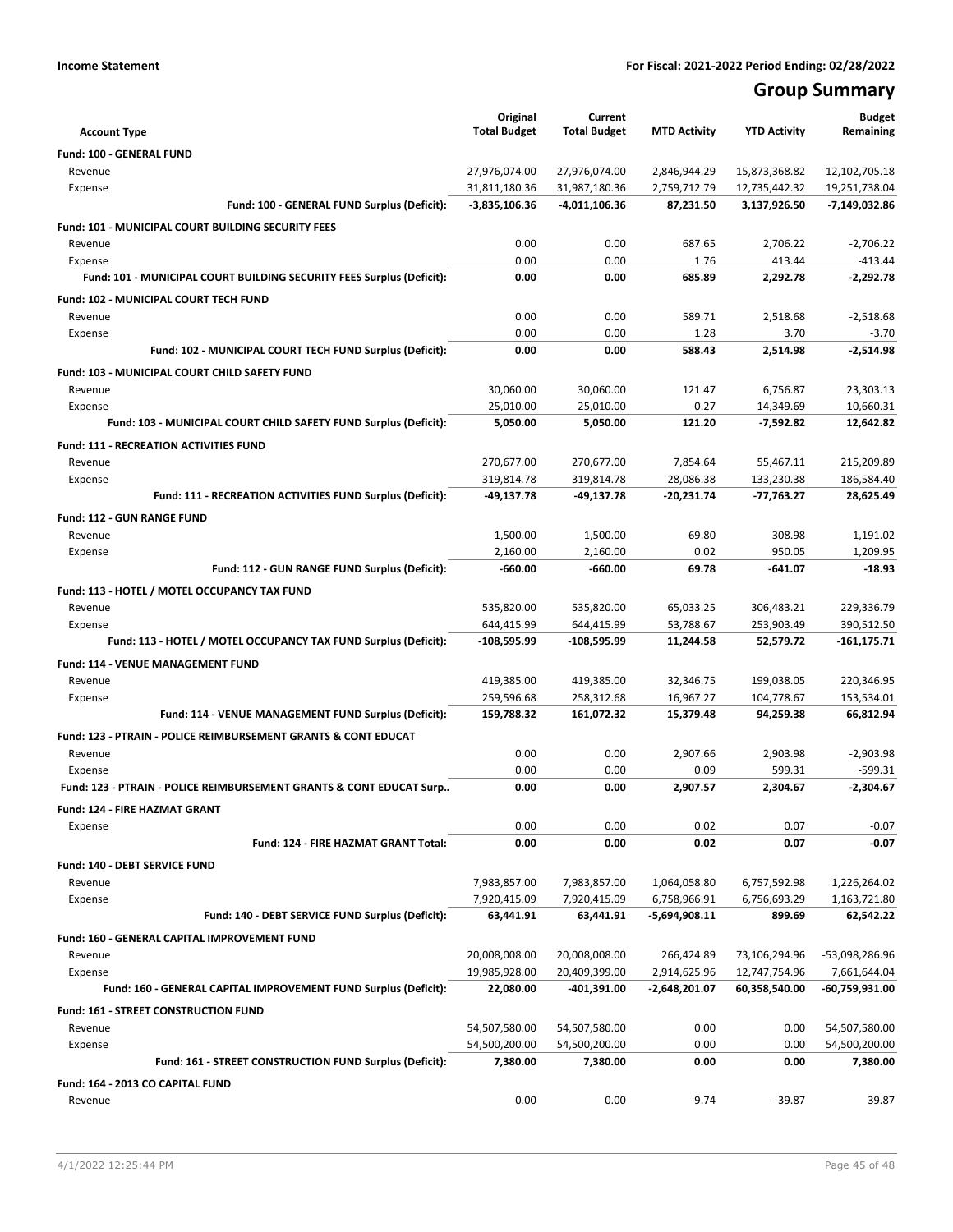|                                                                  | Original                      | Current                      |                             |                               | <b>Budget</b>                   |
|------------------------------------------------------------------|-------------------------------|------------------------------|-----------------------------|-------------------------------|---------------------------------|
| <b>Account Type</b>                                              | <b>Total Budget</b>           | <b>Total Budget</b>          | <b>MTD Activity</b>         | <b>YTD Activity</b>           | Remaining                       |
| Expense                                                          | 0.00                          | 0.00                         | 0.75                        | 2.20                          | $-2.20$                         |
| Fund: 164 - 2013 CO CAPITAL FUND Surplus (Deficit):              | 0.00                          | 0.00                         | $-10.49$                    | -42.07                        | 42.07                           |
| Fund: 165 - 2014 GO FUND                                         |                               |                              |                             |                               |                                 |
| Revenue                                                          | 500.00                        | 500.00                       | 10.27                       | 54.85                         | 445.15                          |
| Fund: 165 - 2014 GO FUND Total:                                  | 500.00                        | 500.00                       | 10.27                       | 54.85                         | 445.15                          |
| <b>Fund: 171 - MAIN STREET SPECIAL REVENUE</b>                   |                               |                              |                             |                               |                                 |
| Revenue                                                          | 0.00                          | 0.00                         | 0.00                        | 52,451.35                     | $-52,451.35$                    |
| Expense                                                          | 0.00                          | 0.00                         | 0.00                        | 0.00                          | 0.00                            |
| Fund: 171 - MAIN STREET SPECIAL REVENUE Surplus (Deficit):       | 0.00                          | 0.00                         | 0.00                        | 52,451.35                     | $-52,451.35$                    |
| <b>Fund: 172 - MINOR GRANTS FUND</b>                             |                               |                              |                             |                               |                                 |
| Revenue                                                          | 0.00                          | 0.00                         | 775.00                      | 10,086.53                     | $-10,086.53$                    |
| Expense                                                          | 0.00                          | 0.00                         | 1,738.54                    | 5,298.54                      | $-5,298.54$                     |
| Fund: 172 - MINOR GRANTS FUND Surplus (Deficit):                 | 0.00                          | 0.00                         | $-963.54$                   | 4,787.99                      | -4,787.99                       |
| Fund: 200 - WATER / WASTEWATER FUND                              |                               |                              |                             |                               |                                 |
| Revenue                                                          | 16,273,468.00                 | 16,273,468.00                | 1,354,929.99                | 6,772,906.90                  | 9,500,561.10                    |
| Expense                                                          | 17,880,530.98                 | 17,835,952.09                | 3,761,118.48                | 8,130,062.36                  | 9,705,889.73                    |
| Fund: 200 - WATER / WASTEWATER FUND Surplus (Deficit):           | $-1,607,062.98$               | -1,562,484.09                | -2,406,188.49               | $-1,357,155.46$               | $-205,328.63$                   |
| Fund: 216 - UTILIITY CIP FUND                                    |                               |                              |                             |                               |                                 |
| Revenue                                                          | 51,315,500.00                 | 51,315,500.00                | 105,863.07                  | 50,417,092.63                 | 898,407.37                      |
| Expense<br>Fund: 216 - UTILIITY CIP FUND Surplus (Deficit):      | 51,302,350.00<br>13,150.00    | 51,302,350.00<br>13,150.00   | 374,766.34<br>-268,903.27   | 1,316,549.72<br>49,100,542.91 | 49,985,800.28<br>-49,087,392.91 |
|                                                                  |                               |                              |                             |                               |                                 |
| <b>Fund: 217 - WASTEWATER RECLAMATION FUND</b>                   |                               |                              |                             |                               |                                 |
| Revenue<br><b>Fund: 217 - WASTEWATER RECLAMATION FUND Total:</b> | 400.00<br>400.00              | 400.00<br>400.00             | 9.97<br>9.97                | 53.22<br>53.22                | 346.78<br>346.78                |
|                                                                  |                               |                              |                             |                               |                                 |
| Fund: 300 - AIRPORT FUND                                         |                               |                              |                             |                               |                                 |
| Revenue                                                          | 705,158.00                    | 705,158.00                   | 3,291.66                    | 251,559.08                    | 453,598.92                      |
| Expense<br>Fund: 300 - AIRPORT FUND Surplus (Deficit):           | 1,522,384.00<br>$-817,226.00$ | 1,522,384.00<br>-817,226.00  | 117,846.94<br>$-114,555.28$ | 615,436.54<br>-363,877.46     | 906,947.46<br>-453,348.54       |
|                                                                  |                               |                              |                             |                               |                                 |
| <b>Fund: 360 - AIRPORT CAPITAL FUND</b>                          |                               |                              |                             |                               |                                 |
| Revenue                                                          | 1,300,000.00<br>1,300,000.00  | 1,300,000.00<br>1,300,000.00 | 105,305.14<br>1,985.14      | 529,431.70<br>33,734.75       | 770,568.30<br>1,266,265.25      |
| Expense<br>Fund: 360 - AIRPORT CAPITAL FUND Surplus (Deficit):   | 0.00                          | 0.00                         | 103.320.00                  | 495.696.95                    | -495,696.95                     |
|                                                                  |                               |                              |                             |                               |                                 |
| Fund: 362 - AIRPORT FBO FUEL                                     |                               |                              | 48,906.61                   |                               |                                 |
| Revenue<br>Expense                                               | 457,325.00<br>325,000.00      | 457,325.00<br>325,000.00     | 17,698.11                   | 263,083.71<br>146,563.21      | 194,241.29<br>178,436.79        |
| Fund: 362 - AIRPORT FBO FUEL Surplus (Deficit):                  | 132,325.00                    | 132,325.00                   | 31,208.50                   | 116,520.50                    | 15,804.50                       |
|                                                                  |                               |                              |                             |                               |                                 |
| Fund: 400 - GOLF FUND<br>Revenue                                 | 244,370.00                    | 244,370.00                   | 9,973.37                    | 81,520.60                     | 162,849.40                      |
| Expense                                                          | 281,714.13                    | 281,714.13                   | 15,106.01                   | 94,701.01                     | 187,013.12                      |
| Fund: 400 - GOLF FUND Surplus (Deficit):                         | $-37,344.13$                  | $-37,344.13$                 | $-5,132.64$                 | -13,180.41                    | $-24,163.72$                    |
| <b>Fund: 500 - SANITATION FUND</b>                               |                               |                              |                             |                               |                                 |
| Revenue                                                          | 5,428,690.00                  | 5,428,690.00                 | 471,693.28                  | 2,389,002.56                  | 3,039,687.44                    |
| Expense                                                          | 6,490,734.45                  | 6,490,734.45                 | 601,806.39                  | 2,343,949.95                  | 4,146,784.50                    |
| Fund: 500 - SANITATION FUND Surplus (Deficit):                   | -1,062,044.45                 | -1,062,044.45                | $-130,113.11$               | 45,052.61                     | -1,107,097.06                   |
| Fund: 601 - CENTRAL SERVICE FUND                                 |                               |                              |                             |                               |                                 |
| Revenue                                                          | 1,108,646.00                  | 1,108,646.00                 | 92,387.16                   | 461,935.80                    | 646,710.20                      |
| Expense                                                          | 1,081,673.00                  | 1,081,673.00                 | 92,293.06                   | 447,320.85                    | 634,352.15                      |
| Fund: 601 - CENTRAL SERVICE FUND Surplus (Deficit):              | 26,973.00                     | 26,973.00                    | 94.10                       | 14,614.95                     | 12,358.05                       |
| Fund: 602 - INSURANCE FUND                                       |                               |                              |                             |                               |                                 |
| Revenue                                                          | 6,759,952.19                  | 6,759,952.19                 | 560,352.23                  | 2,819,009.51                  | 3,940,942.68                    |
| Expense                                                          | 7,000,917.00                  | 7,000,917.00                 | 525,393.89                  | 4,003,390.58                  | 2,997,526.42                    |
| Fund: 602 - INSURANCE FUND Surplus (Deficit):                    | $-240,964.81$                 | -240,964.81                  | 34,958.34                   | $-1,184,381.07$               | 943,416.26                      |
| Fund: 604 - MIS FUND                                             |                               |                              |                             |                               |                                 |
| Revenue                                                          | 1,108,517.00                  | 1,108,517.00                 | 92,376.41                   | 461,882.05                    | 646,634.95                      |
| Expense                                                          | 1,015,669.00                  | 1,016,953.00                 | 148,983.62                  | 498,215.90                    | 518,737.10                      |
|                                                                  |                               |                              |                             |                               |                                 |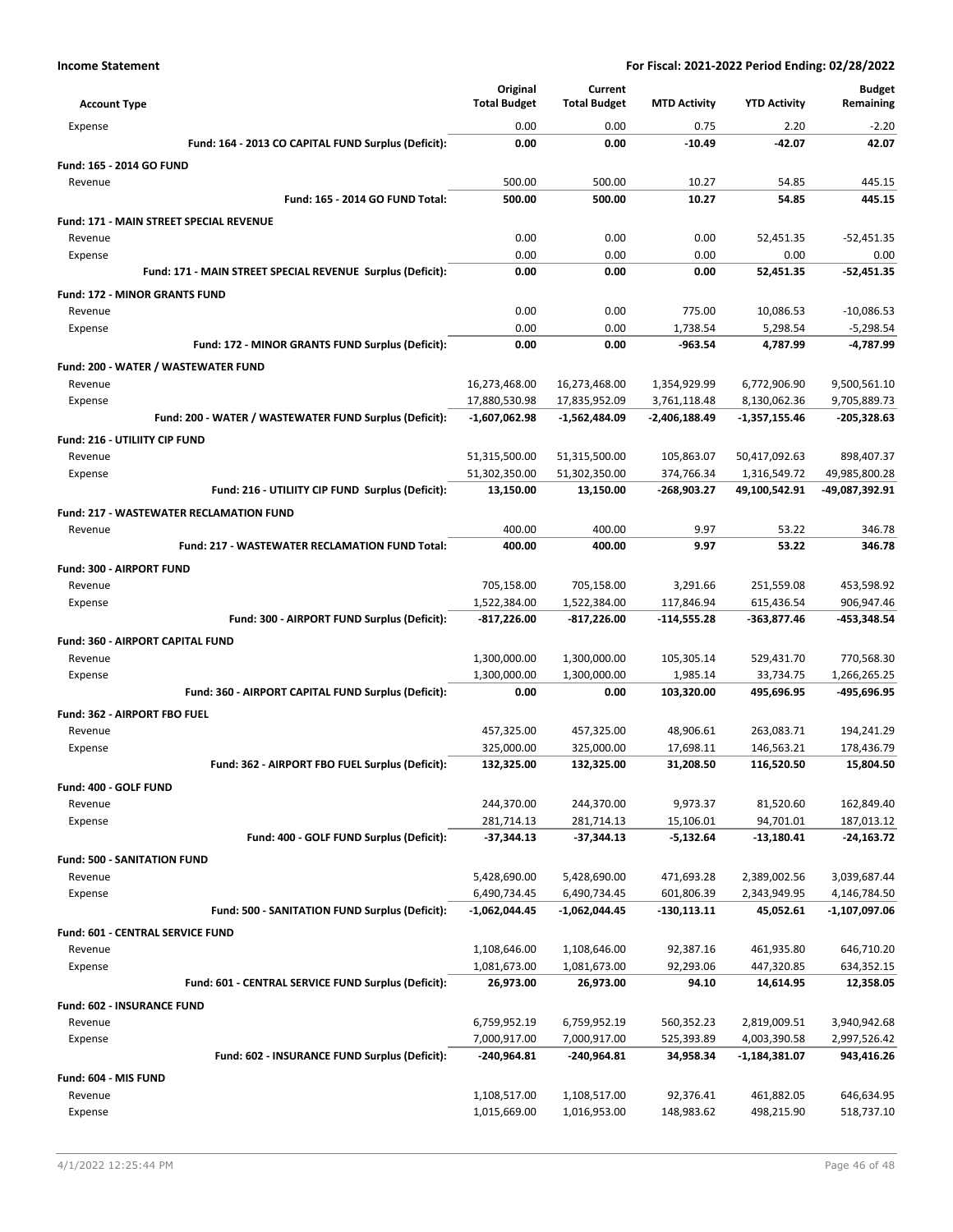| <b>Account Type</b>                                                        | Original<br><b>Total Budget</b> | Current<br><b>Total Budget</b> | <b>MTD Activity</b>          | <b>YTD Activity</b>            | <b>Budget</b><br>Remaining     |
|----------------------------------------------------------------------------|---------------------------------|--------------------------------|------------------------------|--------------------------------|--------------------------------|
| Fund: 604 - MIS FUND Surplus (Deficit):                                    | 92,848.00                       | 91,564.00                      | -56,607.21                   | $-36,333.85$                   | 127,897.85                     |
| Fund: 660 - VEHICLE REPLACEMENT FUND                                       |                                 |                                |                              |                                |                                |
| Revenue                                                                    | 977,509.00                      | 977,509.00                     | 81,470.69                    | 407,167.89                     | 570,341.11                     |
| Expense                                                                    | 977,509.00                      | 977,509.00                     | 32,836.74                    | 1,170,251.29                   | $-192,742.29$                  |
| Fund: 660 - VEHICLE REPLACEMENT FUND Surplus (Deficit):                    | 0.00                            | 0.00                           | 48,633.95                    | -763,083.40                    | 763,083.40                     |
| <b>Fund: 800 - SPENCE FUND</b>                                             |                                 |                                |                              |                                |                                |
| Revenue                                                                    | 300.00                          | 300.00                         | 7.71                         | 41.18                          | 258.82                         |
| Expense                                                                    | 600.00                          | 600.00                         | 50.00                        | 250.00                         | 350.00                         |
| Fund: 800 - SPENCE FUND Surplus (Deficit):                                 | $-300.00$                       | $-300.00$                      | $-42.29$                     | $-208.82$                      | $-91.18$                       |
| <b>Fund: 801 - JONES LIBRARY TRUST</b>                                     |                                 |                                |                              |                                |                                |
| Revenue                                                                    | 0.00                            | 0.00                           | $-4.79$                      | $-19.63$                       | 19.63                          |
| Expense                                                                    | 0.00                            | 0.00                           | 0.37                         | 1.07                           | $-1.07$                        |
| Fund: 801 - JONES LIBRARY TRUST Surplus (Deficit):                         | 0.00                            | 0.00                           | $-5.16$                      | $-20.70$                       | 20.70                          |
| Fund: 810 - SEIZURE FUNDS - STATE RULES                                    |                                 |                                |                              |                                |                                |
| Revenue                                                                    | 250.00                          | 250.00                         | $-64.74$                     | 1,765.04                       | $-1,515.04$                    |
| Expense                                                                    | 75.00                           | 75.00                          | 4.95                         | 670.49                         | $-595.49$                      |
| Fund: 810 - SEIZURE FUNDS - STATE RULES Surplus (Deficit):                 | 175.00                          | 175.00                         | $-69.69$                     | 1,094.55                       | $-919.55$                      |
| Fund: 811 - SEIZURE FUNDS - FED RULES                                      |                                 |                                |                              |                                |                                |
| Revenue                                                                    | 150.00                          | 150.00                         | $-64.54$                     | $-264.32$                      | 414.32                         |
| Expense                                                                    | 75.00                           | 75.00                          | 4.96                         | 14.50                          | 60.50                          |
| Fund: 811 - SEIZURE FUNDS - FED RULES Surplus (Deficit):                   | 75.00                           | 75.00                          | $-69.50$                     | $-278.82$                      | 353.82                         |
| Fund: 820 - TIRZ FUND (Tax Increment Reinvestment Zone)                    |                                 |                                |                              |                                |                                |
| Revenue                                                                    | 820,002.00                      | 820,002.00                     | 62,406.43                    | 365,372.03                     | 454,629.97                     |
| Expense                                                                    | 190,947.00                      | 190,947.00                     | 73.59                        | 239.38                         | 190,707.62                     |
| Fund: 820 - TIRZ FUND (Tax Increment Reinvestment Zone) Surplus (Deficit): | 629,055.00                      | 629,055.00                     | 62,332.84                    | 365,132.65                     | 263,922.35                     |
|                                                                            |                                 |                                |                              |                                |                                |
| Fund: 899 - POOLED CASH<br>Revenue                                         | 0.00                            | 0.00                           | 0.00                         | $-10,600.00$                   | 10,600.00                      |
| Fund: 899 - POOLED CASH Total:                                             | 0.00                            | 0.00                           | 0.00                         | $-10,600.00$                   | 10,600.00                      |
|                                                                            |                                 |                                |                              |                                |                                |
| <b>Fund: 910 - ELECTRIC OPERATING FUND</b>                                 |                                 |                                |                              |                                |                                |
| Revenue<br>Expense                                                         | 70,676,755.00<br>85,110,280.12  | 70,676,755.00<br>85,127,826.01 | 6,478,005.33<br>7,243,966.88 | 28,545,507.06<br>24,655,722.77 | 42,131,247.94<br>60,472,103.24 |
| Fund: 910 - ELECTRIC OPERATING FUND Surplus (Deficit):                     | -14,433,525.12                  | -14,451,071.01                 | -765,961.55                  | 3,889,784.29                   | -18,340,855.30                 |
|                                                                            |                                 |                                |                              |                                |                                |
| Fund: 911 - ELECTRIC DEBT REDUCTION                                        |                                 |                                |                              |                                |                                |
| Revenue<br>Fund: 911 - ELECTRIC DEBT REDUCTION Total:                      | 1,100.00<br>1,100.00            | 1,100.00<br>1,100.00           | $-2.80$<br>$-2.80$           | $-11.24$<br>$-11.24$           | 1,111.24<br>1,111.24           |
|                                                                            |                                 |                                |                              |                                |                                |
| Fund: 912 - ELECTRIC DEBT SERVICE                                          |                                 |                                |                              |                                |                                |
| Revenue                                                                    | -26,883,724.00                  | -26,883,724.00                 | 0.00                         | 3,491,464.12                   | -30,375,188.12                 |
| Expense                                                                    | 26,446,316.00                   | 26,446,316.00                  | 3,618,051.53                 | 3,669,301.74                   | 22,777,014.26                  |
| Fund: 912 - ELECTRIC DEBT SERVICE Surplus (Deficit):                       | -53,330,040.00                  | -53,330,040.00                 | $-3,618,051.53$              | -177,837.62                    | -53,152,202.38                 |
| Fund: 913 - ELECTRIC CONSTRUCTION FUND                                     |                                 |                                |                              |                                |                                |
| Revenue                                                                    | 600.00                          | 600.00                         | $-33.59$                     | $-134.75$                      | 734.75                         |
| Fund: 913 - ELECTRIC CONSTRUCTION FUND Total:                              | 600.00                          | 600.00                         | $-33.59$                     | $-134.75$                      | 734.75                         |
| Fund: 950 - CABLE / INTERNET                                               |                                 |                                |                              |                                |                                |
| Revenue                                                                    | 6,791,179.00                    | 6,791,179.00                   | 522,527.35                   | 2,650,912.19                   | 4,140,266.81                   |
| Expense                                                                    | 6,532,663.80                    | 6,515,117.91                   | 443,941.93                   | 2,202,612.38                   | 4,312,505.53                   |
| Fund: 950 - CABLE / INTERNET Surplus (Deficit):                            | 258,515.20                      | 276,061.09                     | 78,585.42                    | 448,299.81                     | -172,238.72                    |
| <b>Total Surplus (Deficit):</b>                                            | -74,108,551.19                  | -74,663,443.30                 | -15,252,669.26               | 114,192,261.45                 |                                |